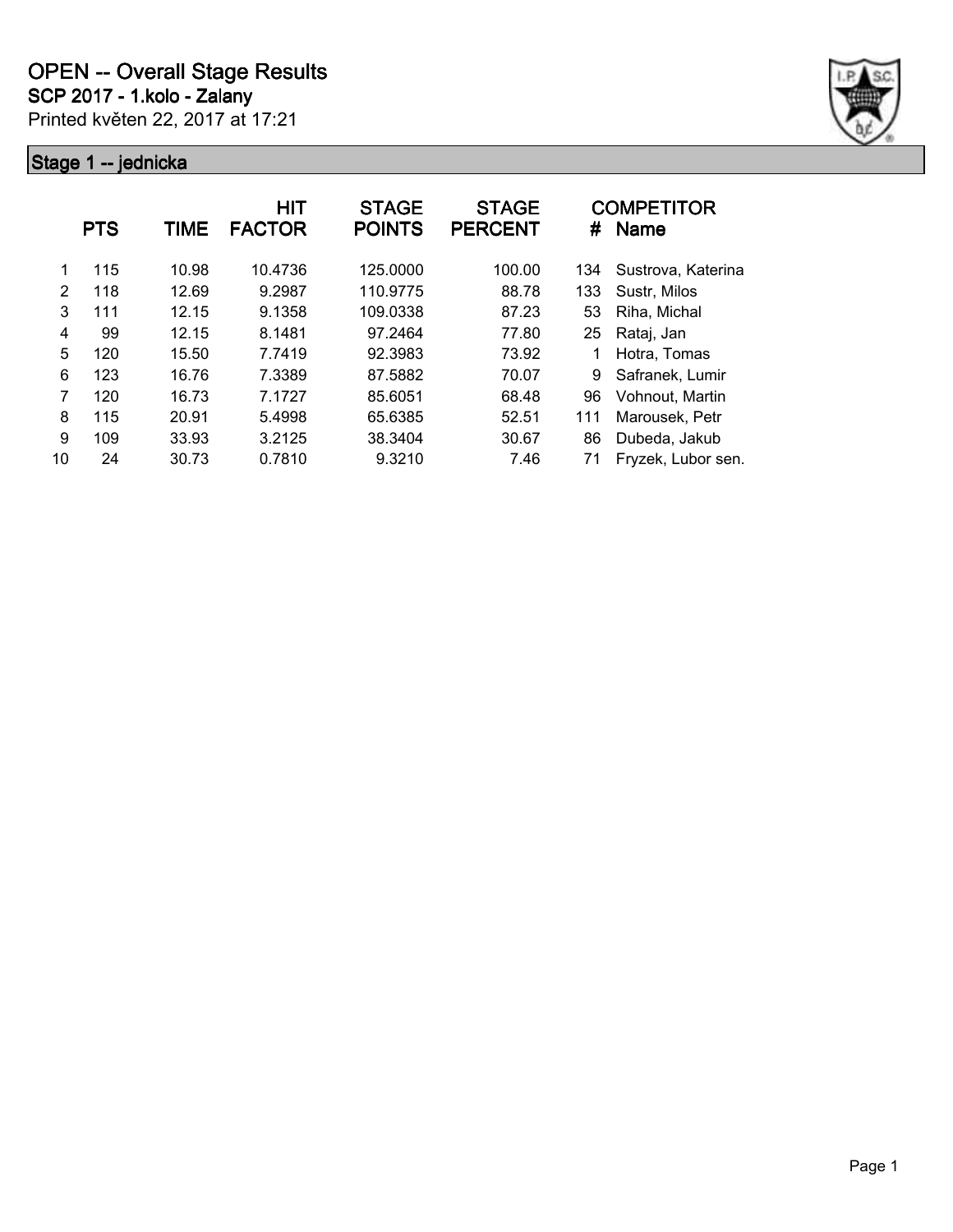**SCP 2017 - 1.kolo - Zalany**

Printed květen 22, 2017 at 17:21



|                | <b>PTS</b> | <b>TIME</b> | <b>HIT</b><br><b>FACTOR</b> | <b>STAGE</b><br><b>POINTS</b> | <b>STAGE</b><br><b>PERCENT</b> | #              | <b>COMPETITOR</b><br><b>Name</b> |
|----------------|------------|-------------|-----------------------------|-------------------------------|--------------------------------|----------------|----------------------------------|
| 1              | 122        | 11.74       | 10.3918                     | 125.0000                      | 100.00                         | 67             | Liehne, Zdenek                   |
| $\overline{c}$ | 121        | 13.38       | 9.0433                      | 108.7796                      | 87.02                          | 47             | Koblasa, Bohumil                 |
| $\mathsf 3$    | 113        | 12.96       | 8.7191                      | 104.8798                      | 83.90                          | 62             | Dvorak, Petr                     |
| 4              | 109        | 12.61       | 8.6439                      | 103.9752                      | 83.18                          | 37             | Neumman, Marek                   |
| $\mathbf 5$    | 113        | 13.26       | 8.5219                      | 102.5069                      | 82.01                          | 12             | Habasko, Mila                    |
| 6              | 119        | 14.75       | 8.0678                      | 97.0450                       | 77.64                          | 32             | Bocarov, Vasil                   |
| $\overline{7}$ | 118        | 14.76       | 7.9946                      | 96.1643                       | 76.93                          | 100            | Benes, Stanislav                 |
| 8              | 119        | 15.47       | 7.6923                      | 92.5284                       | 74.02                          | 114            | Kratochvil, Milos                |
| 9              | 111        | 14.48       | 7.6657                      | 92.2089                       | 73.77                          | 34             | Krejci, Martin                   |
| 10             | 119        | 15.70       | 7.5796                      | 91.1729                       | 72.94                          | 137            | Ulehla, Gejza                    |
| 11             | 99         | 13.18       | 7.5114                      | 90.3521                       | 72.28                          | 110            | Matousek, Jiri                   |
| 12             | 125        | 16.74       | 7.4671                      | 89.8200                       | 71.86                          | 65             | Liehne, Irena                    |
| 13             | 121        | 16.23       | 7.4553                      | 89.6778                       | 71.74                          | 119            | Frinta, Petr                     |
| 14             | 119        | 16.29       | 7.3051                      | 87.8707                       | 70.30                          | $\overline{2}$ | Malinsky, Jiri                   |
| 15             | 111        | 15.22       | 7.2930                      | 87.7257                       | 70.18                          | 40             | Zeman, Marcel                    |
| 16             | 100        | 13.77       | 7.2622                      | 87.3543                       | 69.88                          | 145            | Cerny, Vaclav                    |
| 17             | 115        | 16.01       | 7.1830                      | 86.4022                       | 69.12                          | 109            | Panek, Roman                     |
| 18             | 113        | 15.97       | 7.0758                      | 85.1122                       | 68.09                          | 121            | Medulan, Ladislav                |
| 19             | 107        | 15.27       | 7.0072                      | 84.2875                       | 67.43                          | 59             | Batek, Jaroslav                  |
| 20             | 113        | 16.16       | 6.9926                      | 84.1115                       | 67.29                          | 115            | Turkova, Eva                     |
| 21             | 113        | 16.34       | 6.9155                      | 83.1849                       | 66.55                          | 99             | Zakostelecky, Frantisek          |
| 22             | 121        | 17.53       | 6.9025                      | 83.0275                       | 66.42                          | 39             | Volesak, Jan                     |
| 23             | 88         | 12.78       | 6.8858                      | 82.8267                       | 66.26                          | 33             | Volhejn, Ladislav                |
| 24             | 119        | 17.46       | 6.8156                      | 81.9825                       | 65.59                          | 18             | Simek, Frantisek                 |
| 25             | 125        | 18.52       | 6.7495                      | 81.1871                       | 64.95                          | 75             | Rota, Martin                     |
| 26             | 119        | 17.77       | 6.6967                      | 80.5523                       | 64.44                          | 72             | Fryzek, Lubor                    |
| 27             | 111        | 17.13       | 6.4799                      | 77.9442                       | 62.36                          | 91             | Elstner, Marek                   |
| 28             | 103        | 16.07       | 6.4095                      | 77.0974                       | 61.68                          | 142            | Zolnay, Pavol                    |
| 29             | 115        | 18.13       | 6.3431                      | 76.2989                       | 61.04                          | 44             | Petrik, Jan                      |
| 30             | 119        | 18.84       | 6.3163                      | 75.9774                       | 60.78                          | 3              | Zilinec, Daniel                  |
| 31             | 98         | 15.90       | 6.1635                      | 74.1391                       | 59.31                          | 83             | Broz, Jiri                       |
| 32             | 105        | 17.18       | 6.1118                      | 73.5164                       | 58.81                          | 116            | Stahl, Robert                    |
| 33             | 109        | 17.97       | 6.0657                      | 72.9620                       | 58.37                          | 70             | Kolisch, Petr                    |
| 34             | 113        | 18.75       | 6.0267                      | 72.4929                       | 57.99                          | 120            | Jadrny, Milos                    |
| 35             | 119        | 19.89       | 5.9829                      | 71.9665                       | 57.57                          | 66             | Liehne, Trener                   |
| 36             | 111        | 19.06       | 5.8237                      | 70.0517                       | 56.04                          | 112            | Kocandrle, Petr                  |
| 37             | 119        | 20.80       | 5.7212                      | 68.8180                       | 55.05                          | 20             | Hradek, Martin                   |
| 38             | 121        | 21.48       | 5.6331                      | 67.7594                       | 54.21                          | 29             | Pilar, Milan                     |
| 39             | 111        | 19.72       | 5.6288                      | 67.7071                       | 54.17                          | 22             | Horky, Tomas                     |
| 40             | 113        | 20.40       | 5.5392                      | 66.6295                       | 53.30                          | 31             | Urbansky, Eduard                 |
| 41             | 99         | 18.32       | 5.4039                      | 65.0022                       | 52.00                          | 102            | Vltavsky, Miroslav               |
| 42             | 113        | 20.99       | 5.3835                      | 64.7566                       | 51.81                          | 42             | Hejna, Pavel                     |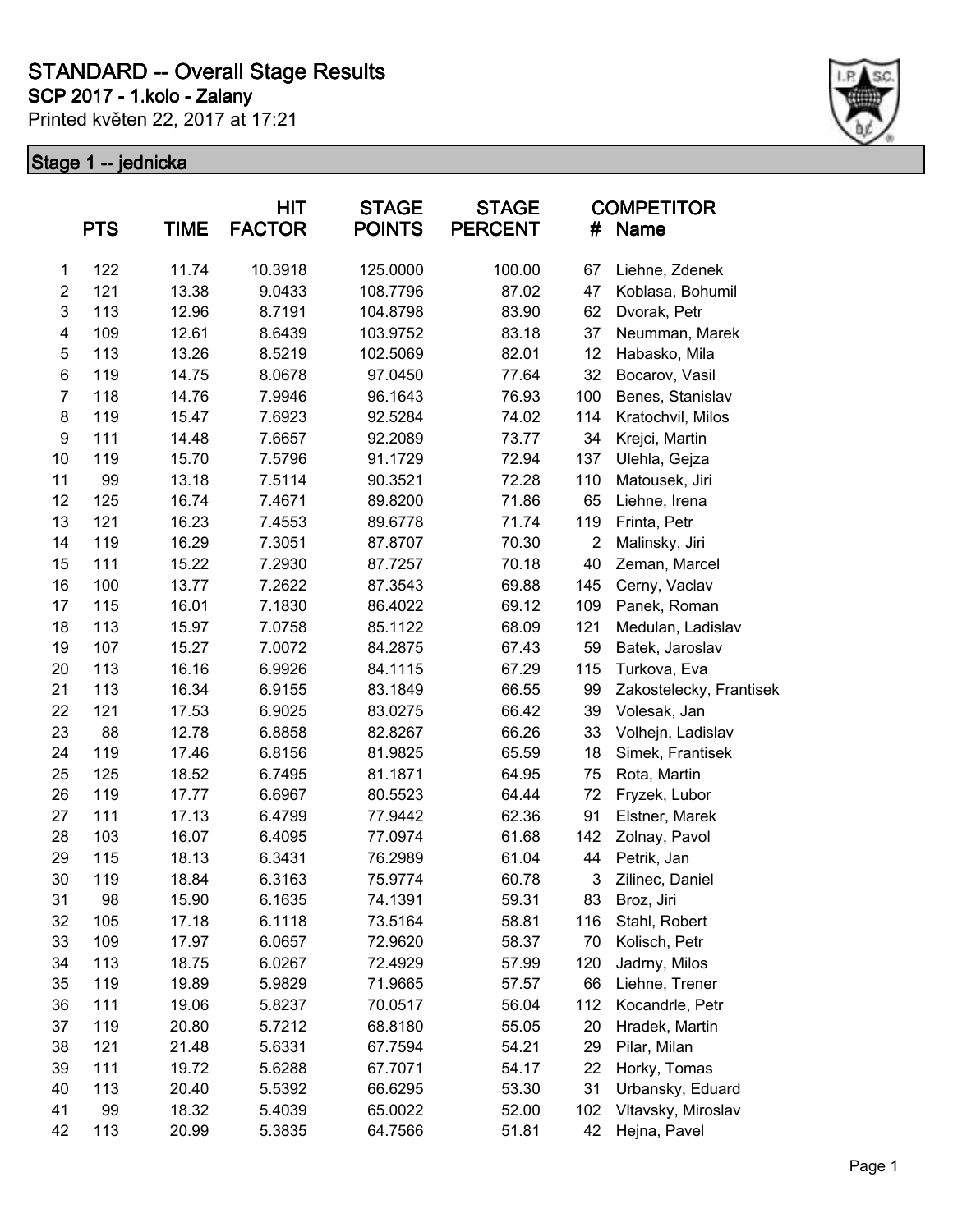**SCP 2017 - 1.kolo - Zalany**

Printed květen 22, 2017 at 17:21



|    | <b>PTS</b> | TIME  | HIT<br><b>FACTOR</b> | <b>STAGE</b><br><b>POINTS</b> | <b>STAGE</b><br><b>PERCENT</b> | #   | <b>COMPETITOR</b><br>Name |
|----|------------|-------|----------------------|-------------------------------|--------------------------------|-----|---------------------------|
| 43 | 111        | 20.89 | 5.3135               | 63.9150                       | 51.13                          | 90  | Ulman, Tomas              |
| 44 | 115        | 21.71 | 5.2971               | 63.7171                       | 50.97                          | 108 | Veselka, Jaroslav         |
| 45 | 115        | 22.03 | 5.2202               | 62.7916                       | 50.23                          | 5   | Zidek, Milan              |
| 46 | 115        | 22.30 | 5.1570               | 62.0313                       | 49.63                          | 61  | Krejcarek, Jaroslav       |
| 47 | 86         | 16.86 | 5.1008               | 61.3563                       | 49.09                          | 113 | Soucek, Jan               |
| 48 | 115        | 22.64 | 5.0795               | 61.0998                       | 48.88                          | 49  | Vorech, Pavel             |
| 49 | 125        | 24.66 | 5.0689               | 60.9727                       | 48.78                          | 87  | Dubeda, Lukas             |
| 50 | 111        | 22.00 | 5.0455               | 60.6902                       | 48.55                          | 94  | Kupcik, Pavel             |
| 51 | 117        | 23.39 | 5.0021               | 60.1692                       | 48.14                          | 138 | Konecny, Petr             |
| 52 | 125        | 25.22 | 4.9564               | 59.6188                       | 47.70                          | 101 | Naprstek, Martin          |
| 53 | 119        | 24.13 | 4.9316               | 59.3209                       | 47.46                          | 143 | Zolnay, Anna              |
| 54 | 109        | 22.59 | 4.8251               | 58.0402                       | 46.43                          | 24  | Puncochar, Jaromir        |
| 55 | 105        | 22.99 | 4.5672               | 54.9375                       | 43.95                          | 149 | Spicka, Jan               |
| 56 | 101        | 24.52 | 4.1191               | 49.5472                       | 39.64                          | 41  | Divisek, Martin           |
| 57 | 74         | 18.50 | 4.0000               | 48.1148                       | 38.49                          | 28  | Kotlarik, Jan             |
| 58 | 113        | 29.27 | 3.8606               | 46.4381                       | 37.15                          | 43  | Hejnova, Deana            |
| 59 | 72         | 22.36 | 3.2200               | 38.7328                       | 30.99                          | 19  | Cerny, Marek              |
| 60 | 60         | 18.92 | 3.1712               | 38.1459                       | 30.52                          | 11  | Rehberger, Ivo            |
| 61 | 113        | 36.51 | 3.0950               | 37.2293                       | 29.78                          | 89  | Ryzlerova, Iva            |
| 62 | 119        | 44.51 | 2.6736               | 32.1594                       | 25.73                          | 50  | Vorechova, Kristina       |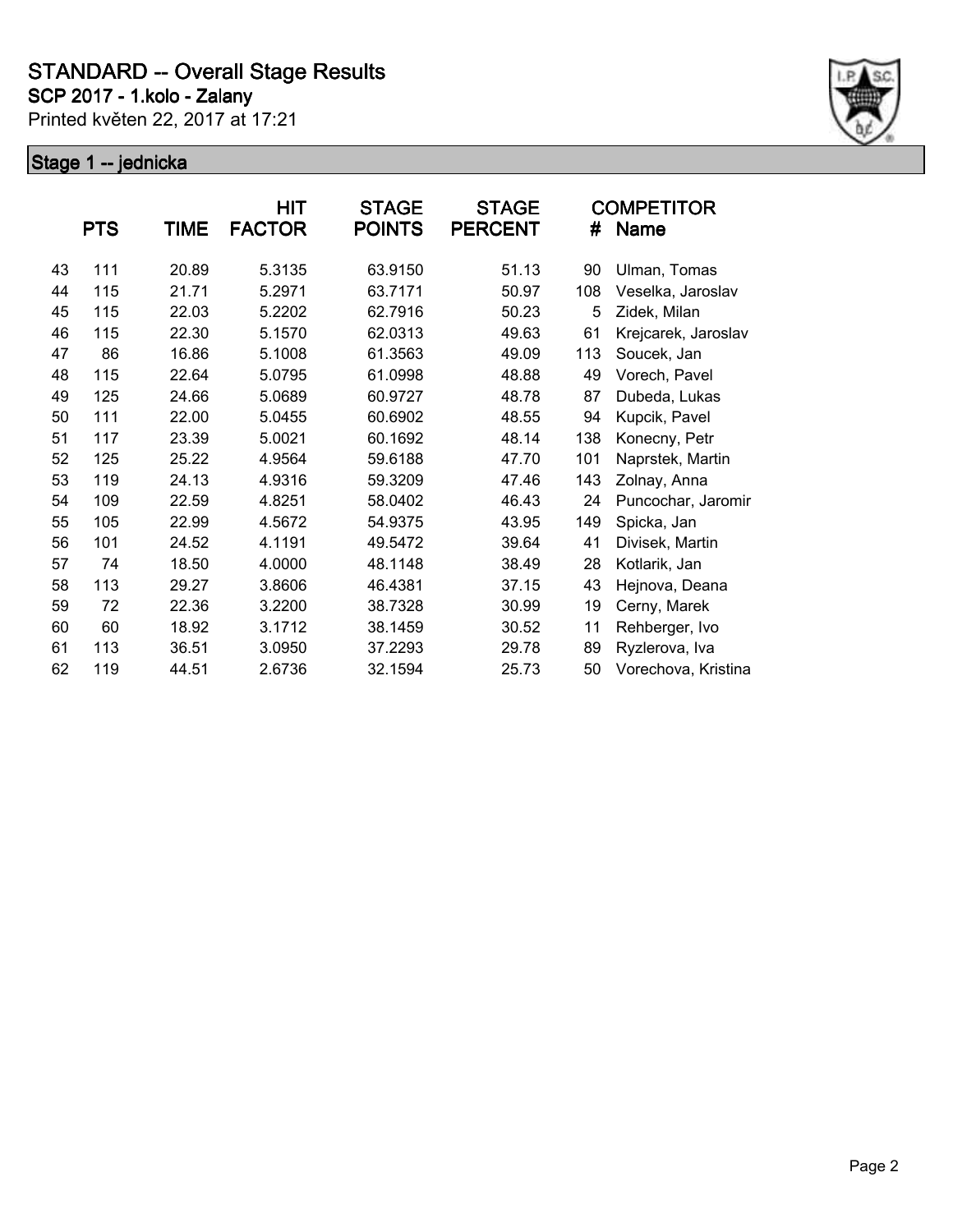**SCP 2017 - 1.kolo - Zalany**

Printed květen 22, 2017 at 17:21



|                         | <b>PTS</b> | TIME  | <b>HIT</b><br><b>FACTOR</b> | <b>STAGE</b><br><b>POINTS</b> | <b>STAGE</b><br><b>PERCENT</b> | #   | <b>COMPETITOR</b><br><b>Name</b> |
|-------------------------|------------|-------|-----------------------------|-------------------------------|--------------------------------|-----|----------------------------------|
| 1                       | 125        | 13.86 | 9.0188                      | 125.0000                      | 100.00                         | 69  | Kuzel, Zdenek                    |
| $\overline{\mathbf{c}}$ | 121        | 13.87 | 8.7239                      | 120.9128                      | 96.73                          | 64  | Liehne, Jan                      |
| 3                       | 125        | 14.68 | 8.5150                      | 118.0177                      | 94.41                          | 88  | Louda, Vratislav                 |
| 4                       | 115        | 14.19 | 8.1043                      | 112.3256                      | 89.86                          | 76  | Hertl, Roman                     |
| 5                       | 107        | 13.64 | 7.8446                      | 108.7258                      | 86.98                          | 140 | Manolevski, Michael              |
| 6                       | 111        | 14.61 | 7.5975                      | 105.3018                      | 84.24                          | 52  | Svoboda, Pavel                   |
| $\overline{7}$          | 125        | 16.56 | 7.5483                      | 104.6196                      | 83.70                          | 46  | Krcal, Jan                       |
| 8                       | 107        | 14.97 | 7.1476                      | 99.0661                       | 79.25                          | 128 | Valasik, Petr                    |
| 9                       | 117        | 16.58 | 7.0567                      | 97.8058                       | 78.24                          | 45  | Petrik, Martin                   |
| 10                      | 113        | 16.08 | 7.0274                      | 97.3993                       | 77.92                          | 117 | Strnad, Ivo                      |
| 11                      | 109        | 15.81 | 6.8944                      | 95.5560                       | 76.44                          | 57  | Tesarek, Antonin                 |
| 12                      | 111        | 16.28 | 6.8182                      | 94.5000                       | 75.60                          | 132 | Cervinka, Leos                   |
| 13                      | 121        | 17.84 | 6.7825                      | 94.0056                       | 75.20                          | 131 | Pulicar, Jaroslav                |
| 14                      | 117        | 17.50 | 6.6857                      | 92.6640                       | 74.13                          | 51  | Krapacek, Milan                  |
| 15                      | 117        | 17.64 | 6.6327                      | 91.9286                       | 73.54                          | 56  | Hnatko, Jindrich                 |
| 16                      | 113        | 17.28 | 6.5394                      | 90.6354                       | 72.51                          | 105 | Reis, Jan                        |
| 17                      | 113        | 17.37 | 6.5055                      | 90.1658                       | 72.13                          | 15  | Zicha, Josef                     |
| 18                      | 103        | 16.06 | 6.4134                      | 88.8904                       | 71.11                          | 55  | Pajtl, Martin                    |
| 19                      | 115        | 18.05 | 6.3712                      | 88.3047                       | 70.64                          | 127 | Jires, Pavel                     |
| 20                      | 119        | 18.92 | 6.2896                      | 87.1744                       | 69.74                          | 107 | Chabr, Pavel                     |
| 21                      | 115        | 18.47 | 6.2263                      | 86.2967                       | 69.04                          | 95  | Tichy, Lukas                     |
| 22                      | 113        | 18.19 | 6.2122                      | 86.1012                       | 68.88                          | 13  | Kohout, Jaromir                  |
| 23                      | 105        | 16.99 | 6.1801                      | 85.6563                       | 68.53                          | 84  | Kovar, Martin                    |
| 24                      | 119        | 19.34 | 6.1531                      | 85.2813                       | 68.23                          | 130 | Kubenka, Jan                     |
| 25                      | 107        | 17.46 | 6.1283                      | 84.9381                       | 67.95                          | 118 | Netolicky, Pavel                 |
| 26                      | 125        | 20.46 | 6.1095                      | 84.6774                       | 67.74                          | 21  | Horky, Pavel                     |
| 27                      | 119        | 19.58 | 6.0776                      | 84.2360                       | 67.39                          | 4   | Kysela, Milos                    |
| 28                      | 99         | 16.50 | 6.0000                      | 83.1600                       | 66.53                          | 30  | Bernard, Petr                    |
| 29                      | 111        | 18.54 | 5.9871                      | 82.9806                       | 66.38                          | 60  | Skorpil, Ales                    |
| 30                      | 109        | 18.69 | 5.8320                      | 80.8315                       | 64.67                          | 139 | Bahensky, Michael                |
| 31                      | 109        | 19.01 | 5.7338                      | 79.4708                       | 63.58                          | 97  | Kucera, Petr                     |
| 32                      | 109        | 19.03 | 5.7278                      | 79.3873                       | 63.51                          | 17  | Beran, Jakub                     |
| 33                      | 117        | 20.47 | 5.7157                      | 79.2193                       | 63.38                          | 80  | Arnold, Ctibor                   |
| 34                      | 113        | 19.83 | 5.6984                      | 78.9803                       | 63.18                          | 36  | Travnicek, Pavel                 |
| 35                      | 101        | 18.09 | 5.5832                      | 77.3831                       | 61.91                          | 10  | Janouch, Pavel                   |
| 36                      | 105        | 19.18 | 5.4745                      | 75.8759                       | 60.70                          | 38  | Sima, Michal                     |
| 37                      | 115        | 21.62 | 5.3191                      | 73.7234                       | 58.98                          | 122 | Bohdanecky, Rene                 |
| 38                      | 94         | 18.68 | 5.0321                      | 69.7452                       | 55.80                          | 104 | Tichak, Pavel                    |
| 39                      | 117        | 23.37 | 5.0064                      | 69.3890                       | 55.51                          | 48  | Bizek, Vojtech                   |
| 40                      | 117        | 23.53 | 4.9724                      | 68.9171                       | 55.13                          | 103 | Hynek, Jakub                     |
| 41                      | 113        | 22.94 | 4.9259                      | 68.2729                       | 54.62                          | 63  | Buransky, Simon                  |
| 42                      | 123        | 25.15 | 4.8907                      | 67.7845                       | 54.23                          | 74  | Hulka, Pavel                     |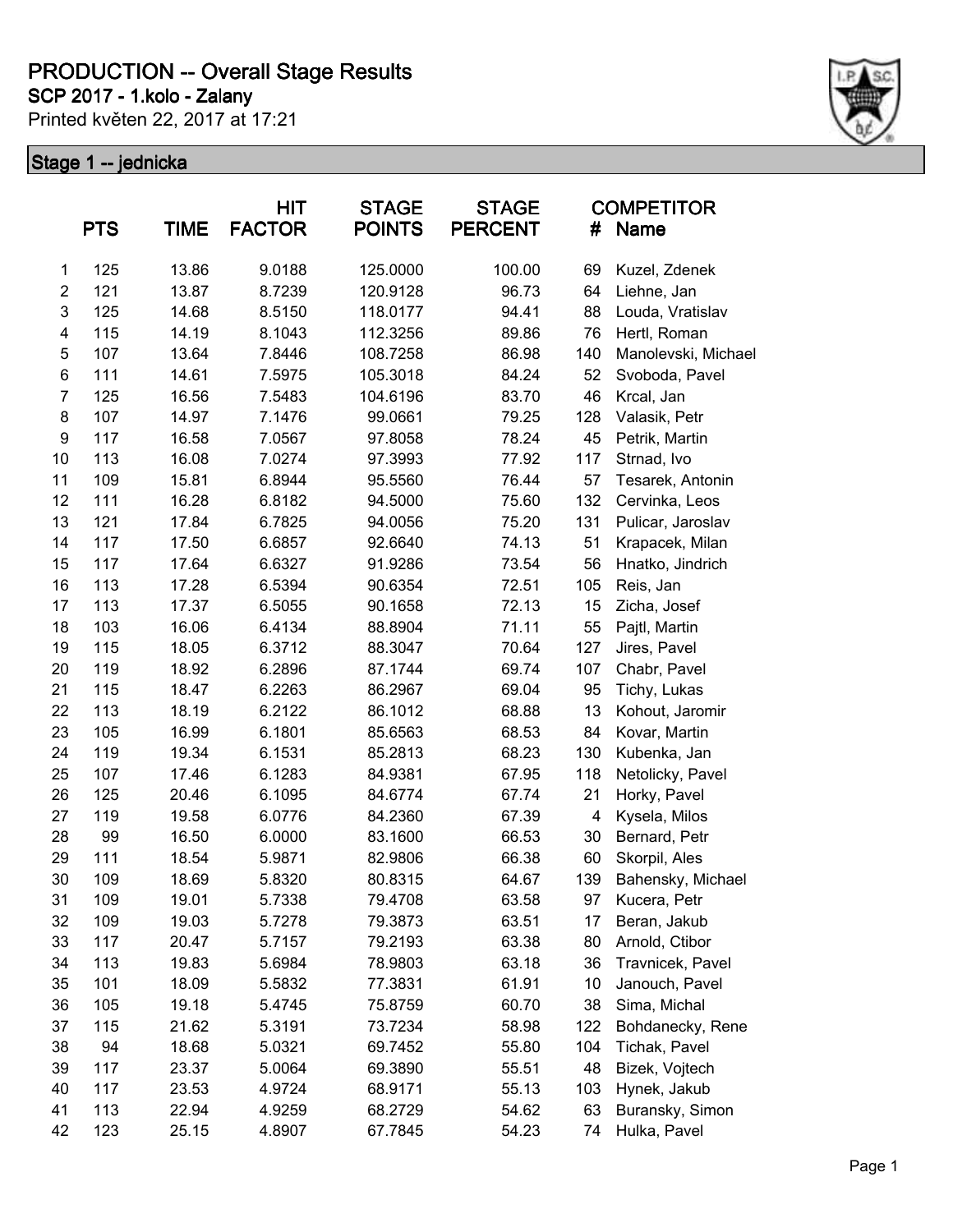**SCP 2017 - 1.kolo - Zalany**

Printed květen 22, 2017 at 17:21



|    | <b>PTS</b> | <b>TIME</b> | HIT<br><b>FACTOR</b> | <b>STAGE</b><br><b>POINTS</b> | <b>STAGE</b><br><b>PERCENT</b> | #   | <b>COMPETITOR</b><br><b>Name</b> |
|----|------------|-------------|----------------------|-------------------------------|--------------------------------|-----|----------------------------------|
| 43 | 103        | 21.10       | 4.8815               | 67.6578                       | 54.13                          | 93  | Polacek, Petr                    |
| 44 | 109        | 23.31       | 4.6761               | 64.8108                       | 51.85                          | 68  | Muzik, Pavel                     |
| 45 | 113        | 24.19       | 4.6714               | 64.7449                       | 51.80                          | 123 | Zaruba, Petr                     |
| 46 | 111        | 23.87       | 4.6502               | 64.4516                       | 51.56                          | 141 | Hradek, Zbynek                   |
| 47 | 106        | 23.04       | 4.6007               | 63.7656                       | 51.01                          | 129 | Capek, Petr                      |
| 48 | 111        | 24.18       | 4.5906               | 63.6253                       | 50.90                          | 14  | Briza, Pavel                     |
| 49 | 119        | 27.13       | 4.3863               | 60.7940                       | 48.64                          | 98  | Kriz, Martin                     |
| 50 | 119        | 27.18       | 4.3782               | 60.6821                       | 48.55                          | 77  | Panik, Roman                     |
| 51 | 106        | 25.97       | 4.0816               | 56.5714                       | 45.26                          | 106 | Chabrova, Lenka                  |
| 52 | 103        | 25.57       | 4.0282               | 55.8303                       | 44.66                          | 124 | Hrdlicka, David                  |
| 53 | 90         | 22.98       | 3.9164               | 54.2820                       | 43.43                          | 27  | Zarsky, Jan                      |
| 54 | 96         | 25.47       | 3.7691               | 52.2403                       | 41.79                          | 81  | Surmanova, Michaela              |
| 55 | 107        | 36.66       | 2.9187               | 40.4534                       | 32.36                          | 85  | Fiala, Radim                     |
| 56 | 98         | 34.12       | 2.8722               | 39.8089                       | 31.85                          | 82  | Obdrzalek, Jan                   |
| 57 | 107        | 38.28       | 2.7952               | 38.7414                       | 30.99                          | 58  | Cermak, Jakub                    |
| 58 | 98         | 35.40       | 2.7684               | 38.3695                       | 30.70                          | 146 | Hrstkova, Hana                   |
| 59 | 113        | 47.24       | 2.3920               | 33.1537                       | 26.52                          | 148 | Petran, Pavel                    |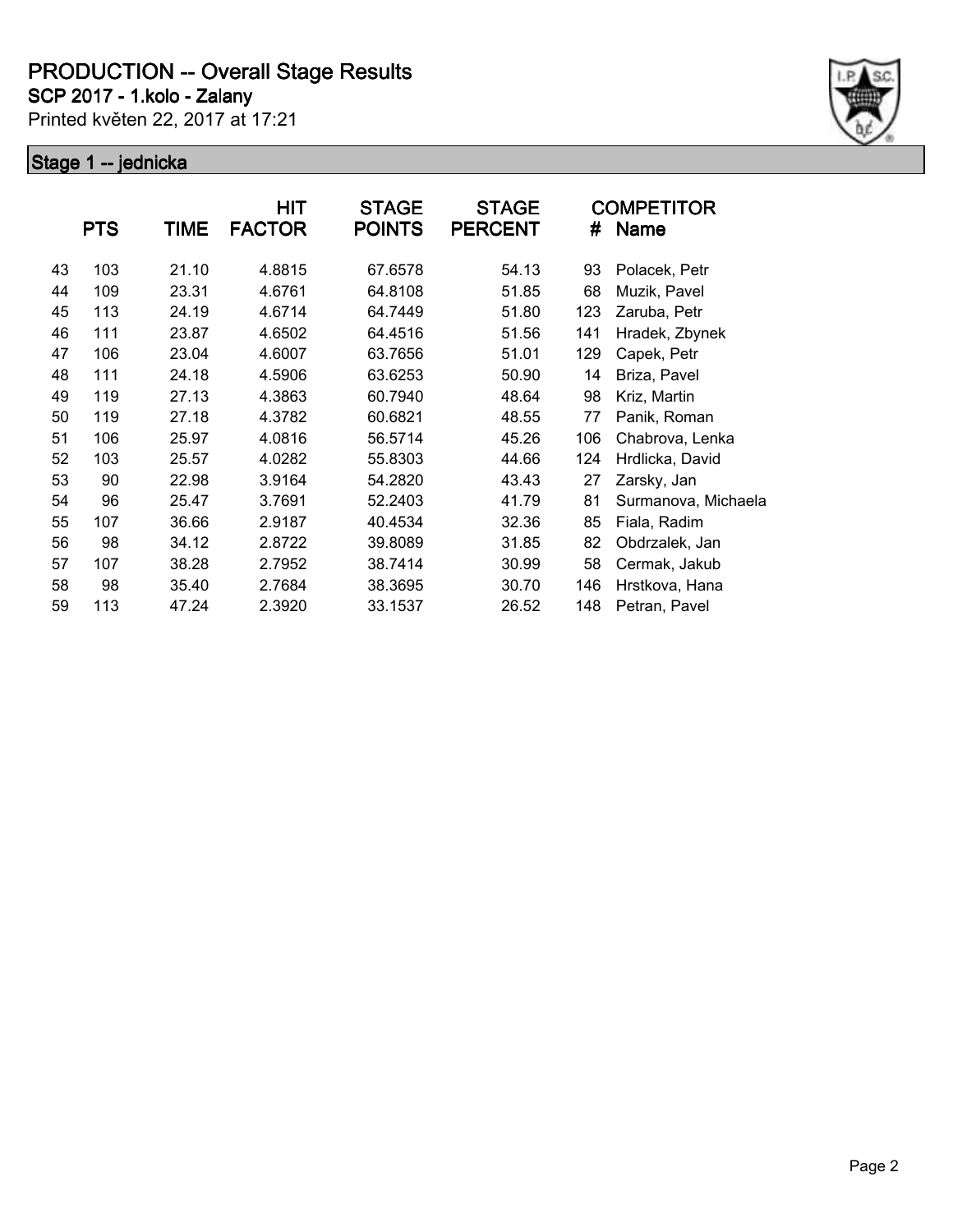

|   | <b>PTS</b> | TIME  | HIT<br><b>FACTOR</b> | <b>STAGE</b><br><b>POINTS</b> | <b>STAGE</b><br><b>PERCENT</b> | #   | <b>COMPETITOR</b><br>Name |
|---|------------|-------|----------------------|-------------------------------|--------------------------------|-----|---------------------------|
|   | 119        | 13.13 | 9.0632               | 125.0000                      | 100.00                         | 73  | Marx, Jakub               |
| 2 | 116        | 13.55 | 8.5609               | 118.0719                      | 94.46                          | 16  | Hakala, Jiri              |
| 3 | 122        | 14.37 | 8.4899               | 117.0930                      | 93.67                          | 126 | Smutny, Petr              |
| 4 | 117        | 15.14 | 7.7279               | 106.5830                      | 85.27                          | 135 | Wilk, Ivo                 |
| 5 | 121        | 17.67 | 6.8478               | 94.4445                       | 75.56                          | 125 | Stransky, Viktor          |
| 6 | 117        | 17.64 | 6.6327               | 91.4777                       | 73.18                          | 35  | Weingartner, Tomas        |
| 7 | 99         | 17.28 | 5.7292               | 79.0168                       | 63.21                          | 8   | Barta, Ondrej             |
| 8 | 105        | 19.65 | 5.3435               | 73.6978                       | 58.96                          | 79  | Simecek, Jiri             |
| 9 | 105        | 24.73 | 4.2459               | 58.5589                       | 46.85                          | 78  | Kotek, Michal             |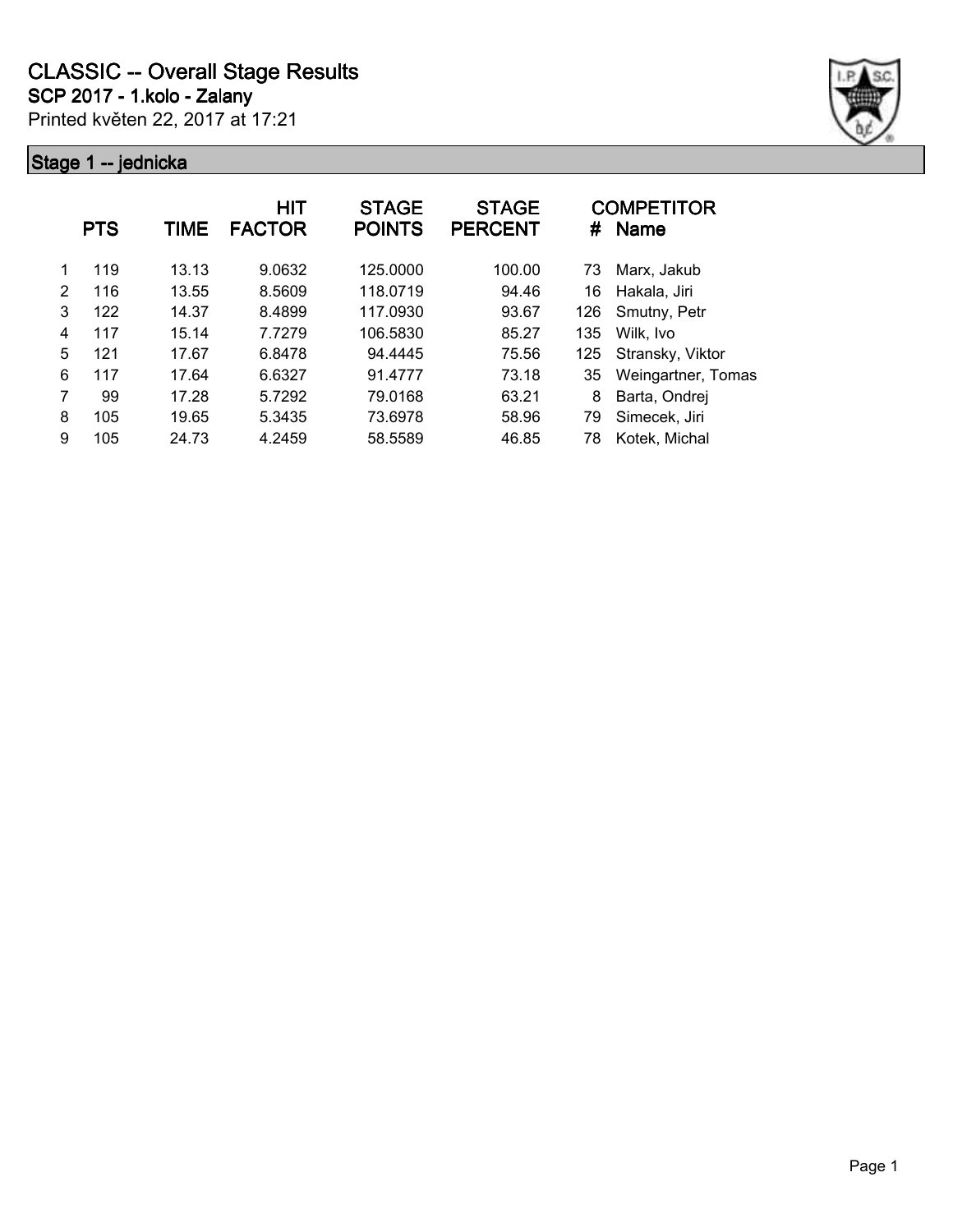Printed květen 22, 2017 at 17:21 **SCP 2017 - 1.kolo - Zalany**



| <b>PTS</b> | <b>TIME</b> | <b>HIT</b><br><b>FACTOR</b> | <b>STAGE</b><br><b>POINTS</b> | <b>STAGE</b><br><b>PERCENT</b> | #    | <b>COMPETITOR</b><br><b>Name</b> |
|------------|-------------|-----------------------------|-------------------------------|--------------------------------|------|----------------------------------|
| 117        | 21.97       | 5.3254                      | 125.0000                      | 100.00                         | 136. | Rossl, Karel                     |
| 121        | 30.37       | 3.9842                      | 93.5179                       | 74.81                          | 6.   | Koudelka, Jaroslav st.           |
| 119        | 31.59       | 3.7670                      | 88.4202                       | 70.74                          | 7    | Koudelka, Jaroslav ml.           |
| 121        | 33.25       | 3.6391                      | 85.4177                       | 68.33                          | 23   | Prepletany, Jan                  |
| 111        | 47.05       | 2.3592                      | 55.3755                       | 44.30                          | 144  | Pojer, Lubomir                   |
|            |             |                             |                               |                                |      |                                  |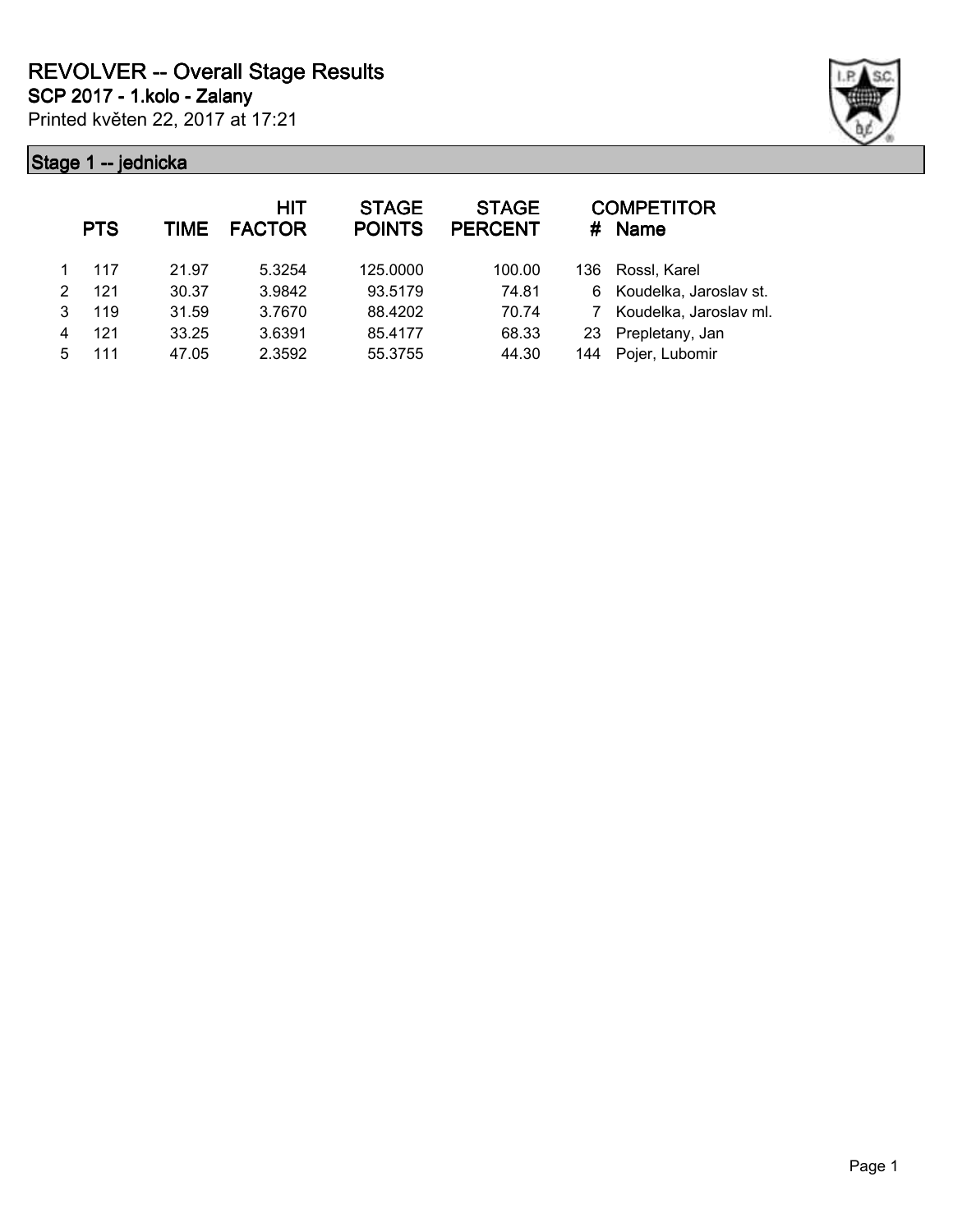

|    | <b>PTS</b> | <b>TIME</b> | HIT<br><b>FACTOR</b> | <b>STAGE</b><br><b>POINTS</b> | <b>STAGE</b><br><b>PERCENT</b> | #   | <b>COMPETITOR</b><br><b>Name</b> |
|----|------------|-------------|----------------------|-------------------------------|--------------------------------|-----|----------------------------------|
| 1  | 25         | 3.43        | 7.2886               | 25,0000                       | 100.00                         | 9   | Safranek, Lumir                  |
| 2  | 25         | 3.65        | 6.8493               | 23.4932                       | 93.97                          | 53  | Riha, Michal                     |
| 3  | 25         | 3.90        | 6.4103               | 21.9872                       | 87.95                          | 25  | Rataj, Jan                       |
| 4  | 25         | 4.36        | 5.7339               | 19.6674                       | 78.67                          | 96  | Vohnout, Martin                  |
| 5  | 25         | 4.51        | 5.5432               | 19.0133                       | 76.05                          |     | Hotra, Tomas                     |
| 6  | 25         | 4.64        | 5.3879               | 18.4806                       | 73.92                          | 134 | Sustrova, Katerina               |
| 7  | 25         | 5.01        | 4.9900               | 17.1158                       | 68.46                          | 111 | Marousek, Petr                   |
| 8  | 25         | 5.16        | 4.8450               | 16.6182                       | 66.47                          | 133 | Sustr, Milos                     |
| 9  | 25         | 6.91        | 3.6179               | 12.4096                       | 49.64                          | 71  | Fryzek, Lubor sen.               |
| 10 | 25         | 8.87        | 2.8185               | 9.6674                        | 38.67                          | 86  | Dubeda, Jakub                    |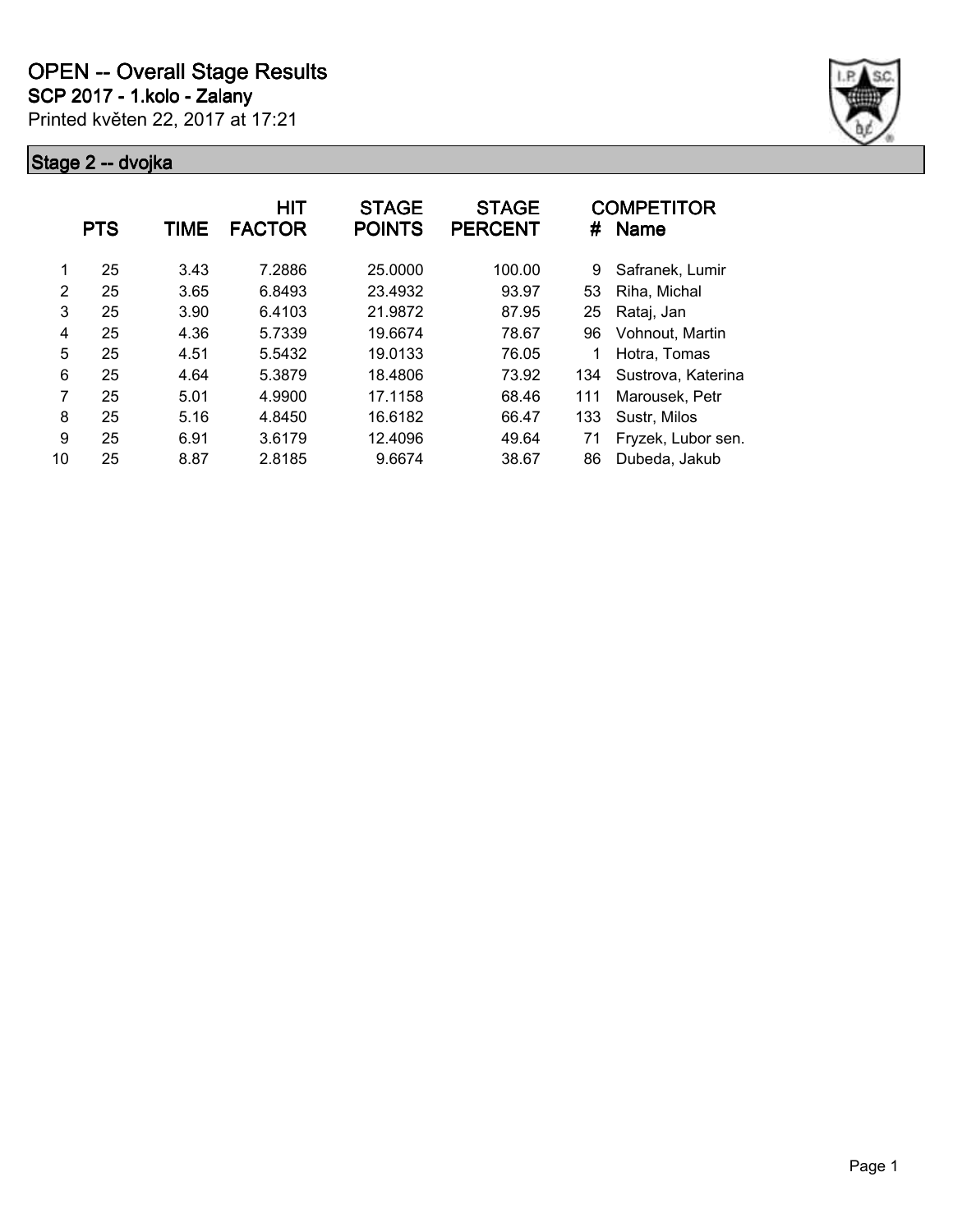**SCP 2017 - 1.kolo - Zalany**

Printed květen 22, 2017 at 17:21



|                         | <b>PTS</b> | <b>TIME</b> | <b>HIT</b><br><b>FACTOR</b> | <b>STAGE</b><br><b>POINTS</b> | <b>STAGE</b><br><b>PERCENT</b> | #              | <b>COMPETITOR</b><br><b>Name</b> |
|-------------------------|------------|-------------|-----------------------------|-------------------------------|--------------------------------|----------------|----------------------------------|
| 1                       | 25         | 3.72        | 6.7204                      | 25.0000                       | 100.00                         | 67             | Liehne, Zdenek                   |
| $\overline{\mathbf{c}}$ | 25         | 4.45        | 5.6180                      | 20.8989                       | 83.60                          | 34             | Krejci, Martin                   |
| $\mathsf 3$             | 25         | 4.53        | 5.5188                      | 20.5298                       | 82.12                          | 62             | Dvorak, Petr                     |
| 4                       | 25         | 4.78        | 5.2301                      | 19.4561                       | 77.82                          | 145            | Cerny, Vaclav                    |
| 5                       | 25         | 4.80        | 5.2083                      | 19.3750                       | 77.50                          | 109            | Panek, Roman                     |
| 6                       | 25         | 4.81        | 5.1975                      | 19.3347                       | 77.34                          | 121            | Medulan, Ladislav                |
| $\overline{7}$          | 25         | 4.89        | 5.1125                      | 19.0184                       | 76.07                          | 110            | Matousek, Jiri                   |
| 8                       | 25         | 4.91        | 5.0916                      | 18.9409                       | 75.76                          | 143            | Zolnay, Anna                     |
| $\boldsymbol{9}$        | 25         | 4.92        | 5.0813                      | 18.9024                       | 75.61                          | 47             | Koblasa, Bohumil                 |
| 10                      | 25         | 5.02        | 4.9801                      | 18.5259                       | 74.10                          | 61             | Krejcarek, Jaroslav              |
| 11                      | 25         | 5.16        | 4.8450                      | 18.0233                       | 72.09                          | 59             | Batek, Jaroslav                  |
| 12                      | 25         | 5.20        | 4.8077                      | 17.8846                       | 71.54                          | 3              | Zilinec, Daniel                  |
| 13                      | 25         | 5.43        | 4.6041                      | 17.1271                       | 68.51                          | 115            | Turkova, Eva                     |
| 14                      | 25         | 5.43        | 4.6041                      | 17.1271                       | 68.51                          | 65             | Liehne, Irena                    |
| 15                      | 25         | 5.43        | 4.6041                      | 17.1271                       | 68.51                          | 31             | Urbansky, Eduard                 |
| 16                      | 25         | 5.45        | 4.5872                      | 17.0642                       | 68.26                          | 113            | Soucek, Jan                      |
| 17                      | 25         | 5.59        | 4.4723                      | 16.6369                       | 66.55                          | 91             | Elstner, Marek                   |
| 18                      | 25         | 5.71        | 4.3783                      | 16.2872                       | 65.15                          | 119            | Frinta, Petr                     |
| 19                      | 25         | 5.86        | 4.2662                      | 15.8703                       | 63.48                          | 22             | Horky, Tomas                     |
| 20                      | 25         | 5.91        | 4.2301                      | 15.7360                       | 62.94                          | 40             | Zeman, Marcel                    |
| 21                      | 25         | 6.00        | 4.1667                      | 15.5000                       | 62.00                          | 75             | Rota, Martin                     |
| 22                      | 25         | 6.03        | 4.1459                      | 15.4229                       | 61.69                          | 87             | Dubeda, Lukas                    |
| 23                      | 25         | 6.22        | 4.0193                      | 14.9518                       | 59.81                          | 116            | Stahl, Robert                    |
| 24                      | 25         | 6.24        | 4.0064                      | 14.9038                       | 59.62                          | 18             | Simek, Frantisek                 |
| 25                      | 25         | 6.36        | 3.9308                      | 14.6226                       | 58.49                          | 70             | Kolisch, Petr                    |
| 26                      | 25         | 6.45        | 3.8760                      | 14.4186                       | 57.67                          | 66             | Liehne, Trener                   |
| 27                      | 25         | 6.46        | 3.8700                      | 14.3963                       | 57.59                          | 138            | Konecny, Petr                    |
| 28                      | 25         | 6.49        | 3.8521                      | 14.3297                       | 57.32                          | 37             | Neumman, Marek                   |
| 29                      | 25         | 6.65        | 3.7594                      | 13.9850                       | 55.94                          | $\overline{2}$ | Malinsky, Jiri                   |
| 30                      | 25         | 6.86        | 3.6443                      | 13.5569                       | 54.23                          | 94             | Kupcik, Pavel                    |
| 31                      | 25         | 6.87        | 3.6390                      | 13.5371                       | 54.15                          | 99             | Zakostelecky, Frantisek          |
| 32                      | 25         | 6.89        | 3.6284                      | 13.4978                       | 53.99                          | 149            | Spicka, Jan                      |
| 33                      | 25         | 6.97        | 3.5868                      | 13.3429                       | 53.37                          | 108            | Veselka, Jaroslav                |
| 34                      | 25         | 6.98        | 3.5817                      | 13.3238                       | 53.30                          | 5              | Zidek, Milan                     |
| 35                      | 25         | 6.98        | 3.5817                      | 13.3238                       | 53.30                          | 90             | Ulman, Tomas                     |
| 36                      | 25         | 7.02        | 3.5613                      | 13.2479                       | 52.99                          | 33             | Volhejn, Ladislav                |
| 37                      | 25         | 7.02        | 3.5613                      | 13.2479                       | 52.99                          | 114            | Kratochvil, Milos                |
| 38                      | 25         | 7.03        | 3.5562                      | 13.2290                       | 52.92                          | 20             | Hradek, Martin                   |
| 39                      | 25         | 7.27        | 3.4388                      | 12.7923                       | 51.17                          | 39             | Volesak, Jan                     |
| 40                      | 25         | 7.37        | 3.3921                      | 12.6187                       | 50.47                          | 32             | Bocarov, Vasil                   |
| 41                      | 25         | 7.47        | 3.3467                      | 12.4498                       | 49.80                          | 42             | Hejna, Pavel                     |
| 42                      | 25         | 7.58        | 3.2982                      | 12.2691                       | 49.08                          | 12             | Habasko, Mila                    |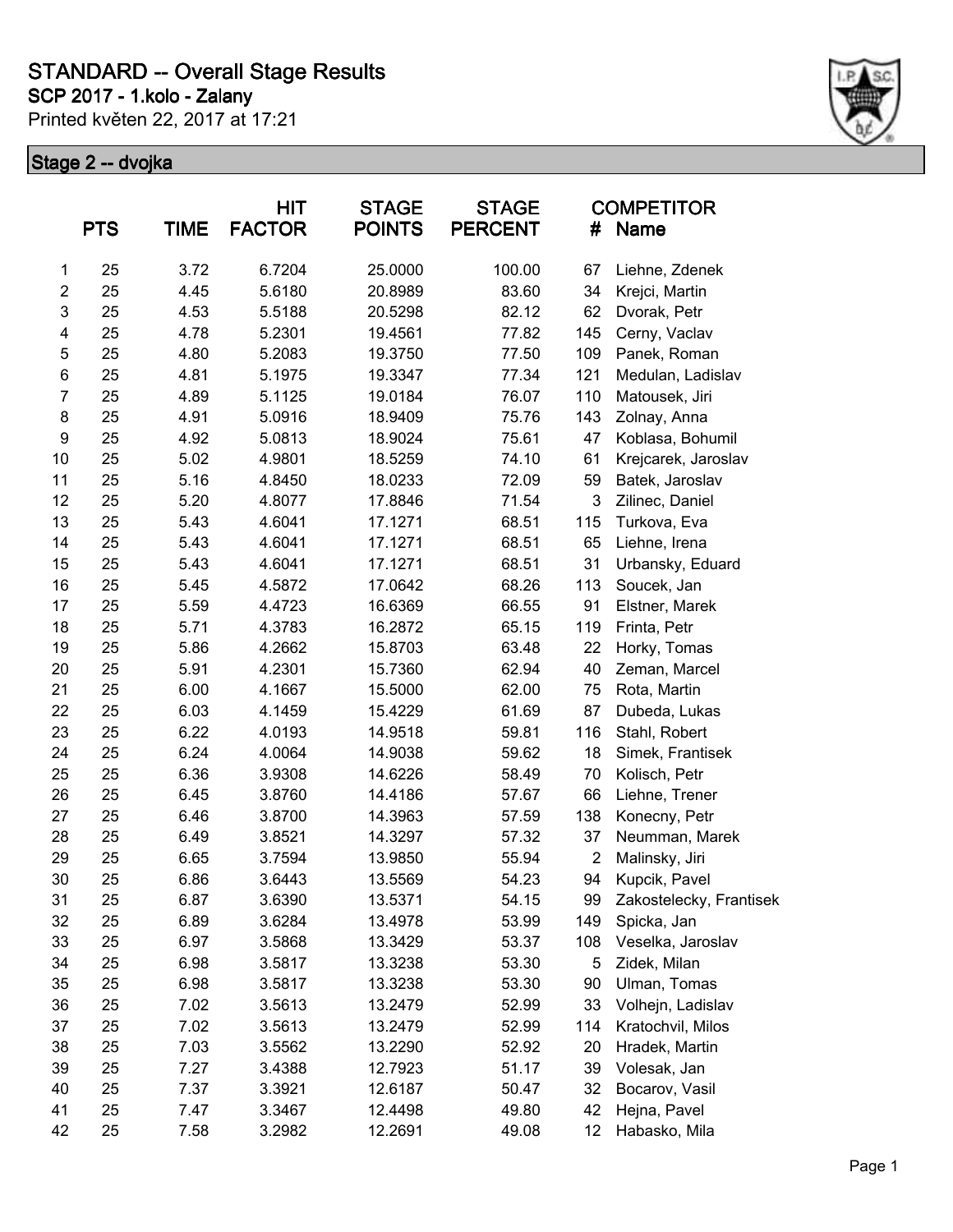**SCP 2017 - 1.kolo - Zalany**

Printed květen 22, 2017 at 17:21



|    |            |       | HIT           | <b>STAGE</b>  | <b>STAGE</b>   |     | <b>COMPETITOR</b>   |
|----|------------|-------|---------------|---------------|----------------|-----|---------------------|
|    | <b>PTS</b> | TIME  | <b>FACTOR</b> | <b>POINTS</b> | <b>PERCENT</b> | #   | <b>Name</b>         |
| 43 | 25         | 7.86  | 3.1807        | 11.8321       | 47.33          | 11  | Rehberger, Ivo      |
| 44 | 25         | 8.05  | 3.1056        | 11.5528       | 46.21          | 101 | Naprstek, Martin    |
| 45 | 25         | 8.35  | 2.9940        | 11.1377       | 44.55          | 112 | Kocandrle, Petr     |
| 46 | 25         | 8.43  | 2.9656        | 11.0320       | 44.13          | 41  | Divisek, Martin     |
| 47 | 25         | 8.82  | 2.8345        | 10.5442       | 42.18          | 83  | Broz, Jiri          |
| 48 | 25         | 8.96  | 2.7902        | 10.3795       | 41.52          | 49  | Vorech, Pavel       |
| 49 | 25         | 9.05  | 2.7624        | 10.2762       | 41.10          | 102 | Vltavsky, Miroslav  |
| 50 | 25         | 9.22  | 2.7115        | 10.0868       | 40.35          | 28  | Kotlarik, Jan       |
| 51 | 25         | 9.24  | 2.7056        | 10.0649       | 40.26          | 100 | Benes, Stanislav    |
| 52 | 25         | 10.06 | 2.4851        | 9.2445        | 36.98          | 19  | Cerny, Marek        |
| 53 | 25         | 10.50 | 2.3810        | 8.8571        | 35.43          | 44  | Petrik, Jan         |
| 54 | 25         | 11.71 | 2.1349        | 7.9419        | 31.77          | 137 | Ulehla, Gejza       |
| 55 | 25         | 11.91 | 2.0991        | 7.8086        | 31.23          | 43  | Hejnova, Deana      |
| 56 | 25         | 12.13 | 2.0610        | 7.6669        | 30.67          | 142 | Zolnay, Pavol       |
| 57 | 25         | 12.49 | 2.0016        | 7.4460        | 29.78          | 89  | Ryzlerova, Iva      |
| 58 | 25         | 12.83 | 1.9486        | 7.2486        | 28.99          | 120 | Jadrny, Milos       |
| 59 | 25         | 14.04 | 1.7806        | 6.6239        | 26.50          | 29  | Pilar, Milan        |
| 60 | 25         | 14.74 | 1.6961        | 6.3094        | 25.24          | 24  | Puncochar, Jaromir  |
| 61 | 25         | 14.79 | 1.6903        | 6.2880        | 25.15          | 72  | Fryzek, Lubor       |
| 62 | 25         | 23.71 | 1.0544        | 3.9224        | 15.69          | 50  | Vorechova, Kristina |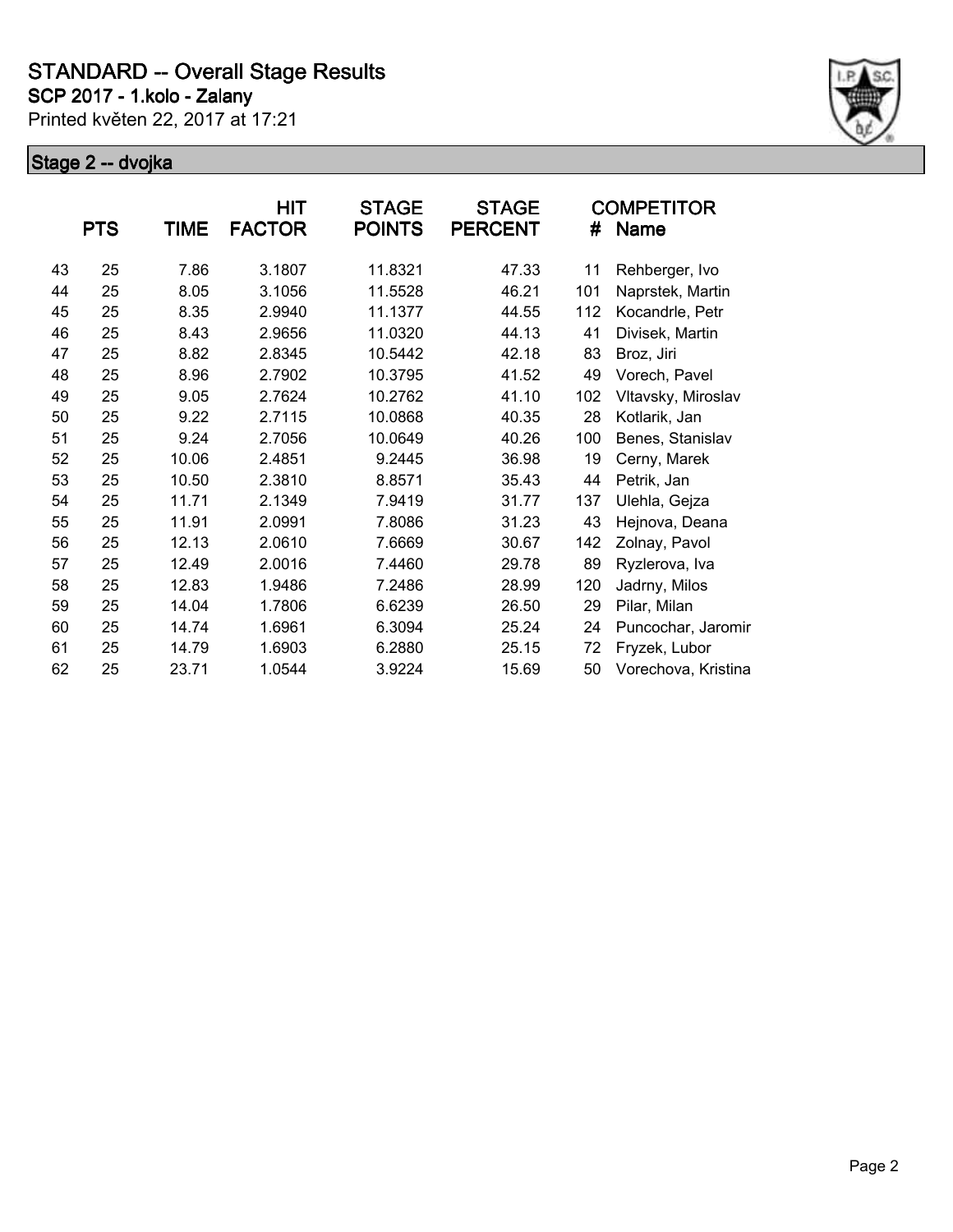**SCP 2017 - 1.kolo - Zalany**

Printed květen 22, 2017 at 17:21



|                         | <b>PTS</b> | <b>TIME</b> | <b>HIT</b><br><b>FACTOR</b> | <b>STAGE</b><br><b>POINTS</b> | <b>STAGE</b><br><b>PERCENT</b> | #                       | <b>COMPETITOR</b><br><b>Name</b> |
|-------------------------|------------|-------------|-----------------------------|-------------------------------|--------------------------------|-------------------------|----------------------------------|
| 1                       | 25         | 4.14        | 6.0386                      | 25.0000                       | 100.00                         | 76                      | Hertl, Roman                     |
| $\overline{c}$          | 25         | 4.22        | 5.9242                      | 24.5261                       | 98.10                          | 139                     | Bahensky, Michael                |
| 3                       | 25         | 4.35        | 5.7471                      | 23.7931                       | 95.17                          | 88                      | Louda, Vratislav                 |
| $\overline{\mathbf{4}}$ | 25         | 4.42        | 5.6561                      | 23.4163                       | 93.67                          | 52                      | Svoboda, Pavel                   |
| 5                       | 25         | 4.56        | 5.4825                      | 22.6974                       | 90.79                          | 140                     | Manolevski, Michael              |
| 6                       | 25         | 4.60        | 5.4348                      | 22.5000                       | 90.00                          | 131                     | Pulicar, Jaroslav                |
| $\overline{7}$          | 25         | 4.66        | 5.3648                      | 22.2103                       | 88.84                          | 132                     | Cervinka, Leos                   |
| 8                       | 25         | 4.85        | 5.1546                      | 21.3402                       | 85.36                          | 117                     | Strnad, Ivo                      |
| 9                       | 25         | 4.90        | 5.1020                      | 21.1224                       | 84.49                          | 105                     | Reis, Jan                        |
| 10                      | 25         | 4.96        | 5.0403                      | 20.8669                       | 83.47                          | 15                      | Zicha, Josef                     |
| 11                      | 25         | 4.98        | 5.0201                      | 20.7831                       | 83.13                          | 13                      | Kohout, Jaromir                  |
| 12                      | 25         | 4.99        | 5.0100                      | 20.7415                       | 82.97                          | 84                      | Kovar, Martin                    |
| 13                      | 25         | 5.00        | 5.0000                      | 20.7000                       | 82.80                          | 107                     | Chabr, Pavel                     |
| 14                      | 25         | 5.17        | 4.8356                      | 20.0193                       | 80.08                          | 80                      | Arnold, Ctibor                   |
| 15                      | 25         | 5.47        | 4.5704                      | 18.9214                       | 75.69                          | $\overline{\mathbf{4}}$ | Kysela, Milos                    |
| 16                      | 25         | 5.58        | 4.4803                      | 18.5484                       | 74.19                          | 64                      | Liehne, Jan                      |
| 17                      | 25         | 5.63        | 4.4405                      | 18.3837                       | 73.53                          | 127                     | Jires, Pavel                     |
| 18                      | 25         | 5.80        | 4.3103                      | 17.8448                       | 71.38                          | 55                      | Pajtl, Martin                    |
| 19                      | 25         | 5.82        | 4.2955                      | 17.7835                       | 71.13                          | 56                      | Hnatko, Jindrich                 |
| 20                      | 25         | 5.85        | 4.2735                      | 17.6923                       | 70.77                          | 93                      | Polacek, Petr                    |
| 21                      | 25         | 5.93        | 4.2159                      | 17.4536                       | 69.81                          | 46                      | Krcal, Jan                       |
| 22                      | 25         | 5.96        | 4.1946                      | 17.3658                       | 69.46                          | 95                      | Tichy, Lukas                     |
| 23                      | 25         | 6.03        | 4.1459                      | 17.1642                       | 68.66                          | 97                      | Kucera, Petr                     |
| 24                      | 25         | 6.10        | 4.0984                      | 16.9672                       | 67.87                          | 45                      | Petrik, Martin                   |
| 25                      | 25         | 6.23        | 4.0128                      | 16.6132                       | 66.45                          | 30                      | Bernard, Petr                    |
| 26                      | 25         | 6.30        | 3.9683                      | 16.4286                       | 65.71                          | 69                      | Kuzel, Zdenek                    |
| 27                      | 25         | 6.43        | 3.8880                      | 16.0964                       | 64.39                          | 21                      | Horky, Pavel                     |
| 28                      | 25         | 6.62        | 3.7764                      | 15.6344                       | 62.54                          | 130                     | Kubenka, Jan                     |
| 29                      | 25         | 6.70        | 3.7313                      | 15.4478                       | 61.79                          | 148                     | Petran, Pavel                    |
| 30                      | 25         | 6.80        | 3.6765                      | 15.2206                       | 60.88                          | 122                     | Bohdanecky, Rene                 |
| 31                      | 25         | 6.86        | 3.6443                      | 15.0875                       | 60.35                          | 63                      | Buransky, Simon                  |
| 32                      | 25         | 6.88        | 3.6337                      | 15.0436                       | 60.17                          | 38                      | Sima, Michal                     |
| 33                      | 25         | 6.92        | 3.6127                      | 14.9566                       | 59.83                          | 141                     | Hradek, Zbynek                   |
| 34                      | 25         | 6.94        | 3.6023                      | 14.9135                       | 59.65                          | 57                      | Tesarek, Antonin                 |
| 35                      | 25         | 6.96        | 3.5920                      | 14.8707                       | 59.48                          | 10                      | Janouch, Pavel                   |
| 36                      | 25         | 7.07        | 3.5361                      | 14.6393                       | 58.56                          | 51                      | Krapacek, Milan                  |
| 37                      | 25         | 7.31        | 3.4200                      | 14.1587                       | 56.63                          | 36                      | Travnicek, Pavel                 |
| 38                      | 25         | 7.44        | 3.3602                      | 13.9113                       | 55.65                          | 82                      | Obdrzalek, Jan                   |
| 39                      | 25         | 7.74        | 3.2300                      | 13.3721                       | 53.49                          | 128                     | Valasik, Petr                    |
| 40                      | 25         | 7.75        | 3.2258                      | 13.3548                       | 53.42                          | 118                     | Netolicky, Pavel                 |
| 41                      | 25         | 7.80        | 3.2051                      | 13.2692                       | 53.08                          | 17                      | Beran, Jakub                     |
| 42                      | 25         | 7.96        | 3.1407                      | 13.0025                       | 52.01                          | 103                     | Hynek, Jakub                     |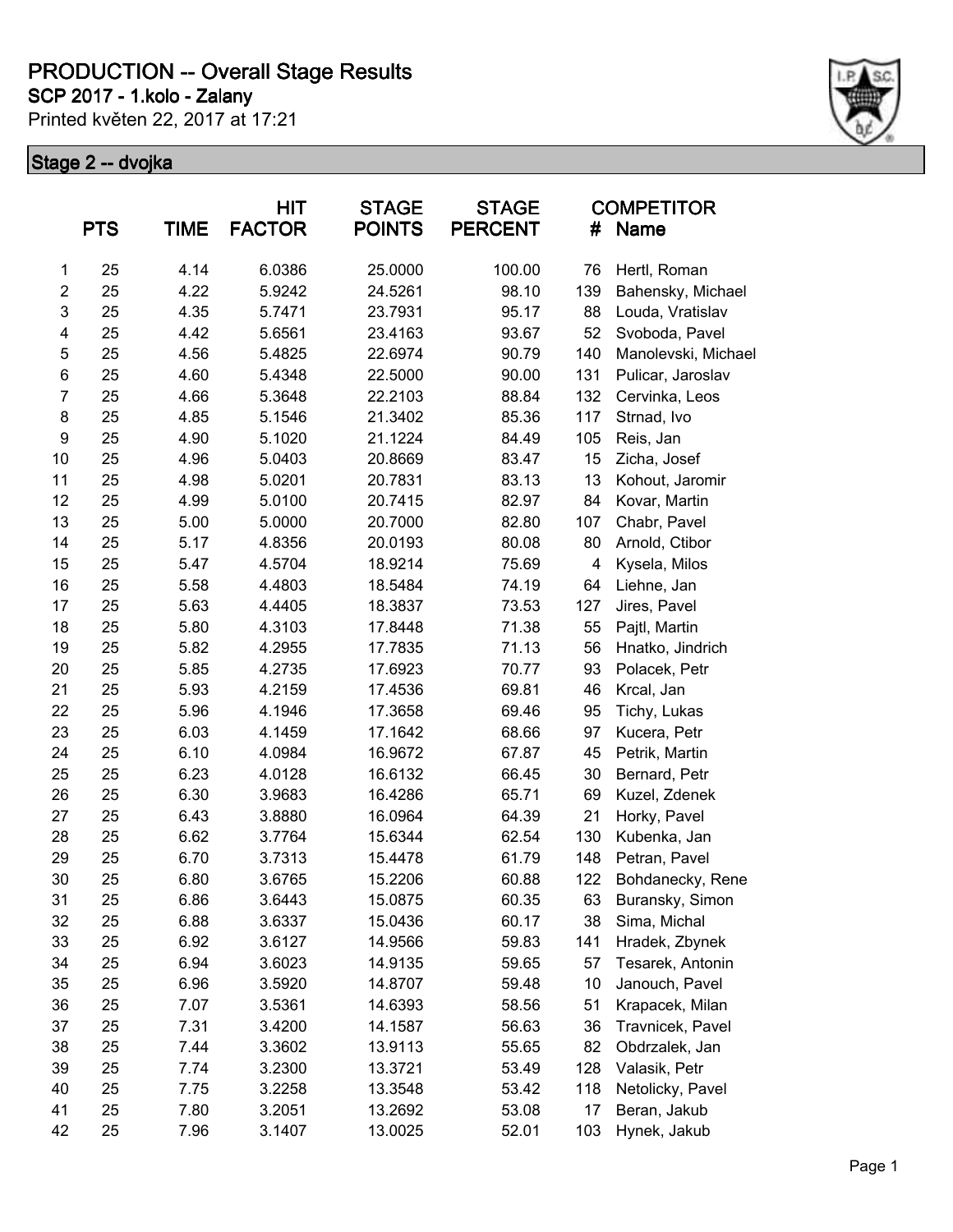**SCP 2017 - 1.kolo - Zalany**

Printed květen 22, 2017 at 17:21



|    | <b>PTS</b> | TIME  | <b>HIT</b><br><b>FACTOR</b> | <b>STAGE</b><br><b>POINTS</b> | <b>STAGE</b><br><b>PERCENT</b> | #   | <b>COMPETITOR</b><br><b>Name</b> |
|----|------------|-------|-----------------------------|-------------------------------|--------------------------------|-----|----------------------------------|
| 43 | 25         | 8.11  | 3.0826                      | 12.7620                       | 51.05                          | 77  | Panik, Roman                     |
| 44 | 25         | 8.12  | 3.0788                      | 12.7463                       | 50.99                          | 106 | Chabrova, Lenka                  |
| 45 | 25         | 8.40  | 2.9762                      | 12.3214                       | 49.29                          | 123 | Zaruba, Petr                     |
| 46 | 25         | 9.22  | 2.7115                      | 11.2256                       | 44.90                          | 98  | Kriz, Martin                     |
| 47 | 25         | 9.30  | 2.6882                      | 11.1290                       | 44.52                          | 74  | Hulka, Pavel                     |
| 48 | 25         | 9.30  | 2.6882                      | 11.1290                       | 44.52                          | 27  | Zarsky, Jan                      |
| 49 | 25         | 9.78  | 2.5562                      | 10.5828                       | 42.33                          | 60  | Skorpil, Ales                    |
| 50 | 25         | 9.79  | 2.5536                      | 10.5720                       | 42.29                          | 129 | Capek, Petr                      |
| 51 | 25         | 10.12 | 2.4704                      | 10.2273                       | 40.91                          | 48  | Bizek, Vojtech                   |
| 52 | 25         | 10.47 | 2.3878                      | 9.8854                        | 39.54                          | 104 | Tichak, Pavel                    |
| 53 | 25         | 10.79 | 2.3170                      | 9.5922                        | 38.37                          | 14  | Briza, Pavel                     |
| 54 | 25         | 13.83 | 1.8077                      | 7.4837                        | 29.93                          | 124 | Hrdlicka, David                  |
| 55 | 25         | 14.15 | 1.7668                      | 7.3145                        | 29.26                          | 146 | Hrstkova, Hana                   |
| 56 | 25         | 14.85 | 1.6835                      | 6.9697                        | 27.88                          | 68  | Muzik, Pavel                     |
| 57 | 25         | 16.95 | 1.4749                      | 6.1062                        | 24.42                          | 85  | Fiala, Radim                     |
| 58 | 25         | 22.67 | 1.1028                      | 4.5655                        | 18.26                          | 81  | Surmanova, Michaela              |
| 59 | 25         | 27.39 | 0.9127                      | 3.7788                        | 15.12                          | 58  | Cermak, Jakub                    |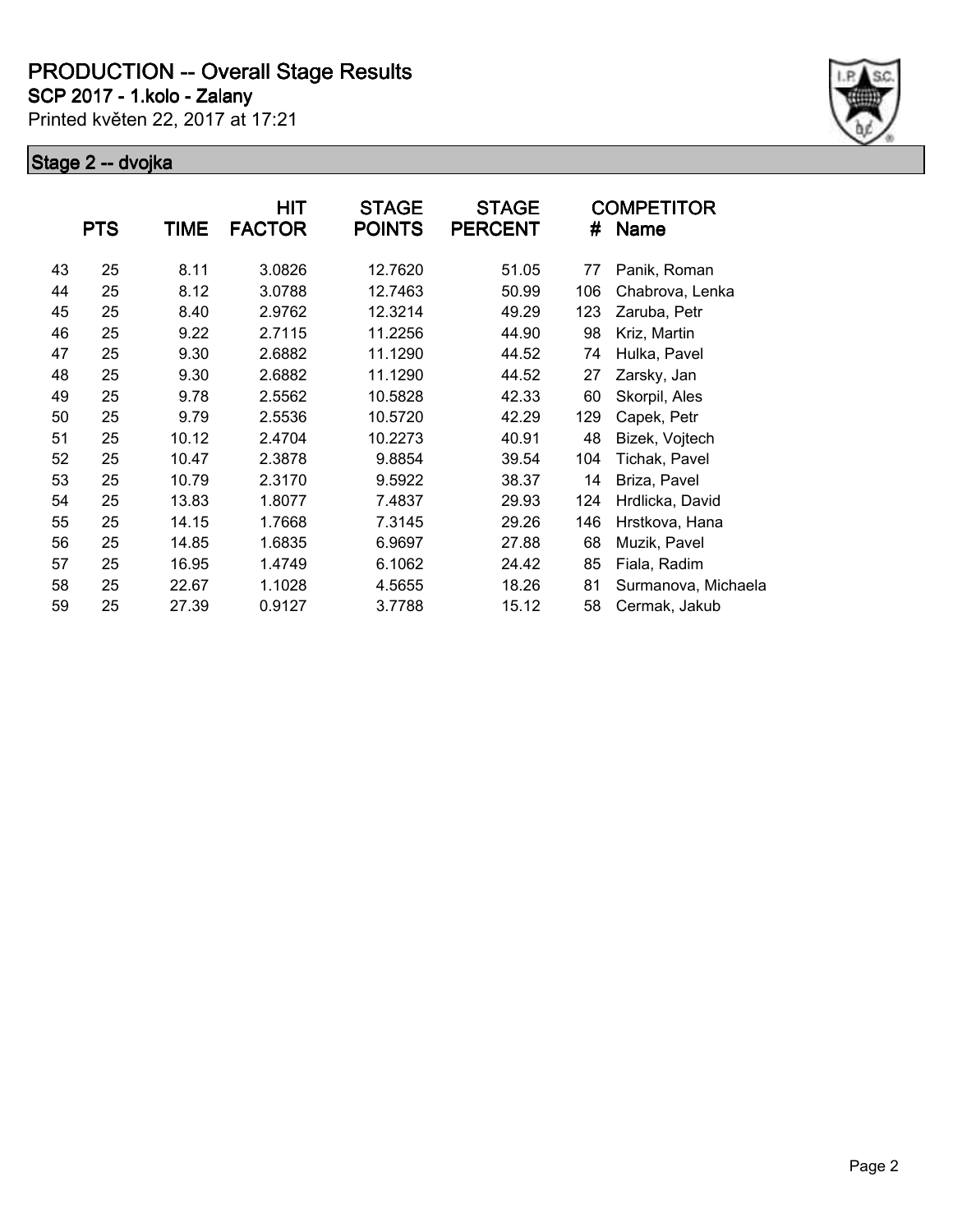

|   | <b>PTS</b> | <b>TIME</b> | <b>HIT</b><br><b>FACTOR</b> | <b>STAGE</b><br><b>POINTS</b> | <b>STAGE</b><br><b>PERCENT</b> | #   | <b>COMPETITOR</b><br><b>Name</b> |
|---|------------|-------------|-----------------------------|-------------------------------|--------------------------------|-----|----------------------------------|
|   | 25         | 3.27        | 7.6453                      | 25.0000                       | 100.00                         | 73  | Marx, Jakub                      |
| 2 | 25         | 4.15        | 6.0241                      | 19.6988                       | 78.80                          | 126 | Smutny, Petr                     |
| 3 | 25         | 4.20        | 5.9524                      | 19.4643                       | 77.86                          | 16  | Hakala, Jiri                     |
| 4 | 25         | 4.30        | 5.8140                      | 19.0116                       | 76.05                          | 135 | Wilk, Ivo                        |
| 5 | 25         | 4.98        | 5.0201                      | 16.4157                       | 65.66                          | 78  | Kotek, Michal                    |
| 6 | 25         | 5.31        | 4.7081                      | 15.3955                       | 61.58                          | 35  | Weingartner, Tomas               |
| 7 | 25         | 8.52        | 2.9343                      | 9.5951                        | 38.38                          | 125 | Stransky, Viktor                 |
| 8 | 25         | 8.55        | 2.9240                      | 9.5614                        | 38.25                          | 8   | Barta, Ondrej                    |
| 9 | 25         | 12.87       | 1.9425                      | 6.3520                        | 25.41                          | 79  | Simecek, Jiri                    |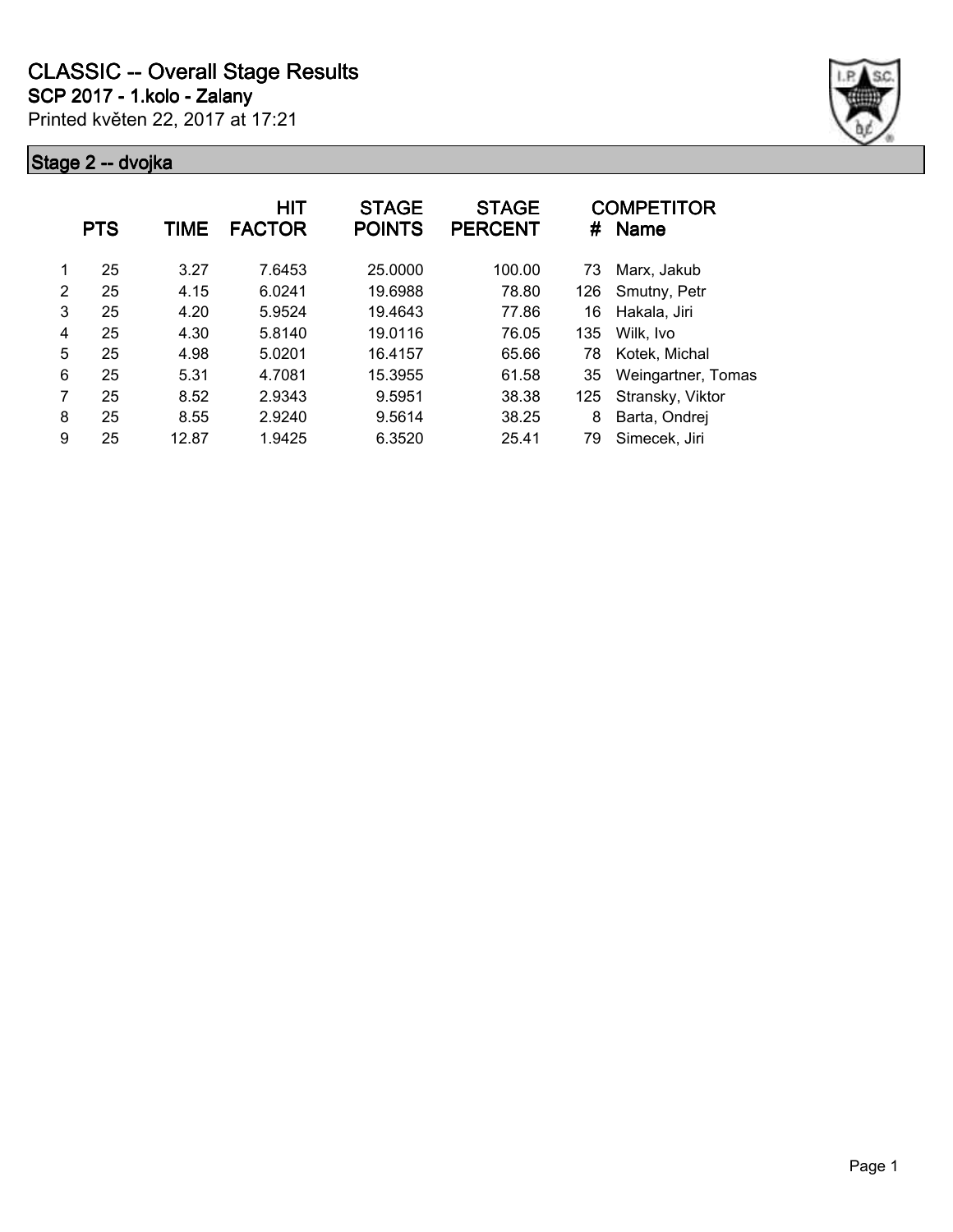

|   | <b>PTS</b> | <b>TIME</b> | <b>HIT</b><br><b>FACTOR</b> | <b>STAGE</b><br><b>POINTS</b> | <b>STAGE</b><br><b>PERCENT</b> | #   | <b>COMPETITOR</b><br><b>Name</b> |
|---|------------|-------------|-----------------------------|-------------------------------|--------------------------------|-----|----------------------------------|
|   | 25         | 6.12        | 4.0850                      | 25.0000                       | 100.00                         | 23  | Prepletany, Jan                  |
| 2 | 25         | 7.27        | 3.4388                      | 21.0454                       | 84.18                          | 136 | Rossl, Karel                     |
| 3 | 25         | 16.29       | 1.5347                      | 9.3923                        | 37.57                          | 6   | Koudelka, Jaroslav st.           |
| 4 | 25         | 17.64       | 1.4172                      | 8.6735                        | 34.69                          |     | Koudelka, Jaroslav ml.           |
| 5 | 25         | 20.01       | 1.2494                      | 7.6462                        | 30.58                          | 144 | Pojer, Lubomir                   |
|   |            |             |                             |                               |                                |     |                                  |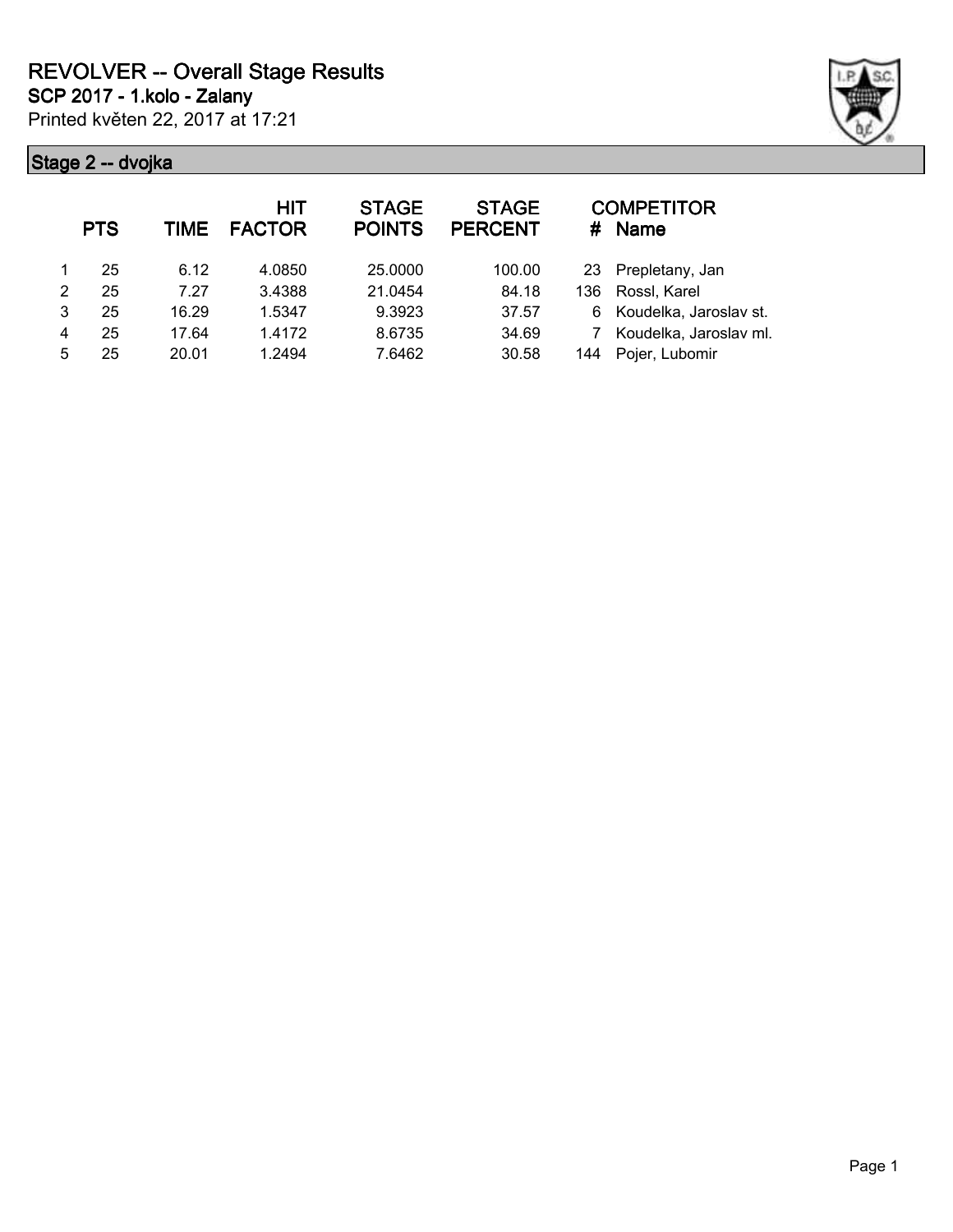

|               | <b>PTS</b> | <b>TIME</b> | <b>HIT</b><br><b>FACTOR</b> | <b>STAGE</b><br><b>POINTS</b> | <b>STAGE</b><br><b>PERCENT</b> | #   | <b>COMPETITOR</b><br><b>Name</b> |
|---------------|------------|-------------|-----------------------------|-------------------------------|--------------------------------|-----|----------------------------------|
|               | 112        | 15.67       | 7.1474                      | 120,0000                      | 100.00                         | 134 | Sustrova, Katerina               |
| $\mathcal{P}$ | 102        | 15.32       | 6.6580                      | 111.7824                      | 93.15                          | 53  | Riha, Michal                     |
| 3             | 104        | 15.63       | 6.6539                      | 111.7137                      | 93.09                          | 111 | Marousek, Petr                   |
| 4             | 111        | 16.75       | 6.6269                      | 111.2603                      | 92.72                          | 25  | Rataj, Jan                       |
| 5             | 108        | 19.20       | 5.6250                      | 94.4397                       | 78.70                          | 133 | Sustr, Milos                     |
| 6             | 114        | 20.40       | 5.5882                      | 93.8225                       | 78.19                          | 96  | Vohnout, Martin                  |
| 7             | 112        | 20.33       | 5.5091                      | 92.4939                       | 77.08                          |     | Hotra, Tomas                     |
| 8             | 114        | 20.94       | 5.4441                      | 91.4030                       | 76.17                          | 9   | Safranek, Lumir                  |
| 9             | 86         | 27.93       | 3.0791                      | 51.6963                       | 43.08                          | 71  | Fryzek, Lubor sen.               |
| 10            | 0          | 28.36       | 0.0000                      | 0.0000                        | 0.00                           | 86  | Dubeda, Jakub                    |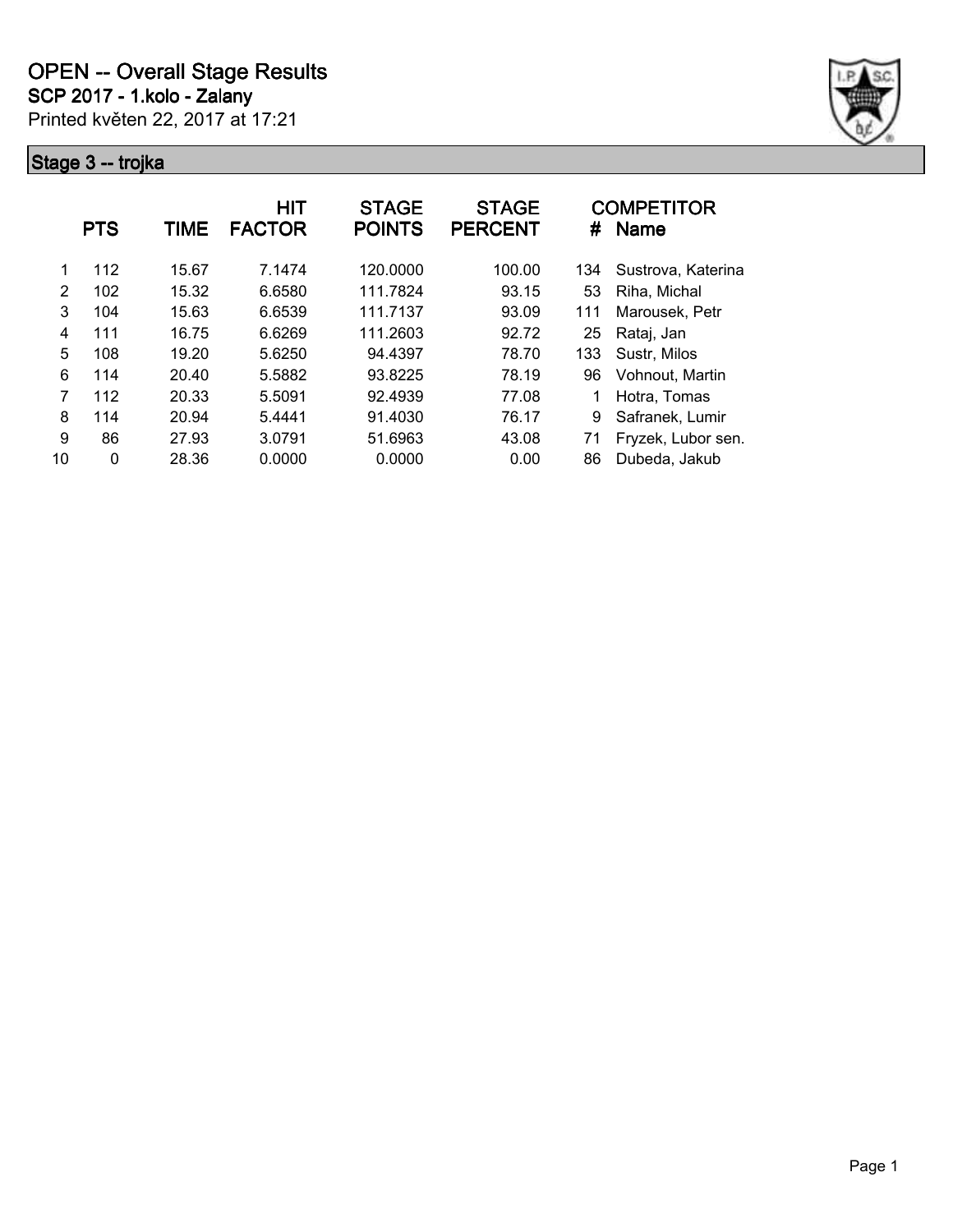**SCP 2017 - 1.kolo - Zalany**

Printed květen 22, 2017 at 17:21



| <b>PTS</b><br><b>TIME</b> |     | HIT<br><b>STAGE</b><br><b>FACTOR</b><br><b>POINTS</b> |        | <b>STAGE</b><br><b>PERCENT</b> | #      | <b>COMPETITOR</b><br><b>Name</b> |                         |
|---------------------------|-----|-------------------------------------------------------|--------|--------------------------------|--------|----------------------------------|-------------------------|
| 1                         | 116 | 15.85                                                 | 7.3186 | 120.0000                       | 100.00 | 67                               | Liehne, Zdenek          |
| $\overline{\mathbf{c}}$   | 116 | 17.30                                                 | 6.7052 | 109.9422                       | 91.62  | 62                               | Dvorak, Petr            |
| $\mathsf 3$               | 112 | 18.22                                                 | 6.1471 | 100.7911                       | 83.99  | 47                               | Koblasa, Bohumil        |
| 4                         | 102 | 16.85                                                 | 6.0534 | 99.2551                        | 82.71  | 37                               | Neumman, Marek          |
| 5                         | 106 | 17.53                                                 | 6.0468 | 99.1463                        | 82.62  | 12                               | Habasko, Mila           |
| 6                         | 114 | 20.11                                                 | 5.6688 | 92.9491                        | 77.46  | 40                               | Zeman, Marcel           |
| $\overline{7}$            | 86  | 15.19                                                 | 5.6616 | 92.8310                        | 77.36  | 34                               | Krejci, Martin          |
| 8                         | 104 | 18.94                                                 | 5.4910 | 90.0339                        | 75.03  | 32                               | Bocarov, Vasil          |
| $\boldsymbol{9}$          | 110 | 20.46                                                 | 5.3763 | 88.1535                        | 73.46  | 65                               | Liehne, Irena           |
| 10                        | 110 | 20.74                                                 | 5.3038 | 86.9634                        | 72.47  | 137                              | Ulehla, Gejza           |
| 11                        | 102 | 19.28                                                 | 5.2905 | 86.7452                        | 72.29  | 109                              | Panek, Roman            |
| 12                        | 106 | 20.46                                                 | 5.1808 | 84.9479                        | 70.79  | 115                              | Turkova, Eva            |
| 13                        | 106 | 20.50                                                 | 5.1707 | 84.7822                        | 70.65  | 100                              | Benes, Stanislav        |
| 14                        | 104 | 20.40                                                 | 5.0980 | 83.5903                        | 69.66  | 114                              | Kratochvil, Milos       |
| 15                        | 92  | 18.43                                                 | 4.9919 | 81.8493                        | 68.21  | 119                              | Frinta, Petr            |
| 16                        | 92  | 18.43                                                 | 4.9919 | 81.8493                        | 68.21  | 142                              | Zolnay, Pavol           |
| 17                        | 98  | 19.76                                                 | 4.9595 | 81.3189                        | 67.77  | 99                               | Zakostelecky, Frantisek |
| 18                        | 110 | 22.28                                                 | 4.9372 | 80.9525                        | 67.46  | $\overline{c}$                   | Malinsky, Jiri          |
| 19                        | 114 | 23.83                                                 | 4.7839 | 78.4392                        | 65.37  | 39                               | Volesak, Jan            |
| 20                        | 98  | 21.12                                                 | 4.6402 | 76.0825                        | 63.40  | 116                              | Stahl, Robert           |
| 21                        | 96  | 20.71                                                 | 4.6354 | 76.0053                        | 63.34  | 145                              | Cerny, Vaclav           |
| 22                        | 102 | 22.10                                                 | 4.6154 | 75.6764                        | 63.06  | 113                              | Soucek, Jan             |
| 23                        | 100 | 21.87                                                 | 4.5725 | 74.9728                        | 62.48  | 143                              | Zolnay, Anna            |
| 24                        | 95  | 21.08                                                 | 4.5066 | 73.8934                        | 61.58  | 110                              | Matousek, Jiri          |
| 25                        | 86  | 19.10                                                 | 4.5026 | 73.8274                        | 61.52  | 83                               | Broz, Jiri              |
| 26                        | 89  | 19.85                                                 | 4.4836 | 73.5160                        | 61.26  | 91                               | Elstner, Marek          |
| 27                        | 107 | 24.35                                                 | 4.3943 | 72.0506                        | 60.04  | 44                               | Petrik, Jan             |
| 28                        | 110 | 25.58                                                 | 4.3002 | 70.5090                        | 58.76  | $\mathbf{3}$                     | Zilinec, Daniel         |
| 29                        | 106 | 24.71                                                 | 4.2898 | 70.3373                        | 58.61  | 121                              | Medulan, Ladislav       |
| 30                        | 100 | 23.39                                                 | 4.2753 | 70.1007                        | 58.42  | 70                               | Kolisch, Petr           |
| 31                        | 102 | 24.02                                                 | 4.2465 | 69.6273                        | 58.02  | 66                               | Liehne, Trener          |
| 32                        | 94  | 22.17                                                 | 4.2400 | 69.5208                        | 57.93  | 42                               | Hejna, Pavel            |
| 33                        | 100 | 23.83                                                 | 4.1964 | 68.8063                        | 57.34  | 138                              | Konecny, Petr           |
| 34                        | 92  | 22.64                                                 | 4.0636 | 66.6291                        | 55.52  | 11                               | Rehberger, Ivo          |
| 35                        | 96  | 23.73                                                 | 4.0455 | 66.3325                        | 55.28  | 120                              | Jadrny, Milos           |
| 36                        | 98  | 24.36                                                 | 4.0230 | 65.9631                        | 54.97  | 22                               | Horky, Tomas            |
| 37                        | 81  | 20.18                                                 | 4.0139 | 65.8137                        | 54.84  | 59                               | Batek, Jaroslav         |
| 38                        | 101 | 25.50                                                 | 3.9608 | 64.9432                        | 54.12  | 18                               | Simek, Frantisek        |
| 39                        | 106 | 27.73                                                 | 3.8226 | 62.6770                        | 52.23  | 101                              | Naprstek, Martin        |
| 40                        | 93  | 24.54                                                 | 3.7897 | 62.1385                        | 51.78  | 75                               | Rota, Martin            |
| 41                        | 77  | 20.32                                                 | 3.7894 | 62.1326                        | 51.78  | 33                               | Volhejn, Ladislav       |
| 42                        | 94  | 26.53                                                 | 3.5432 | 58.0956                        | 48.41  | 90                               | Ulman, Tomas            |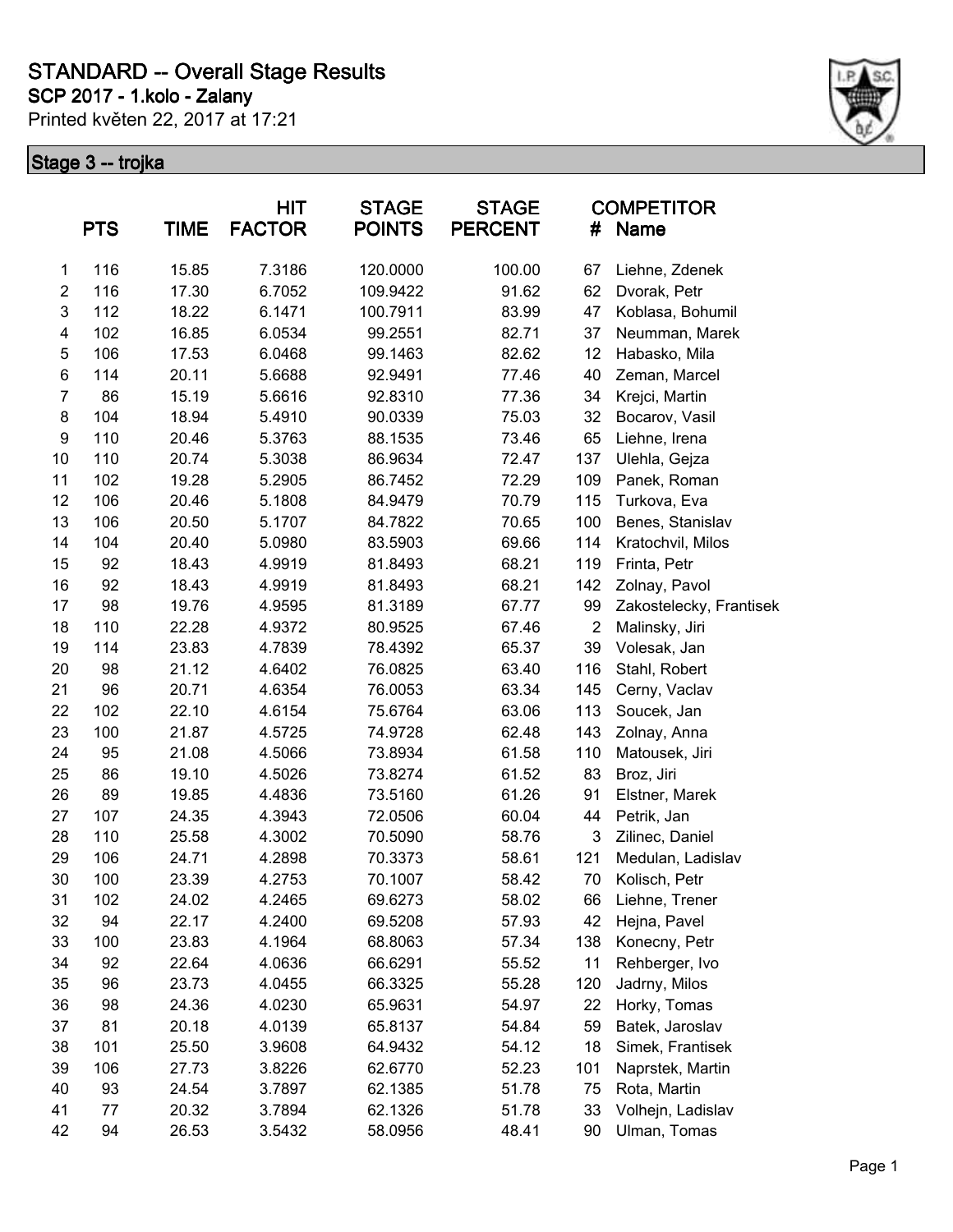**SCP 2017 - 1.kolo - Zalany**

Printed květen 22, 2017 at 17:21



|    | <b>PTS</b> | TIME  | HIT<br><b>FACTOR</b> | <b>STAGE</b><br><b>POINTS</b> | <b>STAGE</b><br><b>PERCENT</b> | #   | <b>COMPETITOR</b><br><b>Name</b> |
|----|------------|-------|----------------------|-------------------------------|--------------------------------|-----|----------------------------------|
| 43 | 102        | 29.46 | 3.4623               | 56.7701                       | 47.31                          | 149 | Spicka, Jan                      |
| 44 | 96         | 28.51 | 3.3672               | 55.2111                       | 46.01                          | 49  | Vorech, Pavel                    |
| 45 | 81         | 24.46 | 3.3115               | 54.2977                       | 45.25                          | 31  | Urbansky, Eduard                 |
| 46 | 85         | 25.74 | 3.3023               | 54.1456                       | 45.12                          | 28  | Kotlarik, Jan                    |
| 47 | 93         | 28.31 | 3.2851               | 53.8636                       | 44.89                          | 61  | Krejcarek, Jaroslav              |
| 48 | 77         | 23.85 | 3.2285               | 52.9365                       | 44.11                          | 112 | Kocandrle, Petr                  |
| 49 | 101        | 31.99 | 3.1572               | 51.7678                       | 43.14                          | 87  | Dubeda, Lukas                    |
| 50 | 76         | 24.45 | 3.1084               | 50.9668                       | 42.47                          | 20  | Hradek, Martin                   |
| 51 | 102        | 33.65 | 3.0312               | 49.7013                       | 41.42                          | 43  | Hejnova, Deana                   |
| 52 | 93         | 30.74 | 3.0254               | 49.6057                       | 41.34                          | 72  | Fryzek, Lubor                    |
| 53 | 73         | 24.62 | 2.9651               | 48.6169                       | 40.51                          | 102 | Vltavsky, Miroslav               |
| 54 | 70         | 24.30 | 2.8807               | 47.2329                       | 39.36                          | 108 | Veselka, Jaroslav                |
| 55 | 77         | 31.09 | 2.4767               | 40.6090                       | 33.84                          | 5   | Zidek, Milan                     |
| 56 | 60         | 27.63 | 2.1716               | 35.6060                       | 29.67                          | 94  | Kupcik, Pavel                    |
| 57 | 62         | 29.81 | 2.0798               | 34.1022                       | 28.42                          | 41  | Divisek, Martin                  |
| 58 | 98         | 51.72 | 1.8948               | 31.0685                       | 25.89                          | 50  | Vorechova, Kristina              |
| 59 | 66         | 36.40 | 1.8132               | 29.7300                       | 24.78                          | 29  | Pilar, Milan                     |
| 60 | 55         | 34.30 | 1.6035               | 26.2918                       | 21.91                          | 89  | Ryzlerova, Iva                   |
| 61 | 48         | 31.70 | 1.5142               | 24.8276                       | 20.69                          | 24  | Puncochar, Jaromir               |
| 62 | 62         | 41.12 | 1.5078               | 24.7224                       | 20.60                          | 19  | Cerny, Marek                     |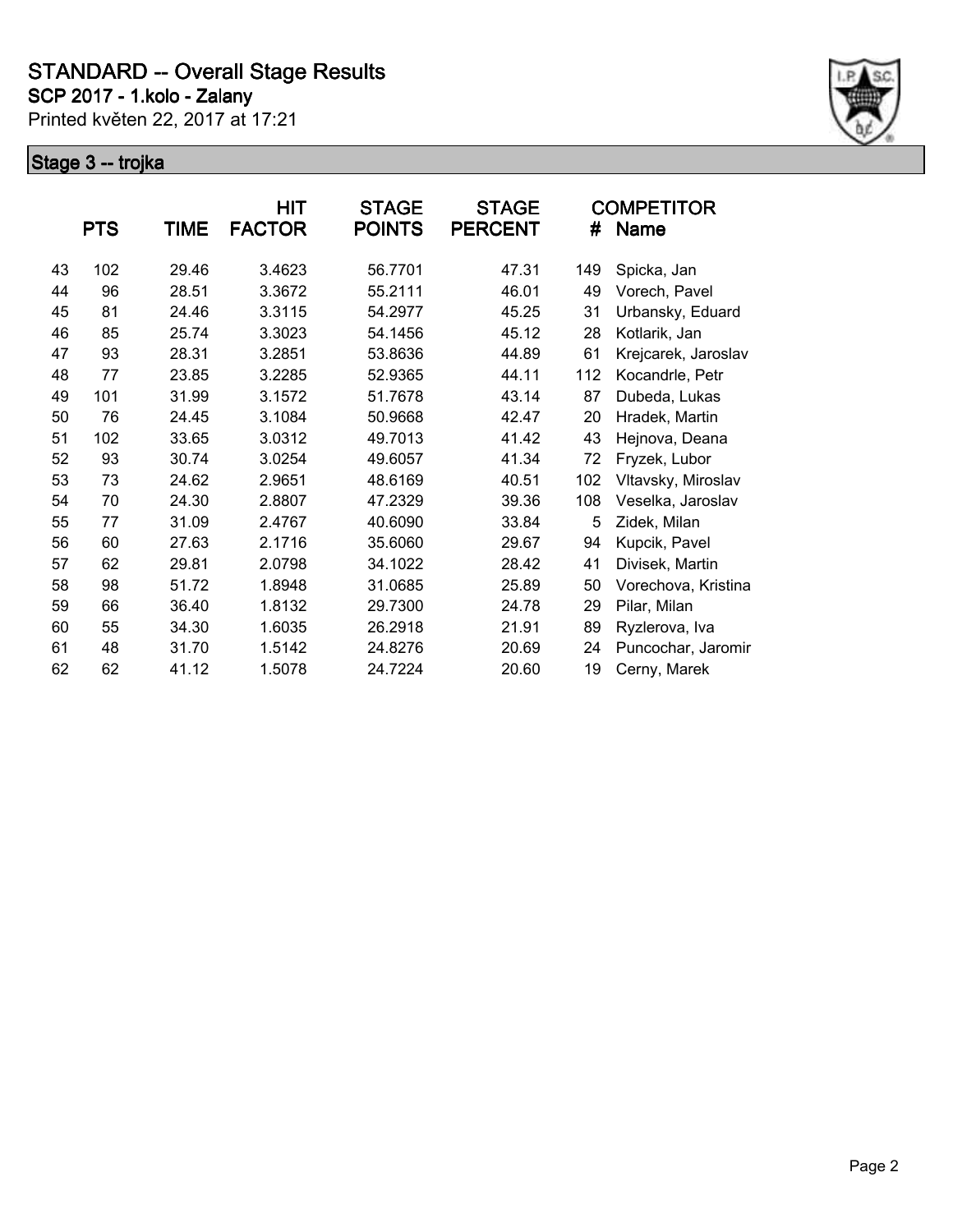**SCP 2017 - 1.kolo - Zalany**

Printed květen 22, 2017 at 17:21



|                         | <b>PTS</b> | TIME  | <b>HIT</b><br><b>FACTOR</b> | <b>STAGE</b><br><b>POINTS</b> | <b>STAGE</b><br><b>PERCENT</b> | #   | <b>COMPETITOR</b><br><b>Name</b> |
|-------------------------|------------|-------|-----------------------------|-------------------------------|--------------------------------|-----|----------------------------------|
| 1                       | 112        | 16.02 | 6.9913                      | 120.0000                      | 100.00                         | 69  | Kuzel, Zdenek                    |
| $\overline{\mathbf{c}}$ | 114        | 16.61 | 6.8633                      | 117.8042                      | 98.17                          | 64  | Liehne, Jan                      |
| 3                       | 112        | 17.44 | 6.4220                      | 110.2294                      | 91.86                          | 52  | Svoboda, Pavel                   |
| $\overline{\mathbf{4}}$ | 110        | 17.88 | 6.1521                      | 105.5968                      | 88.00                          | 140 | Manolevski, Michael              |
| 5                       | 106        | 17.47 | 6.0675                      | 104.1451                      | 86.79                          | 88  | Louda, Vratislav                 |
| 6                       | 116        | 21.88 | 5.3016                      | 90.9990                       | 75.83                          | 131 | Pulicar, Jaroslav                |
| $\overline{7}$          | 100        | 19.14 | 5.2247                      | 89.6776                       | 74.73                          | 57  | Tesarek, Antonin                 |
| 8                       | 100        | 19.19 | 5.2110                      | 89.4439                       | 74.54                          | 128 | Valasik, Petr                    |
| 9                       | 112        | 22.44 | 4.9911                      | 85.6684                       | 71.39                          | 15  | Zicha, Josef                     |
| 10                      | 102        | 21.08 | 4.8387                      | 83.0530                       | 69.21                          | 139 | Bahensky, Michael                |
| 11                      | 110        | 23.34 | 4.7129                      | 80.8942                       | 67.41                          | 130 | Kubenka, Jan                     |
| 12                      | 100        | 21.56 | 4.6382                      | 79.6117                       | 66.34                          | 38  | Sima, Michal                     |
| 13                      | 108        | 23.51 | 4.5938                      | 78.8491                       | 65.71                          | 107 | Chabr, Pavel                     |
| 14                      | 95         | 20.80 | 4.5673                      | 78.3946                       | 65.33                          | 118 | Netolicky, Pavel                 |
| 15                      | 90         | 20.10 | 4.4776                      | 76.8550                       | 64.05                          | 132 | Cervinka, Leos                   |
| 16                      | 96         | 21.48 | 4.4693                      | 76.7119                       | 63.93                          | 104 | Tichak, Pavel                    |
| 17                      | 92         | 20.71 | 4.4423                      | 76.2489                       | 63.54                          | 56  | Hnatko, Jindrich                 |
| 18                      | 98         | 22.34 | 4.3868                      | 75.2954                       | 62.75                          | 51  | Krapacek, Milan                  |
| 19                      | 96         | 22.02 | 4.3597                      | 74.8307                       | 62.36                          | 36  | Travnicek, Pavel                 |
| 20                      | 106        | 24.60 | 4.3089                      | 73.9599                       | 61.63                          | 97  | Kucera, Petr                     |
| 21                      | 93         | 21.59 | 4.3075                      | 73.9360                       | 61.61                          | 46  | Krcal, Jan                       |
| 22                      | 80         | 18.85 | 4.2440                      | 72.8458                       | 60.70                          | 76  | Hertl, Roman                     |
| 23                      | 96         | 22.68 | 4.2328                      | 72.6531                       | 60.54                          | 13  | Kohout, Jaromir                  |
| 24                      | 106        | 25.49 | 4.1585                      | 71.3776                       | 59.48                          | 55  | Pajtl, Martin                    |
| 25                      | 102        | 24.86 | 4.1030                      | 70.4247                       | 58.69                          | 60  | Skorpil, Ales                    |
| 26                      | 98         | 24.09 | 4.0681                      | 69.8257                       | 58.19                          | 127 | Jires, Pavel                     |
| 27                      | 108        | 26.56 | 4.0663                      | 69.7945                       | 58.16                          | 77  | Panik, Roman                     |
| 28                      | 106        | 26.66 | 3.9760                      | 68.2451                       | 56.87                          | 30  | Bernard, Petr                    |
| 29                      | 90         | 22.64 | 3.9753                      | 68.2326                       | 56.86                          | 17  | Beran, Jakub                     |
| 30                      | 96         | 24.93 | 3.8508                      | 66.0959                       | 55.08                          | 63  | Buransky, Simon                  |
| 31                      | 87         | 22.85 | 3.8074                      | 65.3520                       | 54.46                          | 117 | Strnad, Ivo                      |
| 32                      | 81         | 21.30 | 3.8028                      | 65.2726                       | 54.39                          | 45  | Petrik, Martin                   |
| 33                      | 100        | 26.34 | 3.7965                      | 65.1643                       | 54.30                          | 141 | Hradek, Zbynek                   |
| 34                      | 96         | 25.67 | 3.7398                      | 64.1905                       | 53.49                          | 95  | Tichy, Lukas                     |
| 35                      | 108        | 28.97 | 3.7280                      | 63.9884                       | 53.32                          | 21  | Horky, Pavel                     |
| 36                      | 98         | 26.93 | 3.6391                      | 62.4619                       | 52.05                          | 123 | Zaruba, Petr                     |
| 37                      | 104        | 28.72 | 3.6212                      | 62.1548                       | 51.80                          | 80  | Arnold, Ctibor                   |
| 38                      | 106        | 29.46 | 3.5981                      | 61.7588                       | 51.47                          | 103 | Hynek, Jakub                     |
| 39                      | 106        | 29.58 | 3.5835                      | 61.5083                       | 51.26                          | 4   | Kysela, Milos                    |
| 40                      | 84         | 24.72 | 3.3981                      | 58.3252                       | 48.60                          | 48  | Bizek, Vojtech                   |
| 41                      | 87         | 26.17 | 3.3244                      | 57.0612                       | 47.55                          | 148 | Petran, Pavel                    |
| 42                      | 102        | 30.92 | 3.2988                      | 56.6222                       | 47.19                          | 98  | Kriz, Martin                     |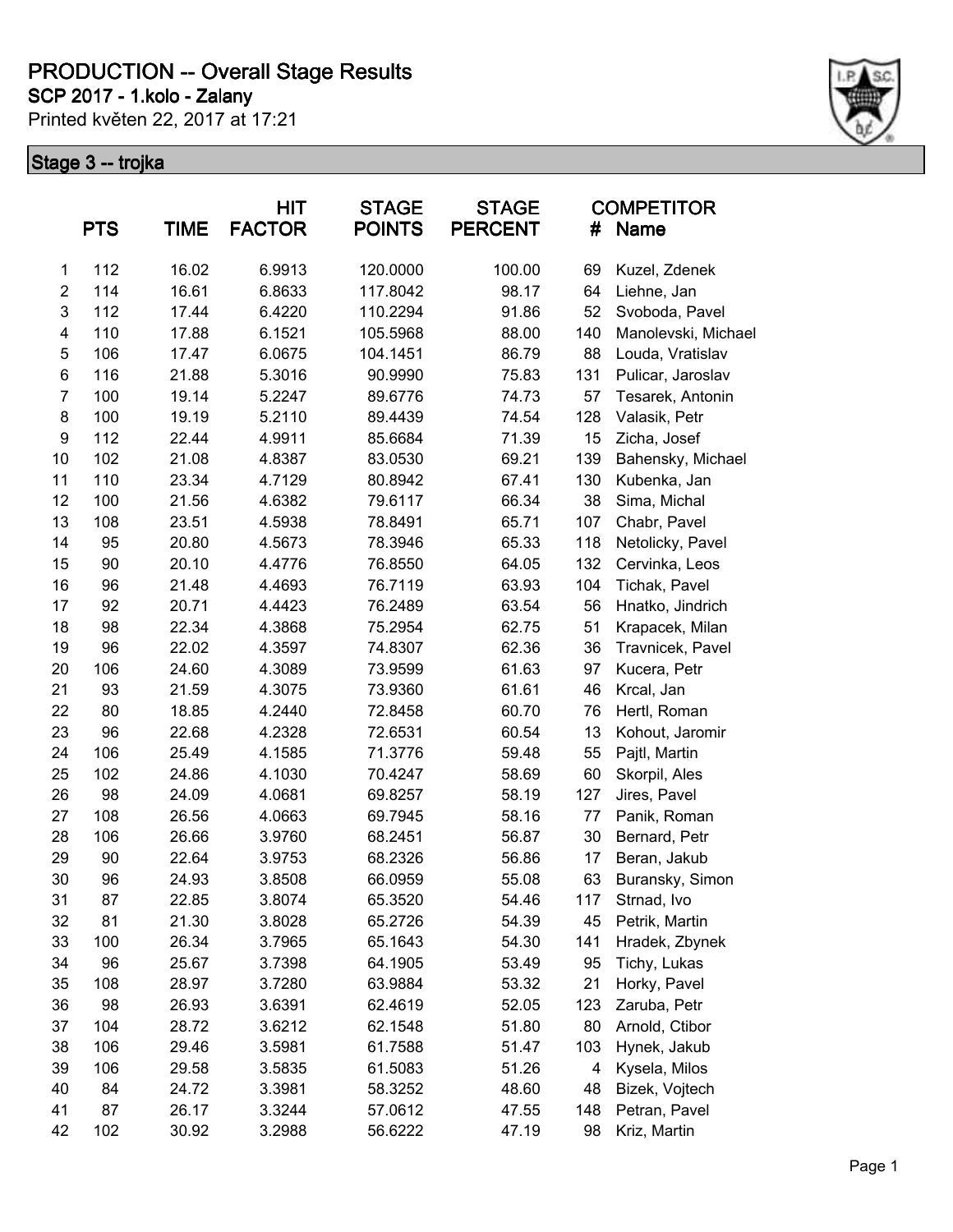**SCP 2017 - 1.kolo - Zalany**

Printed květen 22, 2017 at 17:21



|    | <b>PTS</b> | TIME  | HIT<br><b>FACTOR</b> | <b>STAGE</b><br><b>POINTS</b> | <b>STAGE</b><br><b>PERCENT</b> | #   | <b>COMPETITOR</b><br><b>Name</b> |
|----|------------|-------|----------------------|-------------------------------|--------------------------------|-----|----------------------------------|
| 43 | 86         | 26.24 | 3.2774               | 56.2549                       | 46.88                          | 68  | Muzik, Pavel                     |
| 44 | 108        | 33.42 | 3.2316               | 55.4681                       | 46.22                          | 106 | Chabrova, Lenka                  |
| 45 | 72         | 22.71 | 3.1704               | 54.4178                       | 45.35                          | 105 | Reis, Jan                        |
| 46 | 94         | 29.90 | 3.1438               | 53.9613                       | 44.97                          | 122 | Bohdanecky, Rene                 |
| 47 | 98         | 31.19 | 3.1420               | 53.9307                       | 44.94                          | 27  | Zarsky, Jan                      |
| 48 | 83         | 27.13 | 3.0593               | 52.5115                       | 43.76                          | 74  | Hulka, Pavel                     |
| 49 | 67         | 22.93 | 2.9219               | 50.1530                       | 41.79                          | 84  | Kovar, Martin                    |
| 50 | 75         | 28.15 | 2.6643               | 45.7308                       | 38.11                          | 10  | Janouch, Pavel                   |
| 51 | 82         | 31.37 | 2.6140               | 44.8668                       | 37.39                          | 124 | Hrdlicka, David                  |
| 52 | 66         | 27.81 | 2.3732               | 40.7351                       | 33.95                          | 14  | Briza, Pavel                     |
| 53 | 79         | 34.96 | 2.2597               | 38.7866                       | 32.32                          | 146 | Hrstkova, Hana                   |
| 54 | 58         | 27.22 | 2.1308               | 36.5734                       | 30.48                          | 93  | Polacek, Petr                    |
| 55 | 98         | 55.14 | 1.7773               | 30.5060                       | 25.42                          | 85  | Fiala, Radim                     |
| 56 | 69         | 45.34 | 1.5218               | 26.1212                       | 21.77                          | 58  | Cermak, Jakub                    |
| 57 | 94         | 63.81 | 1.4731               | 25.2851                       | 21.07                          | 82  | Obdrzalek, Jan                   |
| 58 | 23         | 20.54 | 1.1198               | 19.2200                       | 16.02                          | 129 | Capek, Petr                      |
| 59 | 20         | 32.29 | 0.6194               | 10.6313                       | 8.86                           | 81  | Surmanova, Michaela              |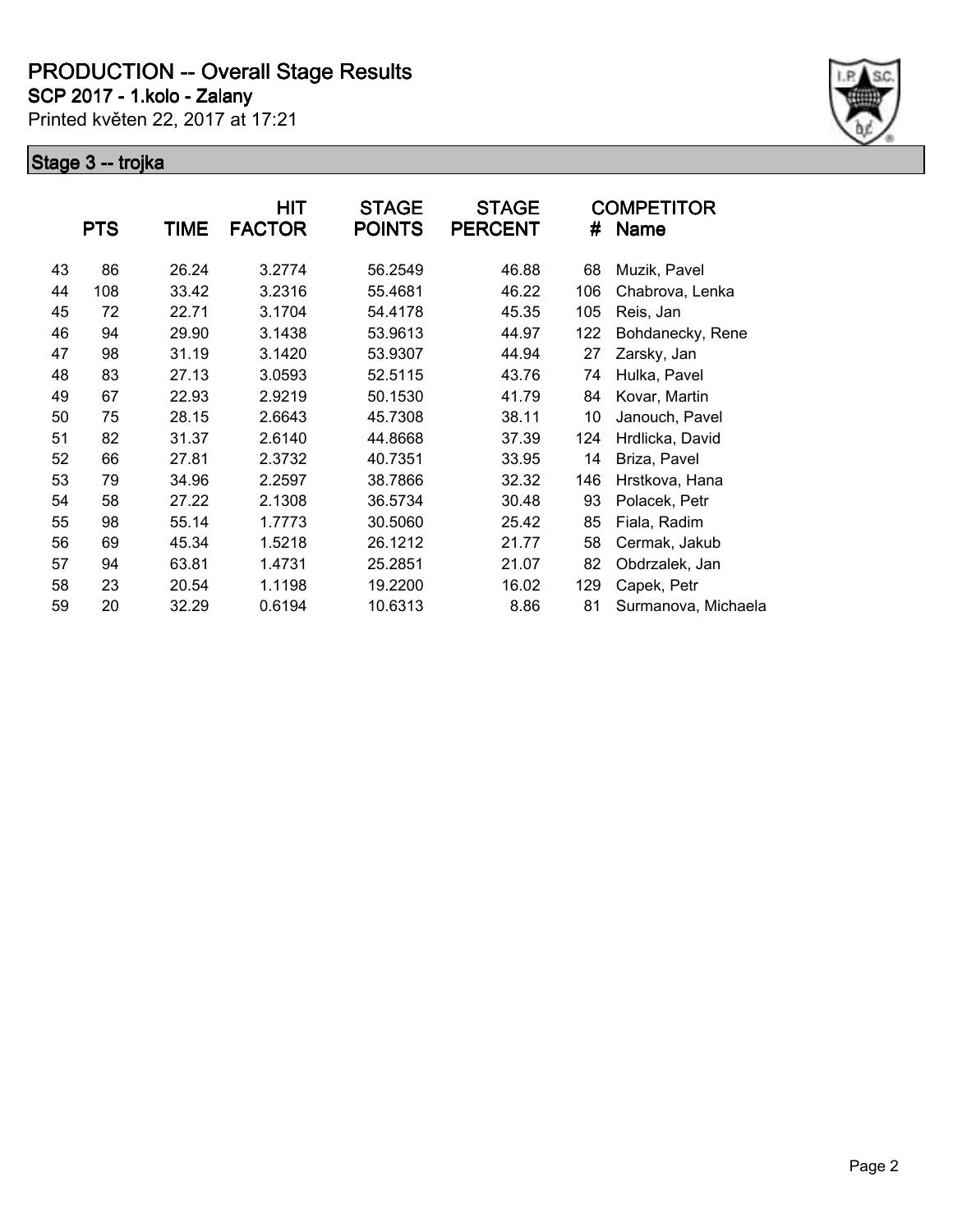

|   | <b>PTS</b> | TIME  | HIT<br><b>FACTOR</b> | <b>STAGE</b><br><b>POINTS</b> | <b>STAGE</b><br><b>PERCENT</b> | #   | <b>COMPETITOR</b><br><b>Name</b> |
|---|------------|-------|----------------------|-------------------------------|--------------------------------|-----|----------------------------------|
| 1 | 120        | 17.37 | 6.9085               | 120.0000                      | 100.00                         | 126 | Smutny, Petr                     |
| 2 | 107        | 17.02 | 6.2867               | 109.2003                      | 91.00                          | 16  | Hakala, Jiri                     |
| 3 | 104        | 17.27 | 6.0220               | 104.6022                      | 87.17                          | 73  | Marx, Jakub                      |
| 4 | 100        | 20.29 | 4.9285               | 85.6087                       | 71.34                          | 35  | Weingartner, Tomas               |
| 5 | 110        | 23.33 | 4.7150               | 81.8988                       | 68.25                          | 135 | Wilk, Ivo                        |
| 6 | 95         | 20.90 | 4.5455               | 78.9545                       | 65.80                          | 125 | Stransky, Viktor                 |
|   | 108        | 26.28 | 4.1096               | 71.3836                       | 59.49                          | 79  | Simecek, Jiri                    |
| 8 | 106        | 30.04 | 3.5286               | 61.2923                       | 51.08                          | 78  | Kotek, Michal                    |
| 9 | 47         | 23.38 | 2.0103               | 34.9183                       | 29.10                          | 8   | Barta, Ondrej                    |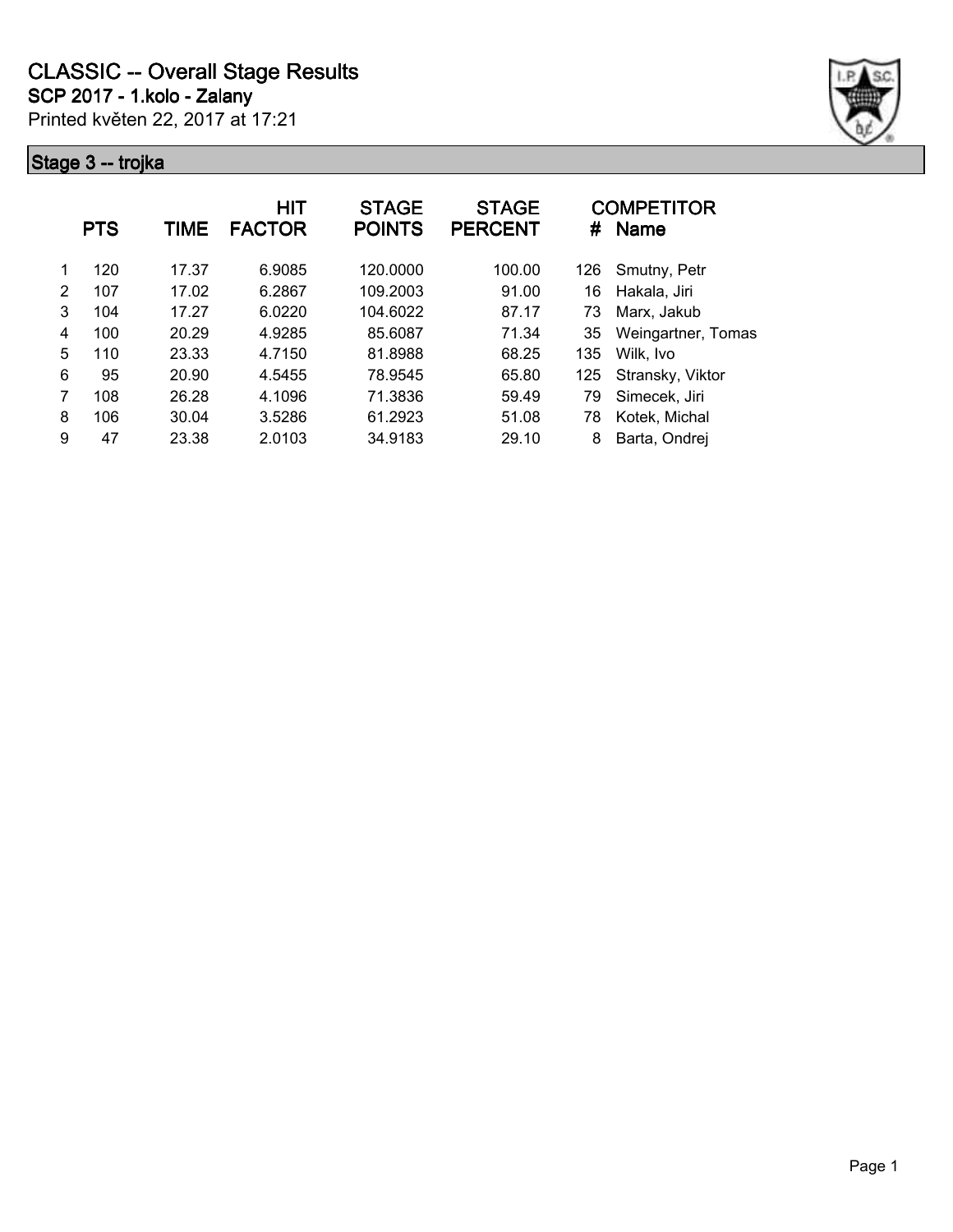

|   | <b>PTS</b> | <b>TIME</b> | <b>HIT</b><br><b>FACTOR</b> | <b>STAGE</b><br><b>POINTS</b> | <b>STAGE</b><br><b>PERCENT</b> | #    | <b>COMPETITOR</b><br><b>Name</b> |
|---|------------|-------------|-----------------------------|-------------------------------|--------------------------------|------|----------------------------------|
|   | 106        | 25.44       | 4.1667                      | 120,0000                      | 100.00                         | 136. | Rossl, Karel                     |
| 2 | 105        | 31.38       | 3.3461                      | 96.3671                       | 80.31                          | 6    | Koudelka, Jaroslav st.           |
| 3 | 118        | 38.27       | 3.0834                      | 88.8006                       | 74.00                          | 23   | Prepletany, Jan                  |
| 4 | 103        | 34.79       | 2.9606                      | 85.2659                       | 71.05                          |      | Koudelka, Jaroslav ml.           |
| 5 | 84         | 39.38       | 2.1331                      | 61.4322                       | 51.19                          | 144  | Pojer, Lubomir                   |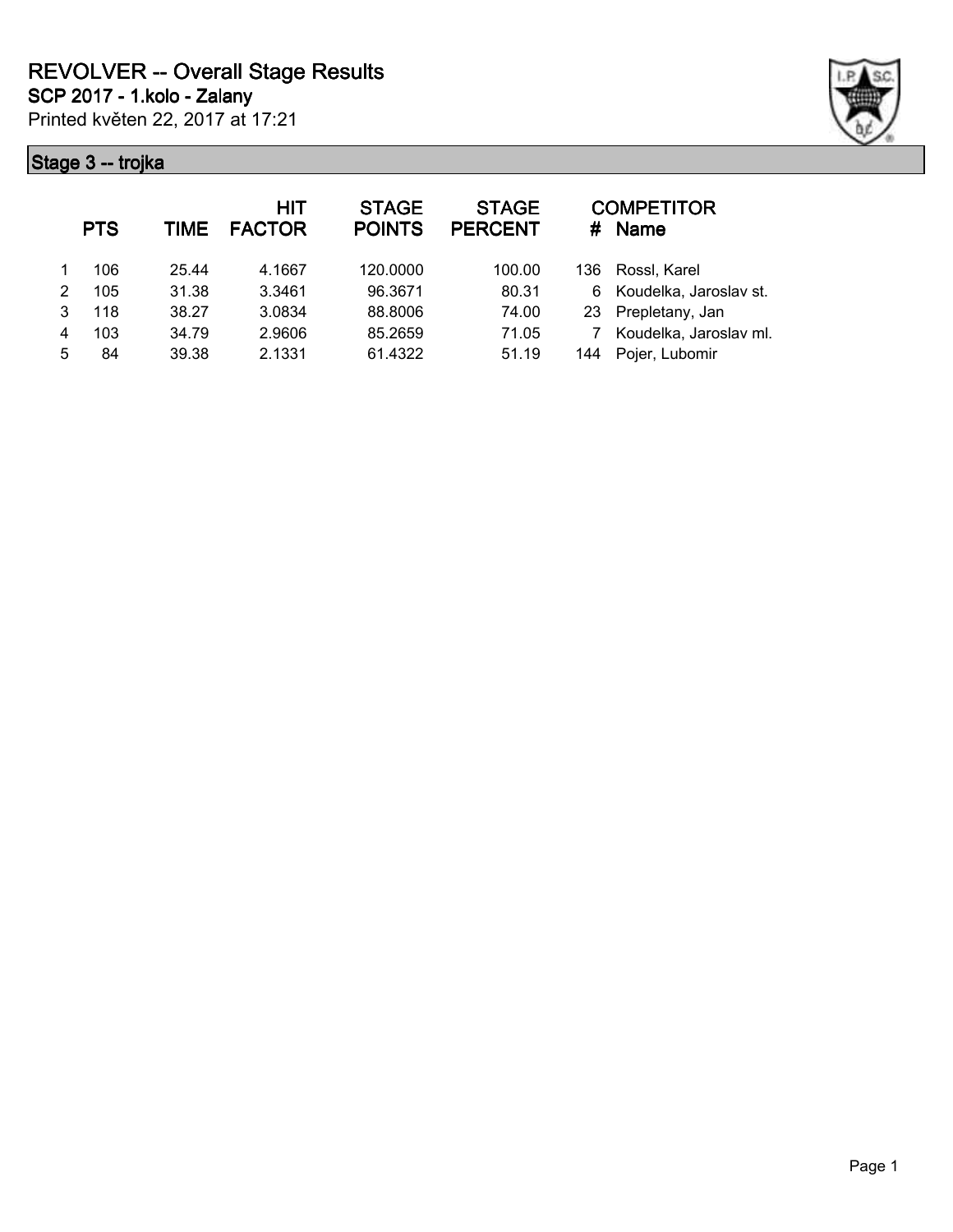

|    | <b>PTS</b> | TIME  | <b>HIT</b><br><b>FACTOR</b> | <b>STAGE</b><br><b>POINTS</b> | <b>STAGE</b><br><b>PERCENT</b> | #   | <b>COMPETITOR</b><br>Name |
|----|------------|-------|-----------------------------|-------------------------------|--------------------------------|-----|---------------------------|
| 1  | 84         | 10.07 | 8.3416                      | 90.0000                       | 100.00                         | 25  | Rataj, Jan                |
| 2  | 88         | 10.63 | 8.2785                      | 89.3186                       | 99.24                          | 134 | Sustrova, Katerina        |
| 3  | 85         | 10.89 | 7.8053                      | 84.2139                       | 93.57                          | 133 | Sustr, Milos              |
| 4  | 81         | 11.21 | 7.2257                      | 77.9600                       | 86.62                          | 111 | Marousek, Petr            |
| 5  | 69         | 10.15 | 6.7980                      | 73.3459                       | 81.50                          |     | Hotra, Tomas              |
| 6  | 83         | 13.08 | 6.3456                      | 68.4641                       | 76.07                          | 96  | Vohnout, Martin           |
| 7  | 89         | 14.43 | 6.1677                      | 66.5451                       | 73.94                          | 9   | Safranek, Lumir           |
| 8  | 57         | 9.30  | 6.1290                      | 66.1279                       | 73.48                          | 53  | Riha, Michal              |
| 9  | 74         | 20.02 | 3.6963                      | 39.8805                       | 44.31                          | 71  | Fryzek, Lubor sen.        |
| 10 | 78         | 22.68 | 3.4392                      | 37.1060                       | 41.23                          | 86  | Dubeda, Jakub             |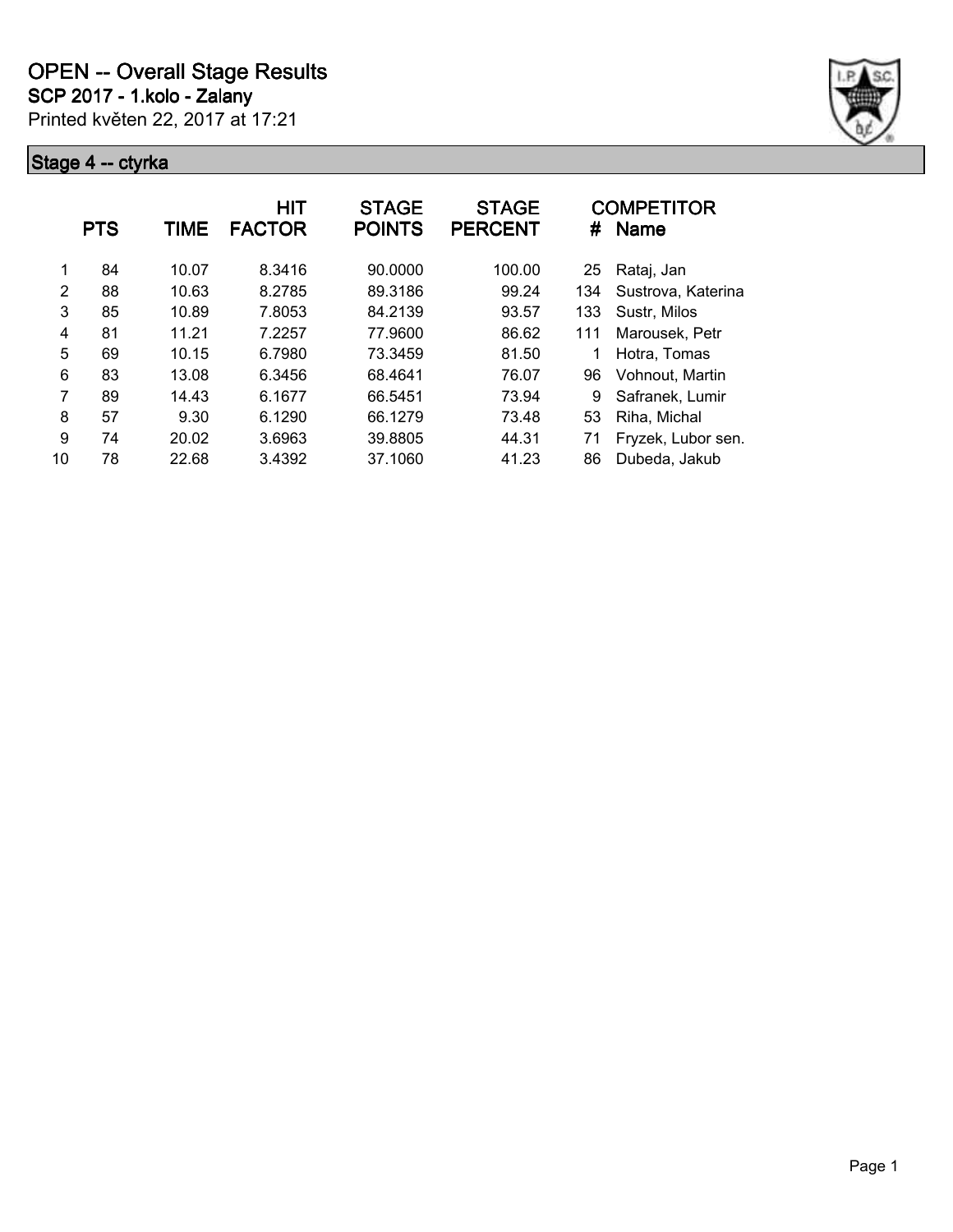Printed květen 22, 2017 at 17:21 **SCP 2017 - 1.kolo - Zalany**



| <b>PTS</b>     |    | <b>TIME</b> | <b>HIT</b><br><b>FACTOR</b> | <b>STAGE</b><br><b>POINTS</b> |        | #              | <b>COMPETITOR</b><br><b>Name</b> |
|----------------|----|-------------|-----------------------------|-------------------------------|--------|----------------|----------------------------------|
| 1              | 87 | 9.63        | 9.0343                      | 90.0000                       | 100.00 | 67             | Liehne, Zdenek                   |
| $\overline{c}$ | 88 | 10.20       | 8.6275                      | 85.9473                       | 95.50  | 32             | Bocarov, Vasil                   |
| $\mathsf 3$    | 84 | 9.80        | 8.5714                      | 85.3892                       | 94.88  | 37             | Neumman, Marek                   |
| 4              | 80 | 9.88        | 8.0972                      | 80.6645                       | 89.63  | 12             | Habasko, Mila                    |
| 5              | 83 | 10.69       | 7.7643                      | 77.3481                       | 85.94  | 100            | Benes, Stanislav                 |
| 6              | 84 | 10.87       | 7.7277                      | 76.9838                       | 85.54  | 119            | Frinta, Petr                     |
| $\overline{7}$ | 86 | 11.34       | 7.5838                      | 75.5501                       | 83.94  | 47             | Koblasa, Bohumil                 |
| 8              | 80 | 10.59       | 7.5543                      | 75.2564                       | 83.62  | 34             | Krejci, Martin                   |
| 9              | 78 | 10.85       | 7.1889                      | 71.6167                       | 79.57  | 59             | Batek, Jaroslav                  |
| 10             | 86 | 12.04       | 7.1429                      | 71.1576                       | 79.06  | 137            | Ulehla, Gejza                    |
| 11             | 84 | 11.85       | 7.0886                      | 70.6172                       | 78.46  | 40             | Zeman, Marcel                    |
| 12             | 82 | 12.08       | 6.7881                      | 67.6233                       | 75.14  | 145            | Cerny, Vaclav                    |
| 13             | 65 | 9.70        | 6.7010                      | 66.7561                       | 74.17  | 33             | Volhejn, Ladislav                |
| 14             | 84 | 12.63       | 6.6508                      | 66.2560                       | 73.62  | 70             | Kolisch, Petr                    |
| 15             | 87 | 13.17       | 6.6059                      | 65.8087                       | 73.12  | 18             | Simek, Frantisek                 |
| 16             | 78 | 11.90       | 6.5546                      | 65.2976                       | 72.55  | 138            | Konecny, Petr                    |
| 17             | 84 | 12.98       | 6.4715                      | 64.4695                       | 71.63  | 65             | Liehne, Irena                    |
| 18             | 86 | 13.30       | 6.4662                      | 64.4164                       | 71.57  | 62             | Dvorak, Petr                     |
| 19             | 74 | 11.46       | 6.4572                      | 64.3275                       | 71.47  | 114            | Kratochvil, Milos                |
| 20             | 76 | 11.85       | 6.4135                      | 63.8917                       | 70.99  | 113            | Soucek, Jan                      |
| 21             | 82 | 12.80       | 6.4063                      | 63.8195                       | 70.91  | 39             | Volesak, Jan                     |
| 22             | 78 | 12.67       | 6.1563                      | 61.3292                       | 68.14  | $\overline{2}$ | Malinsky, Jiri                   |
| 23             | 76 | 12.38       | 6.1389                      | 61.1565                       | 67.95  | 116            | Stahl, Robert                    |
| 24             | 76 | 12.54       | 6.0606                      | 60.3762                       | 67.08  | 72             | Fryzek, Lubor                    |
| 25             | 82 | 13.64       | 6.0117                      | 59.8893                       | 66.54  | 121            | Medulan, Ladislav                |
| 26             | 86 | 14.58       | 5.8985                      | 58.7612                       | 65.29  | 91             | Elstner, Marek                   |
| 27             | 74 | 12.59       | 5.8777                      | 58.5539                       | 65.06  | 99             | Zakostelecky, Frantisek          |
| 28             | 86 | 14.93       | 5.7602                      | 57.3837                       | 63.76  | 42             | Hejna, Pavel                     |
| 29             | 78 | 13.74       | 5.6769                      | 56.5532                       | 62.84  | 22             | Horky, Tomas                     |
| 30             | 82 | 14.75       | 5.5593                      | 55.3823                       | 61.54  | 120            | Jadrny, Milos                    |
| 31             | 65 | 11.75       | 5.5319                      | 55.1093                       | 61.23  | 109            | Panek, Roman                     |
| 32             | 80 | 14.71       | 5.4385                      | 54.1785                       | 60.20  | 3              | Zilinec, Daniel                  |
| 33             | 70 | 12.92       | 5.4180                      | 53.9741                       | 59.97  | 115            | Turkova, Eva                     |
| 34             | 55 | 10.17       | 5.4081                      | 53.8755                       | 59.86  | 142            | Zolnay, Pavol                    |
| 35             | 82 | 15.19       | 5.3983                      | 53.7781                       | 59.75  | 44             | Petrik, Jan                      |
| 36             | 88 | 16.46       | 5.3463                      | 53.2601                       | 59.18  | 61             | Krejcarek, Jaroslav              |
| 37             | 72 | 13.50       | 5.3333                      | 53.1310                       | 59.03  | 11             | Rehberger, Ivo                   |
| 38             | 82 | 15.79       | 5.1932                      | 51.7346                       | 57.48  | 75             | Rota, Martin                     |
| 39             | 55 | 10.63       | 5.1740                      | 51.5441                       | 57.27  | 110            | Matousek, Jiri                   |
| 40             | 84 | 16.62       | 5.0542                      | 50.3498                       | 55.94  | 20             | Hradek, Martin                   |
| 41             | 90 | 18.04       | 4.9889                      | 49.6999                       | 55.22  | 101            | Naprstek, Martin                 |
| 42             | 68 | 13.68       | 4.9708                      | 49.5191                       | 55.02  | 83             | Broz, Jiri                       |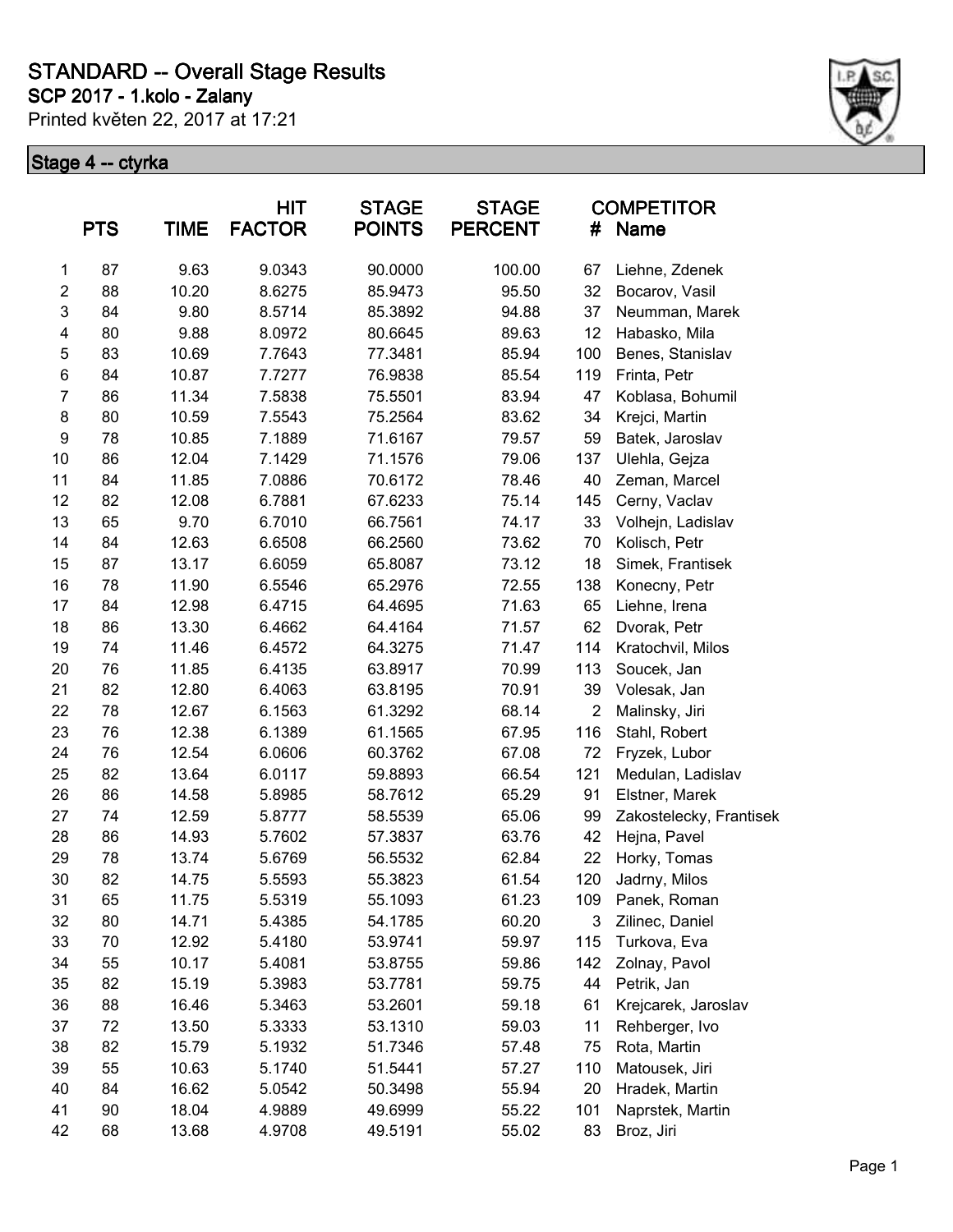**SCP 2017 - 1.kolo - Zalany**

Printed květen 22, 2017 at 17:21



|    |            |       | <b>HIT</b>    | <b>STAGE</b>  | <b>STAGE</b>   |     | <b>COMPETITOR</b>   |
|----|------------|-------|---------------|---------------|----------------|-----|---------------------|
|    | <b>PTS</b> | TIME  | <b>FACTOR</b> | <b>POINTS</b> | <b>PERCENT</b> | #   | <b>Name</b>         |
| 43 | 67         | 13.64 | 4.9120        | 48.9339       | 54.37          | 108 | Veselka, Jaroslav   |
| 44 | 82         | 16.80 | 4.8810        | 48.6244       | 54.03          | 143 | Zolnay, Anna        |
| 45 | 82         | 17.18 | 4.7730        | 47.5489       | 52.83          | 66  | Liehne, Trener      |
| 46 | 78         | 16.40 | 4.7561        | 47.3806       | 52.65          | 94  | Kupcik, Pavel       |
| 47 | 76         | 16.50 | 4.6061        | 45.8859       | 50.98          | 112 | Kocandrle, Petr     |
| 48 | 80         | 17.50 | 4.5714        | 45.5409       | 50.60          | 5   | Zidek, Milan        |
| 49 | 82         | 18.34 | 4.4711        | 44.5414       | 49.49          | 149 | Spicka, Jan         |
| 50 | 80         | 17.95 | 4.4568        | 44.3992       | 49.33          | 49  | Vorech, Pavel       |
| 51 | 72         | 16.46 | 4.3742        | 43.5765       | 48.42          | 102 | Vltavsky, Miroslav  |
| 52 | 82         | 19.21 | 4.2686        | 42.5242       | 47.25          | 29  | Pilar, Milan        |
| 53 | 88         | 21.02 | 4.1865        | 41.7061       | 46.34          | 87  | Dubeda, Lukas       |
| 54 | 82         | 20.55 | 3.9903        | 39.7513       | 44.17          | 90  | Ulman, Tomas        |
| 55 | 59         | 15.29 | 3.8587        | 38.4409       | 42.71          | 28  | Kotlarik, Jan       |
| 56 | 82         | 22.82 | 3.5933        | 35.7971       | 39.77          | 89  | Ryzlerova, Iva      |
| 57 | 74         | 20.75 | 3.5663        | 35.5274       | 39.47          | 41  | Divisek, Martin     |
| 58 | 68         | 19.33 | 3.5178        | 35.0450       | 38.94          | 24  | Puncochar, Jaromir  |
| 59 | 80         | 22.93 | 3.4889        | 34.7565       | 38.62          | 19  | Cerny, Marek        |
| 60 | 80         | 22.94 | 3.4874        | 34.7413       | 38.60          | 43  | Hejnova, Deana      |
| 61 | 49         | 15.85 | 3.0915        | 30.7976       | 34.22          | 31  | Urbansky, Eduard    |
| 62 | 86         | 35.38 | 2.4308        | 24.2153       | 26.91          | 50  | Vorechova, Kristina |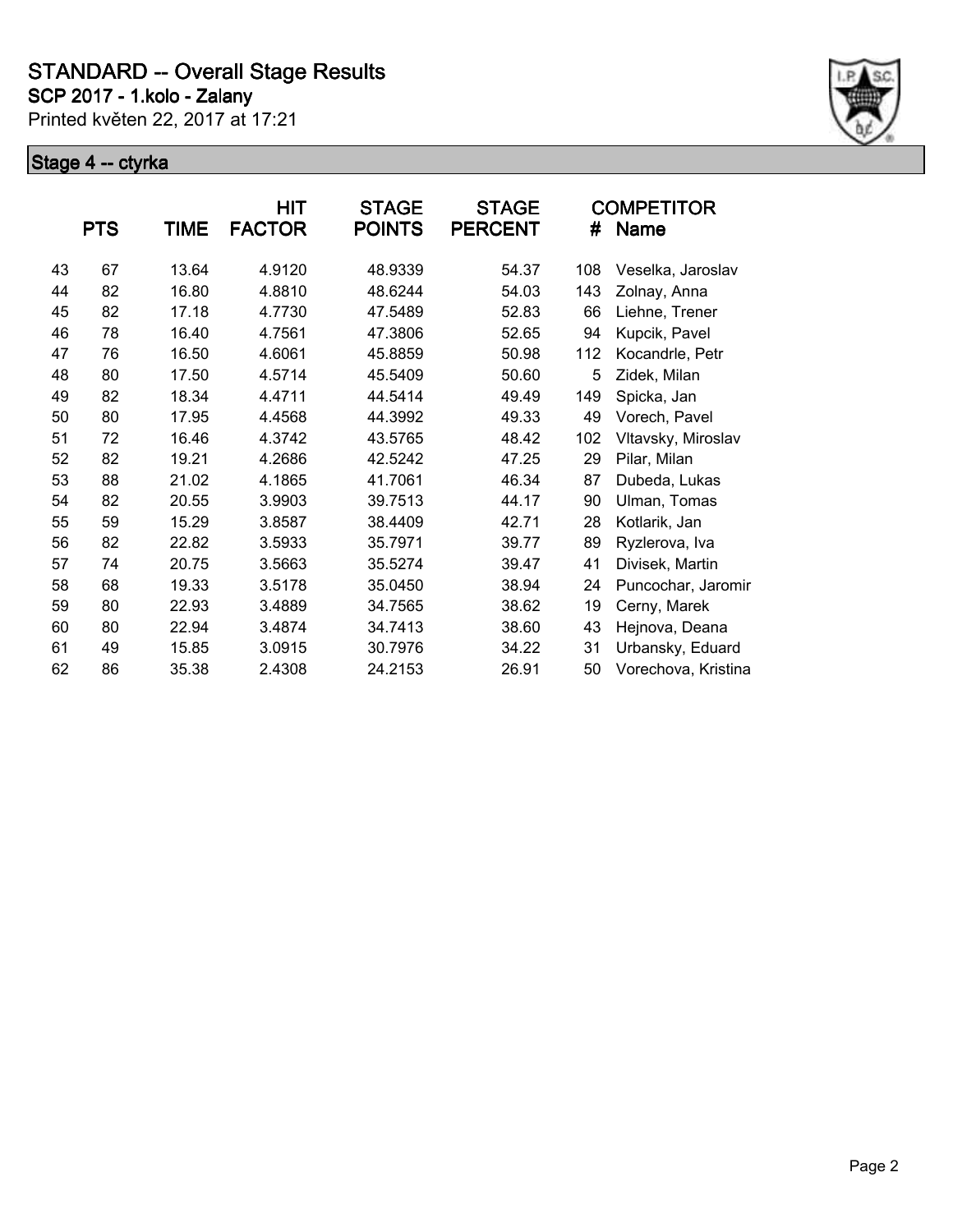**SCP 2017 - 1.kolo - Zalany**

Printed květen 22, 2017 at 17:21



|                         | <b>PTS</b> | TIME  | <b>HIT</b><br><b>FACTOR</b> | <b>STAGE</b><br><b>POINTS</b> | <b>STAGE</b><br><b>PERCENT</b> | #   | <b>COMPETITOR</b><br><b>Name</b> |
|-------------------------|------------|-------|-----------------------------|-------------------------------|--------------------------------|-----|----------------------------------|
| 1                       | 84         | 10.02 | 8.3832                      | 90.0000                       | 100.00                         | 69  | Kuzel, Zdenek                    |
| $\overline{\mathbf{c}}$ | 84         | 10.41 | 8.0692                      | 86.6283                       | 96.25                          | 88  | Louda, Vratislav                 |
| 3                       | 74         | 9.78  | 7.5665                      | 81.2314                       | 90.26                          | 64  | Liehne, Jan                      |
| 4                       | 88         | 12.19 | 7.2190                      | 77.5015                       | 86.11                          | 131 | Pulicar, Jaroslav                |
| 5                       | 82         | 11.79 | 6.9550                      | 74.6674                       | 82.96                          | 46  | Krcal, Jan                       |
| 6                       | 82         | 12.17 | 6.7379                      | 72.3360                       | 80.37                          | 52  | Svoboda, Pavel                   |
| $\overline{7}$          | 86         | 13.05 | 6.5900                      | 70.7488                       | 78.61                          | 118 | Netolicky, Pavel                 |
| 8                       | 72         | 11.12 | 6.4748                      | 69.5118                       | 77.24                          | 36  | Travnicek, Pavel                 |
| 9                       | 82         | 13.09 | 6.2643                      | 67.2520                       | 74.72                          | 117 | Strnad, Ivo                      |
| 10                      | 80         | 13.00 | 6.1538                      | 66.0659                       | 73.41                          | 13  | Kohout, Jaromir                  |
| 11                      | 88         | 14.36 | 6.1281                      | 65.7899                       | 73.10                          | 130 | Kubenka, Jan                     |
| 12                      | 84         | 13.73 | 6.1180                      | 65.6810                       | 72.98                          | 45  | Petrik, Martin                   |
| 13                      | 67         | 11.02 | 6.0799                      | 65.2716                       | 72.52                          | 140 | Manolevski, Michael              |
| 14                      | 70         | 11.78 | 5.9423                      | 63.7946                       | 70.88                          | 128 | Valasik, Petr                    |
| 15                      | 80         | 13.49 | 5.9303                      | 63.6662                       | 70.74                          | 105 | Reis, Jan                        |
| 16                      | 84         | 14.34 | 5.8577                      | 62.8870                       | 69.87                          | 139 | Bahensky, Michael                |
| 17                      | 72         | 12.45 | 5.7831                      | 62.0861                       | 68.98                          | 10  | Janouch, Pavel                   |
| 18                      | 63         | 10.95 | 5.7534                      | 61.7671                       | 68.63                          | 57  | Tesarek, Antonin                 |
| 19                      | 78         | 13.59 | 5.7395                      | 61.6178                       | 68.46                          | 127 | Jires, Pavel                     |
| 20                      | 86         | 15.08 | 5.7029                      | 61.2249                       | 68.03                          | 107 | Chabr, Pavel                     |
| 21                      | 70         | 12.30 | 5.6911                      | 61.0976                       | 67.89                          | 56  | Hnatko, Jindrich                 |
| 22                      | 88         | 15.49 | 5.6811                      | 60.9905                       | 67.77                          | 74  | Hulka, Pavel                     |
| 23                      | 82         | 14.45 | 5.6747                      | 60.9224                       | 67.69                          | 63  | Buransky, Simon                  |
| 24                      | 74         | 13.10 | 5.6489                      | 60.6445                       | 67.38                          | 132 | Cervinka, Leos                   |
| 25                      | 84         | 15.05 | 5.5814                      | 59.9203                       | 66.58                          | 21  | Horky, Pavel                     |
| 26                      | 86         | 15.41 | 5.5808                      | 59.9138                       | 66.57                          | 30  | Bernard, Petr                    |
| 27                      | 74         | 13.34 | 5.5472                      | 59.5534                       | 66.17                          | 55  | Pajtl, Martin                    |
| 28                      | 80         | 14.75 | 5.4237                      | 58.2276                       | 64.70                          | 15  | Zicha, Josef                     |
| 29                      | 86         | 16.10 | 5.3416                      | 57.3461                       | 63.72                          | 4   | Kysela, Milos                    |
| 30                      | 84         | 15.76 | 5.3299                      | 57.2208                       | 63.58                          | 80  | Arnold, Ctibor                   |
| 31                      | 80         | 15.09 | 5.3015                      | 56.9156                       | 63.24                          | 104 | Tichak, Pavel                    |
| 32                      | 78         | 14.90 | 5.2349                      | 56.2004                       | 62.44                          | 68  | Muzik, Pavel                     |
| 33                      | 82         | 15.87 | 5.1670                      | 55.4712                       | 61.63                          | 48  | Bizek, Vojtech                   |
| 34                      | 80         | 15.50 | 5.1613                      | 55.4101                       | 61.57                          | 38  | Sima, Michal                     |
| 35                      | 86         | 16.95 | 5.0737                      | 54.4703                       | 60.52                          | 60  | Skorpil, Ales                    |
| 36                      | 76         | 15.07 | 5.0431                      | 54.1416                       | 60.16                          | 17  | Beran, Jakub                     |
| 37                      | 78         | 15.90 | 4.9057                      | 52.6658                       | 58.52                          | 93  | Polacek, Petr                    |
| 38                      | 84         | 17.31 | 4.8527                      | 52.0971                       | 57.89                          | 123 | Zaruba, Petr                     |
| 39                      | 69         | 14.50 | 4.7586                      | 51.0872                       | 56.76                          | 97  | Kucera, Petr                     |
| 40                      | 78         | 16.48 | 4.7330                      | 50.8122                       | 56.46                          | 95  | Tichy, Lukas                     |
| 41                      | 80         | 17.50 | 4.5714                      | 49.0776                       | 54.53                          | 141 | Hradek, Zbynek                   |
| 42                      | 80         | 17.76 | 4.5045                      | 48.3591                       | 53.73                          | 77  | Panik, Roman                     |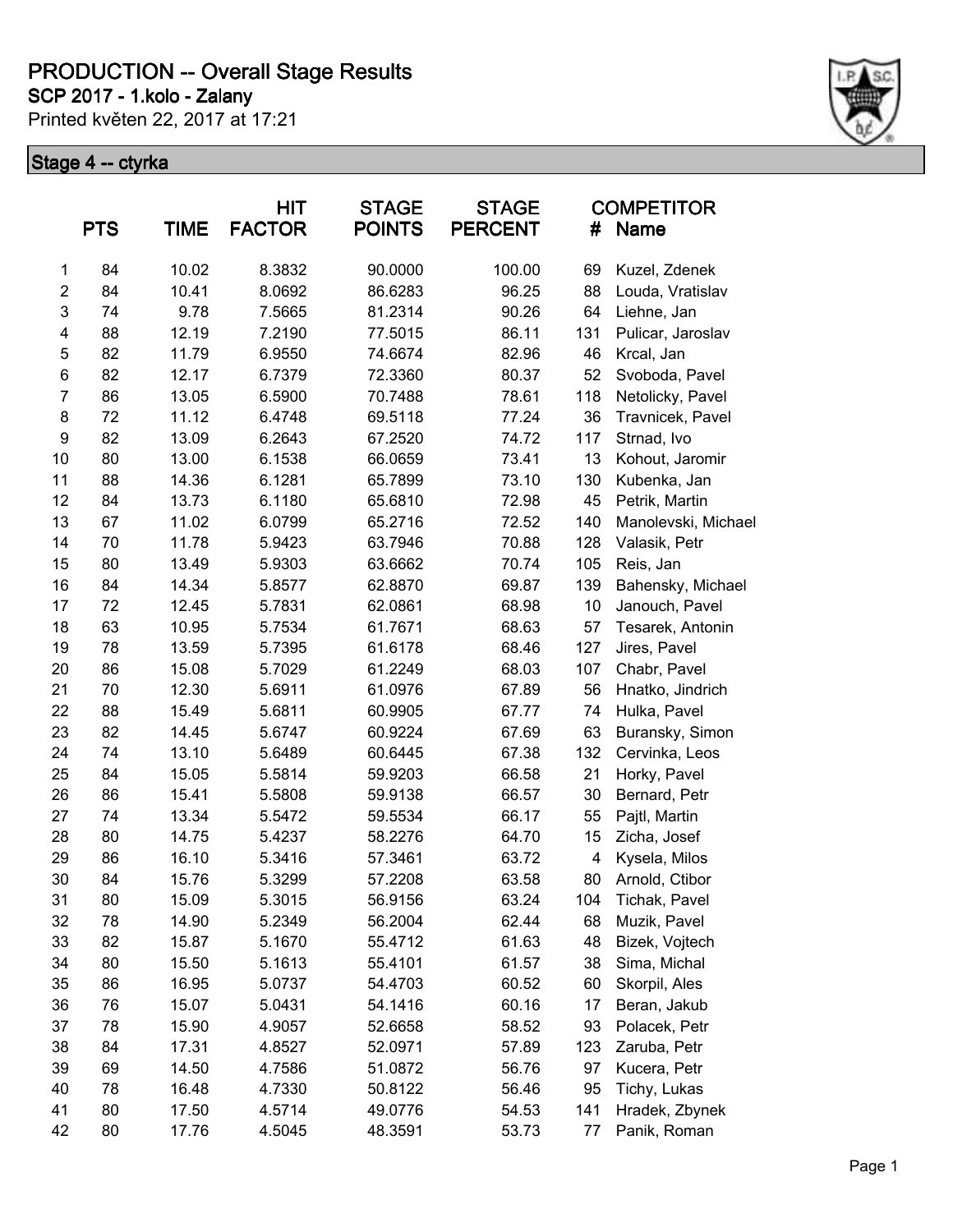**SCP 2017 - 1.kolo - Zalany**

Printed květen 22, 2017 at 17:21



|    |            |             | <b>HIT</b>    | <b>STAGE</b>  | <b>STAGE</b>   |     | <b>COMPETITOR</b>   |
|----|------------|-------------|---------------|---------------|----------------|-----|---------------------|
|    | <b>PTS</b> | <b>TIME</b> | <b>FACTOR</b> | <b>POINTS</b> | <b>PERCENT</b> | #   | <b>Name</b>         |
| 43 | 63         | 14.19       | 4.4397        | 47.6639       | 52.96          | 129 | Capek, Petr         |
| 44 | 78         | 18.06       | 4.3189        | 46.3669       | 51.52          | 81  | Surmanova, Michaela |
| 45 | 84         | 19.55       | 4.2967        | 46.1279       | 51.25          | 122 | Bohdanecky, Rene    |
| 46 | 78         | 19.10       | 4.0838        | 43.8422       | 48.71          | 76  | Hertl, Roman        |
| 47 | 90         | 23.02       | 3.9096        | 41.9728       | 46.64          | 98  | Kriz, Martin        |
| 48 | 80         | 22.03       | 3.6314        | 38.9858       | 43.32          | 27  | Zarsky, Jan         |
| 49 | 82         | 22.67       | 3.6171        | 38.8323       | 43.15          | 106 | Chabrova, Lenka     |
| 50 | 78         | 21.73       | 3.5895        | 38.5359       | 42.82          | 103 | Hynek, Jakub        |
| 51 | 57         | 16.24       | 3.5099        | 37.6808       | 41.87          | 84  | Kovar, Martin       |
| 52 | 42         | 12.06       | 3.4826        | 37.3881       | 41.54          | 51  | Krapacek, Milan     |
| 53 | 82         | 26.55       | 3.0885        | 33.1574       | 36.84          | 58  | Cermak, Jakub       |
| 54 | 68         | 24.58       | 2.7665        | 29.7001       | 33.00          | 85  | Fiala, Radim        |
| 55 | 76         | 28.82       | 2.6371        | 28.3107       | 31.46          | 148 | Petran, Pavel       |
| 56 | 46         | 22.68       | 2.0282        | 21.7744       | 24.19          | 124 | Hrdlicka, David     |
| 57 | 59         | 31.25       | 1.8880        | 20.2690       | 22.52          | 82  | Obdrzalek, Jan      |
| 58 | 69         | 54.33       | 1.2700        | 13.6345       | 15.15          | 146 | Hrstkova, Hana      |
| 59 | 15         | 18.50       | 0.8108        | 8.7046        | 9.67           | 14  | Briza, Pavel        |
|    |            |             |               |               |                |     |                     |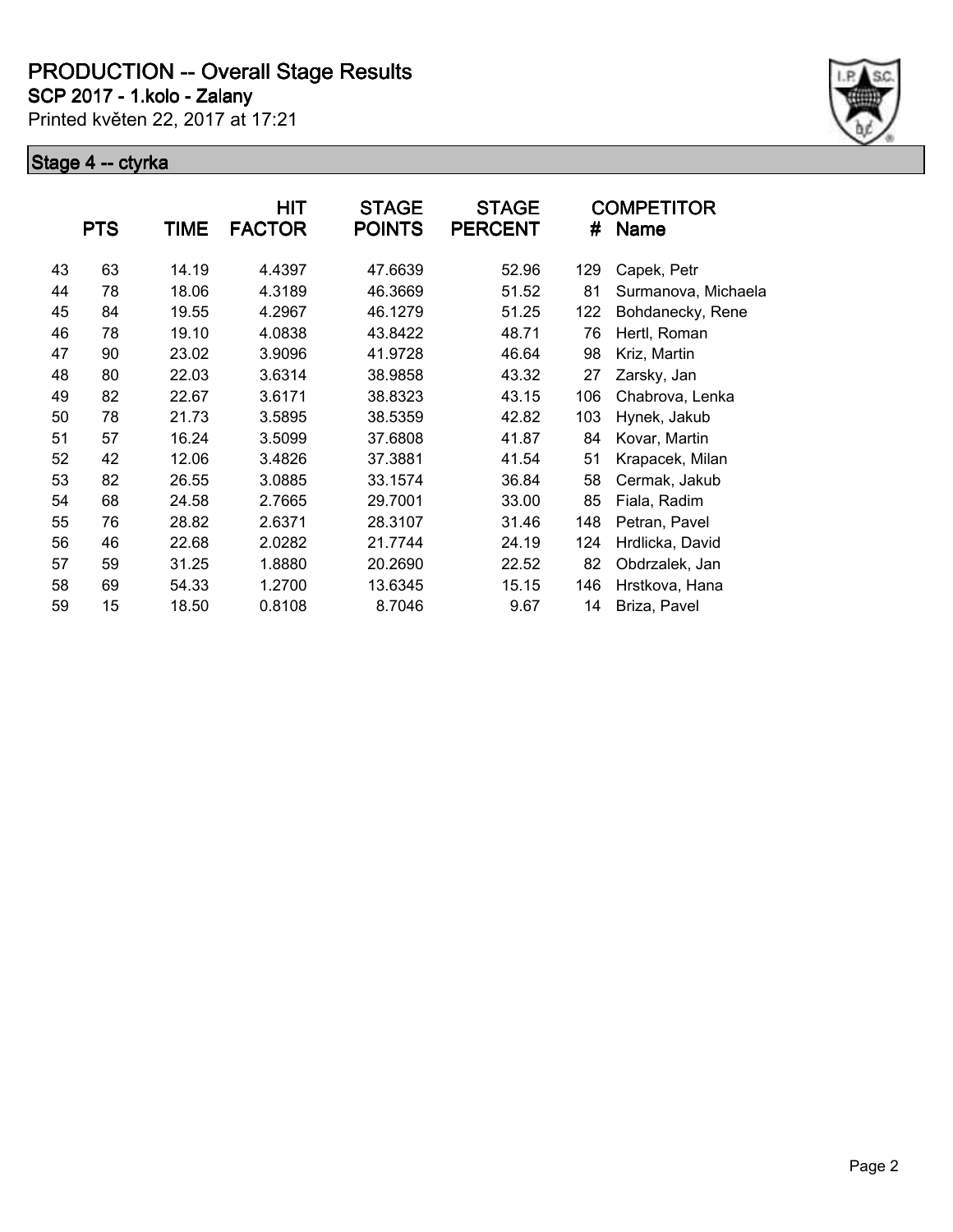

| 80<br>7.6849<br>90.0000<br>10.41<br>100.00<br>1<br>73<br>Marx, Jakub<br>$\mathfrak{p}$<br>12.93<br>79.7053<br>88<br>6.8059<br>88.56<br>126<br>Smutny, Petr<br>3<br>86<br>69.2211<br>Weingartner, Tomas<br>14.55<br>5.9107<br>76.91<br>35<br>82<br>5.7951<br>14.15<br>67.8673<br>75.41<br>135<br>Wilk, Ivo<br>$\overline{4}$<br>5<br>86<br>5.2090<br>61.0035<br>16.51<br>67.78<br>16<br>Hakala, Jiri |  |
|-----------------------------------------------------------------------------------------------------------------------------------------------------------------------------------------------------------------------------------------------------------------------------------------------------------------------------------------------------------------------------------------------------|--|
|                                                                                                                                                                                                                                                                                                                                                                                                     |  |
|                                                                                                                                                                                                                                                                                                                                                                                                     |  |
|                                                                                                                                                                                                                                                                                                                                                                                                     |  |
|                                                                                                                                                                                                                                                                                                                                                                                                     |  |
|                                                                                                                                                                                                                                                                                                                                                                                                     |  |
| 6<br>88<br>60.3390<br>17.08<br>5.1522<br>67.04<br>125<br>Stransky, Viktor                                                                                                                                                                                                                                                                                                                           |  |
| 7<br>74<br>14.78<br>5.0068<br>58.6355<br>65.15<br>8<br>Barta, Ondrej                                                                                                                                                                                                                                                                                                                                |  |
| 8<br>86<br>19.89<br>4.3238<br>50.6369<br>Simecek, Jiri<br>56.26<br>79                                                                                                                                                                                                                                                                                                                               |  |
| 9<br>37.3073<br>69<br>21.66<br>3.1856<br>41.45<br>Kotek, Michal<br>78                                                                                                                                                                                                                                                                                                                               |  |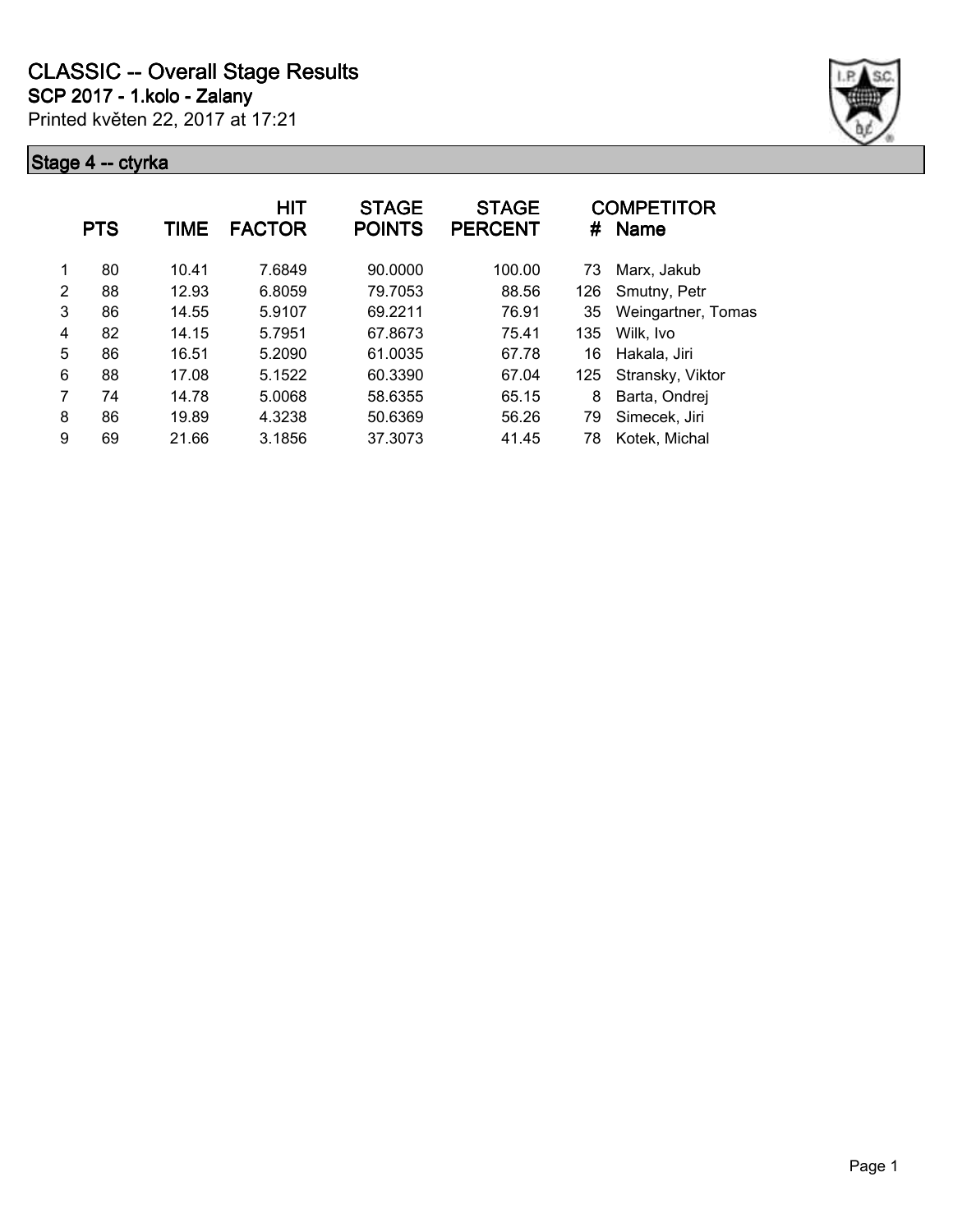

|   | <b>PTS</b> | <b>TIME</b> | <b>HIT</b><br><b>FACTOR</b> | <b>STAGE</b><br><b>POINTS</b> | <b>STAGE</b><br><b>PERCENT</b> | #    | <b>COMPETITOR</b><br><b>Name</b> |
|---|------------|-------------|-----------------------------|-------------------------------|--------------------------------|------|----------------------------------|
|   | 86         | 16.01       | 5.3716                      | 90.0000                       | 100.00                         | 136. | Rossl, Karel                     |
| 2 | 89         | 17.78       | 5.0056                      | 83.8675                       | 93.19                          | 6    | Koudelka, Jaroslav st.           |
| 3 | 83         | 19.02       | 4.3638                      | 73.1144                       | 81.24                          |      | Koudelka, Jaroslav ml.           |
| 4 | 88         | 21.60       | 4.0741                      | 68.2597                       | 75.84                          | 23   | Prepletany, Jan                  |
| 5 | 76         | 29.13       | 2.6090                      | 43.7128                       | 48.57                          | 144  | Pojer, Lubomir                   |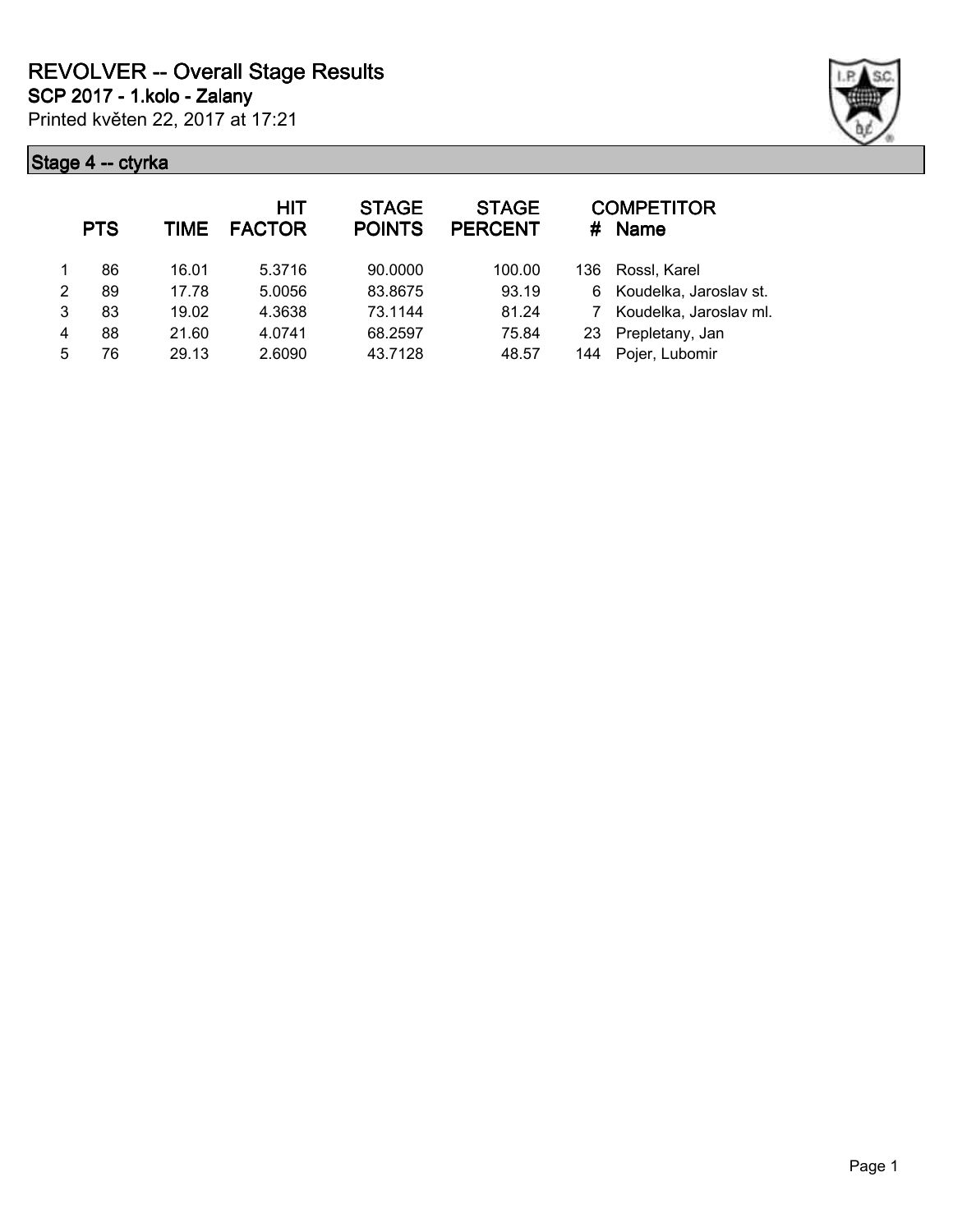

|    | <b>PTS</b> | TIME  | <b>HIT</b><br><b>FACTOR</b> | <b>STAGE</b><br><b>POINTS</b> | <b>STAGE</b><br><b>PERCENT</b> | #   | <b>COMPETITOR</b><br><b>Name</b> |
|----|------------|-------|-----------------------------|-------------------------------|--------------------------------|-----|----------------------------------|
| 1  | 88         | 15.30 | 5.7516                      | 90.0000                       | 100.00                         | 1   | Hotra, Tomas                     |
| 2  | 86         | 16.02 | 5.3683                      | 84.0015                       | 93.34                          | 53  | Riha, Michal                     |
| 3  | 86         | 17.36 | 4.9539                      | 77.5175                       | 86.13                          | 134 | Sustrova, Katerina               |
| 4  | 86         | 17.40 | 4.9425                      | 77.3393                       | 85.93                          | 25  | Rataj, Jan                       |
| 5  | 84         | 18.15 | 4.6281                      | 72.4192                       | 80.47                          | 133 | Sustr, Milos                     |
| 6  | 84         | 19.37 | 4.3366                      | 67.8580                       | 75.40                          | 96  | Vohnout, Martin                  |
| 7  | 88         | 21.43 | 4.1064                      | 64.2557                       | 71.40                          | 9   | Safranek, Lumir                  |
| 8  | 84         | 24.70 | 3.4008                      | 53.2149                       | 59.13                          | 71  | Fryzek, Lubor sen.               |
| 9  | 63         | 35.46 | 1.7766                      | 27.8005                       | 30.89                          | 86  | Dubeda, Jakub                    |
| 10 | 19         | 54.03 | 0.3517                      | 5.5026                        | 6.11                           | 111 | Marousek, Petr                   |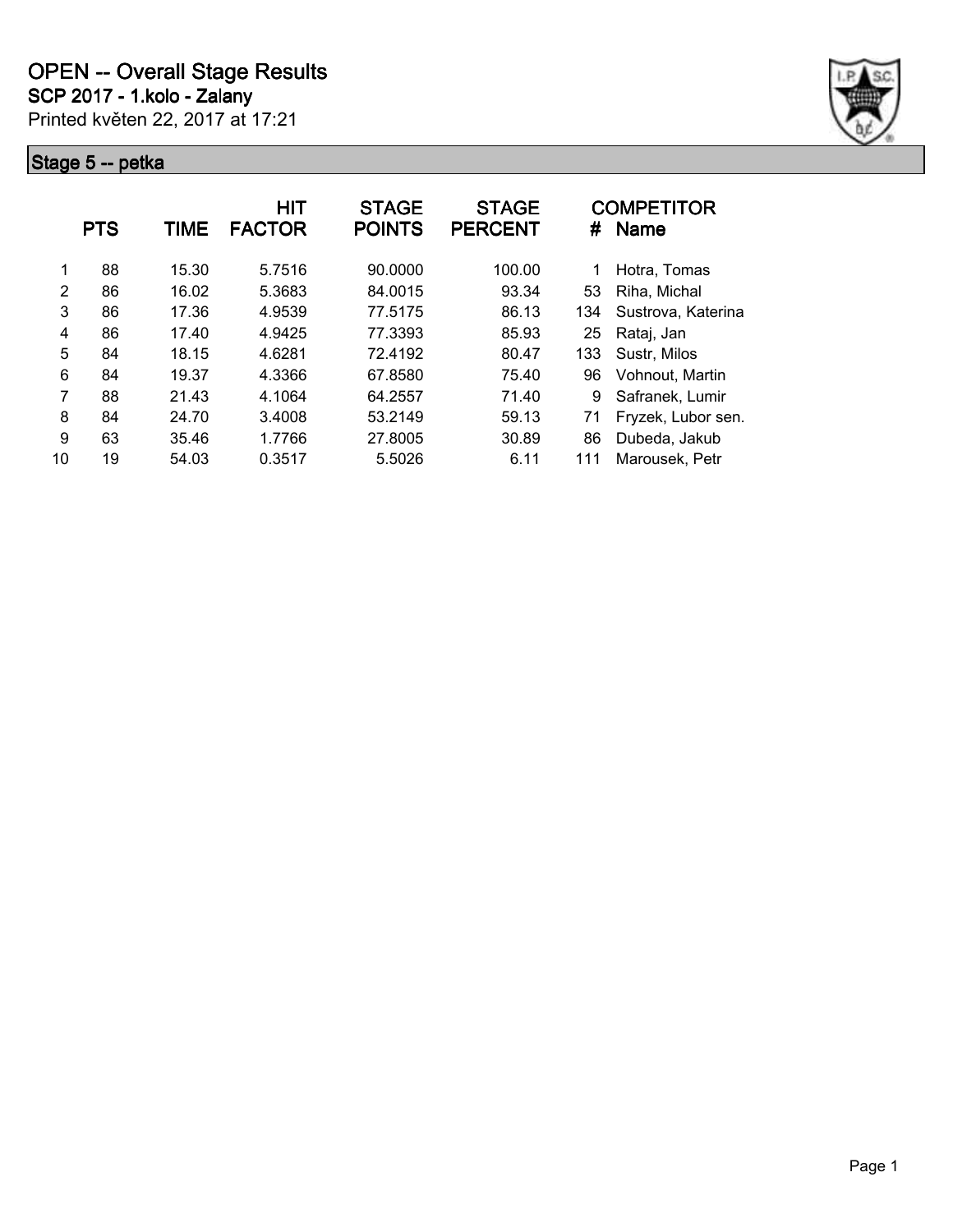**SCP 2017 - 1.kolo - Zalany**

Printed květen 22, 2017 at 17:21



|                         | <b>PTS</b> | TIME  | <b>HIT</b><br><b>FACTOR</b> | <b>STAGE</b><br><b>POINTS</b> | <b>STAGE</b><br><b>PERCENT</b> | #              | <b>COMPETITOR</b><br><b>Name</b> |
|-------------------------|------------|-------|-----------------------------|-------------------------------|--------------------------------|----------------|----------------------------------|
| 1                       | 83         | 14.00 | 5.9286                      | 90.0000                       | 100.00                         | 67             | Liehne, Zdenek                   |
| $\overline{\mathbf{c}}$ | 86         | 16.27 | 5.2858                      | 80.2423                       | 89.16                          | 32             | Bocarov, Vasil                   |
| 3                       | 84         | 16.14 | 5.2045                      | 79.0075                       | 87.79                          | 12             | Habasko, Mila                    |
| 4                       | 88         | 17.29 | 5.0896                      | 77.2645                       | 85.85                          | 47             | Koblasa, Bohumil                 |
| 5                       | 82         | 16.29 | 5.0338                      | 76.4162                       | 84.91                          | 110            | Matousek, Jiri                   |
| 6                       | 86         | 17.59 | 4.8891                      | 74.2207                       | 82.47                          | 40             | Zeman, Marcel                    |
| $\overline{7}$          | 82         | 16.82 | 4.8751                      | 74.0083                       | 82.23                          | 33             | Volhejn, Ladislav                |
| 8                       | 80         | 16.49 | 4.8514                      | 73.6481                       | 81.83                          | 34             | Krejci, Martin                   |
| 9                       | 88         | 18.55 | 4.7439                      | 72.0164                       | 80.02                          | 65             | Liehne, Irena                    |
| 10                      | 88         | 18.70 | 4.7059                      | 71.4387                       | 79.38                          | 62             | Dvorak, Petr                     |
| 11                      | 84         | 17.93 | 4.6849                      | 71.1199                       | 79.02                          | 100            | Benes, Stanislav                 |
| 12                      | 88         | 18.80 | 4.6809                      | 71.0587                       | 78.95                          | 109            | Panek, Roman                     |
| 13                      | 82         | 17.92 | 4.5759                      | 69.4654                       | 77.18                          | 3              | Zilinec, Daniel                  |
| 14                      | 84         | 18.40 | 4.5652                      | 69.3033                       | 77.00                          | 116            | Stahl, Robert                    |
| 15                      | 84         | 18.47 | 4.5479                      | 69.0407                       | 76.71                          | 145            | Cerny, Vaclav                    |
| 16                      | 82         | 18.17 | 4.5129                      | 68.5096                       | 76.12                          | 59             | Batek, Jaroslav                  |
| 17                      | 76         | 16.87 | 4.5050                      | 68.3897                       | 75.99                          | 142            | Zolnay, Pavol                    |
| 18                      | 82         | 18.35 | 4.4687                      | 67.8376                       | 75.38                          | 70             | Kolisch, Petr                    |
| 19                      | 90         | 20.49 | 4.3924                      | 66.6796                       | 74.09                          | 39             | Volesak, Jan                     |
| 20                      | 82         | 18.72 | 4.3803                      | 66.4968                       | 73.89                          | $\overline{2}$ | Malinsky, Jiri                   |
| 21                      | 82         | 18.99 | 4.3181                      | 65.5513                       | 72.83                          | 72             | Fryzek, Lubor                    |
| 22                      | 81         | 18.92 | 4.2812                      | 64.9915                       | 72.21                          | 119            | Frinta, Petr                     |
| 23                      | 78         | 18.90 | 4.1270                      | 62.6506                       | 69.61                          | 83             | Broz, Jiri                       |
| 24                      | 86         | 21.08 | 4.0797                      | 61.9327                       | 68.81                          | 137            | Ulehla, Gejza                    |
| 25                      | 82         | 20.13 | 4.0735                      | 61.8390                       | 68.71                          | 44             | Petrik, Jan                      |
| 26                      | 82         | 20.14 | 4.0715                      | 61.8083                       | 68.68                          | 22             | Horky, Tomas                     |
| 27                      | 86         | 21.40 | 4.0187                      | 61.0066                       | 67.79                          | 121            | Medulan, Ladislav                |
| 28                      | 59         | 14.98 | 3.9386                      | 59.7906                       | 66.43                          | 37             | Neumman, Marek                   |
| 29                      | 86         | 21.87 | 3.9323                      | 59.6956                       | 66.33                          | 18             | Simek, Frantisek                 |
| 30                      | 78         | 19.93 | 3.9137                      | 59.4128                       | 66.01                          | 20             | Hradek, Martin                   |
| 31                      | 82         | 20.96 | 3.9122                      | 59.3902                       | 65.99                          | 91             | Elstner, Marek                   |
| 32                      | 88         | 22.68 | 3.8801                      | 58.9023                       | 65.45                          | 75             | Rota, Martin                     |
| 33                      | 80         | 20.90 | 3.8278                      | 58.1080                       | 64.56                          | 143            | Zolnay, Anna                     |
| 34                      | 71         | 18.74 | 3.7887                      | 57.5150                       | 63.91                          | 115            | Turkova, Eva                     |
| 35                      | 82         | 21.70 | 3.7788                      | 57.3649                       | 63.74                          | 66             | Liehne, Trener                   |
| 36                      | 65         | 17.35 | 3.7464                      | 56.8730                       | 63.19                          | 114            | Kratochvil, Milos                |
| 37                      | 80         | 21.95 | 3.6446                      | 55.3284                       | 61.48                          | 99             | Zakostelecky, Frantisek          |
| 38                      | 82         | 22.50 | 3.6444                      | 55.3253                       | 61.47                          | 112            | Kocandrle, Petr                  |
| 39                      | 84         | 23.06 | 3.6427                      | 55.2984                       | 61.44                          | 5              | Zidek, Milan                     |
| 40                      | 84         | 23.88 | 3.5176                      | 53.3995                       | 59.33                          | 49             | Vorech, Pavel                    |
| 41                      | 86         | 24.86 | 3.4594                      | 52.5158                       | 58.35                          | 28             | Kotlarik, Jan                    |
| 42                      | 84         | 24.74 | 3.3953                      | 51.5433                       | 57.27                          | 149            | Spicka, Jan                      |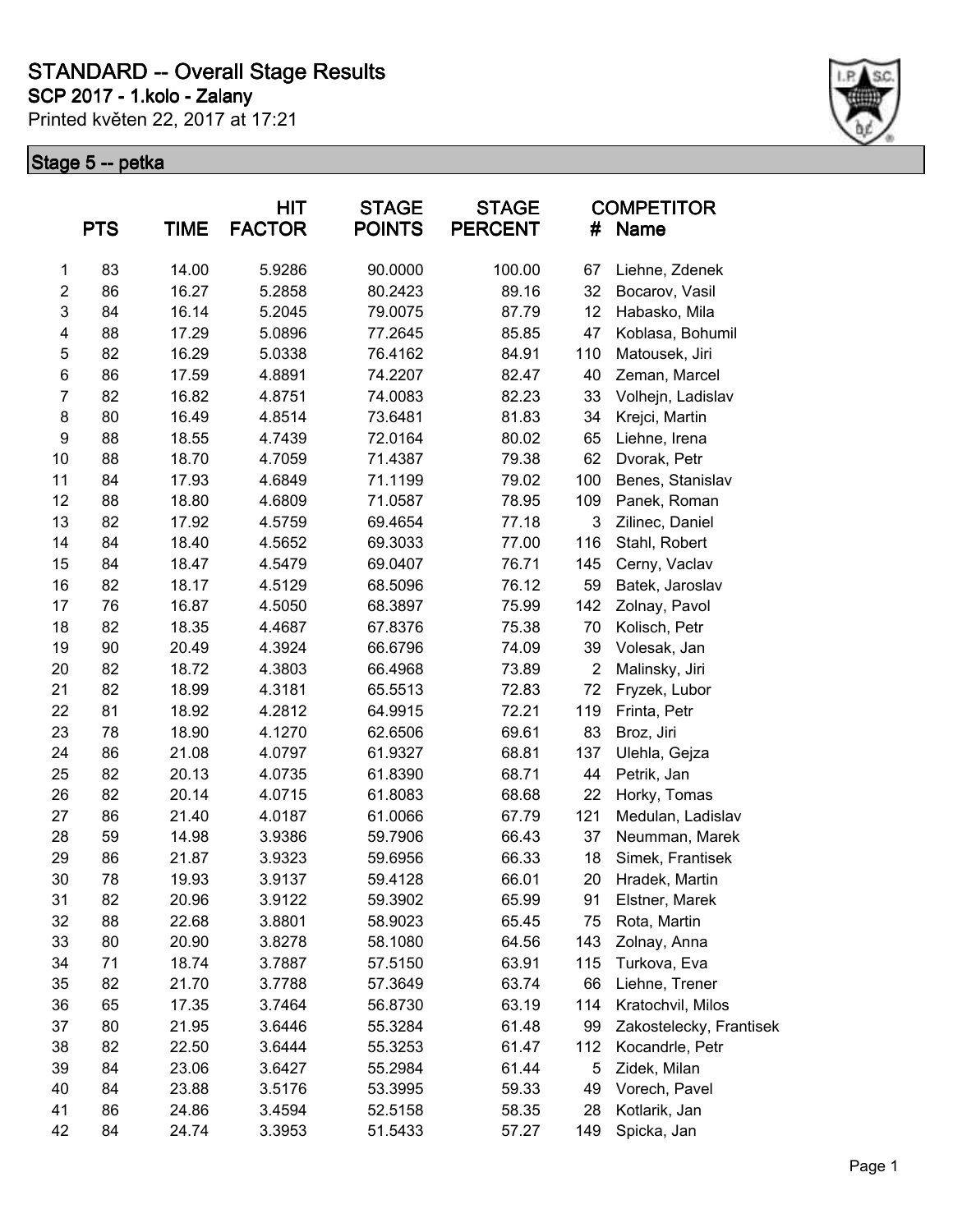**SCP 2017 - 1.kolo - Zalany**

Printed květen 22, 2017 at 17:21



|    | <b>PTS</b> | <b>TIME</b> | <b>HIT</b><br><b>FACTOR</b> | <b>STAGE</b><br><b>POINTS</b> | <b>STAGE</b><br><b>PERCENT</b> | #   | <b>COMPETITOR</b><br><b>Name</b> |
|----|------------|-------------|-----------------------------|-------------------------------|--------------------------------|-----|----------------------------------|
| 43 | 84         | 25.09       | 3.3479                      | 50.8243                       | 56.47                          | 94  | Kupcik, Pavel                    |
| 44 | 78         | 24.04       | 3.2446                      | 49.2553                       | 54.73                          | 61  | Krejcarek, Jaroslav              |
| 45 | 71         | 22.17       | 3.2025                      | 48.6167                       | 54.02                          | 31  | Urbansky, Eduard                 |
| 46 | 66         | 20.64       | 3.1977                      | 48.5430                       | 53.94                          | 11  | Rehberger, Ivo                   |
| 47 | 63         | 19.74       | 3.1915                      | 48.4491                       | 53.83                          | 113 | Soucek, Jan                      |
| 48 | 90         | 29.00       | 3.1034                      | 47.1126                       | 52.35                          | 87  | Dubeda, Lukas                    |
| 49 | 84         | 27.64       | 3.0391                      | 46.1353                       | 51.26                          | 90  | Ulman, Tomas                     |
| 50 | 82         | 27.47       | 2.9851                      | 45.3156                       | 50.35                          | 24  | Puncochar, Jaromir               |
| 51 | 72         | 24.72       | 2.9126                      | 44.2157                       | 49.13                          | 41  | Divisek, Martin                  |
| 52 | 74         | 25.53       | 2.8986                      | 44.0021                       | 48.89                          | 19  | Cerny, Marek                     |
| 53 | 76         | 26.77       | 2.8390                      | 43.0981                       | 47.89                          | 101 | Naprstek, Martin                 |
| 54 | 56         | 21.01       | 2.6654                      | 40.4627                       | 44.96                          | 108 | Veselka, Jaroslav                |
| 55 | 86         | 33.96       | 2.5324                      | 38.4435                       | 42.72                          | 89  | Ryzlerova, Iva                   |
| 56 | 69         | 27.73       | 2.4883                      | 37.7739                       | 41.97                          | 138 | Konecny, Petr                    |
| 57 | 44         | 19.17       | 2.2953                      | 34.8436                       | 38.72                          | 42  | Hejna, Pavel                     |
| 58 | 69         | 32.66       | 2.1127                      | 32.0720                       | 35.64                          | 29  | Pilar, Milan                     |
| 59 | 50         | 23.80       | 2.1008                      | 31.8923                       | 35.44                          | 102 | Vltavsky, Miroslav               |
| 60 | 42         | 20.31       | 2.0679                      | 31.3929                       | 34.88                          | 120 | Jadrny, Milos                    |
| 61 | 86         | 43.54       | 1.9752                      | 29.9849                       | 33.32                          | 43  | Hejnova, Deana                   |
| 62 | 69         | 63.44       | 1.0876                      | 16.5112                       | 18.35                          | 50  | Vorechova, Kristina              |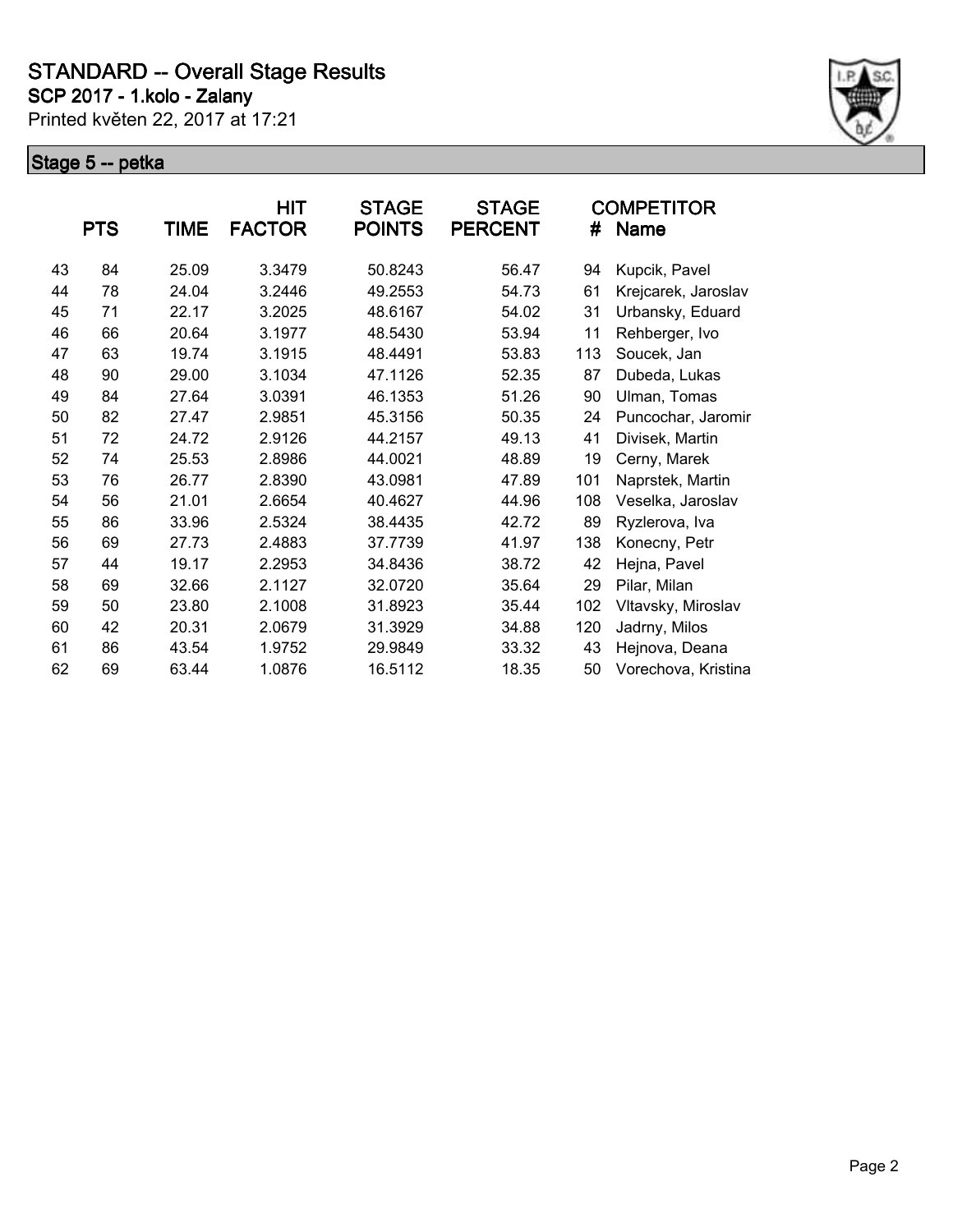**SCP 2017 - 1.kolo - Zalany**

Printed květen 22, 2017 at 17:21



|                | <b>PTS</b> | <b>TIME</b> | <b>HIT</b><br><b>FACTOR</b> | <b>STAGE</b><br><b>POINTS</b> | <b>STAGE</b><br><b>PERCENT</b> | #                       | <b>COMPETITOR</b><br><b>Name</b> |
|----------------|------------|-------------|-----------------------------|-------------------------------|--------------------------------|-------------------------|----------------------------------|
| 1              | 88         | 16.34       | 5.3856                      | 90.0000                       | 100.00                         | 64                      | Liehne, Jan                      |
| $\overline{2}$ | 88         | 16.41       | 5.3626                      | 89.6161                       | 99.57                          | 76                      | Hertl, Roman                     |
| 3              | 82         | 15.58       | 5.2632                      | 87.9545                       | 97.73                          | 88                      | Louda, Vratislav                 |
| 4              | 90         | 17.60       | 5.1136                      | 85.4558                       | 94.95                          | 69                      | Kuzel, Zdenek                    |
| 5              | 86         | 17.57       | 4.8947                      | 81.7972                       | 90.89                          | 131                     | Pulicar, Jaroslav                |
| 6              | 86         | 17.90       | 4.8045                      | 80.2892                       | 89.21                          | 57                      | Tesarek, Antonin                 |
| $\overline{7}$ | 82         | 17.12       | 4.7897                      | 80.0427                       | 88.94                          | 140                     | Manolevski, Michael              |
| 8              | 86         | 18.06       | 4.7619                      | 79.5779                       | 88.42                          | 15                      | Zicha, Josef                     |
| 9              | 86         | 18.32       | 4.6943                      | 78.4485                       | 87.17                          | 46                      | Krcal, Jan                       |
| 10             | 90         | 19.43       | 4.6320                      | 77.4072                       | 86.01                          | 45                      | Petrik, Martin                   |
| 11             | 86         | 18.80       | 4.5745                      | 76.4456                       | 84.94                          | 38                      | Sima, Michal                     |
| 12             | 76         | 16.88       | 4.5024                      | 75.2407                       | 83.60                          | 128                     | Valasik, Petr                    |
| 13             | 82         | 18.65       | 4.3968                      | 73.4762                       | 81.64                          | 117                     | Strnad, Ivo                      |
| 14             | 88         | 20.12       | 4.3738                      | 73.0915                       | 81.21                          | 107                     | Chabr, Pavel                     |
| 15             | 86         | 19.70       | 4.3655                      | 72.9532                       | 81.06                          | $\overline{\mathbf{4}}$ | Kysela, Milos                    |
| 16             | 88         | 20.33       | 4.3286                      | 72.3364                       | 80.37                          | 129                     | Capek, Petr                      |
| 17             | 82         | 19.17       | 4.2775                      | 71.4831                       | 79.43                          | 13                      | Kohout, Jaromir                  |
| 18             | 78         | 18.34       | 4.2530                      | 71.0734                       | 78.97                          | 51                      | Krapacek, Milan                  |
| 19             | 80         | 19.16       | 4.1754                      | 69.7761                       | 77.53                          | 118                     | Netolicky, Pavel                 |
| 20             | 88         | 21.30       | 4.1315                      | 69.0423                       | 76.71                          | 132                     | Cervinka, Leos                   |
| 21             | 82         | 20.23       | 4.0534                      | 67.7376                       | 75.26                          | 95                      | Tichy, Lukas                     |
| 22             | 78         | 19.42       | 4.0165                      | 67.1208                       | 74.58                          | 55                      | Pajtl, Martin                    |
| 23             | 78         | 19.47       | 4.0062                      | 66.9485                       | 74.39                          | 130                     | Kubenka, Jan                     |
| 24             | 80         | 19.98       | 4.0040                      | 66.9124                       | 74.35                          | 80                      | Arnold, Ctibor                   |
| 25             | 76         | 18.99       | 4.0021                      | 66.8807                       | 74.31                          | 56                      | Hnatko, Jindrich                 |
| 26             | 84         | 21.05       | 3.9905                      | 66.6867                       | 74.10                          | 84                      | Kovar, Martin                    |
| 27             | 86         | 21.64       | 3.9741                      | 66.4130                       | 73.79                          | 122                     | Bohdanecky, Rene                 |
| 28             | 84         | 21.58       | 3.8925                      | 65.0489                       | 72.28                          | 21                      | Horky, Pavel                     |
| 29             | 78         | 20.12       | 3.8767                      | 64.7856                       | 71.98                          | 17                      | Beran, Jakub                     |
| 30             | 76         | 19.62       | 3.8736                      | 64.7331                       | 71.93                          | 52                      | Svoboda, Pavel                   |
| 31             | 86         | 22.93       | 3.7505                      | 62.6767                       | 69.64                          | 48                      | Bizek, Vojtech                   |
| 32             | 78         | 21.01       | 3.7125                      | 62.0412                       | 68.93                          | 104                     | Tichak, Pavel                    |
| 33             | 78         | 21.06       | 3.7037                      | 61.8939                       | 68.77                          | 127                     | Jires, Pavel                     |
| 34             | 73         | 19.82       | 3.6831                      | 61.5504                       | 68.39                          | 68                      | Muzik, Pavel                     |
| 35             | 82         | 22.50       | 3.6444                      | 60.9036                       | 67.67                          | 77                      | Panik, Roman                     |
| 36             | 86         | 23.90       | 3.5983                      | 60.1329                       | 66.81                          | 139                     | Bahensky, Michael                |
| 37             | 78         | 21.71       | 3.5928                      | 60.0408                       | 66.71                          | 30                      | Bernard, Petr                    |
| 38             | 84         | 23.76       | 3.5354                      | 59.0806                       | 65.65                          | 103                     | Hynek, Jakub                     |
| 39             | 57         | 16.51       | 3.4525                      | 57.6952                       | 64.11                          | 36                      | Travnicek, Pavel                 |
| 40             | 71         | 20.84       | 3.4069                      | 56.9341                       | 63.26                          | 148                     | Petran, Pavel                    |
| 41             | 86         | 25.36       | 3.3912                      | 56.6710                       | 62.97                          | 63                      | Buransky, Simon                  |
| 42             | 78         | 23.11       | 3.3752                      | 56.4036                       | 62.67                          | 60                      | Skorpil, Ales                    |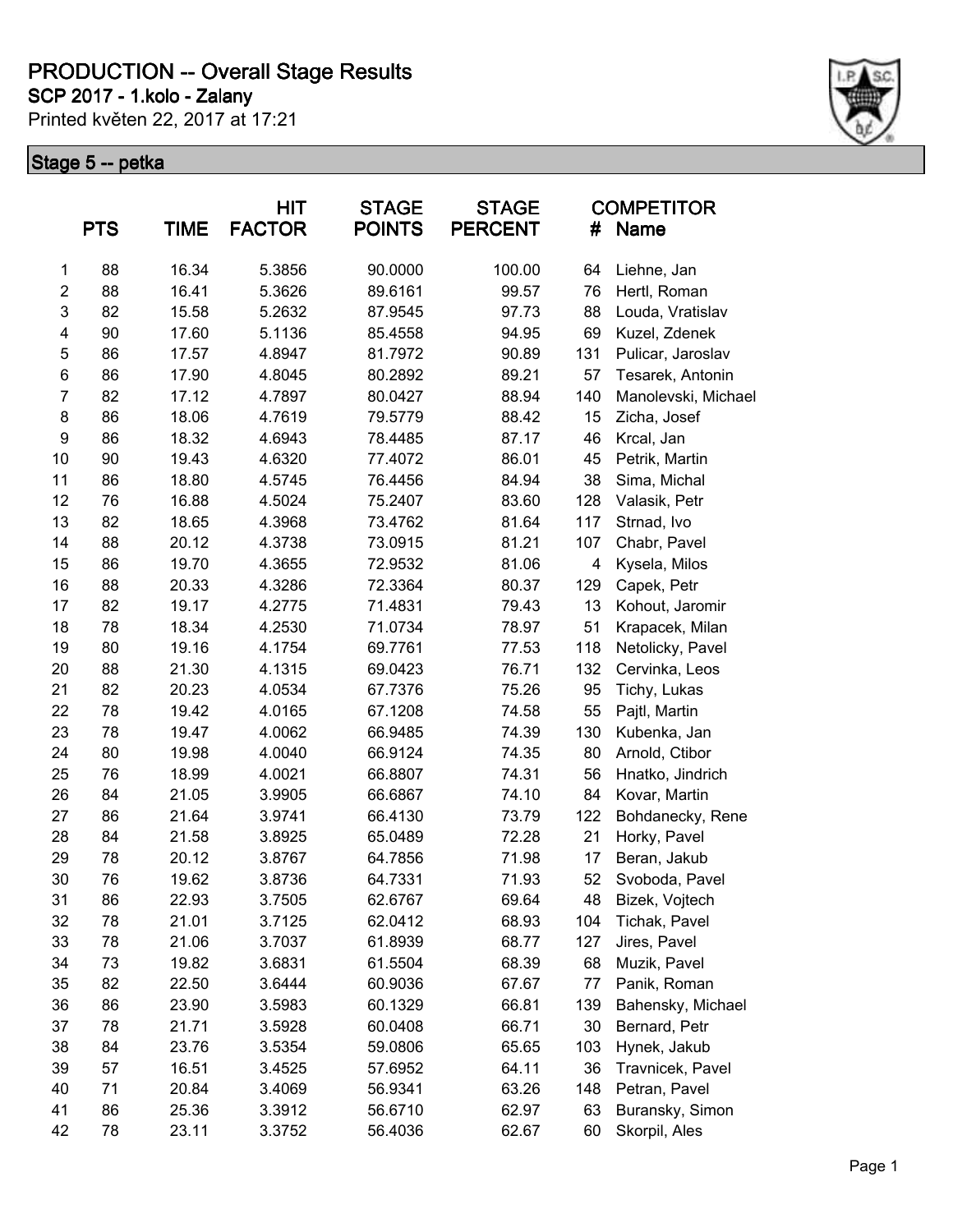**SCP 2017 - 1.kolo - Zalany**

Printed květen 22, 2017 at 17:21



|    | <b>PTS</b> | <b>TIME</b> | HIT<br><b>FACTOR</b> | <b>STAGE</b><br><b>POINTS</b> | <b>STAGE</b><br><b>PERCENT</b> | #   | COMPETITOR<br><b>Name</b> |
|----|------------|-------------|----------------------|-------------------------------|--------------------------------|-----|---------------------------|
|    |            |             |                      |                               |                                |     |                           |
| 43 | 90         | 26.80       | 3.3582               | 56.1203                       | 62.36                          | 98  | Kriz, Martin              |
| 44 | 84         | 25.09       | 3.3479               | 55.9488                       | 62.17                          | 123 | Zaruba, Petr              |
| 45 | 71         | 21.60       | 3.2870               | 54.9309                       | 61.03                          | 97  | Kucera, Petr              |
| 46 | 72         | 22.55       | 3.1929               | 53.3578                       | 59.29                          | 10  | Janouch, Pavel            |
| 47 | 74         | 23.28       | 3.1787               | 53.1203                       | 59.02                          | 141 | Hradek, Zbynek            |
| 48 | 61         | 19.79       | 3.0824               | 51.5105                       | 57.23                          | 105 | Reis, Jan                 |
| 49 | 78         | 26.57       | 2.9356               | 49.0586                       | 54.51                          | 93  | Polacek, Petr             |
| 50 | 70         | 25.85       | 2.7079               | 45.2532                       | 50.28                          | 81  | Surmanova, Michaela       |
| 51 | 57         | 24.10       | 2.3651               | 39.5248                       | 43.92                          | 27  | Zarsky, Jan               |
| 52 | 82         | 35.71       | 2.2963               | 38.3739                       | 42.64                          | 124 | Hrdlicka, David           |
| 53 | 46         | 20.59       | 2.2341               | 37.3348                       | 41.48                          | 74  | Hulka, Pavel              |
| 54 | 84         | 38.21       | 2.1984               | 36.7379                       | 40.82                          | 82  | Obdrzalek, Jan            |
| 55 | 72         | 34.05       | 2.1145               | 35.3368                       | 39.26                          | 14  | Briza, Pavel              |
| 56 | 76         | 36.30       | 2.0937               | 34.9880                       | 38.88                          | 146 | Hrstkova, Hana            |
| 57 | 76         | 36.84       | 2.0630               | 34.4751                       | 38.31                          | 85  | Fiala, Radim              |
| 58 | 44         | 25.59       | 1.7194               | 28.7339                       | 31.93                          | 106 | Chabrova, Lenka           |
| 59 | 42         | 37.91       | 1.1079               | 18.5143                       | 20.57                          | 58  | Cermak, Jakub             |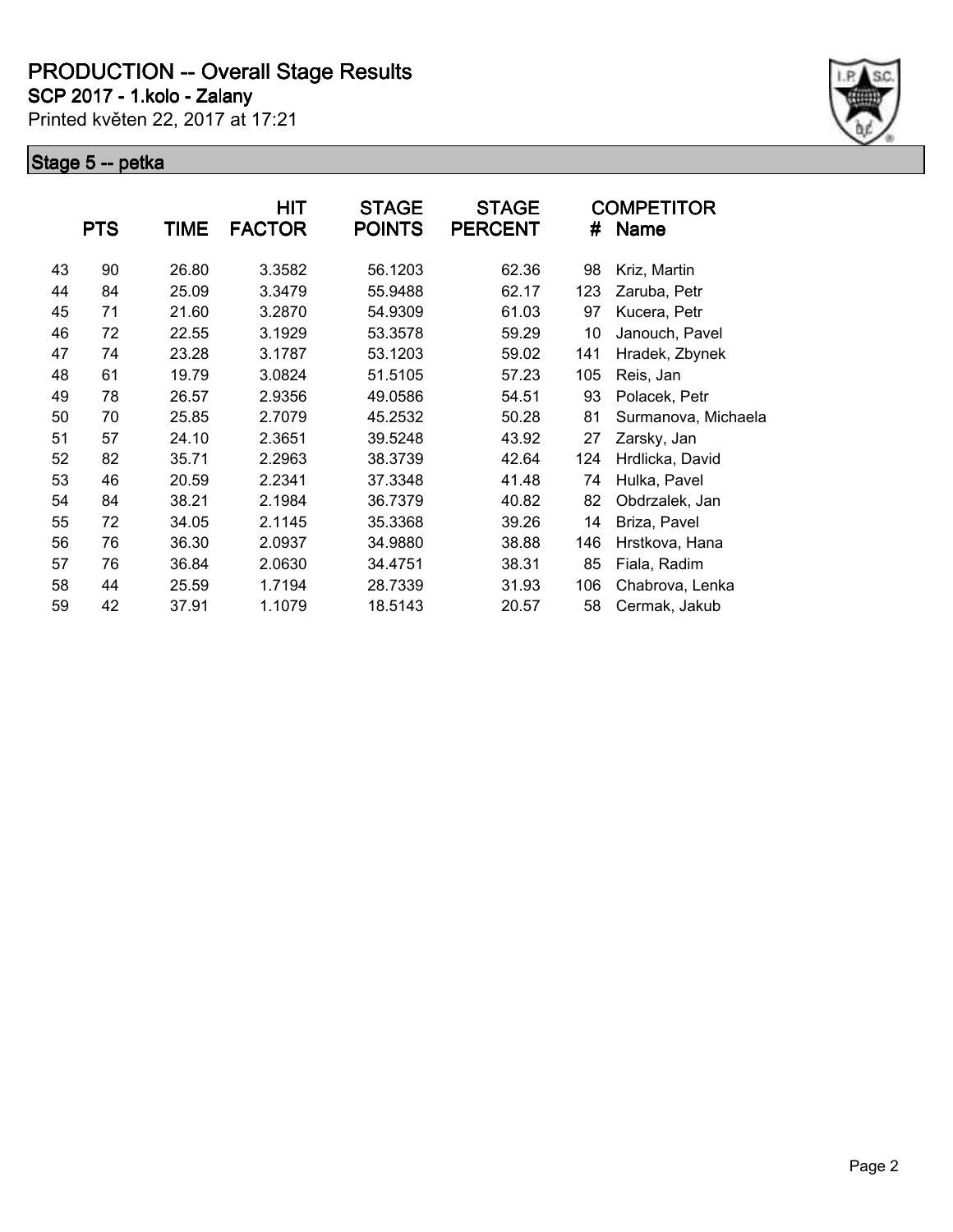

|   | <b>PTS</b> | <b>TIME</b> | HIT<br><b>FACTOR</b> | <b>STAGE</b><br><b>POINTS</b> | <b>STAGE</b><br><b>PERCENT</b> | #   | <b>COMPETITOR</b><br><b>Name</b> |
|---|------------|-------------|----------------------|-------------------------------|--------------------------------|-----|----------------------------------|
| 1 | 88         | 18.02       | 4.8835               | 90.0000                       | 100.00                         | 126 | Smutny, Petr                     |
| 2 | 84         | 17.59       | 4.7754               | 88.0092                       | 97.79                          | 73  | Marx, Jakub                      |
| 3 | 78         | 17.37       | 4.4905               | 82.7579                       | 91.95                          | 135 | Wilk, Ivo                        |
| 4 | 78         | 19.88       | 3.9235               | 72.3091                       | 80.34                          | 35  | Weingartner, Tomas               |
| 5 | 88         | 22.58       | 3.8973               | 71.8246                       | 79.81                          | 125 | Stransky, Viktor                 |
| 6 | 84         | 22.14       | 3.7940               | 69.9224                       | 77.69                          | 8   | Barta, Ondrej                    |
| 7 | 88         | 25.48       | 3.4537               | 63.6499                       | 70.72                          | 78  | Kotek, Michal                    |
| 8 | 72         | 22.65       | 3.1788               | 58.5840                       | 65.09                          | 16  | Hakala, Jiri                     |
| 9 | 46         | 22.58       | 2.0372               | 37.5447                       | 41.72                          | 79  | Simecek, Jiri                    |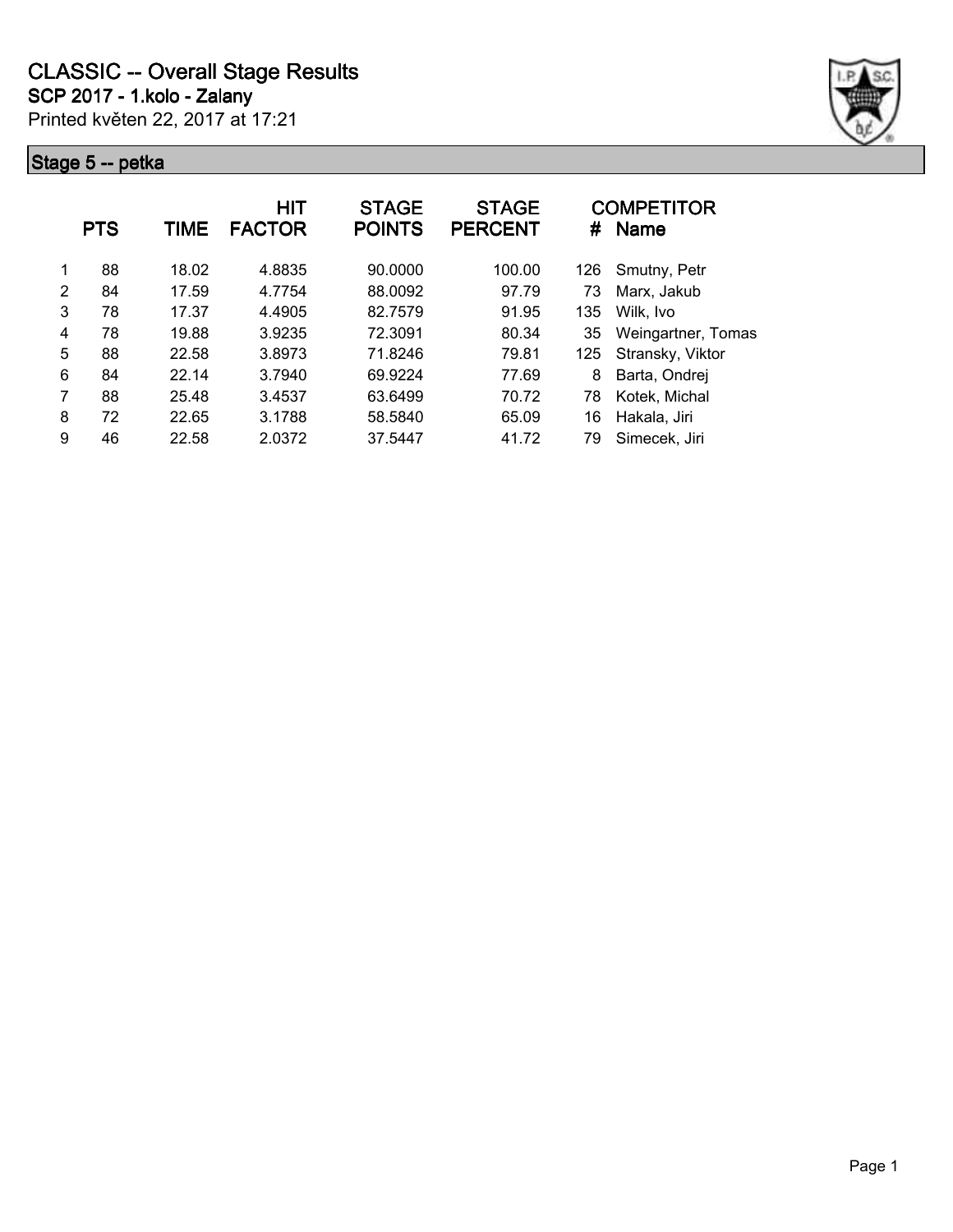

|                | <b>PTS</b> | <b>TIME</b> | <b>HIT</b><br><b>FACTOR</b> | <b>STAGE</b><br><b>POINTS</b> | <b>STAGE</b><br><b>PERCENT</b> | #    | <b>COMPETITOR</b><br><b>Name</b> |
|----------------|------------|-------------|-----------------------------|-------------------------------|--------------------------------|------|----------------------------------|
|                | 84         | 20.18       | 4.1625                      | 90,0000                       | 100.00                         | 136. | Rossl, Karel                     |
| $\mathfrak{p}$ | 86         | 26.60       | 3.2331                      | 69.9039                       | 77.67                          | 6    | Koudelka, Jaroslav st.           |
| 3              | 87         | 27.84       | 3.1250                      | 67.5670                       | 75.07                          | 23   | Prepletany, Jan                  |
| 4              | 65         | 26.75       | 2.4299                      | 52.5381                       | 58.38                          |      | Koudelka, Jaroslav ml.           |
| 5              | 50         | 33.01       | 1.5147                      | 32.7498                       | 36.39                          | 144  | Pojer, Lubomir                   |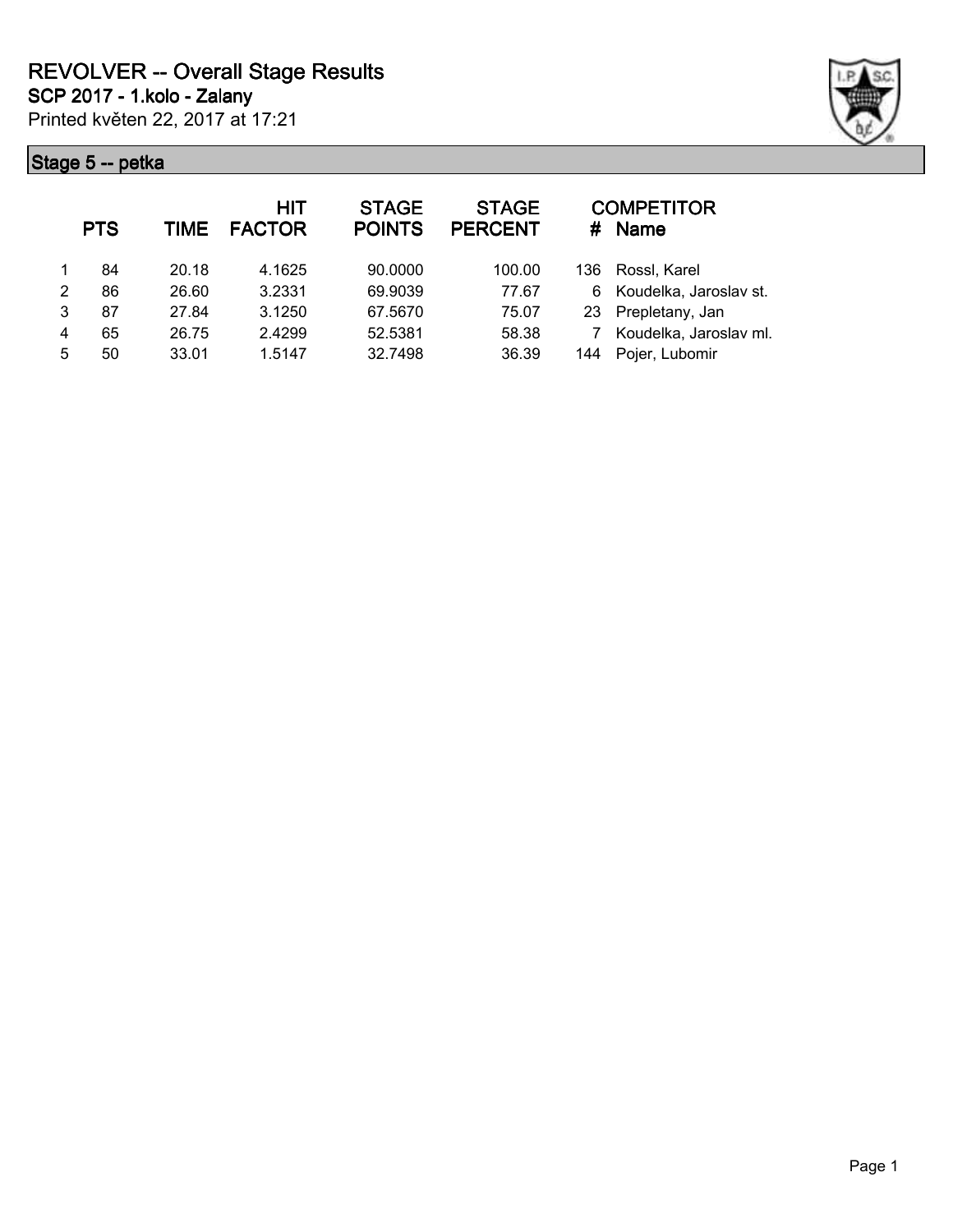

|               | <b>PTS</b> | TIME  | <b>HIT</b><br><b>FACTOR</b> | <b>STAGE</b><br><b>POINTS</b> | <b>STAGE</b><br><b>PERCENT</b> | #   | <b>COMPETITOR</b><br><b>Name</b> |
|---------------|------------|-------|-----------------------------|-------------------------------|--------------------------------|-----|----------------------------------|
|               | 76         | 11.40 | 6.6667                      | 80.0000                       | 100.00                         |     | Hotra, Tomas                     |
| $\mathcal{P}$ | 73         | 11.08 | 6.5884                      | 79.0614                       | 98.83                          | 25  | Rataj, Jan                       |
| 3             | 77         | 12.07 | 6.3795                      | 76.5534                       | 95.69                          | 133 | Sustr, Milos                     |
| 4             | 68         | 10.70 | 6.3551                      | 76.2617                       | 95.33                          | 134 | Sustrova, Katerina               |
| 5             | 74         | 13.62 | 5.4332                      | 65.1982                       | 81.50                          | 96  | Vohnout, Martin                  |
| 6             | 62         | 12.05 | 5.1452                      | 61.7427                       | 77.18                          | 53  | Riha, Michal                     |
| 7             | 73         | 17.66 | 4.1336                      | 49.6036                       | 62.00                          | 9   | Safranek, Lumir                  |
| 8             | 62         | 20.51 | 3.0229                      | 36.2750                       | 45.34                          | 71  | Fryzek, Lubor sen.               |
| 9             | 61         | 32.93 | 1.8524                      | 22.2290                       | 27.79                          | 86  | Dubeda, Jakub                    |
| 10            | 0          | 0.00  | 0.0000                      | 0.0000                        | 0.00                           | 111 | Marousek, Petr                   |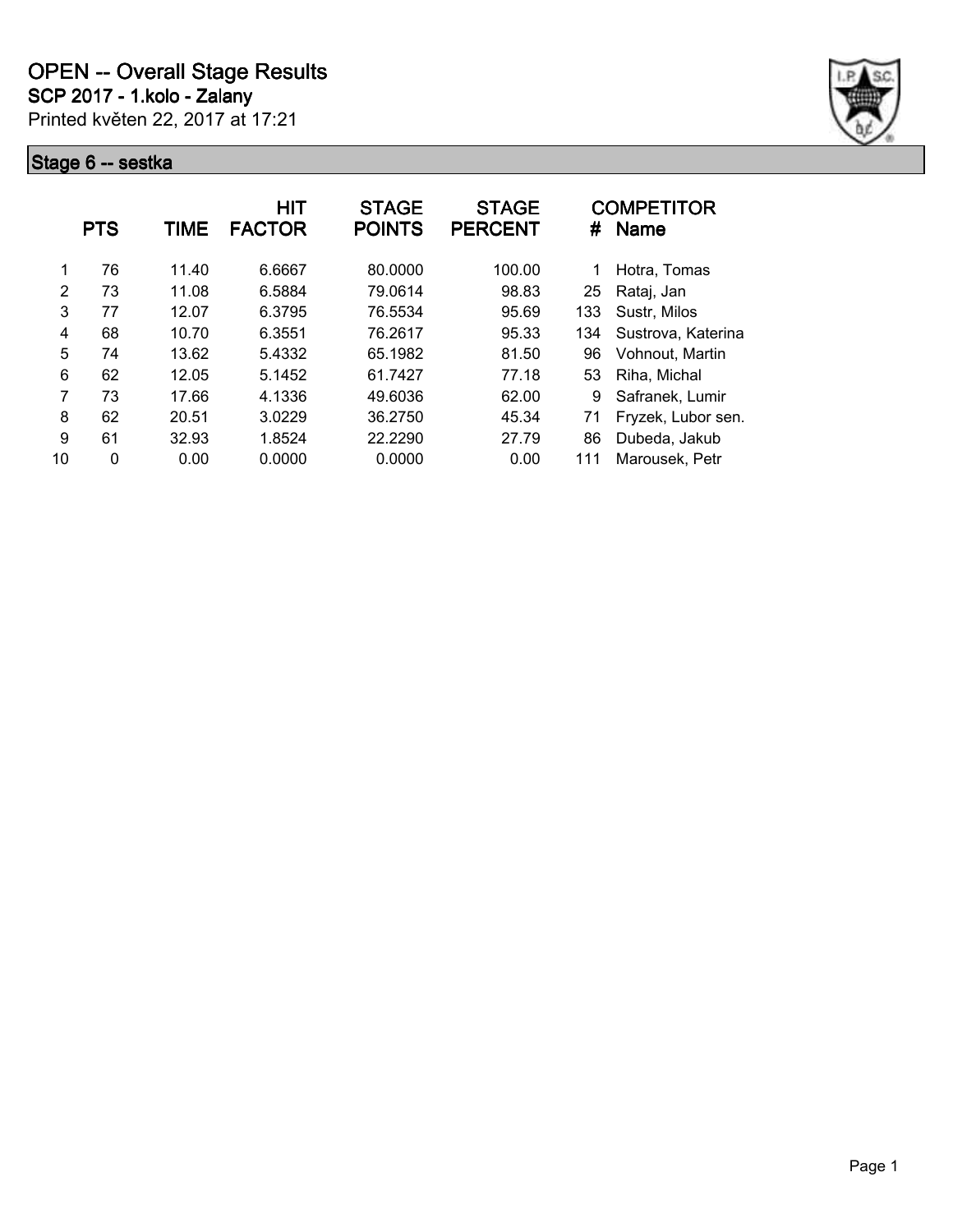**SCP 2017 - 1.kolo - Zalany**

Printed květen 22, 2017 at 17:21



|                         | <b>PTS</b> | <b>TIME</b> | <b>HIT</b><br><b>FACTOR</b> | <b>STAGE</b><br><b>POINTS</b> | <b>STAGE</b><br><b>PERCENT</b> | #              | <b>COMPETITOR</b><br><b>Name</b> |
|-------------------------|------------|-------------|-----------------------------|-------------------------------|--------------------------------|----------------|----------------------------------|
| 1                       | 78         | 10.80       | 7.2222                      | 80.0000                       | 100.00                         | 67             | Liehne, Zdenek                   |
| $\boldsymbol{2}$        | 76         | 11.46       | 6.6318                      | 73.4595                       | 91.82                          | 34             | Krejci, Martin                   |
| 3                       | 78         | 11.94       | 6.5327                      | 72.3618                       | 90.45                          | 62             | Dvorak, Petr                     |
| $\overline{\mathbf{4}}$ | 77         | 12.60       | 6.1111                      | 67.6923                       | 84.62                          | 47             | Koblasa, Bohumil                 |
| 5                       | 70         | 12.26       | 5.7096                      | 63.2451                       | 79.06                          | 37             | Neumman, Marek                   |
| $\,6$                   | 68         | 12.30       | 5.5285                      | 61.2383                       | 76.55                          | 114            | Kratochvil, Milos                |
| $\overline{7}$          | 68         | 12.66       | 5.3712                      | 59.4969                       | 74.37                          | 145            | Cerny, Vaclav                    |
| 8                       | 68         | 13.33       | 5.1013                      | 56.5064                       | 70.63                          | 39             | Volesak, Jan                     |
| 9                       | 70         | 13.82       | 5.0651                      | 56.1060                       | 70.13                          | 12             | Habasko, Mila                    |
| 10                      | 72         | 14.49       | 4.9689                      | 55.0406                       | 68.80                          | 119            | Frinta, Petr                     |
| 11                      | 78         | 15.92       | 4.8995                      | 54.2714                       | 67.84                          | 3              | Zilinec, Daniel                  |
| 12                      | 74         | 15.16       | 4.8813                      | 54.0694                       | 67.59                          | 65             | Liehne, Irena                    |
| 13                      | 75         | 15.41       | 4.8670                      | 53.9110                       | 67.39                          | 100            | Benes, Stanislav                 |
| 14                      | 64         | 13.48       | 4.7478                      | 52.5907                       | 65.74                          | 142            | Zolnay, Pavol                    |
| 15                      | 70         | 14.88       | 4.7043                      | 52.1092                       | 65.14                          | 75             | Rota, Martin                     |
| 16                      | 75         | 16.11       | 4.6555                      | 51.5685                       | 64.46                          | 44             | Petrik, Jan                      |
| 17                      | 64         | 13.82       | 4.6310                      | 51.2969                       | 64.12                          | 137            | Ulehla, Gejza                    |
| 18                      | 72         | 16.21       | 4.4417                      | 49.2004                       | 61.50                          | 22             | Horky, Tomas                     |
| 19                      | 70         | 15.89       | 4.4053                      | 48.7970                       | 61.00                          | $\overline{2}$ | Malinsky, Jiri                   |
| 20                      | 68         | 15.55       | 4.3730                      | 48.4393                       | 60.55                          | 149            | Spicka, Jan                      |
| 21                      | 66         | 15.13       | 4.3622                      | 48.3197                       | 60.40                          | 109            | Panek, Roman                     |
| 22                      | 67         | 15.37       | 4.3591                      | 48.2859                       | 60.36                          | 18             | Simek, Frantisek                 |
| 23                      | 70         | 16.08       | 4.3532                      | 48.2204                       | 60.28                          | 32             | Bocarov, Vasil                   |
| 24                      | 64         | 14.71       | 4.3508                      | 48.1933                       | 60.24                          | 70             | Kolisch, Petr                    |
| 25                      | 68         | 15.63       | 4.3506                      | 48.1913                       | 60.24                          | 91             | Elstner, Marek                   |
| 26                      | 78         | 18.34       | 4.2530                      | 47.1101                       | 58.89                          | 87             | Dubeda, Lukas                    |
| 27                      | 60         | 14.41       | 4.1638                      | 46.1218                       | 57.65                          | 72             | Fryzek, Lubor                    |
| 28                      | 72         | 17.44       | 4.1284                      | 45.7304                       | 57.16                          | 20             | Hradek, Martin                   |
| 29                      | 56         | 13.99       | 4.0029                      | 44.3394                       | 55.42                          | 59             | Batek, Jaroslav                  |
| 30                      | 62         | 15.64       | 3.9642                      | 43.9111                       | 54.89                          | 5              | Zidek, Milan                     |
| 31                      | 64         | 16.19       | 3.9531                      | 43.7877                       | 54.73                          | 102            | Vltavsky, Miroslav               |
| 32                      | 68         | 17.27       | 3.9375                      | 43.6150                       | 54.52                          | 138            | Konecny, Petr                    |
| 33                      | 70         | 17.79       | 3.9348                      | 43.5854                       | 54.48                          | 116            | Stahl, Robert                    |
| 34                      | 53         | 13.76       | 3.8517                      | 42.6655                       | 53.33                          | 115            | Turkova, Eva                     |
| 35                      | 66         | 17.18       | 3.8417                      | 42.5540                       | 53.19                          | 99             | Zakostelecky, Frantisek          |
| 36                      | 72         | 18.93       | 3.8035                      | 42.1309                       | 52.66                          | 42             | Hejna, Pavel                     |
| 37                      | 70         | 18.47       | 3.7899                      | 41.9808                       | 52.48                          | 121            | Medulan, Ladislav                |
| 38                      | 68         | 18.06       | 3.7652                      | 41.7071                       | 52.13                          | 112            | Kocandrle, Petr                  |
| 39                      | 64         | 17.14       | 3.7340                      | 41.3607                       | 51.70                          | 110            | Matousek, Jiri                   |
| 40                      | 68         | 18.82       | 3.6132                      | 40.0229                       | 50.03                          | 120            | Jadrny, Milos                    |
| 41                      | 68         | 19.16       | 3.5491                      | 39.3127                       | 49.14                          | 66             | Liehne, Trener                   |
| 42                      | 72         | 20.81       | 3.4599                      | 38.3248                       | 47.91                          | 28             | Kotlarik, Jan                    |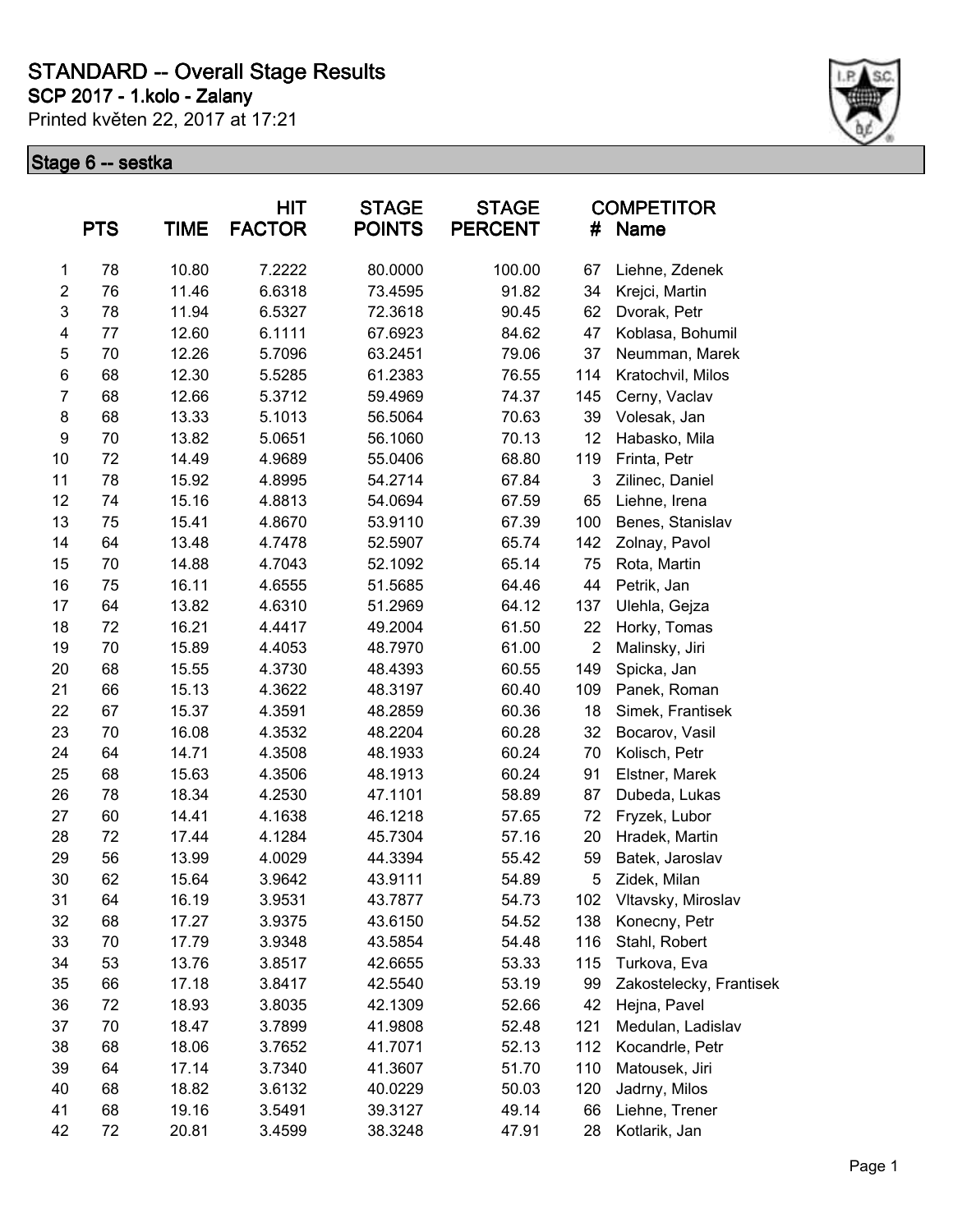**SCP 2017 - 1.kolo - Zalany**

Printed květen 22, 2017 at 17:21



|    |            |       | <b>HIT</b>    | <b>STAGE</b>  | <b>STAGE</b>   |     | <b>COMPETITOR</b>   |
|----|------------|-------|---------------|---------------|----------------|-----|---------------------|
|    | <b>PTS</b> | TIME  | <b>FACTOR</b> | <b>POINTS</b> | <b>PERCENT</b> | #   | Name                |
| 43 | 66         | 19.11 | 3.4537        | 38.2562       | 47.82          | 11  | Rehberger, Ivo      |
| 44 | 70         | 20.48 | 3.4180        | 37.8606       | 47.33          | 94  | Kupcik, Pavel       |
| 45 | 49         | 14.56 | 3.3654        | 37.2781       | 46.60          | 113 | Soucek, Jan         |
| 46 | 56         | 17.25 | 3.2464        | 35.9599       | 44.95          | 40  | Zeman, Marcel       |
| 47 | 66         | 20.53 | 3.2148        | 35.6102       | 44.51          | 49  | Vorech, Pavel       |
| 48 | 68         | 21.48 | 3.1657        | 35.0666       | 43.83          | 61  | Krejcarek, Jaroslav |
| 49 | 55         | 17.52 | 3.1393        | 34.7734       | 43.47          | 108 | Veselka, Jaroslav   |
| 50 | 66         | 21.23 | 3.1088        | 34.4360       | 43.05          | 143 | Zolnay, Anna        |
| 51 | 55         | 18.34 | 2.9989        | 33.2187       | 41.52          | 83  | Broz, Jiri          |
| 52 | 68         | 22.70 | 2.9956        | 33.1820       | 41.48          | 90  | Ulman, Tomas        |
| 53 | 60         | 21.36 | 2.8090        | 31.1150       | 38.89          | 24  | Puncochar, Jaromir  |
| 54 | 70         | 25.35 | 2.7613        | 30.5872       | 38.23          | 101 | Naprstek, Martin    |
| 55 | 64         | 24.53 | 2.6091        | 28.9002       | 36.13          | 29  | Pilar, Milan        |
| 56 | 55         | 21.78 | 2.5253        | 27.9720       | 34.97          | 89  | Ryzlerova, Iva      |
| 57 | 28         | 11.26 | 2.4867        | 27.5447       | 34.43          | 33  | Volhejn, Ladislav   |
| 58 | 74         | 33.77 | 2.1913        | 24.2728       | 30.34          | 43  | Hejnova, Deana      |
| 59 | 72         | 38.30 | 1.8799        | 20.8235       | 26.03          | 50  | Vorechova, Kristina |
| 60 | 45         | 28.72 | 1.5669        | 17.3559       | 21.69          | 41  | Divisek, Martin     |
| 61 | 62         | 46.45 | 1.3348        | 14.7851       | 18.48          | 19  | Cerny, Marek        |
| 62 | 13         | 17.16 | 0.7576        | 8.3916        | 10.49          | 31  | Urbansky, Eduard    |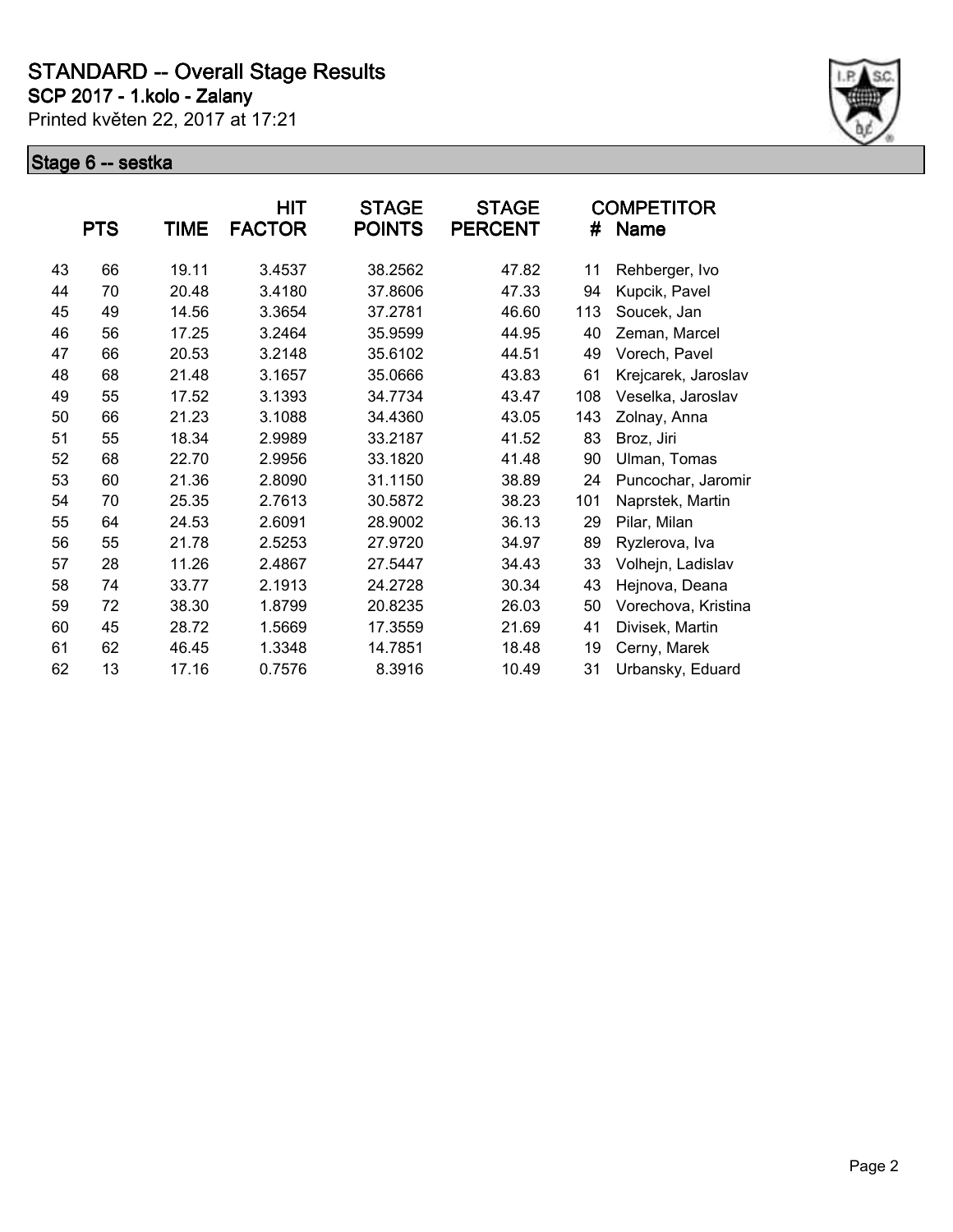**SCP 2017 - 1.kolo - Zalany**

Printed květen 22, 2017 at 17:21



|                  | <b>PTS</b> | TIME  | <b>HIT</b><br><b>FACTOR</b> | <b>STAGE</b><br><b>POINTS</b> | <b>STAGE</b><br><b>PERCENT</b> | #   | <b>COMPETITOR</b><br><b>Name</b> |
|------------------|------------|-------|-----------------------------|-------------------------------|--------------------------------|-----|----------------------------------|
| 1                | 76         | 12.09 | 6.2862                      | 80.0000                       | 100.00                         | 52  | Svoboda, Pavel                   |
| $\boldsymbol{2}$ | 72         | 12.09 | 5.9553                      | 75.7895                       | 94.74                          | 76  | Hertl, Roman                     |
| 3                | 68         | 11.65 | 5.8369                      | 74.2824                       | 92.85                          | 64  | Liehne, Jan                      |
| 4                | 72         | 12.95 | 5.5598                      | 70.7563                       | 88.45                          | 69  | Kuzel, Zdenek                    |
| 5                | 74         | 13.89 | 5.3276                      | 67.8004                       | 84.75                          | 46  | Krcal, Jan                       |
| 6                | 68         | 13.22 | 5.1437                      | 65.4606                       | 81.83                          | 131 | Pulicar, Jaroslav                |
| $\overline{7}$   | 74         | 14.74 | 5.0204                      | 63.8906                       | 79.86                          | 13  | Kohout, Jaromir                  |
| 8                | 68         | 13.57 | 5.0111                      | 63.7723                       | 79.72                          | 51  | Krapacek, Milan                  |
| $\boldsymbol{9}$ | 74         | 14.77 | 5.0102                      | 63.7608                       | 79.70                          | 45  | Petrik, Martin                   |
| 10               | 80         | 16.17 | 4.9474                      | 62.9626                       | 78.70                          | 139 | Bahensky, Michael                |
| 11               | 68         | 13.79 | 4.9311                      | 62.7549                       | 78.44                          | 128 | Valasik, Petr                    |
| 12               | 68         | 13.81 | 4.9240                      | 62.6640                       | 78.33                          | 57  | Tesarek, Antonin                 |
| 13               | 72         | 14.94 | 4.8193                      | 61.3316                       | 76.66                          | 140 | Manolevski, Michael              |
| 14               | 74         | 15.53 | 4.7650                      | 60.6405                       | 75.80                          | 107 | Chabr, Pavel                     |
| 15               | 70         | 14.74 | 4.7490                      | 60.4371                       | 75.55                          | 88  | Louda, Vratislav                 |
| 16               | 70         | 14.79 | 4.7329                      | 60.2327                       | 75.29                          | 104 | Tichak, Pavel                    |
| 17               | 66         | 14.25 | 4.6316                      | 58.9429                       | 73.68                          | 132 | Cervinka, Leos                   |
| 18               | 78         | 16.89 | 4.6181                      | 58.7716                       | 73.46                          | 15  | Zicha, Josef                     |
| 19               | 64         | 14.07 | 4.5487                      | 57.8880                       | 72.36                          | 118 | Netolicky, Pavel                 |
| 20               | 76         | 17.25 | 4.4058                      | 56.0696                       | 70.09                          | 55  | Pajtl, Martin                    |
| 21               | 76         | 17.63 | 4.3108                      | 54.8610                       | 68.58                          | 117 | Strnad, Ivo                      |
| 22               | 62         | 14.59 | 4.2495                      | 54.0803                       | 67.60                          | 105 | Reis, Jan                        |
| 23               | 70         | 16.68 | 4.1966                      | 53.4078                       | 66.76                          | 21  | Horky, Pavel                     |
| 24               | 66         | 16.16 | 4.0842                      | 51.9763                       | 64.97                          | 60  | Skorpil, Ales                    |
| 25               | 70         | 17.29 | 4.0486                      | 51.5235                       | 64.40                          | 17  | Beran, Jakub                     |
| 26               | 72         | 17.81 | 4.0427                      | 51.4483                       | 64.31                          | 97  | Kucera, Petr                     |
| 27               | 62         | 15.44 | 4.0155                      | 51.1031                       | 63.88                          | 129 | Capek, Petr                      |
| 28               | 62         | 15.62 | 3.9693                      | 50.5142                       | 63.14                          | 56  | Hnatko, Jindrich                 |
| 29               | 66         | 16.63 | 3.9687                      | 50.5073                       | 63.13                          | 84  | Kovar, Martin                    |
| 30               | 70         | 18.51 | 3.7817                      | 48.1276                       | 60.16                          | 93  | Polacek, Petr                    |
| 31               | 72         | 19.62 | 3.6697                      | 46.7021                       | 58.38                          | 122 | Bohdanecky, Rene                 |
| 32               | 57         | 15.59 | 3.6562                      | 46.5298                       | 58.16                          | 36  | Travnicek, Pavel                 |
| 33               | 66         | 18.26 | 3.6145                      | 45.9987                       | 57.50                          | 127 | Jires, Pavel                     |
| 34               | 78         | 22.14 | 3.5230                      | 44.8353                       | 56.04                          | 4   | Kysela, Milos                    |
| 35               | 70         | 20.11 | 3.4809                      | 44.2985                       | 55.37                          | 77  | Panik, Roman                     |
| 36               | 62         | 18.16 | 3.4141                      | 43.4489                       | 54.31                          | 10  | Janouch, Pavel                   |
| 37               | 70         | 20.56 | 3.4047                      | 43.3289                       | 54.16                          | 130 | Kubenka, Jan                     |
| 38               | 72         | 21.31 | 3.3787                      | 42.9983                       | 53.75                          | 63  | Buransky, Simon                  |
| 39               | 78         | 23.27 | 3.3520                      | 42.6580                       | 53.32                          | 141 | Hradek, Zbynek                   |
| 40               | 64         | 19.43 | 3.2939                      | 41.9189                       | 52.40                          | 80  | Arnold, Ctibor                   |
| 41               | 72         | 22.13 | 3.2535                      | 41.4051                       | 51.76                          | 123 | Zaruba, Petr                     |
| 42               | 62         | 19.78 | 3.1345                      | 39.8904                       | 49.86                          | 148 | Petran, Pavel                    |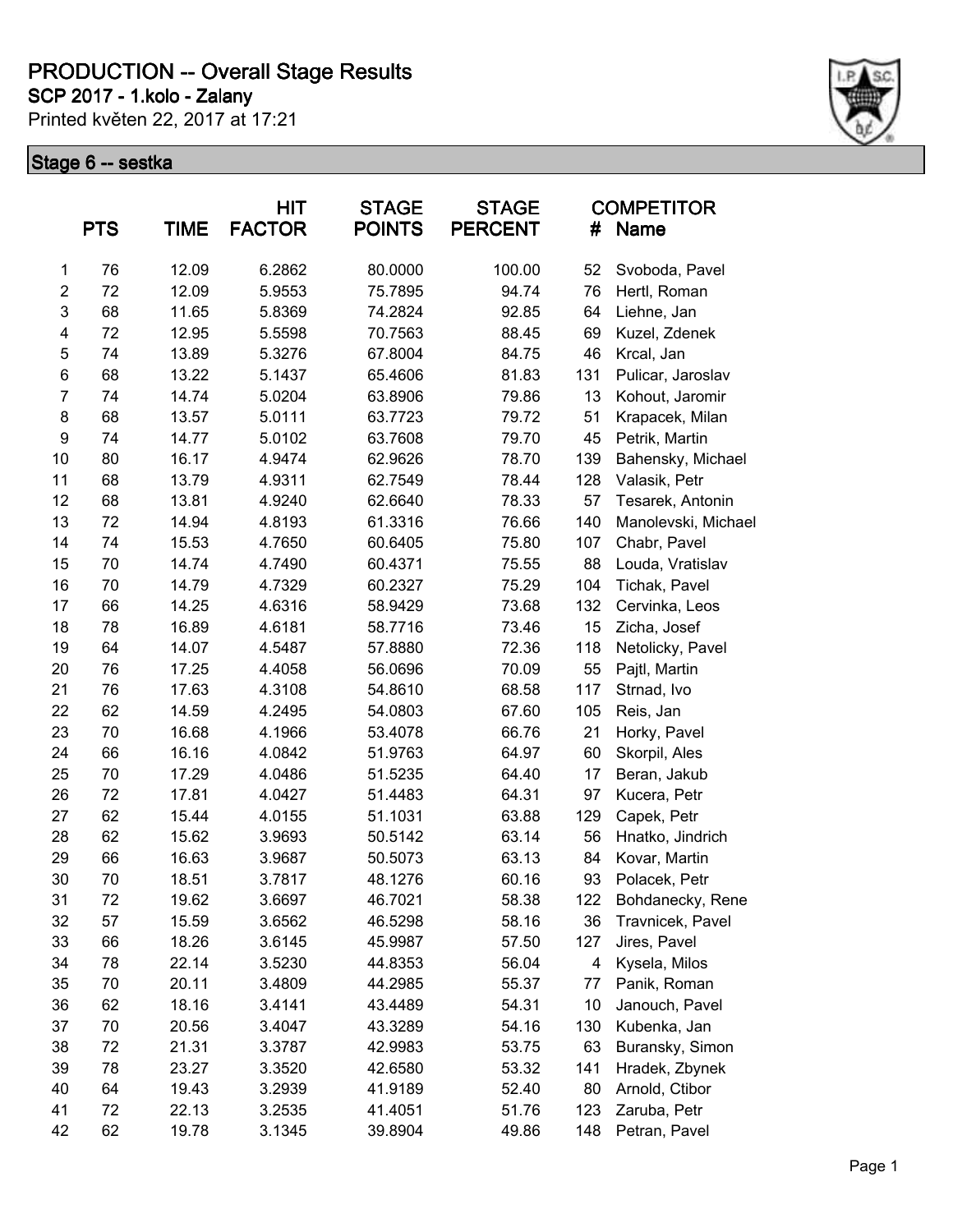**SCP 2017 - 1.kolo - Zalany**

Printed květen 22, 2017 at 17:21



|    |            |       | <b>HIT</b>    | <b>STAGE</b>  | <b>STAGE</b>   |     | <b>COMPETITOR</b>   |
|----|------------|-------|---------------|---------------|----------------|-----|---------------------|
|    | <b>PTS</b> | TIME  | <b>FACTOR</b> | <b>POINTS</b> | <b>PERCENT</b> | #   | <b>Name</b>         |
| 43 | 66         | 21.59 | 3.0570        | 38.9040       | 48.63          | 95  | Tichy, Lukas        |
| 44 | 58         | 19.45 | 2.9820        | 37.9499       | 47.44          | 103 | Hynek, Jakub        |
| 45 | 76         | 25.61 | 2.9676        | 37.7665       | 47.21          | 106 | Chabrova, Lenka     |
| 46 | 49         | 16.54 | 2.9625        | 37.7019       | 47.13          | 38  | Sima, Michal        |
| 47 | 68         | 23.09 | 2.9450        | 37.4790       | 46.85          | 27  | Zarsky, Jan         |
| 48 | 61         | 21.82 | 2.7956        | 35.5777       | 44.47          | 98  | Kriz, Martin        |
| 49 | 43         | 15.82 | 2.7181        | 34.5911       | 43.24          | 74  | Hulka, Pavel        |
| 50 | 45         | 17.59 | 2.5583        | 32.5574       | 40.70          | 30  | Bernard, Petr       |
| 51 | 43         | 18.88 | 2.2775        | 28.9847       | 36.23          | 68  | Muzik, Pavel        |
| 52 | 53         | 24.73 | 2.1431        | 27.2744       | 34.09          | 124 | Hrdlicka, David     |
| 53 | 55         | 26.18 | 2.1008        | 26.7360       | 33.42          | 14  | Briza, Pavel        |
| 54 | 60         | 28.97 | 2.0711        | 26.3576       | 32.95          | 48  | Bizek, Vojtech      |
| 55 | 62         | 37.36 | 1.6595        | 21.1197       | 26.40          | 85  | Fiala, Radim        |
| 56 | 34         | 20.59 | 1.6513        | 21.0148       | 26.27          | 146 | Hrstkova, Hana      |
| 57 | 40         | 24.40 | 1.6393        | 20.8628       | 26.08          | 81  | Surmanova, Michaela |
| 58 | 74         | 51.36 | 1.4408        | 18.3362       | 22.92          | 82  | Obdrzalek, Jan      |
| 59 | 19         | 36.74 | 0.5171        | 6.5814        | 8.23           | 58  | Cermak, Jakub       |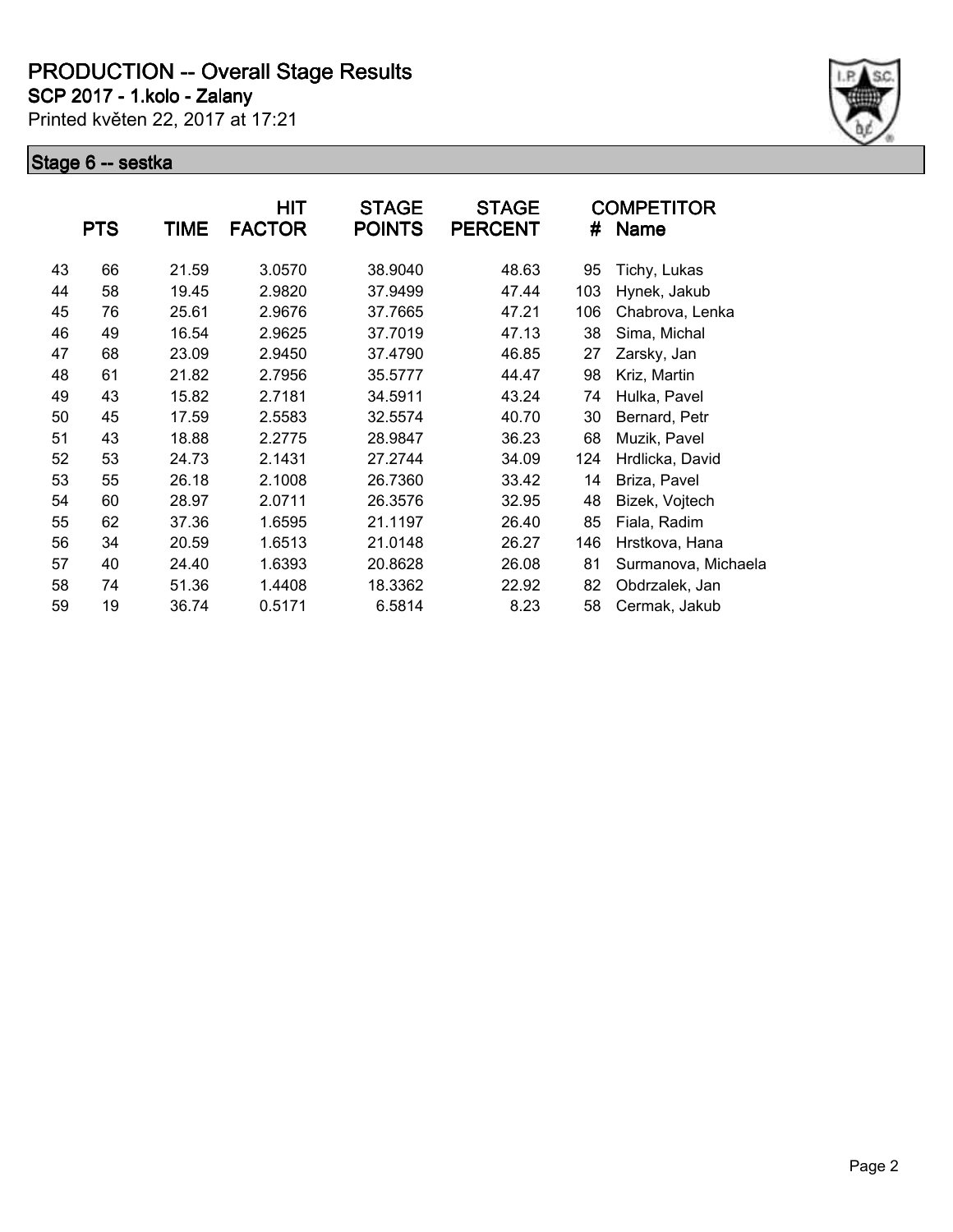

|   | <b>PTS</b> | TIME  | <b>HIT</b><br><b>FACTOR</b> | <b>STAGE</b><br><b>POINTS</b> | <b>STAGE</b><br><b>PERCENT</b> | #   | <b>COMPETITOR</b><br><b>Name</b> |
|---|------------|-------|-----------------------------|-------------------------------|--------------------------------|-----|----------------------------------|
| 1 | 70         | 14.56 | 4.8077                      | 80.0000                       | 100.00                         | 135 | Wilk. Ivo                        |
| 2 | 72         | 14.98 | 4.8064                      | 79.9786                       | 99.97                          | 73  | Marx, Jakub                      |
| 3 | 76         | 15.83 | 4.8010                      | 79.8888                       | 99.86                          | 126 | Smutny, Petr                     |
| 4 | 76         | 16.94 | 4.4864                      | 74.6541                       | 93.32                          | 35  | Weingartner, Tomas               |
| 5 | 73         | 16.36 | 4.4621                      | 74.2494                       | 92.81                          | 16  | Hakala, Jiri                     |
| 6 | 71         | 17.00 | 4.1765                      | 69.4965                       | 86.87                          | 125 | Stransky, Viktor                 |
| 7 | 76         | 20.23 | 3.7568                      | 62.5131                       | 78.14                          | 78  | Kotek, Michal                    |
| 8 | 72         | 19.40 | 3.7113                      | 61.7567                       | 77.20                          | 8   | Barta, Ondrej                    |
| 9 | 70         | 20.00 | 3.5000                      | 58.2400                       | 72.80                          | 79  | Simecek, Jiri                    |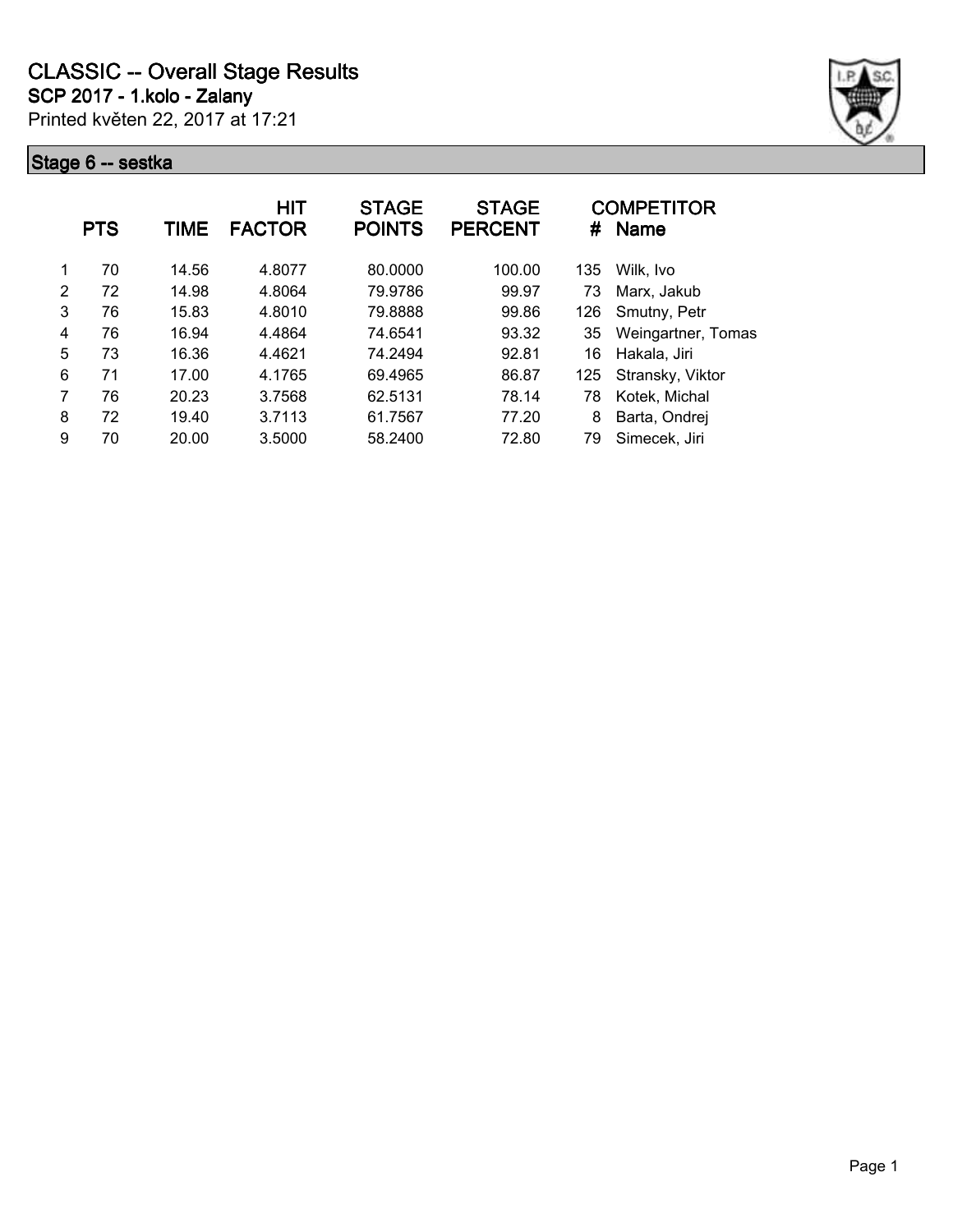Printed květen 22, 2017 at 17:21 **SCP 2017 - 1.kolo - Zalany**



|   | <b>PTS</b> | TIME  | <b>HIT</b><br><b>FACTOR</b> | <b>STAGE</b><br><b>POINTS</b> | <b>STAGE</b><br><b>PERCENT</b> | #    | <b>COMPETITOR</b><br><b>Name</b> |
|---|------------|-------|-----------------------------|-------------------------------|--------------------------------|------|----------------------------------|
|   | 78         | 17.15 | 4.5481                      | 80.0000                       | 100.00                         | 136. | Rossl, Karel                     |
| 2 | 79         | 23.55 | 3.3546                      | 59.0059                       | 73.76                          | 23   | Prepletany, Jan                  |
| 3 | 75         | 23.28 | 3.2216                      | 56.6680                       | 70.83                          | 6    | Koudelka, Jaroslav st.           |
| 4 | 68         | 21.75 | 3.1264                      | 54.9932                       | 68.74                          |      | Koudelka, Jaroslav ml.           |
| 5 | 66         | 36.55 | 1.8057                      | 31.7626                       | 39.70                          | 144  | Pojer, Lubomir                   |
|   |            |       |                             |                               |                                |      |                                  |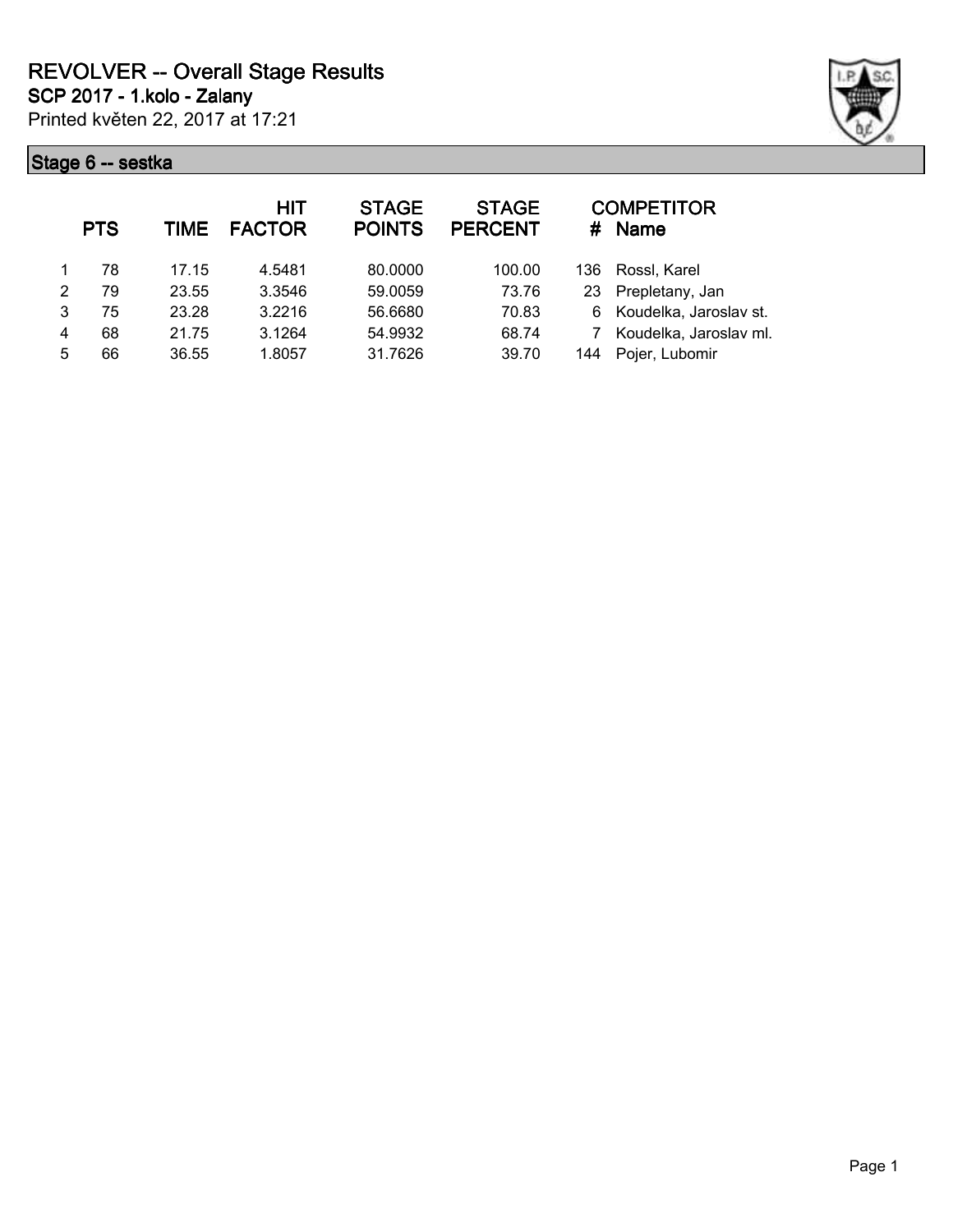

|               | <b>PTS</b>   | TIME  | HIT<br><b>FACTOR</b> | <b>STAGE</b><br><b>POINTS</b> | <b>STAGE</b><br><b>PERCENT</b> | #   | <b>COMPETITOR</b><br><b>Name</b> |
|---------------|--------------|-------|----------------------|-------------------------------|--------------------------------|-----|----------------------------------|
| 1             | 73           | 10.89 | 6.7034               | 75,0000                       | 100.00                         | 53  | Riha, Michal                     |
| $\mathcal{P}$ | 73           | 10.91 | 6.6911               | 74.8625                       | 99.82                          |     | Hotra, Tomas                     |
| 3             | 72           | 11.38 | 6.3269               | 70.7875                       | 94.38                          | 133 | Sustr, Milos                     |
| 4             | 71           | 11.56 | 6.1419               | 68.7174                       | 91.62                          | 25  | Rataj, Jan                       |
| 5             | 75           | 14.63 | 5.1265               | 57.3566                       | 76.48                          | 9   | Safranek, Lumir                  |
| 6             | 75           | 16.61 | 4.5154               | 50.5194                       | 67.36                          | 96  | Vohnout, Martin                  |
| 7             | 70           | 16.68 | 4.1966               | 46.9535                       | 62.60                          | 134 | Sustrova, Katerina               |
| 8             | 73           | 17.89 | 4.0805               | 45.6540                       | 60.87                          | 71  | Fryzek, Lubor sen.               |
| 9             | $\mathbf{0}$ | 19.43 | 0.0000               | 0.0000                        | 0.00                           | 86  | Dubeda, Jakub                    |
| 10            | 0            | 0.00  | 0.0000               | 0.0000                        | 0.00                           | 111 | Marousek, Petr                   |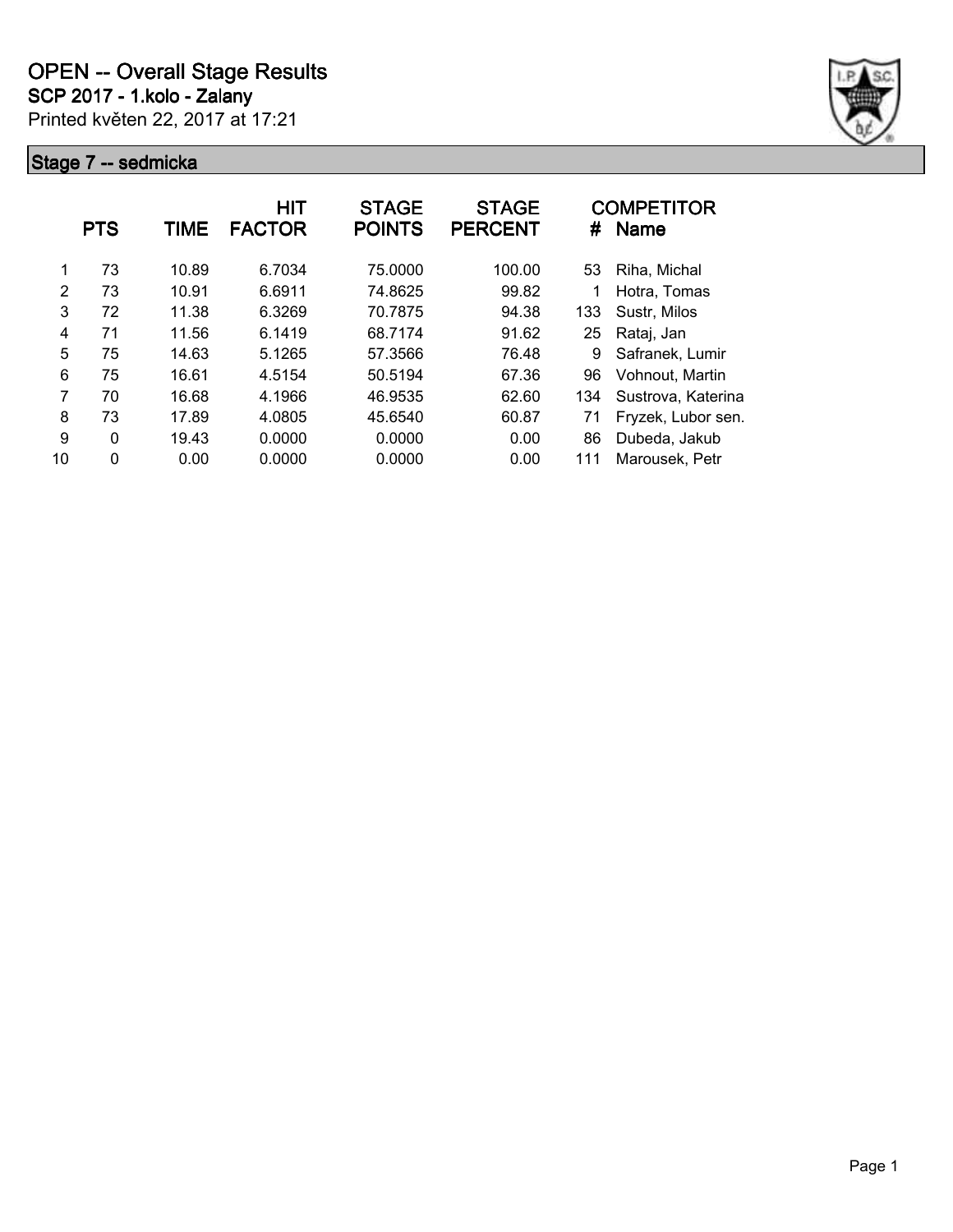**SCP 2017 - 1.kolo - Zalany**

Printed květen 22, 2017 at 17:21



|                         | <b>PTS</b> | <b>TIME</b> | HIT<br><b>FACTOR</b> | <b>STAGE</b><br><b>POINTS</b> | <b>STAGE</b><br><b>PERCENT</b> | #              | <b>COMPETITOR</b><br><b>Name</b> |
|-------------------------|------------|-------------|----------------------|-------------------------------|--------------------------------|----------------|----------------------------------|
| $\mathbf 1$             | 74         | 10.65       | 6.9484               | 75.0000                       | 100.00                         | 67             | Liehne, Zdenek                   |
| $\overline{\mathbf{c}}$ | 67         | 10.15       | 6.6010               | 71.2505                       | 95.00                          | 34             | Krejci, Martin                   |
| 3                       | 69         | 10.92       | 6.3187               | 68.2033                       | 90.94                          | 37             | Neumman, Marek                   |
| 4                       | 73         | 11.65       | 6.2661               | 67.6357                       | 90.18                          | 40             | Zeman, Marcel                    |
| 5                       | 74         | 11.95       | 6.1925               | 66.8410                       | 89.12                          | 62             | Dvorak, Petr                     |
| 6                       | 72         | 11.73       | 6.1381               | 66.2542                       | 88.34                          | 47             | Koblasa, Bohumil                 |
| $\boldsymbol{7}$        | 71         | 11.96       | 5.9365               | 64.0776                       | 85.44                          | 100            | Benes, Stanislav                 |
| 8                       | 69         | 11.75       | 5.8723               | 63.3856                       | 84.51                          | 32             | Bocarov, Vasil                   |
| $\boldsymbol{9}$        | 71         | 12.10       | 5.8678               | 63.3362                       | 84.45                          | 119            | Frinta, Petr                     |
| 10                      | 71         | 12.13       | 5.8533               | 63.1796                       | 84.24                          | 12             | Habasko, Mila                    |
| 11                      | 71         | 12.38       | 5.7351               | 61.9037                       | 82.54                          | 137            | Ulehla, Gejza                    |
| 12                      | 59         | 10.75       | 5.4884               | 59.2410                       | 78.99                          | 33             | Volhejn, Ladislav                |
| 13                      | 71         | 13.09       | 5.4240               | 58.5461                       | 78.06                          | 72             | Fryzek, Lubor                    |
| 14                      | 71         | 13.12       | 5.4116               | 58.4122                       | 77.88                          | 116            | Stahl, Robert                    |
| 15                      | 71         | 13.18       | 5.3870               | 58.1463                       | 77.53                          | 121            | Medulan, Ladislav                |
| 16                      | 75         | 13.96       | 5.3725               | 57.9903                       | 77.32                          | 114            | Kratochvil, Milos                |
| 17                      | 71         | 13.30       | 5.3383               | 57.6217                       | 76.83                          | 91             | Elstner, Marek                   |
| 18                      | 61         | 11.43       | 5.3368               | 57.6053                       | 76.81                          | 142            | Zolnay, Pavol                    |
| 19                      | 73         | 13.83       | 5.2784               | 56.9744                       | 75.97                          | $\mathbf{3}$   | Zilinec, Daniel                  |
| 20                      | 75         | 14.55       | 5.1546               | 55.6388                       | 74.19                          | 120            | Jadrny, Milos                    |
| 21                      | 75         | 14.57       | 5.1476               | 55.5624                       | 74.08                          | 65             | Liehne, Irena                    |
| 22                      | 72         | 14.00       | 5.1429               | 55.5116                       | 74.02                          | 44             | Petrik, Jan                      |
| 23                      | 73         | 14.25       | 5.1228               | 55.2952                       | 73.73                          | 83             | Broz, Jiri                       |
| 24                      | 75         | 14.66       | 5.1160               | 55.2213                       | 73.63                          | $\overline{2}$ | Malinsky, Jiri                   |
| 25                      | 67         | 13.32       | 5.0300               | 54.2937                       | 72.39                          | 115            | Turkova, Eva                     |
| 26                      | 73         | 14.61       | 4.9966               | 53.9327                       | 71.91                          | 39             | Volesak, Jan                     |
| 27                      | 69         | 14.02       | 4.9215               | 53.1227                       | 70.83                          | 59             | Batek, Jaroslav                  |
| 28                      | 65         | 13.23       | 4.9131               | 53.0313                       | 70.71                          | 109            | Panek, Roman                     |
| 29                      | 63         | 12.91       | 4.8799               | 52.6737                       | 70.23                          | 145            | Cerny, Vaclav                    |
| 30                      | 71         | 14.68       | 4.8365               | 52.2049                       | 69.61                          | 75             | Rota, Martin                     |
| 31                      | 69         | 14.49       | 4.7619               | 51.3996                       | 68.53                          | 22             | Horky, Tomas                     |
| 32                      | 67         | 14.10       | 4.7518               | 51.2903                       | 68.39                          | 143            | Zolnay, Anna                     |
| 33                      | 73         | 15.54       | 4.6976               | 50.7050                       | 67.61                          | 18             | Simek, Frantisek                 |
| 34                      | 67         | 14.29       | 4.6886               | 50.6083                       | 67.48                          | 70             | Kolisch, Petr                    |
| 35                      | 69         | 14.84       | 4.6496               | 50.1874                       | 66.92                          | 99             | Zakostelecky, Frantisek          |
| 36                      | 69         | 14.96       | 4.6123               | 49.7848                       | 66.38                          | 42             | Hejna, Pavel                     |
| 37                      | 75         | 16.65       | 4.5045               | 48.6213                       | 64.83                          | 29             | Pilar, Milan                     |
| 38                      | 65         | 14.73       | 4.4128               | 47.6310                       | 63.51                          | 11             | Rehberger, Ivo                   |
| 39                      | 71         | 16.55       | 4.2900               | 46.3062                       | 61.74                          | 61             | Krejcarek, Jaroslav              |
| 40                      | 67         | 15.78       | 4.2459               | 45.8297                       | 61.11                          | 20             | Hradek, Martin                   |
| 41                      | 73         | 17.40       | 4.1954               | 45.2848                       | 60.38                          | 138            | Konecny, Petr                    |
| 42                      | 63         | 15.10       | 4.1722               | 45.0342                       | 60.05                          | 149            | Spicka, Jan                      |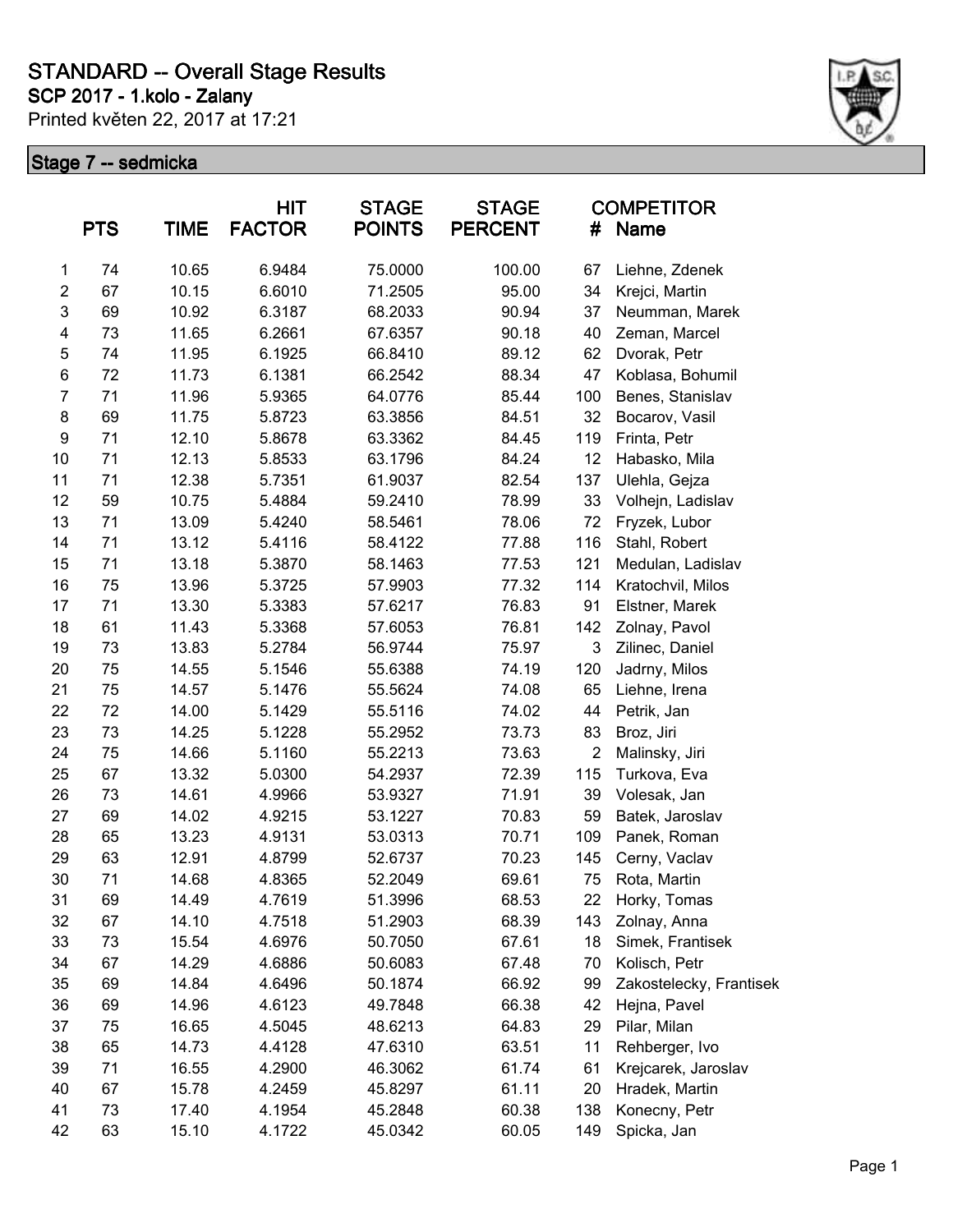**SCP 2017 - 1.kolo - Zalany**

Printed květen 22, 2017 at 17:21



|    | <b>PTS</b> | <b>TIME</b> | <b>HIT</b><br><b>FACTOR</b> | <b>STAGE</b><br><b>POINTS</b> | <b>STAGE</b><br><b>PERCENT</b> | #   | <b>COMPETITOR</b><br>Name |
|----|------------|-------------|-----------------------------|-------------------------------|--------------------------------|-----|---------------------------|
| 43 | 65         | 15.66       | 4.1507                      | 44.8023                       | 59.74                          | 28  | Kotlarik, Jan             |
| 44 | 65         | 15.77       | 4.1218                      | 44.4898                       | 59.32                          | 110 | Matousek, Jiri            |
| 45 | 69         | 16.78       | 4.1120                      | 44.3850                       | 59.18                          | 94  | Kupcik, Pavel             |
| 46 | 67         | 16.66       | 4.0216                      | 43.4089                       | 57.88                          | 112 | Kocandrle, Petr           |
| 47 | 71         | 17.71       | 4.0090                      | 43.2732                       | 57.70                          | 87  | Dubeda, Lukas             |
| 48 | 73         | 18.27       | 3.9956                      | 43.1284                       | 57.50                          | 31  | Urbansky, Eduard          |
| 49 | 67         | 16.90       | 3.9645                      | 42.7925                       | 57.06                          | 66  | Liehne, Trener            |
| 50 | 67         | 17.67       | 3.7917                      | 40.9277                       | 54.57                          | 5   | Zidek, Milan              |
| 51 | 73         | 19.28       | 3.7863                      | 40.8691                       | 54.49                          | 101 | Naprstek, Martin          |
| 52 | 65         | 17.22       | 3.7747                      | 40.7436                       | 54.32                          | 113 | Soucek, Jan               |
| 53 | 65         | 17.34       | 3.7486                      | 40.4616                       | 53.95                          | 102 | Vltavsky, Miroslav        |
| 54 | 75         | 20.82       | 3.6023                      | 38.8830                       | 51.84                          | 90  | Ulman, Tomas              |
| 55 | 67         | 18.71       | 3.5810                      | 38.6527                       | 51.54                          | 49  | Vorech, Pavel             |
| 56 | 73         | 23.44       | 3.1143                      | 33.6159                       | 44.82                          | 43  | Hejnova, Deana            |
| 57 | 67         | 23.76       | 2.8199                      | 30.4374                       | 40.58                          | 89  | Ryzlerova, Iva            |
| 58 | 59         | 22.99       | 2.5663                      | 27.7008                       | 36.93                          | 19  | Cerny, Marek              |
| 59 | 54         | 22.49       | 2.4011                      | 25.9169                       | 34.56                          | 108 | Veselka, Jaroslav         |
| 60 | 65         | 29.12       | 2.2321                      | 24.0936                       | 32.12                          | 41  | Divisek, Martin           |
| 61 | 54         | 29.36       | 1.8392                      | 19.8526                       | 26.47                          | 24  | Puncochar, Jaromir        |
| 62 | 75         | 54.09       | 1.3866                      | 14.9666                       | 19.96                          | 50  | Vorechova, Kristina       |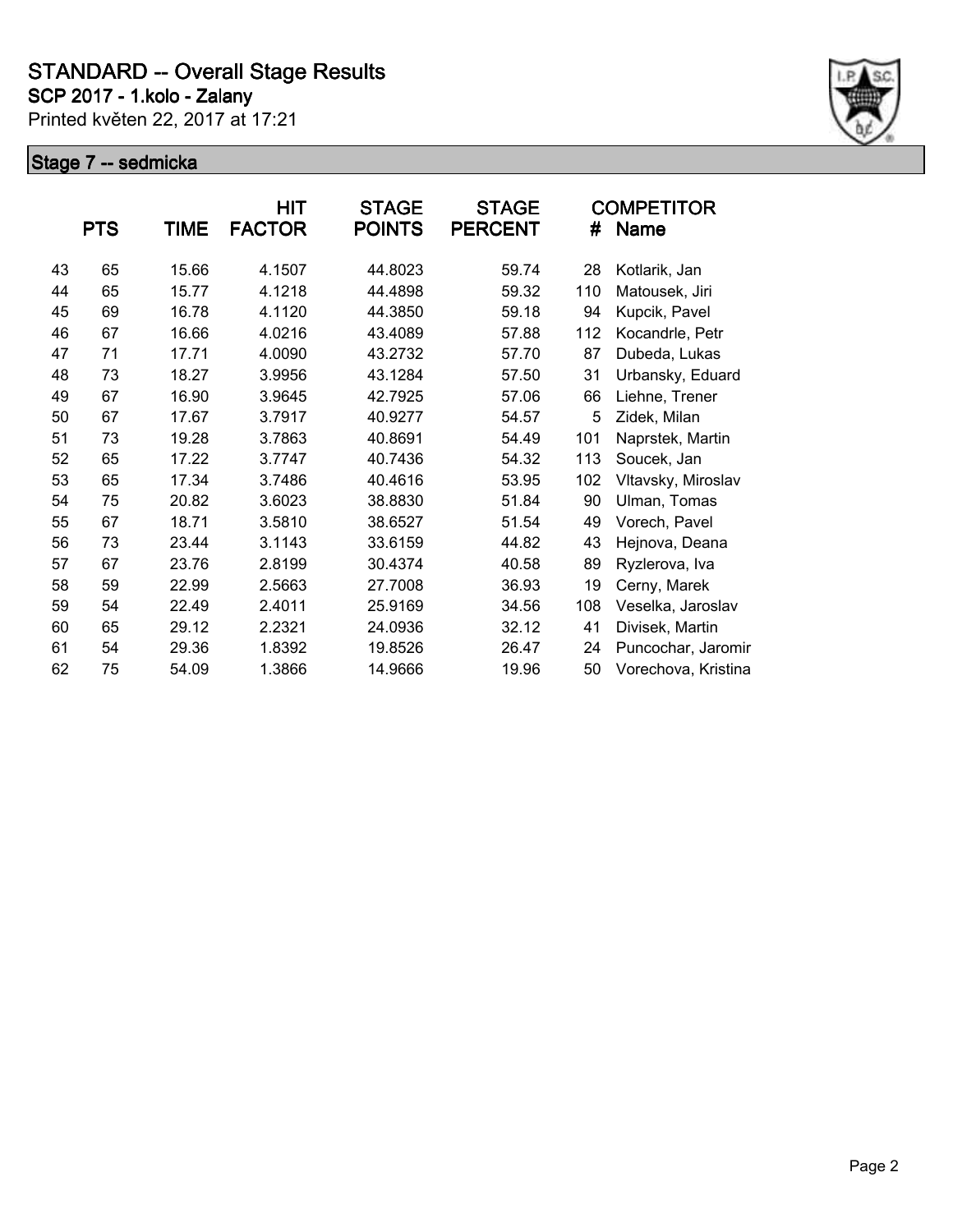**SCP 2017 - 1.kolo - Zalany**

Printed květen 22, 2017 at 17:21



|                         | <b>PTS</b> | TIME  | <b>HIT</b><br><b>FACTOR</b> | <b>STAGE</b><br><b>POINTS</b> | <b>STAGE</b><br><b>PERCENT</b> | #   | <b>COMPETITOR</b><br><b>Name</b> |
|-------------------------|------------|-------|-----------------------------|-------------------------------|--------------------------------|-----|----------------------------------|
| 1                       | 75         | 11.62 | 6.4544                      | 75.0000                       | 100.00                         | 88  | Louda, Vratislav                 |
| $\overline{\mathbf{c}}$ | 73         | 11.84 | 6.1655                      | 71.6436                       | 95.52                          | 128 | Valasik, Petr                    |
| 3                       | 71         | 11.86 | 5.9865                      | 69.5632                       | 92.75                          | 76  | Hertl, Roman                     |
| 4                       | 73         | 12.25 | 5.9592                      | 69.2457                       | 92.33                          | 117 | Strnad, Ivo                      |
| 5                       | 69         | 11.72 | 5.8874                      | 68.4113                       | 91.22                          | 64  | Liehne, Jan                      |
| 6                       | 67         | 11.66 | 5.7461                      | 66.7701                       | 89.03                          | 52  | Svoboda, Pavel                   |
| 7                       | 73         | 12.77 | 5.7165                      | 66.4260                       | 88.57                          | 69  | Kuzel, Zdenek                    |
| 8                       | 71         | 12.46 | 5.6982                      | 66.2135                       | 88.28                          | 56  | Hnatko, Jindrich                 |
| 9                       | 71         | 12.47 | 5.6937                      | 66.1604                       | 88.21                          | 57  | Tesarek, Antonin                 |
| 10                      | 69         | 12.22 | 5.6465                      | 65.6121                       | 87.48                          | 118 | Netolicky, Pavel                 |
| 11                      | 71         | 12.85 | 5.5253                      | 64.2039                       | 85.61                          | 45  | Petrik, Martin                   |
| 12                      | 75         | 14.48 | 5.1796                      | 60.1865                       | 80.25                          | 4   | Kysela, Milos                    |
| 13                      | 75         | 14.53 | 5.1617                      | 59.9794                       | 79.97                          | 55  | Pajtl, Martin                    |
| 14                      | 71         | 13.79 | 5.1487                      | 59.8274                       | 79.77                          | 15  | Zicha, Josef                     |
| 15                      | 75         | 14.58 | 5.1440                      | 59.7737                       | 79.70                          | 127 | Jires, Pavel                     |
| 16                      | 73         | 14.27 | 5.1156                      | 59.4436                       | 79.26                          | 107 | Chabr, Pavel                     |
| 17                      | 75         | 15.28 | 4.9084                      | 57.0353                       | 76.05                          | 17  | Beran, Jakub                     |
| 18                      | 73         | 15.27 | 4.7806                      | 55.5508                       | 74.07                          | 131 | Pulicar, Jaroslav                |
| 19                      | 65         | 13.68 | 4.7515                      | 55.2120                       | 73.62                          | 13  | Kohout, Jaromir                  |
| 20                      | 69         | 14.61 | 4.7228                      | 54.8788                       | 73.17                          | 36  | Travnicek, Pavel                 |
| 21                      | 67         | 14.20 | 4.7183                      | 54.8268                       | 73.10                          | 140 | Manolevski, Michael              |
| 22                      | 75         | 16.09 | 4.6613                      | 54.1641                       | 72.22                          | 21  | Horky, Pavel                     |
| 23                      | 67         | 14.41 | 4.6495                      | 54.0278                       | 72.04                          | 130 | Kubenka, Jan                     |
| 24                      | 71         | 15.35 | 4.6254                      | 53.7472                       | 71.66                          | 74  | Hulka, Pavel                     |
| 25                      | 67         | 14.51 | 4.6175                      | 53.6554                       | 71.54                          | 105 | Reis, Jan                        |
| 26                      | 71         | 15.39 | 4.6134                      | 53.6075                       | 71.48                          | 139 | Bahensky, Michael                |
| 27                      | 69         | 15.04 | 4.5878                      | 53.3098                       | 71.08                          | 30  | Bernard, Petr                    |
| 28                      | 73         | 15.93 | 4.5825                      | 53.2492                       | 71.00                          | 51  | Krapacek, Milan                  |
| 29                      | 71         | 15.62 | 4.5455                      | 52.8182                       | 70.42                          | 84  | Kovar, Martin                    |
| 30                      | 61         | 13.66 | 4.4656                      | 51.8902                       | 69.19                          | 46  | Krcal, Jan                       |
| 31                      | 67         | 15.09 | 4.4400                      | 51.5931                       | 68.79                          | 104 | Tichak, Pavel                    |
| 32                      | 69         | 15.65 | 4.4089                      | 51.2319                       | 68.31                          | 38  | Sima, Michal                     |
| 33                      | 71         | 16.16 | 4.3936                      | 51.0532                       | 68.07                          | 122 | Bohdanecky, Rene                 |
| 34                      | 65         | 15.04 | 4.3218                      | 50.2194                       | 66.96                          | 132 | Cervinka, Leos                   |
| 35                      | 71         | 16.69 | 4.2540                      | 49.4320                       | 65.91                          | 148 | Petran, Pavel                    |
| 36                      | 69         | 16.26 | 4.2435                      | 49.3100                       | 65.75                          | 93  | Polacek, Petr                    |
| 37                      | 71         | 16.74 | 4.2413                      | 49.2843                       | 65.71                          | 77  | Panik, Roman                     |
| 38                      | 69         | 16.42 | 4.2022                      | 48.8295                       | 65.11                          | 129 | Capek, Petr                      |
| 39                      | 71         | 17.20 | 4.1279                      | 47.9663                       | 63.96                          | 80  | Arnold, Ctibor                   |
| 40                      | 67         | 16.39 | 4.0879                      | 47.5009                       | 63.33                          | 123 | Zaruba, Petr                     |
| 41                      | 67         | 16.77 | 3.9952                      | 46.4246                       | 61.90                          | 60  | Skorpil, Ales                    |
| 42                      | 71         | 17.89 | 3.9687                      | 46.1163                       | 61.49                          | 68  | Muzik, Pavel                     |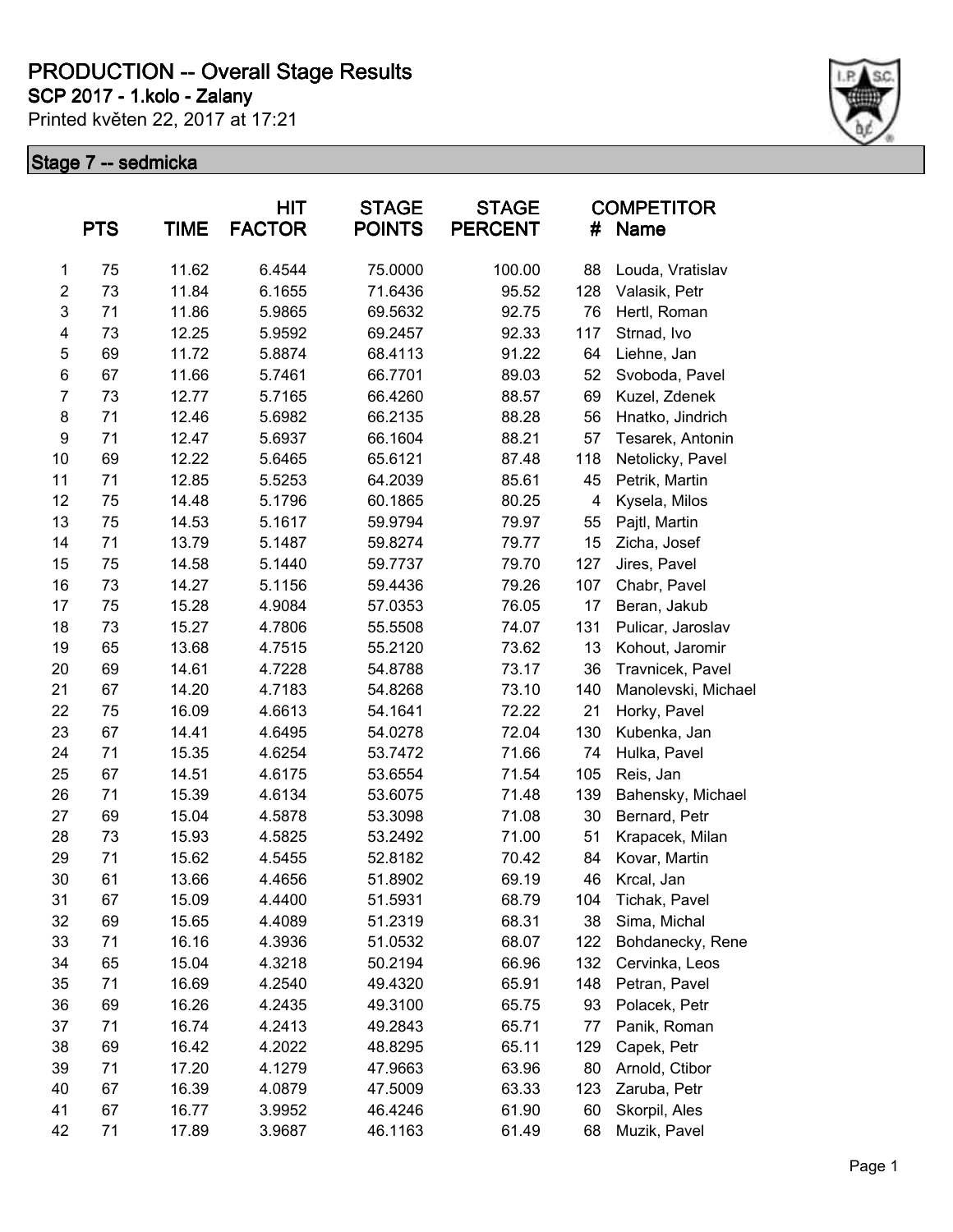**SCP 2017 - 1.kolo - Zalany**

Printed květen 22, 2017 at 17:21



|    | <b>PTS</b> | TIME  | HIT<br><b>FACTOR</b> | <b>STAGE</b><br><b>POINTS</b> | <b>STAGE</b><br><b>PERCENT</b> | #   | <b>COMPETITOR</b><br>Name |
|----|------------|-------|----------------------|-------------------------------|--------------------------------|-----|---------------------------|
| 43 | 67         | 17.11 | 3.9158               | 45.5020                       | 60.67                          | 103 | Hynek, Jakub              |
| 44 | 71         | 18.56 | 3.8254               | 44.4515                       | 59.27                          | 14  | Briza, Pavel              |
| 45 | 54         | 14.38 | 3.7552               | 43.6356                       | 58.18                          | 97  | Kucera, Petr              |
| 46 | 63         | 17.10 | 3.6842               | 42.8105                       | 57.08                          | 63  | Buransky, Simon           |
| 47 | 65         | 18.50 | 3.5135               | 40.8270                       | 54.44                          | 95  | Tichy, Lukas              |
| 48 | 65         | 18.52 | 3.5097               | 40.7829                       | 54.38                          | 81  | Surmanova, Michaela       |
| 49 | 71         | 21.32 | 3.3302               | 38.6970                       | 51.60                          | 141 | Hradek, Zbynek            |
| 50 | 71         | 21.46 | 3.3085               | 38.4445                       | 51.26                          | 106 | Chabrova, Lenka           |
| 51 | 55         | 16.97 | 3.2410               | 37.6606                       | 50.21                          | 10  | Janouch, Pavel            |
| 52 | 63         | 19.72 | 3.1947               | 37.1227                       | 49.50                          | 124 | Hrdlicka, David           |
| 53 | 67         | 21.21 | 3.1589               | 36.7063                       | 48.94                          | 48  | Bizek, Vojtech            |
| 54 | 63         | 20.93 | 3.0100               | 34.9766                       | 46.64                          | 146 | Hrstkova, Hana            |
| 55 | 60         | 20.84 | 2.8791               | 33.4549                       | 44.61                          | 98  | Kriz, Martin              |
| 56 | 67         | 24.02 | 2.7893               | 32.4122                       | 43.22                          | 85  | Fiala, Radim              |
| 57 | 73         | 30.55 | 2.3895               | 27.7663                       | 37.02                          | 82  | Obdrzalek, Jan            |
| 58 | 69         | 28.98 | 2.3810               | 27.6667                       | 36.89                          | 58  | Cermak, Jakub             |
| 59 | 61         | 27.51 | 2.2174               | 25.7659                       | 34.35                          | 27  | Zarsky, Jan               |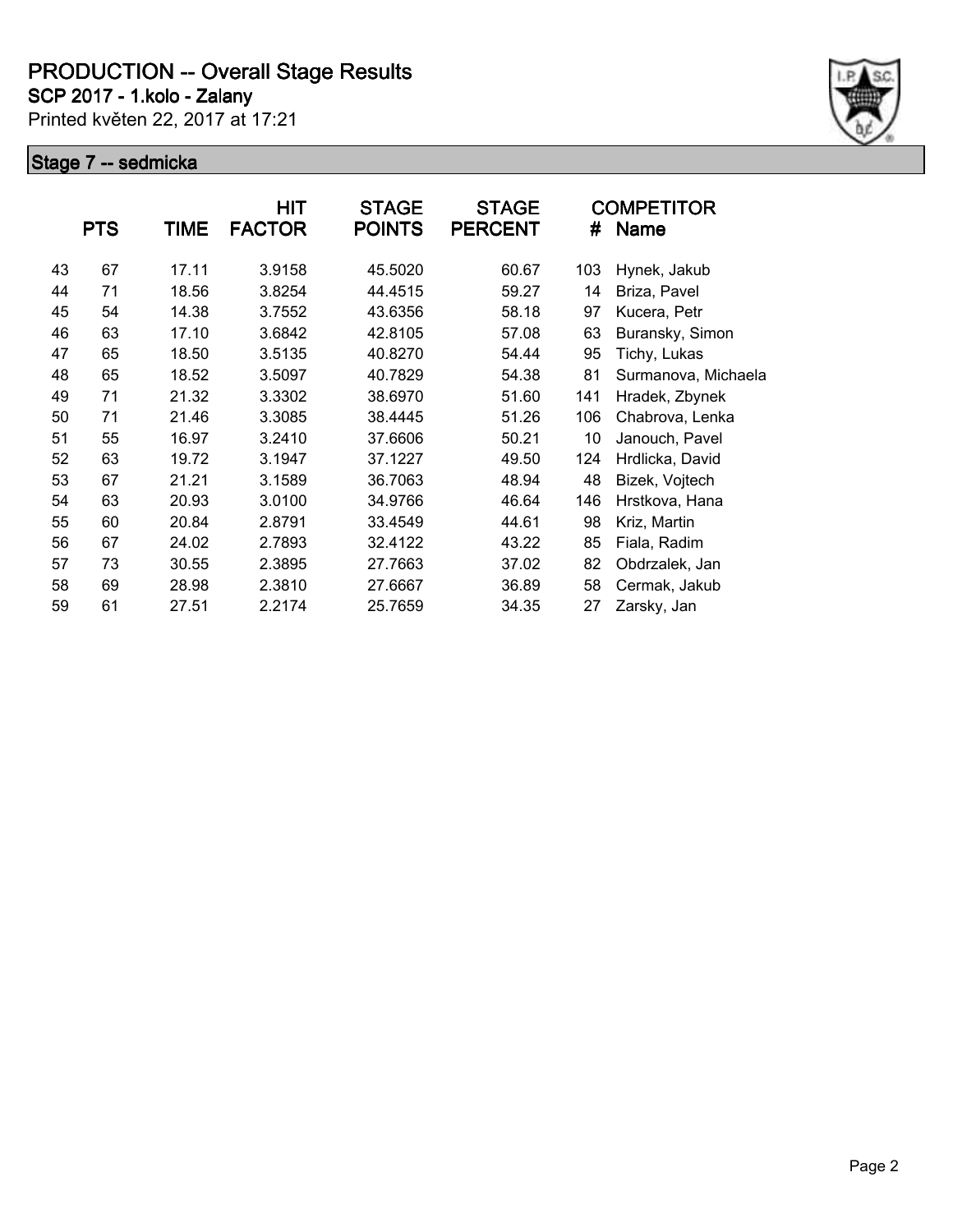Printed květen 22, 2017 at 17:21 **SCP 2017 - 1.kolo - Zalany**



|               | <b>PTS</b> | TIME  | HIT<br><b>FACTOR</b> | <b>STAGE</b><br><b>POINTS</b> | <b>STAGE</b><br><b>PERCENT</b> | #   | <b>COMPETITOR</b><br>Name |
|---------------|------------|-------|----------------------|-------------------------------|--------------------------------|-----|---------------------------|
|               | 75         | 11.64 | 6.4433               | 75.0000                       | 100.00                         | 126 | Smutny, Petr              |
| $\mathcal{P}$ | 71         | 11.27 | 6.2999               | 73.3310                       | 97.77                          | 73  | Marx, Jakub               |
| 3             | 71         | 12.32 | 5.7630               | 67.0812                       | 89.44                          | 135 | Wilk, Ivo                 |
| 4             | 69         | 13.04 | 5.2914               | 61.5920                       | 82.12                          | 125 | Stransky, Viktor          |
| 5             | 73         | 14.31 | 5.1013               | 59.3795                       | 79.17                          | 16  | Hakala, Jiri              |
| 6             | 61         | 15.40 | 3.9610               | 46.1065                       | 61.48                          | 8   | Barta, Ondrej             |
| 7             | 71         | 19.25 | 3.6883               | 42.9319                       | 57.24                          | 79  | Simecek, Jiri             |
| 8             | 56         | 26.16 | 2.1407               | 24.9174                       | 33.22                          | 35  | Weingartner, Tomas        |
| 9             | 31         | 15.38 | 2.0156               | 23.4616                       | 31.28                          | 78  | Kotek, Michal             |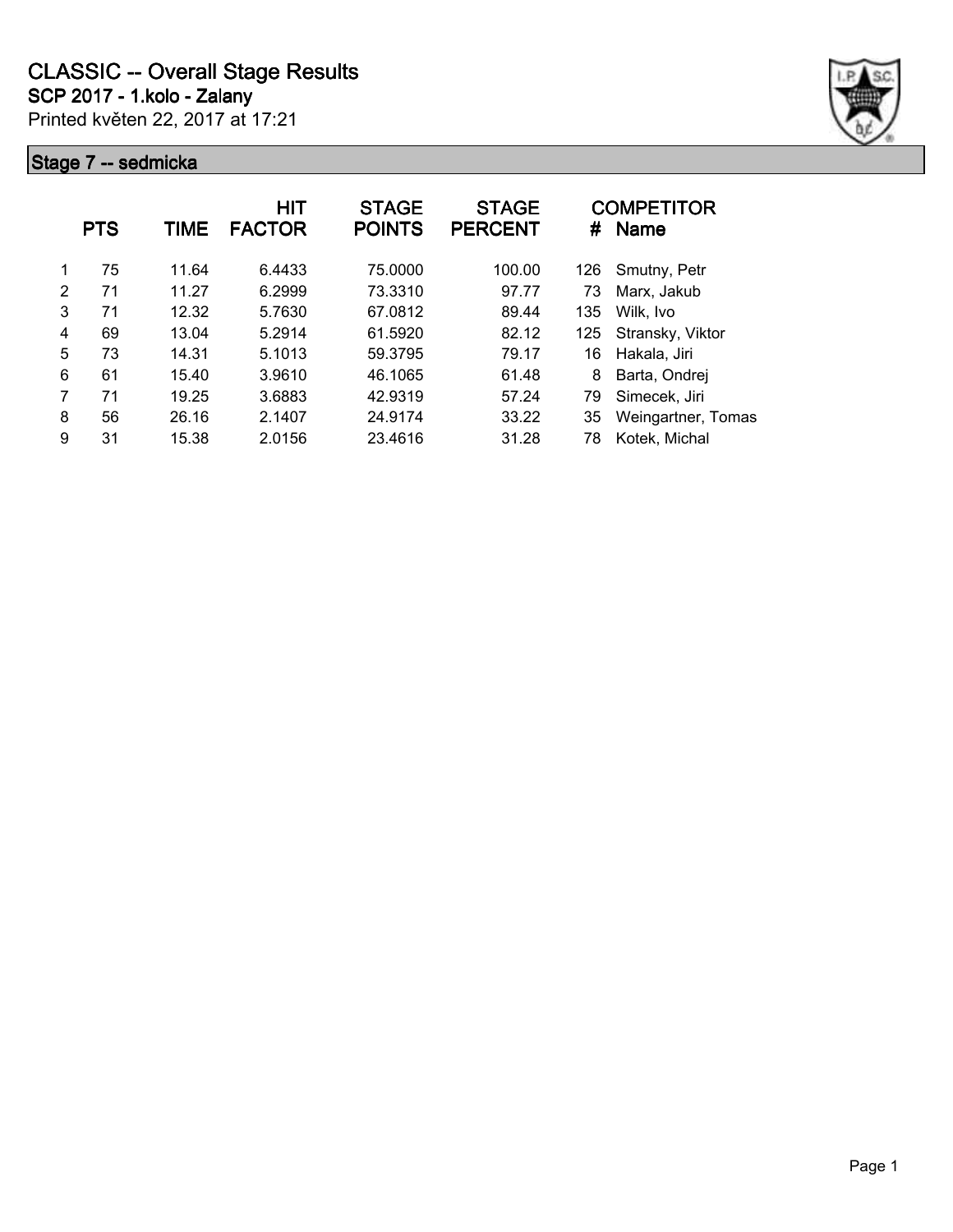Printed květen 22, 2017 at 17:21 **SCP 2017 - 1.kolo - Zalany**



|   | <b>PTS</b> | <b>TIME</b> | <b>HIT</b><br><b>FACTOR</b> | <b>STAGE</b><br><b>POINTS</b> | <b>STAGE</b><br><b>PERCENT</b> | #   | <b>COMPETITOR</b><br><b>Name</b> |
|---|------------|-------------|-----------------------------|-------------------------------|--------------------------------|-----|----------------------------------|
|   | 69         | 15.67       | 4.4033                      | 75.0000                       | 100.00                         | 7   | Koudelka, Jaroslav ml.           |
| 2 | 73         | 18.34       | 3.9804                      | 67.7961                       | 90.39                          | 23  | Prepletany, Jan                  |
| 3 | 65         | 17.98       | 3.6151                      | 61.5751                       | 82.10                          | 136 | Rossl, Karel                     |
| 4 | 72         | 20.39       | 3.5311                      | 60.1446                       | 80.19                          | 6   | Koudelka, Jaroslav st.           |
| 5 | 65         | 29.12       | 2.2321                      | 38.0192                       | 50.69                          | 144 | Pojer, Lubomir                   |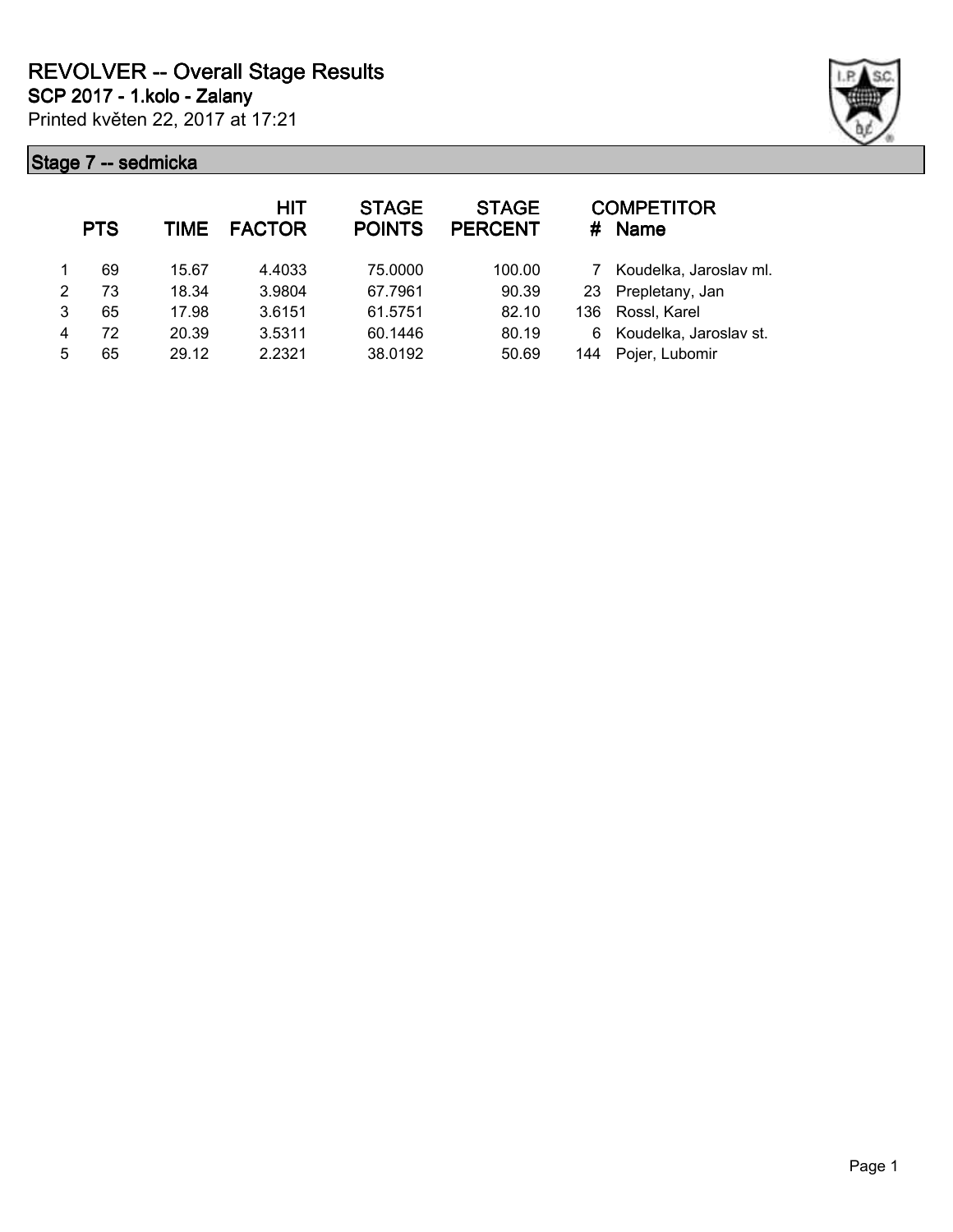

|               | <b>PTS</b> | TIME  | <b>HIT</b><br><b>FACTOR</b> | <b>STAGE</b><br><b>POINTS</b> | <b>STAGE</b><br><b>PERCENT</b> | #   | <b>COMPETITOR</b><br><b>Name</b> |
|---------------|------------|-------|-----------------------------|-------------------------------|--------------------------------|-----|----------------------------------|
| 1             | 68         | 10.57 | 6.4333                      | 70.0000                       | 100.00                         | 1   | Hotra, Tomas                     |
| $\mathcal{P}$ | 69         | 10.99 | 6.2784                      | 68.3149                       | 97.59                          | 25  | Rataj, Jan                       |
| 3             | 66         | 11.24 | 5.8719                      | 63.8913                       | 91.27                          | 133 | Sustr, Milos                     |
| 4             | 62         | 10.62 | 5.8380                      | 63.5230                       | 90.75                          | 53  | Riha, Michal                     |
| 5             | 67         | 12.25 | 5.4694                      | 59.5118                       | 85.02                          | 134 | Sustrova, Katerina               |
| 6             | 70         | 14.29 | 4.8985                      | 53.3003                       | 76.14                          | 9   | Safranek, Lumir                  |
| 7             | 70         | 19.45 | 3.5990                      | 39.1600                       | 55.94                          | 71  | Fryzek, Lubor sen.               |
| 8             | 55         | 18.30 | 3.0055                      | 32.7021                       | 46.72                          | 96  | Vohnout, Martin                  |
| 9             | 66         | 32.66 | 2.0208                      | 21.9883                       | 31.41                          | 86  | Dubeda, Jakub                    |
| 10            | 0          | 0.00  | 0.0000                      | 0.0000                        | 0.00                           | 111 | Marousek, Petr                   |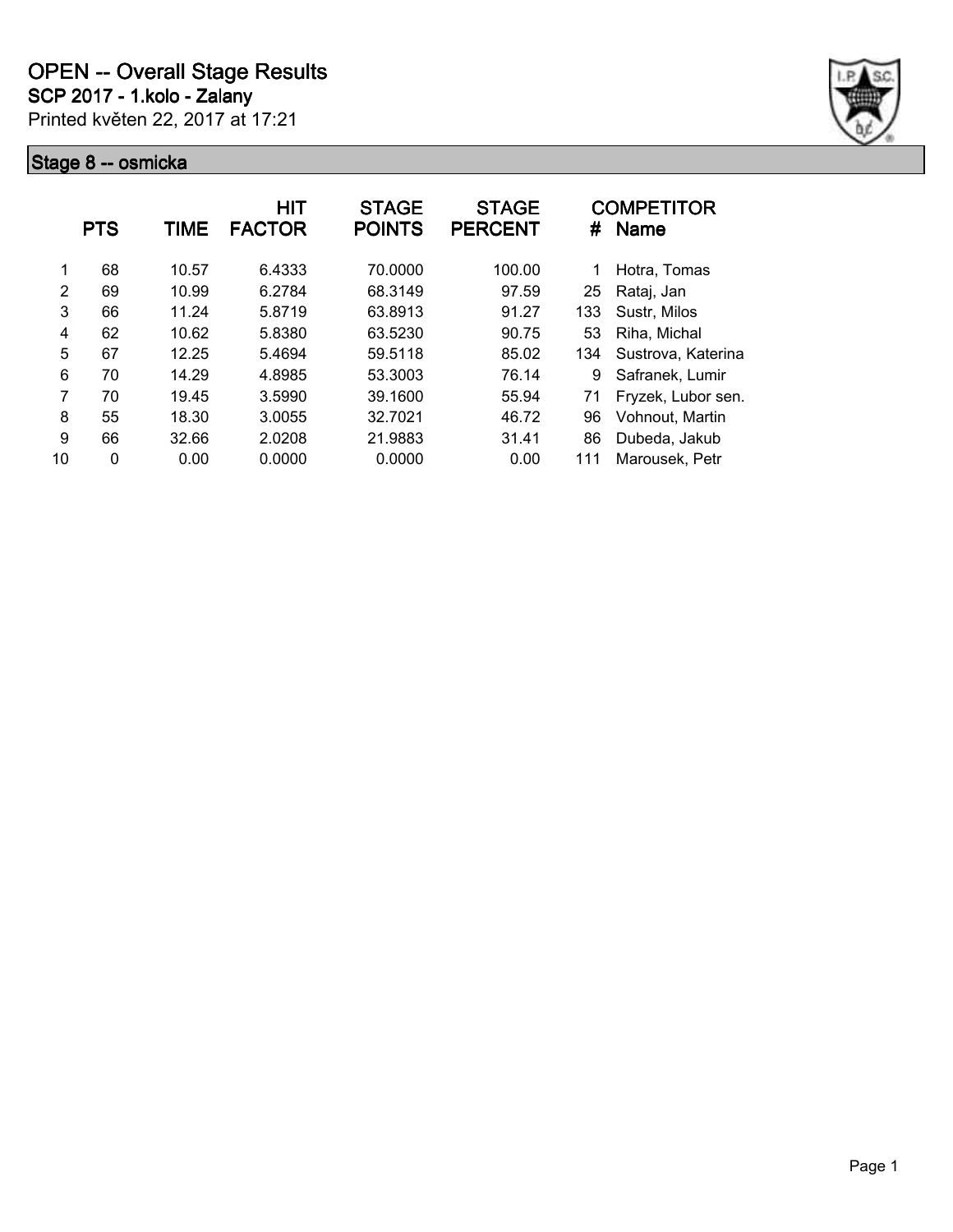**SCP 2017 - 1.kolo - Zalany**

Printed květen 22, 2017 at 17:21



|                         | <b>PTS</b> | <b>TIME</b> | HIT<br><b>FACTOR</b> | <b>STAGE</b><br><b>POINTS</b> | <b>STAGE</b><br><b>PERCENT</b> | #              | <b>COMPETITOR</b><br><b>Name</b> |
|-------------------------|------------|-------------|----------------------|-------------------------------|--------------------------------|----------------|----------------------------------|
| 1                       | 70         | 10.17       | 6.8830               | 70.0000                       | 100.00                         | 67             | Liehne, Zdenek                   |
| $\overline{\mathbf{c}}$ | 66         | 11.09       | 5.9513               | 60.5248                       | 86.46                          | 62             | Dvorak, Petr                     |
| 3                       | 68         | 11.51       | 5.9079               | 60.0834                       | 85.83                          | 37             | Neumman, Marek                   |
| 4                       | 68         | 12.15       | 5.5967               | 56.9185                       | 81.31                          | 113            | Soucek, Jan                      |
| 5                       | 60         | 11.41       | 5.2585               | 53.4794                       | 76.40                          | 137            | Ulehla, Gejza                    |
| 6                       | 62         | 11.84       | 5.2365               | 53.2551                       | 76.08                          | 33             | Volhejn, Ladislav                |
| $\overline{7}$          | 64         | 12.48       | 5.1282               | 52.1538                       | 74.51                          | 115            | Turkova, Eva                     |
| 8                       | 70         | 13.79       | 5.0761               | 51.6244                       | 73.75                          | 65             | Liehne, Irena                    |
| $\boldsymbol{9}$        | 62         | 12.46       | 4.9759               | 50.6051                       | 72.29                          | 12             | Habasko, Mila                    |
| 10                      | 66         | 13.36       | 4.9401               | 50.2410                       | 71.77                          | 34             | Krejci, Martin                   |
| 11                      | 58         | 11.86       | 4.8904               | 49.7352                       | 71.05                          | 142            | Zolnay, Pavol                    |
| 12                      | 67         | 13.82       | 4.8480               | 49.3046                       | 70.44                          | 119            | Frinta, Petr                     |
| 13                      | 68         | 14.06       | 4.8364               | 49.1863                       | 70.27                          | 22             | Horky, Tomas                     |
| 14                      | 70         | 14.55       | 4.8110               | 48.9278                       | 69.90                          | 99             | Zakostelecky, Frantisek          |
| 15                      | 70         | 14.63       | 4.7847               | 48.6603                       | 69.51                          | 114            | Kratochvil, Milos                |
| 16                      | 68         | 14.23       | 4.7786               | 48.5987                       | 69.43                          | 29             | Pilar, Milan                     |
| 17                      | 70         | 14.98       | 4.6729               | 47.5234                       | 67.89                          | 39             | Volesak, Jan                     |
| 18                      | 66         | 14.39       | 4.5865               | 46.6449                       | 66.64                          | 20             | Hradek, Martin                   |
| 19                      | 70         | 15.35       | 4.5603               | 46.3778                       | 66.25                          | 40             | Zeman, Marcel                    |
| 20                      | 64         | 14.18       | 4.5134               | 45.9013                       | 65.57                          | $\overline{2}$ | Malinsky, Jiri                   |
| 21                      | 70         | 15.69       | 4.4614               | 45.3729                       | 64.82                          | 91             | Elstner, Marek                   |
| 22                      | 70         | 15.73       | 4.4501               | 45.2575                       | 64.65                          | 47             | Koblasa, Bohumil                 |
| 23                      | 67         | 15.07       | 4.4459               | 45.2150                       | 64.59                          | 100            | Benes, Stanislav                 |
| 24                      | 70         | 15.82       | 4.4248               | 45.0000                       | 64.29                          | 75             | Rota, Martin                     |
| 25                      | 64         | 14.80       | 4.3243               | 43.9784                       | 62.83                          | 59             | Batek, Jaroslav                  |
| 26                      | 68         | 16.11       | 4.2210               | 42.9274                       | 61.32                          | 18             | Simek, Frantisek                 |
| 27                      | 66         | 15.75       | 4.1905               | 42.6171                       | 60.88                          | 145            | Cerny, Vaclav                    |
| 28                      | 66         | 15.77       | 4.1852               | 42.5631                       | 60.80                          | 116            | Stahl, Robert                    |
| 29                      | 62         | 14.83       | 4.1807               | 42.5179                       | 60.74                          | 32             | Bocarov, Vasil                   |
| 30                      | 68         | 16.40       | 4.1463               | 42.1683                       | 60.24                          | 110            | Matousek, Jiri                   |
| 31                      | 58         | 14.02       | 4.1369               | 42.0728                       | 60.10                          | 121            | Medulan, Ladislav                |
| 32                      | 68         | 16.61       | 4.0939               | 41.6352                       | 59.48                          | 112            | Kocandrle, Petr                  |
| 33                      | 55         | 13.56       | 4.0560               | 41.2500                       | 58.93                          | 3              | Zilinec, Daniel                  |
| 34                      | 49         | 12.33       | 3.9740               | 40.4161                       | 57.74                          | 72             | Fryzek, Lubor                    |
| 35                      | 68         | 17.16       | 3.9627               | 40.3007                       | 57.57                          | 138            | Konecny, Petr                    |
| 36                      | 70         | 17.87       | 3.9172               | 39.8377                       | 56.91                          | 87             | Dubeda, Lukas                    |
| 37                      | 66         | 17.41       | 3.7909               | 38.5537                       | 55.08                          | 143            | Zolnay, Anna                     |
| 38                      | 66         | 17.46       | 3.7801               | 38.4433                       | 54.92                          | 108            | Veselka, Jaroslav                |
| 39                      | 70         | 18.68       | 3.7473               | 38.1103                       | 54.44                          | 90             | Ulman, Tomas                     |
| 40                      | 68         | 18.19       | 3.7383               | 38.0187                       | 54.31                          | 5              | Zidek, Milan                     |
| 41                      | 68         | 18.45       | 3.6856               | 37.4829                       | 53.55                          | 61             | Krejcarek, Jaroslav              |
| 42                      | 64         | 17.72       | 3.6117               | 36.7314                       | 52.47                          | 31             | Urbansky, Eduard                 |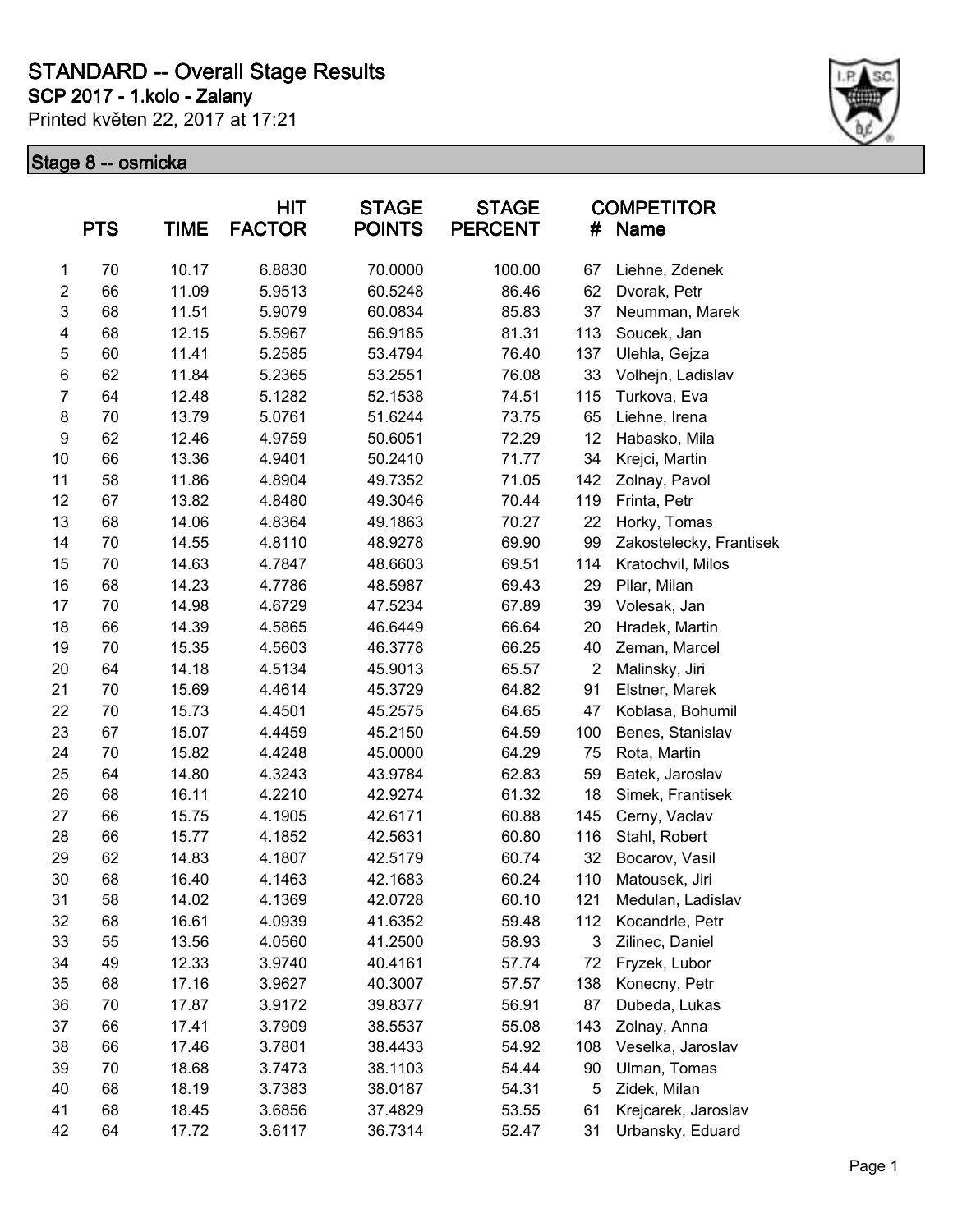**SCP 2017 - 1.kolo - Zalany**

Printed květen 22, 2017 at 17:21



|    | <b>PTS</b> | TIME  | HIT<br><b>FACTOR</b> | <b>STAGE</b><br><b>POINTS</b> | <b>STAGE</b><br><b>PERCENT</b> | #   | <b>COMPETITOR</b><br>Name |
|----|------------|-------|----------------------|-------------------------------|--------------------------------|-----|---------------------------|
| 43 | 64         | 18.08 | 3.5398               | 36.0000                       | 51.43                          | 49  | Vorech, Pavel             |
| 44 | 66         | 18.95 | 3.4828               | 35.4206                       | 50.60                          | 24  | Puncochar, Jaromir        |
| 45 | 60         | 17.43 | 3.4423               | 35.0086                       | 50.01                          | 11  | Rehberger, Ivo            |
| 46 | 64         | 18.70 | 3.4225               | 34.8064                       | 49.72                          | 66  | Liehne, Trener            |
| 47 | 64         | 18.74 | 3.4152               | 34.7321                       | 49.62                          | 101 | Naprstek, Martin          |
| 48 | 68         | 20.29 | 3.3514               | 34.0838                       | 48.69                          | 28  | Kotlarik, Jan             |
| 49 | 64         | 19.28 | 3.3195               | 33.7593                       | 48.23                          | 44  | Petrik, Jan               |
| 50 | 68         | 20.60 | 3.3010               | 33.5709                       | 47.96                          | 120 | Jadrny, Milos             |
| 51 | 62         | 18.96 | 3.2700               | 33.2563                       | 47.51                          | 70  | Kolisch, Petr             |
| 52 | 62         | 19.05 | 3.2546               | 33.0992                       | 47.28                          | 149 | Spicka, Jan               |
| 53 | 62         | 19.23 | 3.2241               | 32.7894                       | 46.84                          | 42  | Hejna, Pavel              |
| 54 | 66         | 20.94 | 3.1519               | 32.0544                       | 45.79                          | 83  | Broz, Jiri                |
| 55 | 51         | 16.30 | 3.1288               | 31.8202                       | 45.46                          | 109 | Panek, Roman              |
| 56 | 66         | 21.25 | 3.1059               | 31.5868                       | 45.12                          | 94  | Kupcik, Pavel             |
| 57 | 62         | 21.75 | 2.8506               | 28.9903                       | 41.41                          | 41  | Divisek, Martin           |
| 58 | 64         | 23.77 | 2.6925               | 27.3824                       | 39.12                          | 89  | Ryzlerova, Iva            |
| 59 | 64         | 26.48 | 2.4169               | 24.5801                       | 35.11                          | 19  | Cerny, Marek              |
| 60 | 68         | 28.85 | 2.3570               | 23.9709                       | 34.24                          | 43  | Hejnova, Deana            |
| 61 | 70         | 31.61 | 2.2145               | 22.5214                       | 32.17                          | 50  | Vorechova, Kristina       |
| 62 | 54         | 24.78 | 2.1792               | 22.1622                       | 31.66                          | 102 | Vltavsky, Miroslav        |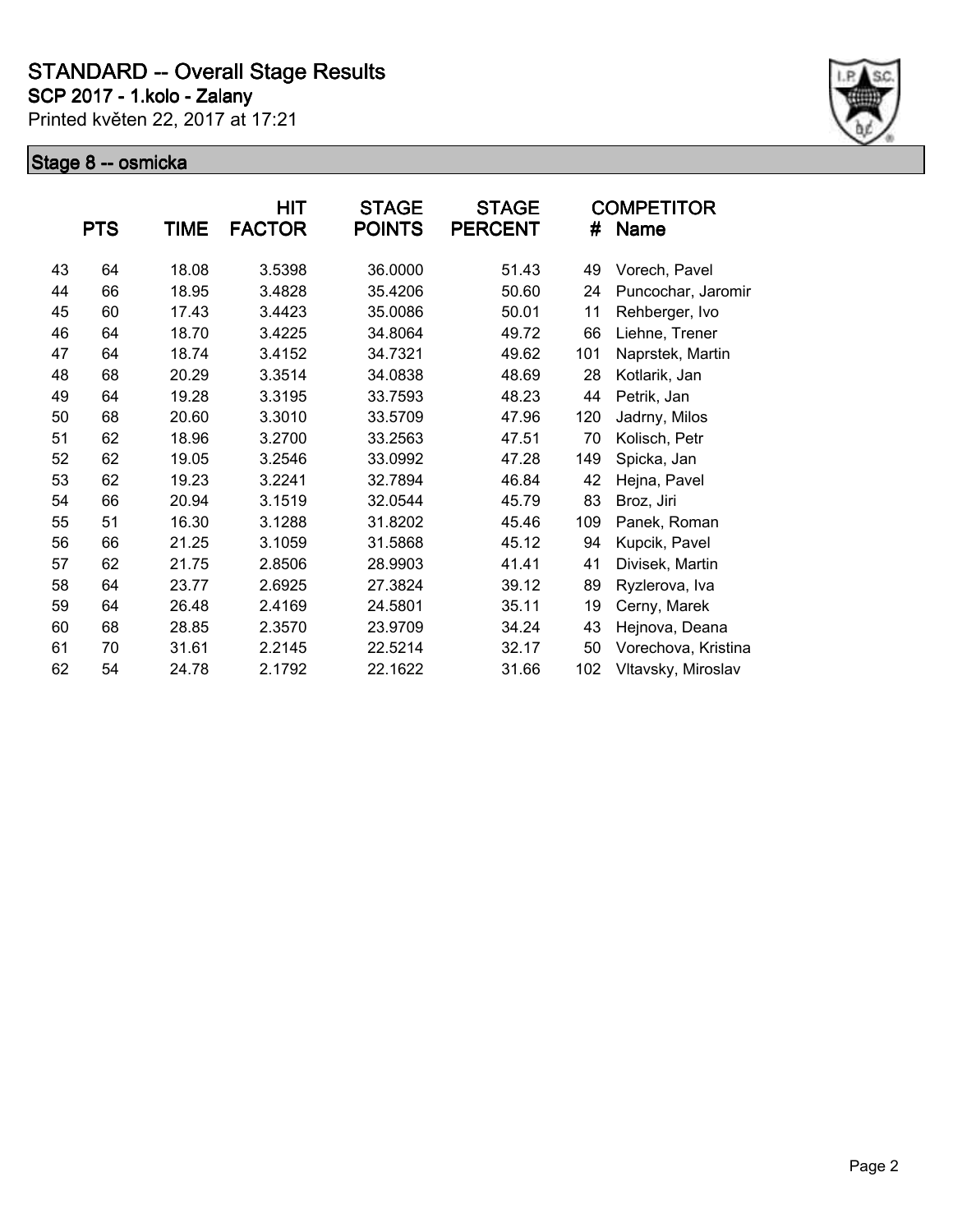**SCP 2017 - 1.kolo - Zalany**

Printed květen 22, 2017 at 17:21



|                         | <b>PTS</b> | TIME  | <b>HIT</b><br><b>FACTOR</b> | <b>STAGE</b><br><b>POINTS</b> | <b>STAGE</b><br><b>PERCENT</b> | #   | <b>COMPETITOR</b><br><b>Name</b> |
|-------------------------|------------|-------|-----------------------------|-------------------------------|--------------------------------|-----|----------------------------------|
| 1                       | 66         | 9.70  | 6.8041                      | 70.0000                       | 100.00                         | 48  | Bizek, Vojtech                   |
| $\overline{\mathbf{c}}$ | 70         | 11.90 | 5.8824                      | 60.5169                       | 86.45                          | 64  | Liehne, Jan                      |
| 3                       | 70         | 11.94 | 5.8626                      | 60.3142                       | 86.16                          | 88  | Louda, Vratislav                 |
| $\overline{\mathbf{4}}$ | 68         | 12.12 | 5.6106                      | 57.7208                       | 82.46                          | 131 | Pulicar, Jaroslav                |
| 5                       | 60         | 10.92 | 5.4945                      | 56.5268                       | 80.75                          | 52  | Svoboda, Pavel                   |
| 6                       | 62         | 11.42 | 5.4291                      | 55.8536                       | 79.79                          | 69  | Kuzel, Zdenek                    |
| $\overline{7}$          | 66         | 12.28 | 5.3746                      | 55.2932                       | 78.99                          | 140 | Manolevski, Michael              |
| 8                       | 70         | 13.64 | 5.1320                      | 52.7970                       | 75.42                          | 45  | Petrik, Martin                   |
| 9                       | 66         | 13.87 | 4.7585                      | 48.9546                       | 69.94                          | 51  | Krapacek, Milan                  |
| 10                      | 68         | 14.35 | 4.7387                      | 48.7509                       | 69.64                          | 76  | Hertl, Roman                     |
| 11                      | 62         | 13.12 | 4.7256                      | 48.6165                       | 69.45                          | 56  | Hnatko, Jindrich                 |
| 12                      | 62         | 13.26 | 4.6757                      | 48.1032                       | 68.72                          | 57  | Tesarek, Antonin                 |
| 13                      | 60         | 13.13 | 4.5697                      | 47.0124                       | 67.16                          | 84  | Kovar, Martin                    |
| 14                      | 70         | 15.32 | 4.5692                      | 47.0073                       | 67.15                          | 80  | Arnold, Ctibor                   |
| 15                      | 70         | 15.35 | 4.5603                      | 46.9154                       | 67.02                          | 107 | Chabr, Pavel                     |
| 16                      | 64         | 14.09 | 4.5422                      | 46.7299                       | 66.76                          | 128 | Valasik, Petr                    |
| 17                      | 66         | 14.74 | 4.4776                      | 46.0651                       | 65.81                          | 55  | Pajtl, Martin                    |
| 18                      | 64         | 14.35 | 4.4599                      | 45.8832                       | 65.55                          | 105 | Reis, Jan                        |
| 19                      | 68         | 15.34 | 4.4329                      | 45.6047                       | 65.15                          | 15  | Zicha, Josef                     |
| 20                      | 66         | 14.91 | 4.4266                      | 45.5399                       | 65.06                          | 118 | Netolicky, Pavel                 |
| 21                      | 68         | 15.66 | 4.3423                      | 44.6728                       | 63.82                          | 129 | Capek, Petr                      |
| 22                      | 66         | 15.25 | 4.3279                      | 44.5246                       | 63.61                          | 127 | Jires, Pavel                     |
| 23                      | 66         | 15.26 | 4.3250                      | 44.4954                       | 63.56                          | 13  | Kohout, Jaromir                  |
| 24                      | 64         | 14.92 | 4.2895                      | 44.1303                       | 63.04                          | 104 | Tichak, Pavel                    |
| 25                      | 68         | 16.07 | 4.2315                      | 43.5330                       | 62.19                          | 38  | Sima, Michal                     |
| 26                      | 68         | 16.36 | 4.1565                      | 42.7614                       | 61.09                          | 4   | Kysela, Milos                    |
| 27                      | 66         | 15.90 | 4.1509                      | 42.7044                       | 61.01                          | 17  | Beran, Jakub                     |
| 28                      | 62         | 15.18 | 4.0843                      | 42.0190                       | 60.03                          | 46  | Krcal, Jan                       |
| 29                      | 68         | 16.91 | 4.0213                      | 41.3705                       | 59.10                          | 148 | Petran, Pavel                    |
| 30                      | 66         | 16.47 | 4.0073                      | 41.2265                       | 58.89                          | 36  | Travnicek, Pavel                 |
| 31                      | 55         | 13.79 | 3.9884                      | 41.0321                       | 58.62                          | 139 | Bahensky, Michael                |
| 32                      | 68         | 17.05 | 3.9883                      | 41.0308                       | 58.62                          | 77  | Panik, Roman                     |
| 33                      | 68         | 17.09 | 3.9789                      | 40.9348                       | 58.48                          | 21  | Horky, Pavel                     |
| 34                      | 60         | 15.18 | 3.9526                      | 40.6636                       | 58.09                          | 93  | Polacek, Petr                    |
| 35                      | 54         | 13.71 | 3.9387                      | 40.5212                       | 57.89                          | 97  | Kucera, Petr                     |
| 36                      | 68         | 17.42 | 3.9036                      | 40.1593                       | 57.37                          | 60  | Skorpil, Ales                    |
| 37                      | 60         | 16.16 | 3.7129                      | 38.1976                       | 54.57                          | 117 | Strnad, Ivo                      |
| 38                      | 70         | 19.17 | 3.6515                      | 37.5666                       | 53.67                          | 132 | Cervinka, Leos                   |
| 39                      | 70         | 19.38 | 3.6120                      | 37.1595                       | 53.09                          | 124 | Hrdlicka, David                  |
| 40                      | 64         | 17.94 | 3.5674                      | 36.7015                       | 52.43                          | 30  | Bernard, Petr                    |
| 41                      | 64         | 18.25 | 3.5068                      | 36.0780                       | 51.54                          | 130 | Kubenka, Jan                     |
| 42                      | 68         | 20.34 | 3.3432                      | 34.3941                       | 49.13                          | 103 | Hynek, Jakub                     |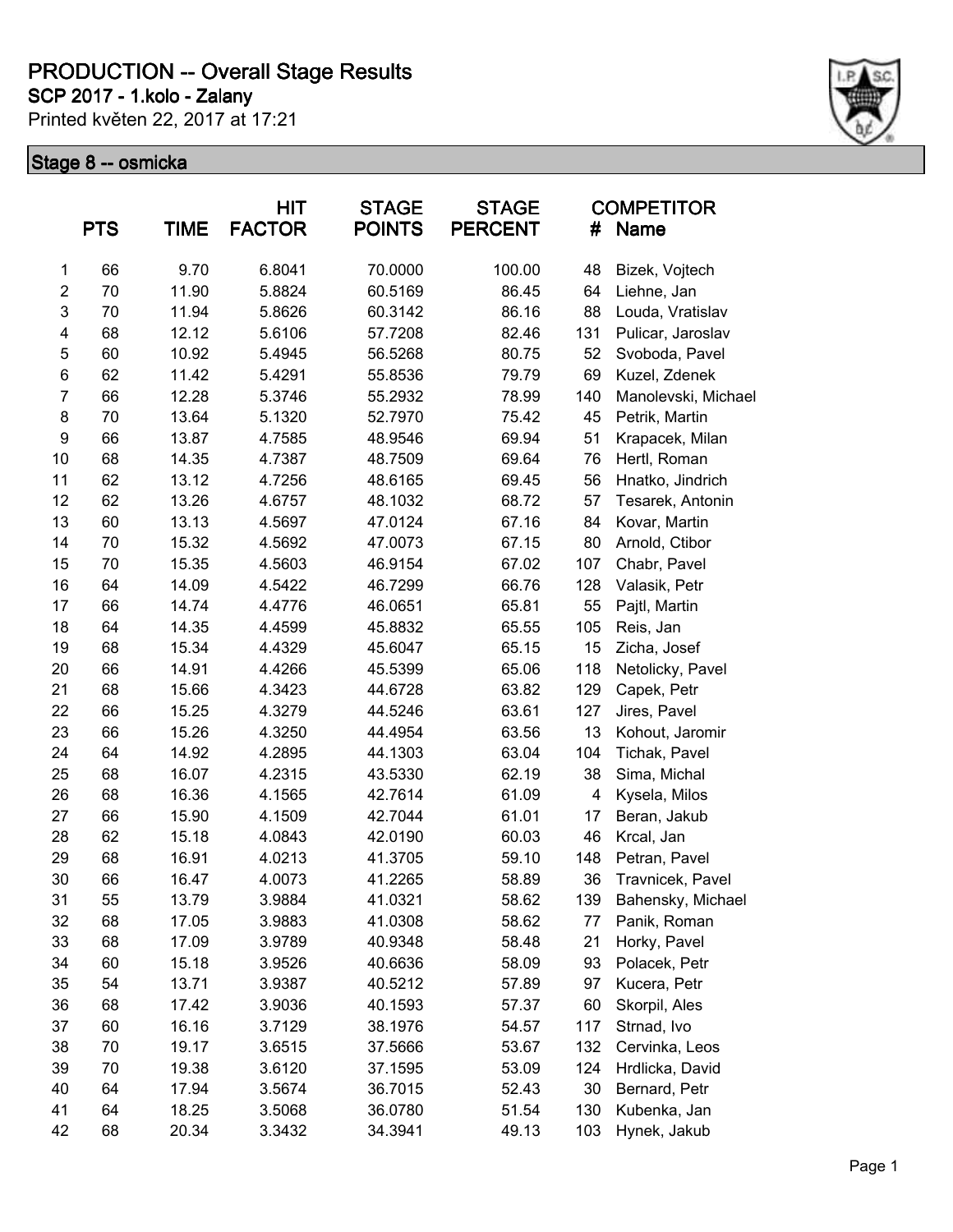**SCP 2017 - 1.kolo - Zalany**

Printed květen 22, 2017 at 17:21



| <b>PTS</b><br><b>TIME</b> |    | HIT<br><b>FACTOR</b> | <b>STAGE</b><br><b>POINTS</b> | <b>STAGE</b><br><b>PERCENT</b> | #     | <b>COMPETITOR</b><br>Name |                     |
|---------------------------|----|----------------------|-------------------------------|--------------------------------|-------|---------------------------|---------------------|
| 43                        | 56 | 16.93                | 3.3077                        | 34.0296                        | 48.61 | 10                        | Janouch, Pavel      |
| 44                        | 64 | 20.14                | 3.1778                        | 32.6924                        | 46.70 | 98                        | Kriz, Martin        |
| 45                        | 64 | 20.55                | 3.1144                        | 32.0401                        | 45.77 | 14                        | Briza, Pavel        |
| 46                        | 68 | 22.00                | 3.0909                        | 31.7989                        | 45.43 | 63                        | Buransky, Simon     |
| 47                        | 68 | 22.25                | 3.0562                        | 31.4416                        | 44.92 | 122                       | Bohdanecky, Rene    |
| 48                        | 66 | 21.68                | 3.0443                        | 31.3192                        | 44.74 | 27                        | Zarsky, Jan         |
| 49                        | 70 | 24.18                | 2.8950                        | 29.7829                        | 42.55 | 123                       | Zaruba, Petr        |
| 50                        | 68 | 24.24                | 2.8053                        | 28.8604                        | 41.23 | 106                       | Chabrova, Lenka     |
| 51                        | 66 | 23.92                | 2.7592                        | 28.3863                        | 40.55 | 141                       | Hradek, Zbynek      |
| 52                        | 66 | 24.56                | 2.6873                        | 27.6466                        | 39.50 | 74                        | Hulka, Pavel        |
| 53                        | 64 | 26.06                | 2.4559                        | 25.2657                        | 36.09 | 95                        | Tichy, Lukas        |
| 54                        | 64 | 28.37                | 2.2559                        | 23.2085                        | 33.15 | 58                        | Cermak, Jakub       |
| 55                        | 54 | 25.56                | 2.1127                        | 21.7350                        | 31.05 | 85                        | Fiala, Radim        |
| 56                        | 58 | 27.47                | 2.1114                        | 21.7218                        | 31.03 | 146                       | Hrstkova, Hana      |
| 57                        | 66 | 31.69                | 2.0827                        | 21.4263                        | 30.61 | 68                        | Muzik, Pavel        |
| 58                        | 68 | 33.08                | 2.0556                        | 21.1480                        | 30.21 | 82                        | Obdrzalek, Jan      |
| 59                        | 58 | 31.08                | 1.8662                        | 19.1987                        | 27.43 | 81                        | Surmanova, Michaela |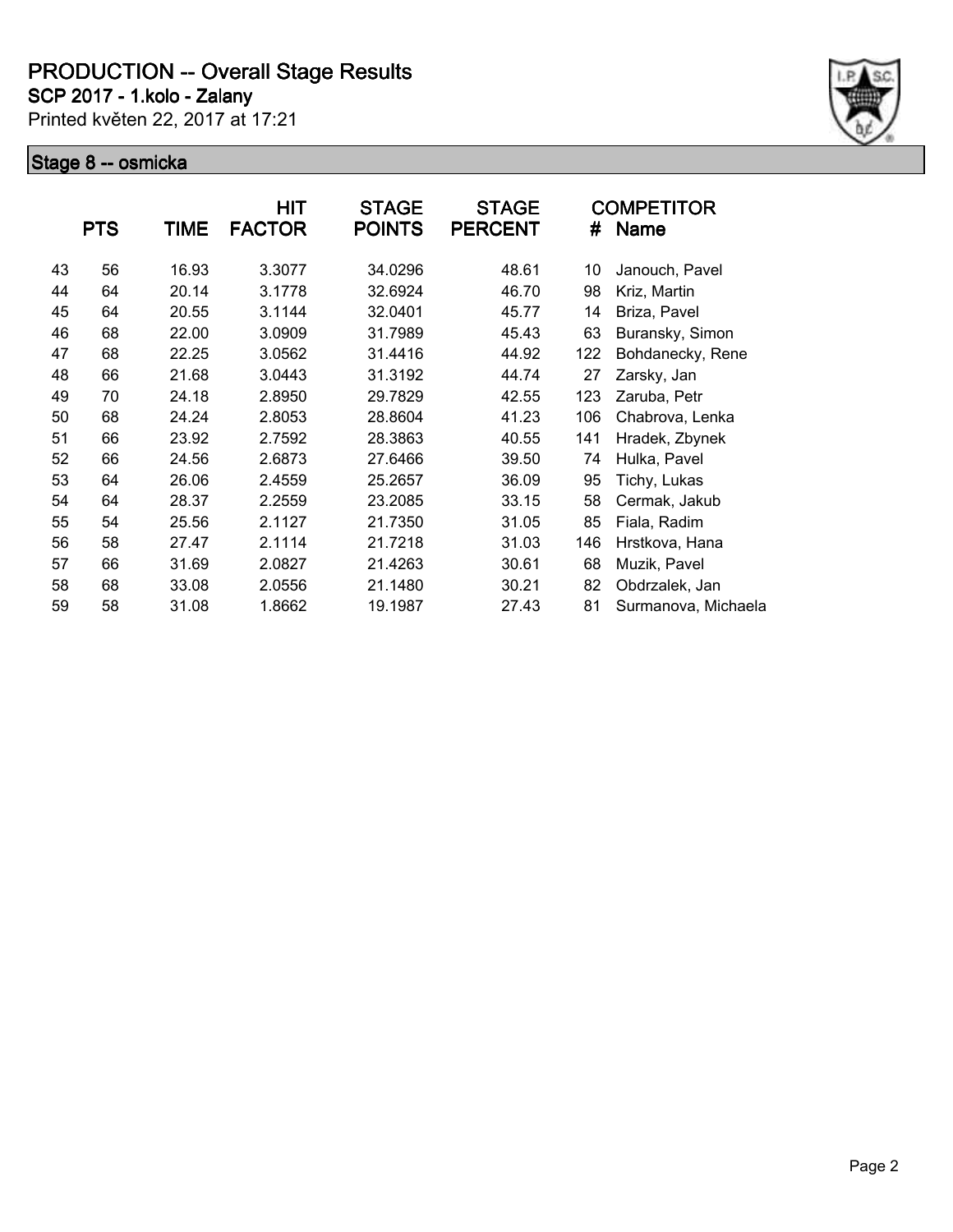

|   | <b>PTS</b> | <b>TIME</b> | HIT<br><b>FACTOR</b> | <b>STAGE</b><br><b>POINTS</b> | <b>STAGE</b><br><b>PERCENT</b> | #   | <b>COMPETITOR</b><br><b>Name</b> |
|---|------------|-------------|----------------------|-------------------------------|--------------------------------|-----|----------------------------------|
| 1 | 68         | 12.30       | 5.5285               | 70.0000                       | 100.00                         | 135 | Wilk, Ivo                        |
| 2 | 70         | 14.29       | 4.8985               | 62.0240                       | 88.61                          | 126 | Smutny, Petr                     |
| 3 | 68         | 14.04       | 4.8433               | 61.3248                       | 87.61                          | 73  | Marx, Jakub                      |
| 4 | 69         | 15.82       | 4.3616               | 55.2251                       | 78.89                          | 16  | Hakala, Jiri                     |
| 5 | 66         | 15.22       | 4.3364               | 54.9065                       | 78.44                          | 8   | Barta, Ondrej                    |
| 6 | 70         | 17.96       | 3.8976               | 49.3499                       | 70.50                          | 125 | Stransky, Viktor                 |
| 7 | 64         | 16.53       | 3.8717               | 49.0232                       | 70.03                          | 35  | Weingartner, Tomas               |
| 8 | 62         | 18.25       | 3.3973               | 43.0153                       | 61.45                          | 79  | Simecek, Jiri                    |
| 9 | 64         | 21.35       | 2.9977               | 37.9556                       | 54.22                          | 78  | Kotek, Michal                    |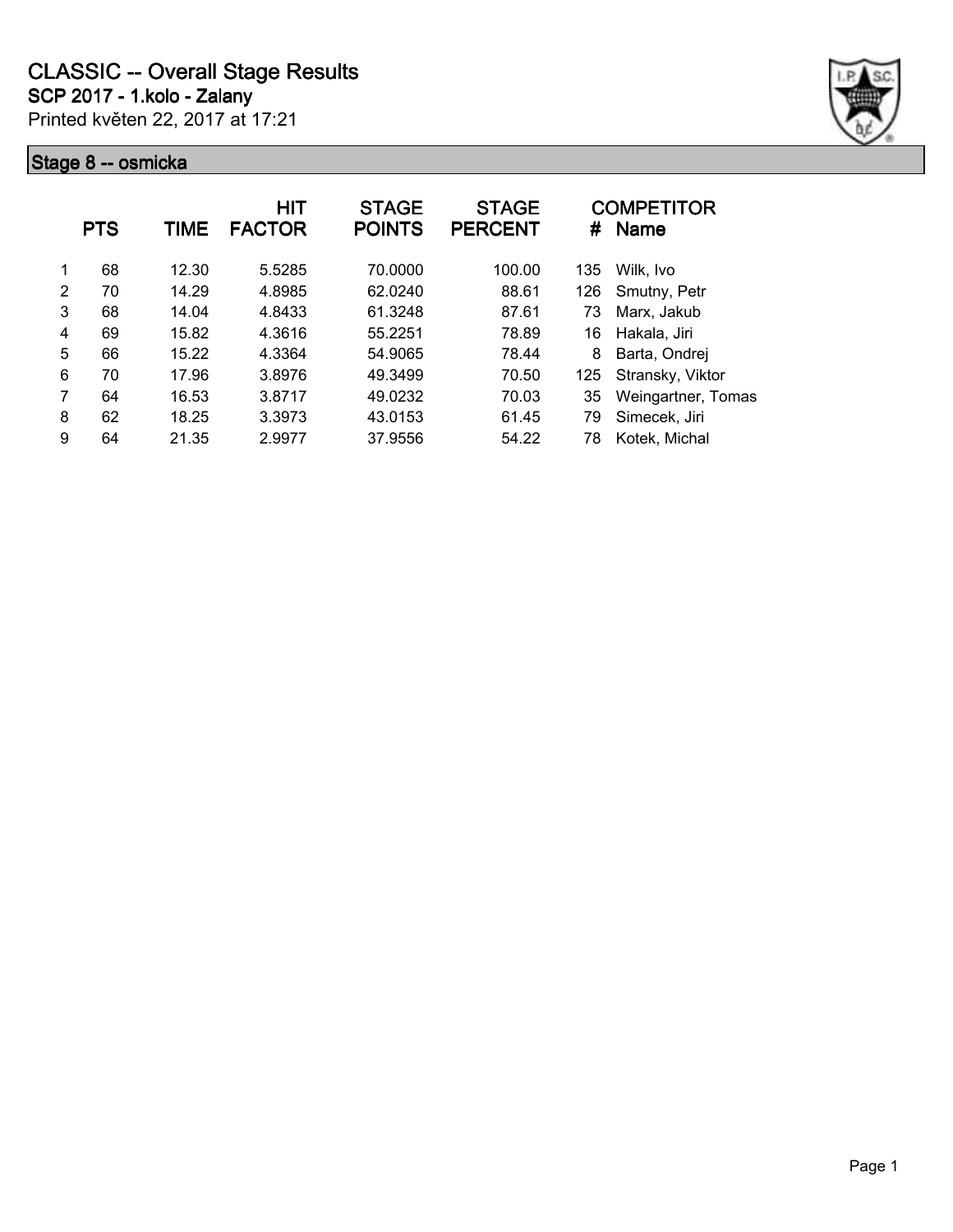

|   | <b>PTS</b> | TIME  | <b>HIT</b><br><b>FACTOR</b> | <b>STAGE</b><br><b>POINTS</b> | <b>STAGE</b><br><b>PERCENT</b> | #    | <b>COMPETITOR</b><br><b>Name</b> |
|---|------------|-------|-----------------------------|-------------------------------|--------------------------------|------|----------------------------------|
|   | 68         | 16.23 | 4.1898                      | 70,0000                       | 100.00                         | 136. | Rossl, Karel                     |
| 2 | 70         | 18.25 | 3.8356                      | 64.0830                       | 91.55                          |      | Koudelka, Jaroslav ml.           |
| 3 | 69         | 19.38 | 3.5604                      | 59.4844                       | 84.98                          | 23   | Prepletany, Jan                  |
| 4 | 70         | 21.15 | 3.3097                      | 55.2962                       | 78.99                          | 6    | Koudelka, Jaroslav st.           |
| 5 | 60         | 36.49 | 1.6443                      | 27.4717                       | 39.25                          | 144  | Pojer, Lubomir                   |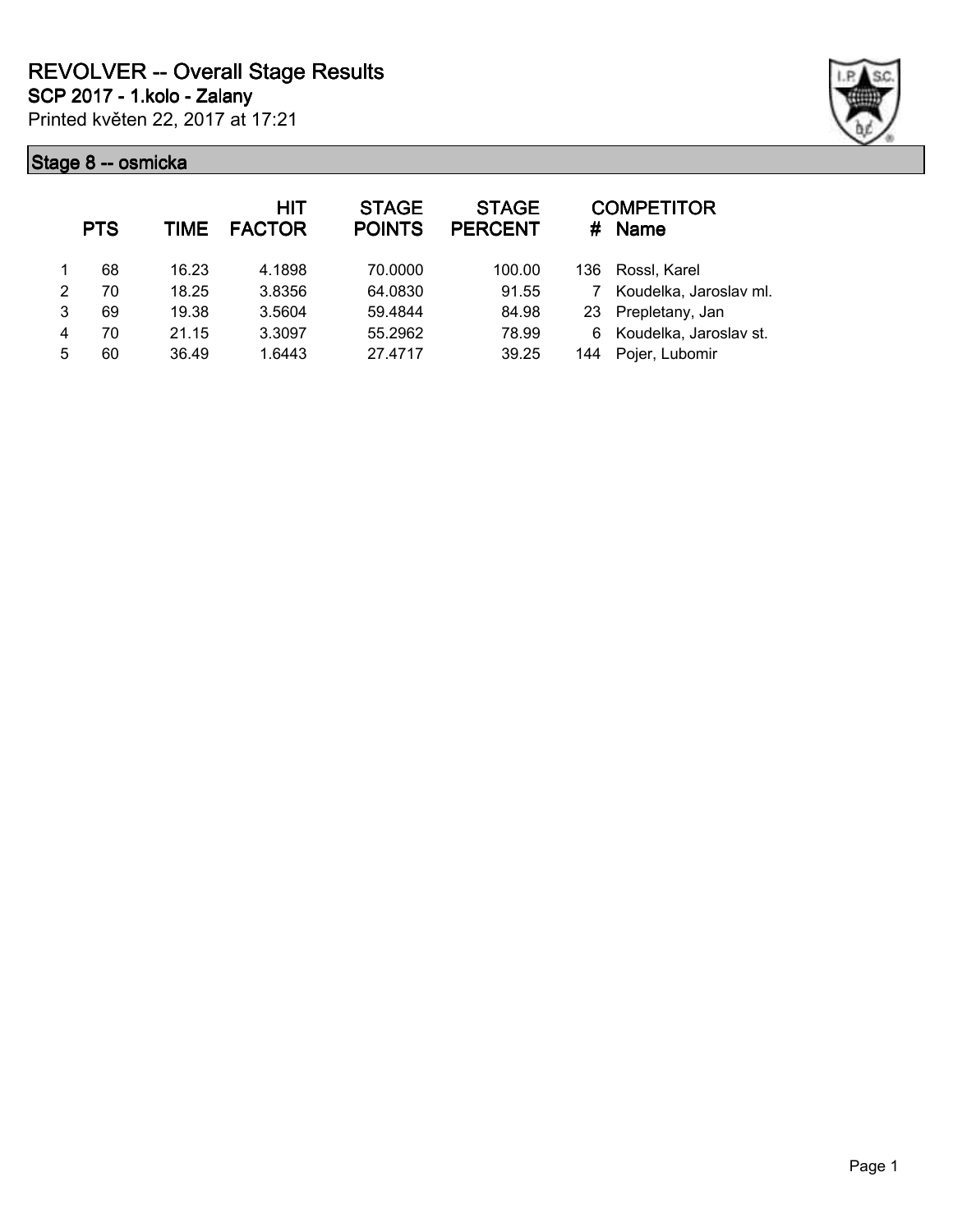

|                | <b>PTS</b> | TIME  | <b>HIT</b><br><b>FACTOR</b> | <b>STAGE</b><br><b>POINTS</b> | <b>STAGE</b><br><b>PERCENT</b> | #   | <b>COMPETITOR</b><br><b>Name</b> |
|----------------|------------|-------|-----------------------------|-------------------------------|--------------------------------|-----|----------------------------------|
|                | 84         | 10.27 | 8.1792                      | 100.0000                      | 100.00                         | 53  | Riha, Michal                     |
| $\overline{2}$ | 95         | 11.66 | 8.1475                      | 99.6130                       | 99.61                          | 25  | Rataj, Jan                       |
| 3              | 92         | 11.99 | 7.6731                      | 93.8123                       | 93.81                          | 134 | Sustrova, Katerina               |
| 4              | 76         | 11.24 | 6.7616                      | 82.6682                       | 82.67                          |     | Hotra, Tomas                     |
| 5              | 92         | 13.64 | 6.7449                      | 82.4640                       | 82.46                          | 9   | Safranek, Lumir                  |
| 6              | 88         | 13.53 | 6.5041                      | 79.5199                       | 79.52                          | 96  | Vohnout, Martin                  |
| 7              | 86         | 13.68 | 6.2865                      | 76.8605                       | 76.86                          | 133 | Sustr, Milos                     |
| 8              | 70         | 22.31 | 3.1376                      | 38.3610                       | 38.36                          | 71  | Fryzek, Lubor sen.               |
| 9              | 43         | 30.97 | 1.3884                      | 16.9753                       | 16.98                          | 86  | Dubeda, Jakub                    |
| 10             | 0          | 0.00  | 0.0000                      | 0.0000                        | 0.00                           | 111 | Marousek, Petr                   |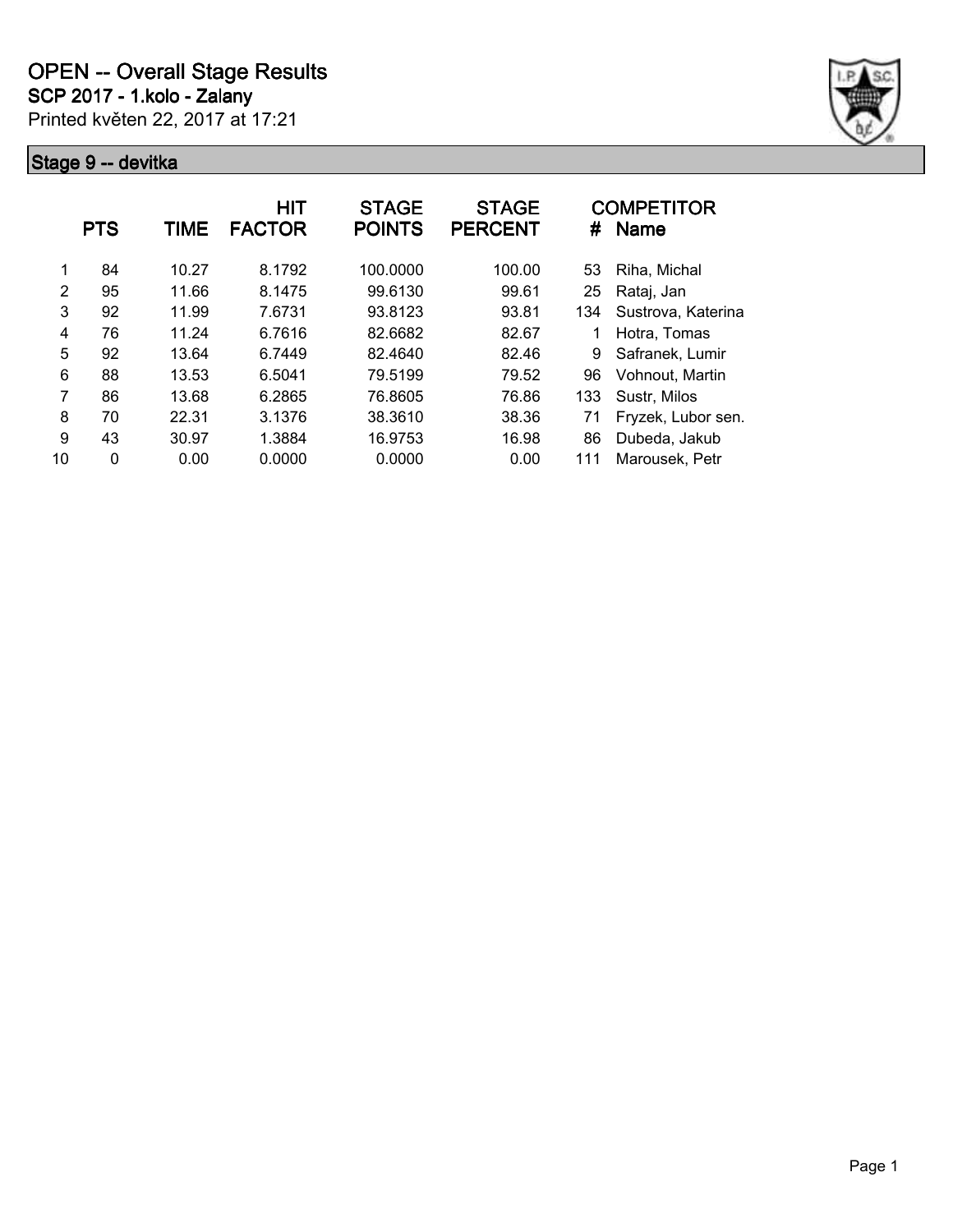**SCP 2017 - 1.kolo - Zalany**

Printed květen 22, 2017 at 17:21



| <b>PTS</b><br><b>TIME</b> |    | <b>HIT</b><br><b>STAGE</b><br><b>FACTOR</b><br><b>POINTS</b> |        | <b>STAGE</b><br><b>PERCENT</b> | <b>COMPETITOR</b><br>#<br><b>Name</b> |                |                         |
|---------------------------|----|--------------------------------------------------------------|--------|--------------------------------|---------------------------------------|----------------|-------------------------|
| 1                         | 96 | 12.81                                                        | 7.4941 | 100.0000                       | 100.00                                | 62             | Dvorak, Petr            |
| $\overline{2}$            | 97 | 13.21                                                        | 7.3429 | 97.9821                        | 97.98                                 | 67             | Liehne, Zdenek          |
| 3                         | 97 | 13.53                                                        | 7.1693 | 95.6647                        | 95.66                                 | 47             | Koblasa, Bohumil        |
| $\overline{\mathbf{4}}$   | 90 | 12.60                                                        | 7.1429 | 95.3125                        | 95.31                                 | 40             | Zeman, Marcel           |
| 5                         | 80 | 13.12                                                        | 6.0976 | 81.3643                        | 81.36                                 | 137            | Ulehla, Gejza           |
| $\,6$                     | 84 | 13.80                                                        | 6.0870 | 81.2228                        | 81.22                                 | 32             | Bocarov, Vasil          |
| $\overline{7}$            | 91 | 15.01                                                        | 6.0626 | 80.8981                        | 80.90                                 | 119            | Frinta, Petr            |
| 8                         | 90 | 14.91                                                        | 6.0362 | 80.5458                        | 80.55                                 | 114            | Kratochvil, Milos       |
| $\boldsymbol{9}$          | 84 | 14.06                                                        | 5.9744 | 79.7208                        | 79.72                                 | 115            | Turkova, Eva            |
| 10                        | 84 | 14.27                                                        | 5.8865 | 78.5477                        | 78.55                                 | 145            | Cerny, Vaclav           |
| 11                        | 78 | 13.28                                                        | 5.8735 | 78.3744                        | 78.37                                 | 34             | Krejci, Martin          |
| 12                        | 82 | 14.21                                                        | 5.7706 | 77.0012                        | 77.00                                 | 12             | Habasko, Mila           |
| 13                        | 89 | 15.64                                                        | 5.6905 | 75.9331                        | 75.93                                 | 100            | Benes, Stanislav        |
| 14                        | 92 | 16.48                                                        | 5.5825 | 74.4918                        | 74.49                                 | 109            | Panek, Roman            |
| 15                        | 94 | 17.12                                                        | 5.4907 | 73.2659                        | 73.27                                 | 39             | Volesak, Jan            |
| 16                        | 92 | 16.80                                                        | 5.4762 | 73.0729                        | 73.07                                 | 18             | Simek, Frantisek        |
| 17                        | 94 | 17.26                                                        | 5.4461 | 72.6716                        | 72.67                                 | $\overline{2}$ | Malinsky, Jiri          |
| 18                        | 82 | 15.36                                                        | 5.3385 | 71.2362                        | 71.24                                 | 59             | Batek, Jaroslav         |
| 19                        | 86 | 16.24                                                        | 5.2956 | 70.6627                        | 70.66                                 | 65             | Liehne, Irena           |
| 20                        | 94 | 17.94                                                        | 5.2397 | 69.9171                        | 69.92                                 | $\mathbf{3}$   | Zilinec, Daniel         |
| 21                        | 86 | 17.24                                                        | 4.9884 | 66.5639                        | 66.56                                 | 91             | Elstner, Marek          |
| 22                        | 76 | 15.59                                                        | 4.8749 | 65.0497                        | 65.05                                 | 113            | Soucek, Jan             |
| 23                        | 82 | 16.88                                                        | 4.8578 | 64.8215                        | 64.82                                 | 121            | Medulan, Ladislav       |
| 24                        | 85 | 17.61                                                        | 4.8268 | 64.4076                        | 64.41                                 | 44             | Petrik, Jan             |
| 25                        | 86 | 17.91                                                        | 4.8018 | 64.0738                        | 64.07                                 | 20             | Hradek, Martin          |
| 26                        | 84 | 17.52                                                        | 4.7945 | 63.9769                        | 63.98                                 | 11             | Rehberger, Ivo          |
| 27                        | 86 | 18.04                                                        | 4.7672 | 63.6121                        | 63.61                                 | 22             | Horky, Tomas            |
| 28                        | 86 | 18.08                                                        | 4.7566 | 63.4714                        | 63.47                                 | 99             | Zakostelecky, Frantisek |
| 29                        | 84 | 17.71                                                        | 4.7431 | 63.2905                        | 63.29                                 | 31             | Urbansky, Eduard        |
| 30                        | 88 | 18.61                                                        | 4.7286 | 63.0978                        | 63.10                                 | 70             | Kolisch, Petr           |
| 31                        | 86 | 18.35                                                        | 4.6866 | 62.5375                        | 62.54                                 | 143            | Zolnay, Anna            |
| 32                        | 86 | 18.47                                                        | 4.6562 | 62.1312                        | 62.13                                 | 142            | Zolnay, Pavol           |
| 33                        | 77 | 16.79                                                        | 4.5861 | 61.1953                        | 61.20                                 | 42             | Hejna, Pavel            |
| 34                        | 90 | 19.92                                                        | 4.5181 | 60.2880                        | 60.29                                 | 138            | Konecny, Petr           |
| 35                        | 62 | 13.85                                                        | 4.4765 | 59.7338                        | 59.73                                 | 116            | Stahl, Robert           |
| 36                        | 88 | 20.00                                                        | 4.4000 | 58.7125                        | 58.71                                 | 75             | Rota, Martin            |
| 37                        | 67 | 15.24                                                        | 4.3963 | 58.6635                        | 58.66                                 | 110            | Matousek, Jiri          |
| 38                        | 86 | 20.61                                                        | 4.1727 | 55.6799                        | 55.68                                 | 149            | Spicka, Jan             |
| 39                        | 88 | 21.47                                                        | 4.0987 | 54.6926                        | 54.69                                 | 101            | Naprstek, Martin        |
| 40                        | 86 | 21.19                                                        | 4.0585 | 54.1558                        | 54.16                                 | 90             | Ulman, Tomas            |
| 41                        | 84 | 20.83                                                        | 4.0326 | 53.8106                        | 53.81                                 | 120            | Jadrny, Milos           |
| 42                        | 84 | 21.40                                                        | 3.9252 | 52.3773                        | 52.38                                 | 5              | Zidek, Milan            |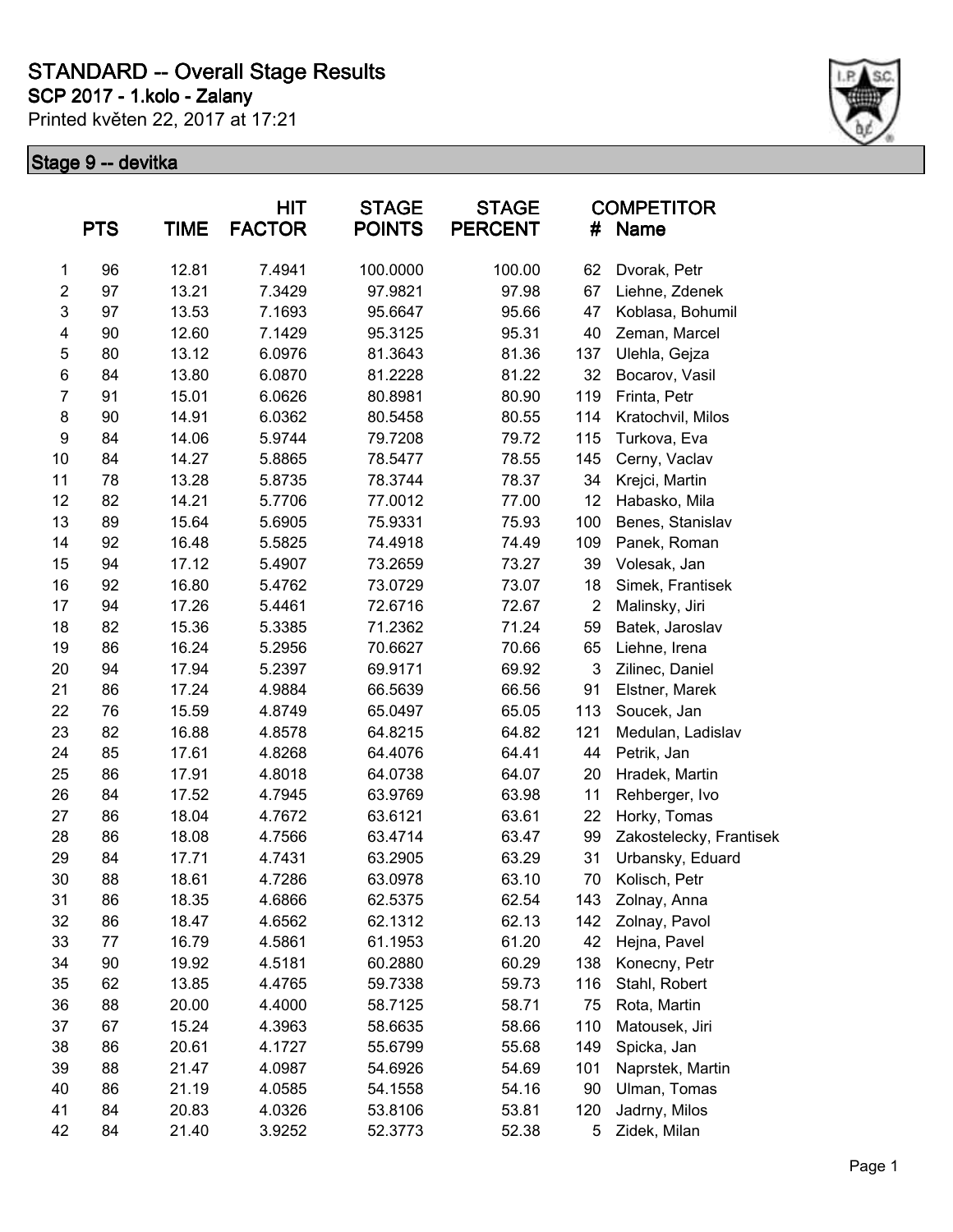**SCP 2017 - 1.kolo - Zalany**

Printed květen 22, 2017 at 17:21



|    | <b>PTS</b> | <b>TIME</b> | HIT<br><b>FACTOR</b> | <b>STAGE</b><br><b>POINTS</b> | <b>STAGE</b><br><b>PERCENT</b> | #   | <b>COMPETITOR</b><br><b>Name</b> |
|----|------------|-------------|----------------------|-------------------------------|--------------------------------|-----|----------------------------------|
| 43 | 78         | 20.39       | 3.8254               | 51.0452                       | 51.05                          | 112 | Kocandrle, Petr                  |
| 44 | 71         | 18.73       | 3.7907               | 50.5823                       | 50.58                          | 37  | Neumman, Marek                   |
| 45 | 88         | 24.43       | 3.6021               | 48.0659                       | 48.07                          | 29  | Pilar, Milan                     |
| 46 | 72         | 20.31       | 3.5451               | 47.3043                       | 47.30                          | 66  | Liehne, Trener                   |
| 47 | 71         | 20.40       | 3.4804               | 46.4415                       | 46.44                          | 61  | Krejcarek, Jaroslav              |
| 48 | 100        | 29.45       | 3.3956               | 45.3098                       | 45.31                          | 87  | Dubeda, Lukas                    |
| 49 | 55         | 16.83       | 3.2680               | 43.6070                       | 43.61                          | 83  | Broz, Jiri                       |
| 50 | 56         | 17.35       | 3.2277               | 43.0692                       | 43.07                          | 72  | Fryzek, Lubor                    |
| 51 | 65         | 20.45       | 3.1785               | 42.4129                       | 42.41                          | 108 | Veselka, Jaroslav                |
| 52 | 76         | 24.21       | 3.1392               | 41.8887                       | 41.89                          | 94  | Kupcik, Pavel                    |
| 53 | 63         | 21.04       | 2.9943               | 39.9551                       | 39.96                          | 49  | Vorech, Pavel                    |
| 54 | 79         | 27.22       | 2.9023               | 38.7273                       | 38.73                          | 43  | Hejnova, Deana                   |
| 55 | 61         | 23.44       | 2.6024               | 34.7256                       | 34.73                          | 24  | Puncochar, Jaromir               |
| 56 | 59         | 24.43       | 2.4151               | 32.2260                       | 32.23                          | 19  | Cerny, Marek                     |
| 57 | 86         | 39.01       | 2.2046               | 29.4171                       | 29.42                          | 50  | Vorechova, Kristina              |
| 58 | 35         | 16.66       | 2.1008               | 28.0331                       | 28.03                          | 102 | Vltavsky, Miroslav               |
| 59 | 50         | 23.96       | 2.0868               | 27.8459                       | 27.85                          | 41  | Divisek, Martin                  |
| 60 | 78         | 41.25       | 1.8909               | 25.2318                       | 25.23                          | 89  | Ryzlerova, Iva                   |
| 61 | 16         | 13.59       | 1.1773               | 15.7101                       | 15.71                          | 33  | Volhejn, Ladislav                |
| 62 | 14         | 14.85       | 0.9428               | 12.5800                       | 12.58                          | 28  | Kotlarik, Jan                    |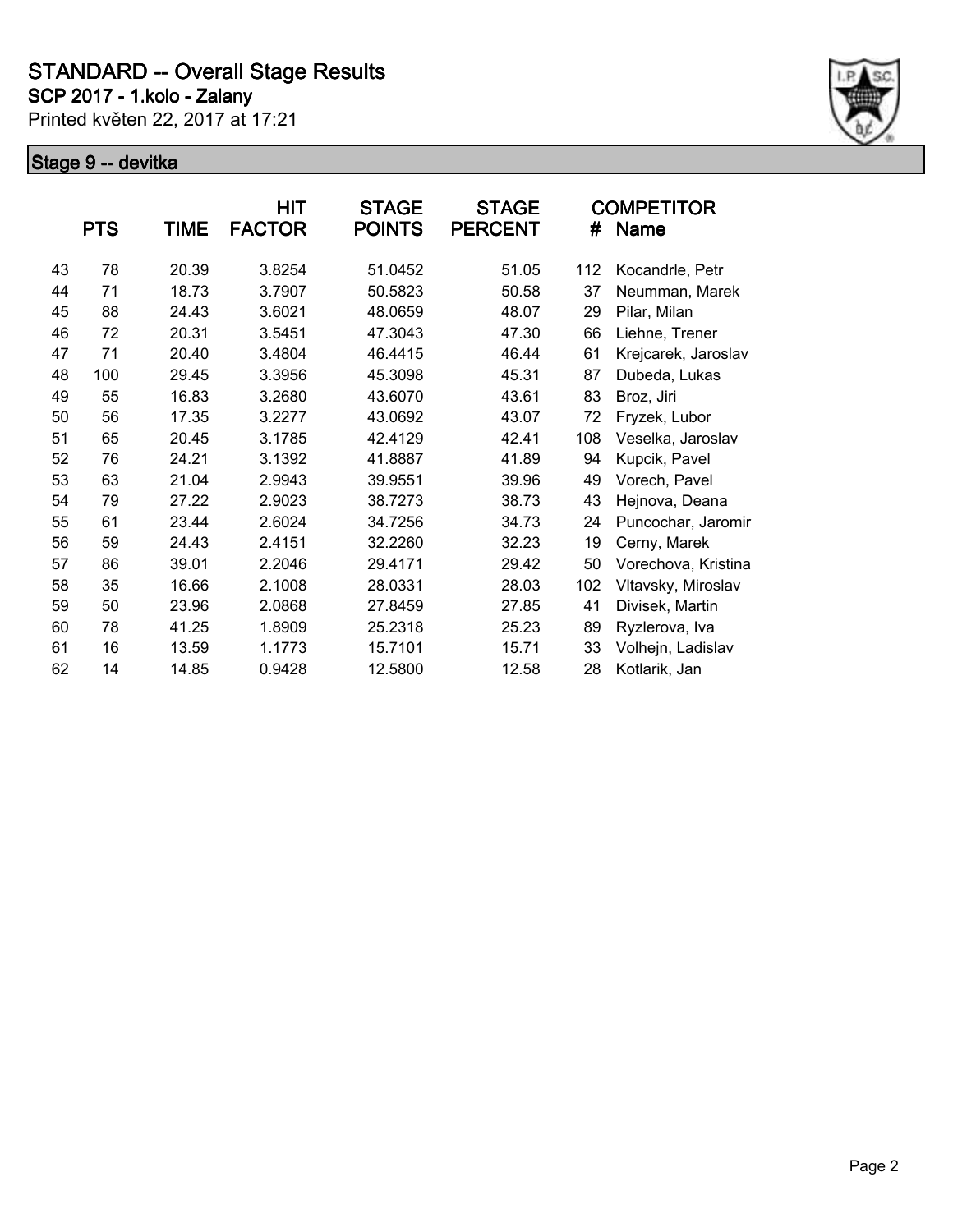**SCP 2017 - 1.kolo - Zalany**

Printed květen 22, 2017 at 17:21



|                | <b>PTS</b> | <b>TIME</b> | <b>HIT</b><br><b>FACTOR</b> | <b>STAGE</b><br><b>POINTS</b> | <b>STAGE</b><br><b>PERCENT</b> | #   | <b>COMPETITOR</b><br><b>Name</b> |
|----------------|------------|-------------|-----------------------------|-------------------------------|--------------------------------|-----|----------------------------------|
| 1              | 86         | 12.06       | 7.1310                      | 100.0000                      | 100.00                         | 52  | Svoboda, Pavel                   |
| $\overline{c}$ | 90         | 12.89       | 6.9822                      | 97.9126                       | 97.91                          | 64  | Liehne, Jan                      |
| $\mathsf 3$    | 86         | 12.32       | 6.9805                      | 97.8896                       | 97.89                          | 69  | Kuzel, Zdenek                    |
| 4              | 94         | 13.91       | 6.7577                      | 94.7654                       | 94.77                          | 140 | Manolevski, Michael              |
| 5              | 82         | 12.81       | 6.4012                      | 89.7663                       | 89.77                          | 76  | Hertl, Roman                     |
| 6              | 92         | 14.70       | 6.2585                      | 87.7646                       | 87.76                          | 15  | Zicha, Josef                     |
| $\overline{7}$ | 88         | 14.27       | 6.1668                      | 86.4784                       | 86.48                          | 57  | Tesarek, Antonin                 |
| 8              | 88         | 14.65       | 6.0068                      | 84.2353                       | 84.24                          | 117 | Strnad, Ivo                      |
| 9              | 90         | 15.24       | 5.9055                      | 82.8145                       | 82.81                          | 132 | Cervinka, Leos                   |
| 10             | 90         | 15.59       | 5.7729                      | 80.9553                       | 80.96                          | 107 | Chabr, Pavel                     |
| 11             | 88         | 15.50       | 5.6774                      | 79.6159                       | 79.62                          | 46  | Krcal, Jan                       |
| 12             | 90         | 15.94       | 5.6462                      | 79.1777                       | 79.18                          | 80  | Arnold, Ctibor                   |
| 13             | 79         | 14.10       | 5.6028                      | 78.5700                       | 78.57                          | 88  | Louda, Vratislav                 |
| 14             | 86         | 15.49       | 5.5520                      | 77.8567                       | 77.86                          | 36  | Travnicek, Pavel                 |
| 15             | 94         | 17.05       | 5.5132                      | 77.3130                       | 77.31                          | 21  | Horky, Pavel                     |
| 16             | 78         | 14.26       | 5.4698                      | 76.7050                       | 76.71                          | 13  | Kohout, Jaromir                  |
| 17             | 86         | 16.91       | 5.0857                      | 71.3187                       | 71.32                          | 97  | Kucera, Petr                     |
| 18             | 84         | 16.85       | 4.9852                      | 69.9082                       | 69.91                          | 105 | Reis, Jan                        |
| 19             | 69         | 13.86       | 4.9784                      | 69.8127                       | 69.81                          | 118 | Netolicky, Pavel                 |
| 20             | 90         | 18.12       | 4.9669                      | 69.6519                       | 69.65                          | 139 | Bahensky, Michael                |
| 21             | 84         | 17.10       | 4.9123                      | 68.8862                       | 68.89                          | 104 | Tichak, Pavel                    |
| 22             | 90         | 18.86       | 4.7720                      | 66.9190                       | 66.92                          | 131 | Pulicar, Jaroslav                |
| 23             | 92         | 19.47       | 4.7252                      | 66.2629                       | 66.26                          | 55  | Pajtl, Martin                    |
| 24             | 90         | 19.52       | 4.6107                      | 64.6564                       | 64.66                          | 63  | Buransky, Simon                  |
| 25             | 82         | 17.79       | 4.6093                      | 64.6378                       | 64.64                          | 127 | Jires, Pavel                     |
| 26             | 86         | 19.01       | 4.5239                      | 63.4403                       | 63.44                          | 148 | Petran, Pavel                    |
| 27             | 72         | 16.69       | 4.3140                      | 60.4958                       | 60.50                          | 56  | Hnatko, Jindrich                 |
| 28             | 77         | 18.06       | 4.2636                      | 59.7891                       | 59.79                          | 95  | Tichy, Lukas                     |
| 29             | 73         | 17.30       | 4.2197                      | 59.1733                       | 59.17                          | 45  | Petrik, Martin                   |
| 30             | 74         | 17.81       | 4.1550                      | 58.2662                       | 58.27                          | 30  | Bernard, Petr                    |
| 31             | 90         | 21.78       | 4.1322                      | 57.9473                       | 57.95                          | 14  | Briza, Pavel                     |
| 32             | 86         | 21.20       | 4.0566                      | 56.8868                       | 56.89                          | 4   | Kysela, Milos                    |
| 33             | 63         | 15.62       | 4.0333                      | 56.5599                       | 56.56                          | 128 | Valasik, Petr                    |
| 34             | 86         | 21.36       | 4.0262                      | 56.4607                       | 56.46                          | 68  | Muzik, Pavel                     |
| 35             | 92         | 22.87       | 4.0227                      | 56.4119                       | 56.41                          | 77  | Panik, Roman                     |
| 36             | 72         | 17.98       | 4.0044                      | 56.1554                       | 56.16                          | 38  | Sima, Michal                     |
| 37             | 62         | 15.61       | 3.9718                      | 55.6978                       | 55.70                          | 123 | Zaruba, Petr                     |
| 38             | 74         | 18.66       | 3.9657                      | 55.6121                       | 55.61                          | 10  | Janouch, Pavel                   |
| 39             | 70         | 18.17       | 3.8525                      | 54.0247                       | 54.02                          | 130 | Kubenka, Jan                     |
| 40             | 96         | 25.08       | 3.8278                      | 53.6775                       | 53.68                          | 98  | Kriz, Martin                     |
| 41             | 84         | 21.98       | 3.8217                      | 53.5921                       | 53.59                          | 141 | Hradek, Zbynek                   |
| 42             | 74         | 19.68       | 3.7602                      | 52.7297                       | 52.73                          | 17  | Beran, Jakub                     |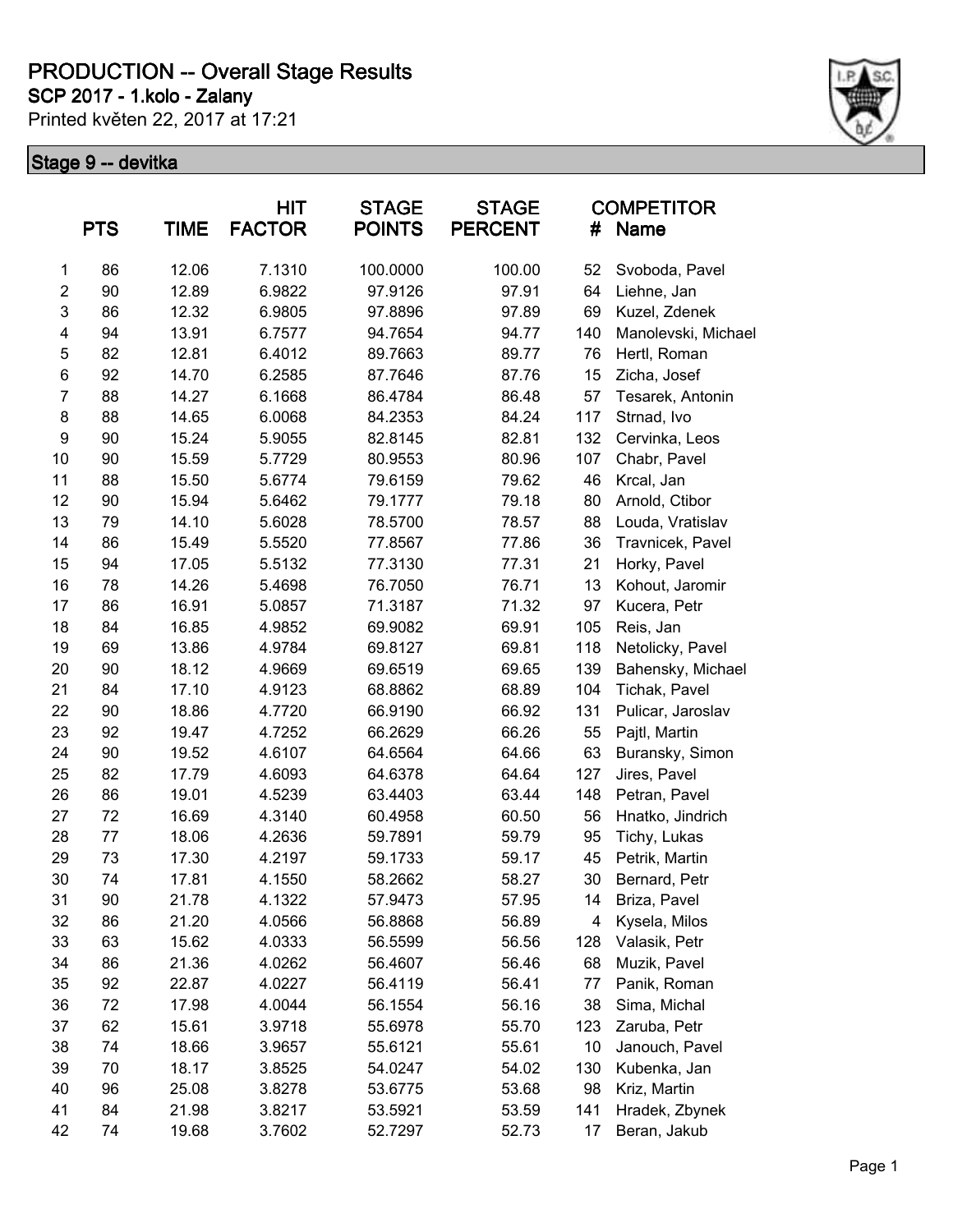**SCP 2017 - 1.kolo - Zalany**

Printed květen 22, 2017 at 17:21



|    | <b>PTS</b> | TIME  | HIT<br><b>FACTOR</b> | <b>STAGE</b><br><b>POINTS</b> | <b>STAGE</b><br><b>PERCENT</b> | #   | <b>COMPETITOR</b><br>Name |
|----|------------|-------|----------------------|-------------------------------|--------------------------------|-----|---------------------------|
| 43 | 66         | 17.85 | 3.6975               | 51.8507                       | 51.85                          | 129 | Capek, Petr               |
| 44 | 82         | 22.24 | 3.6871               | 51.7044                       | 51.70                          | 84  | Kovar, Martin             |
| 45 | 76         | 20.82 | 3.6503               | 51.1896                       | 51.19                          | 81  | Surmanova, Michaela       |
| 46 | 90         | 25.28 | 3.5601               | 49.9246                       | 49.92                          | 103 | Hynek, Jakub              |
| 47 | 86         | 24.18 | 3.5567               | 49.8759                       | 49.88                          | 106 | Chabrova, Lenka           |
| 48 | 71         | 20.49 | 3.4651               | 48.5921                       | 48.59                          | 122 | Bohdanecky, Rene          |
| 49 | 88         | 25.86 | 3.4029               | 47.7203                       | 47.72                          | 74  | Hulka, Pavel              |
| 50 | 78         | 23.14 | 3.3708               | 47.2694                       | 47.27                          | 48  | Bizek, Vojtech            |
| 51 | 52         | 15.93 | 3.2643               | 45.7759                       | 45.78                          | 51  | Krapacek, Milan           |
| 52 | 74         | 22.91 | 3.2300               | 45.2955                       | 45.30                          | 124 | Hrdlicka, David           |
| 53 | 76         | 23.64 | 3.2149               | 45.0832                       | 45.08                          | 93  | Polacek, Petr             |
| 54 | 72         | 24.40 | 2.9508               | 41.3801                       | 41.38                          | 27  | Zarsky, Jan               |
| 55 | 52         | 18.75 | 2.7733               | 38.8912                       | 38.89                          | 60  | Skorpil, Ales             |
| 56 | 61         | 25.24 | 2.4168               | 33.8914                       | 33.89                          | 146 | Hrstkova, Hana            |
| 57 | 74         | 35.38 | 2.0916               | 29.3307                       | 29.33                          | 82  | Obdrzalek, Jan            |
| 58 | 65         | 34.28 | 1.8961               | 26.5902                       | 26.59                          | 85  | Fiala, Radim              |
| 59 | 39         | 31.79 | 1.2268               | 17.2037                       | 17.20                          | 58  | Cermak, Jakub             |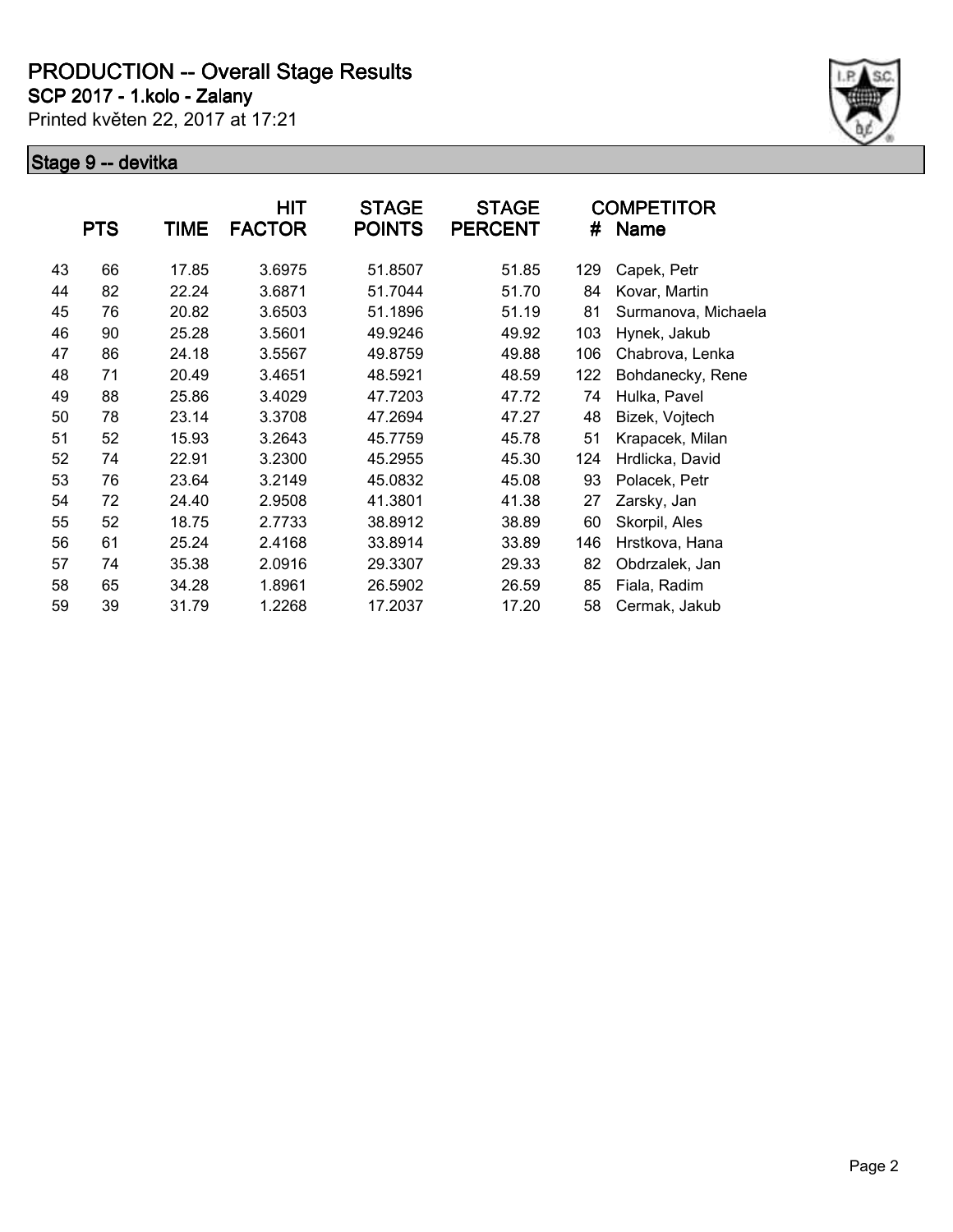

|   | <b>PTS</b> | <b>TIME</b> | <b>HIT</b><br><b>FACTOR</b> | <b>STAGE</b><br><b>POINTS</b> | <b>STAGE</b><br><b>PERCENT</b> | #   | <b>COMPETITOR</b><br><b>Name</b> |
|---|------------|-------------|-----------------------------|-------------------------------|--------------------------------|-----|----------------------------------|
| 1 | 96         | 12.92       | 7.4303                      | 100.0000                      | 100.00                         | 73  | Marx, Jakub                      |
| 2 | 97         | 15.38       | 6.3069                      | 84.8802                       | 84.88                          | 126 | Smutny, Petr                     |
| 3 | 90         | 15.11       | 5.9563                      | 80.1621                       | 80.16                          | 135 | Wilk, Ivo                        |
| 4 | 91         | 15.64       | 5.8184                      | 78.3062                       | 78.31                          | 16  | Hakala, Jiri                     |
| 5 | 93         | 18.84       | 4.9363                      | 66.4344                       | 66.43                          | 125 | Stransky, Viktor                 |
| 6 | 90         | 18.46       | 4.8754                      | 65.6148                       | 65.61                          | 8   | Barta, Ondrej                    |
| 7 | 84         | 17.57       | 4.7809                      | 64.3426                       | 64.34                          | 35  | Weingartner, Tomas               |
| 8 | 82         | 20.91       | 3.9216                      | 52.7778                       | 52.78                          | 79  | Simecek, Jiri                    |
| 9 | 76         | 25.81       | 2.9446                      | 39.6293                       | 39.63                          | 78  | Kotek, Michal                    |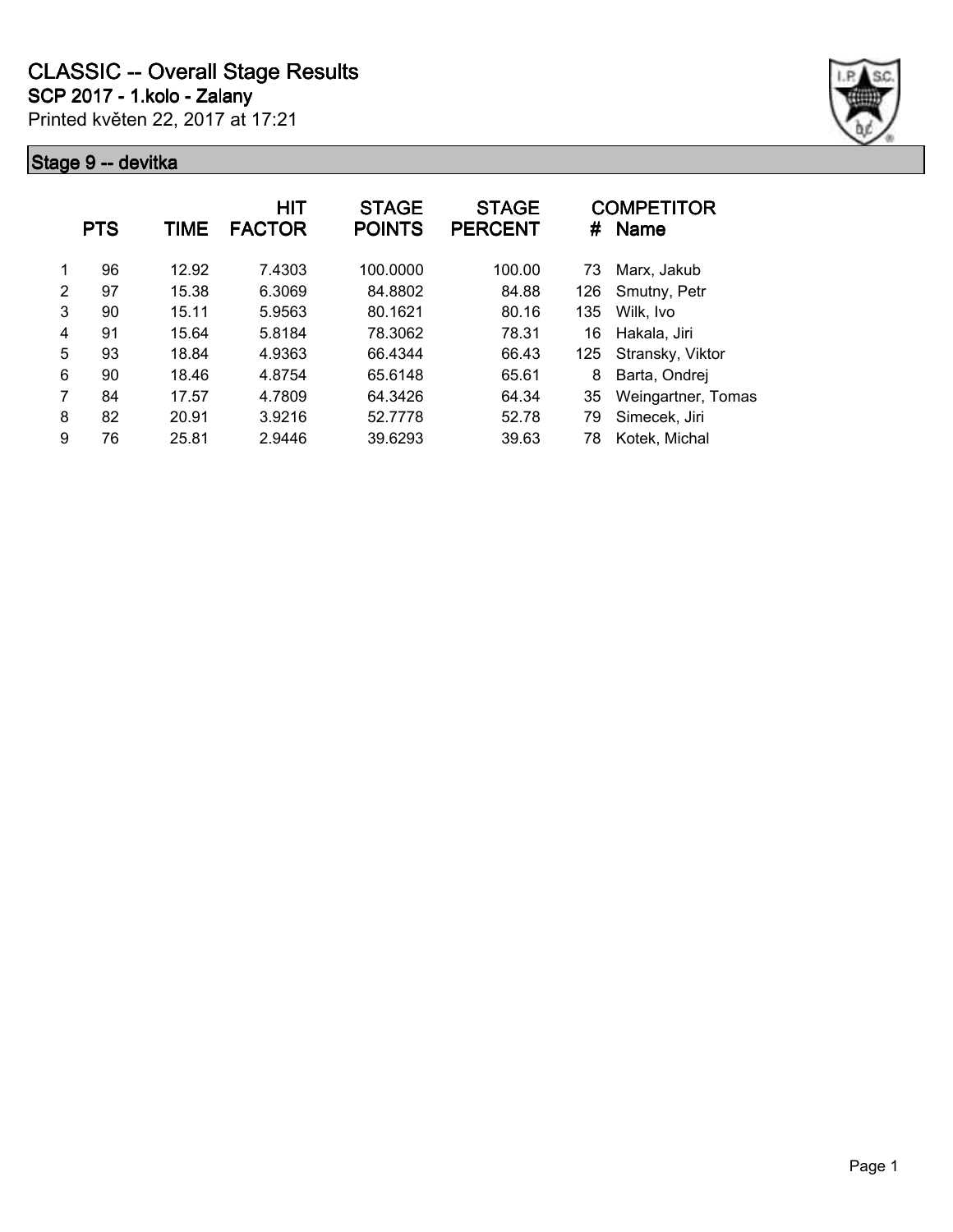

|               | <b>PTS</b> | <b>TIME</b> | <b>HIT</b><br><b>FACTOR</b> | <b>STAGE</b><br><b>POINTS</b> | <b>STAGE</b><br><b>PERCENT</b> | #    | <b>COMPETITOR</b><br><b>Name</b> |
|---------------|------------|-------------|-----------------------------|-------------------------------|--------------------------------|------|----------------------------------|
|               | 80         | 18.72       | 4.2735                      | 100.0000                      | 100.00                         | 136. | Rossl, Karel                     |
| $\mathcal{P}$ | 92         | 22.71       | 4.0511                      | 94.7952                       | 94.80                          | 6    | Koudelka, Jaroslav st.           |
| 3             | 88         | 21.77       | 4.0423                      | 94.5889                       | 94.59                          |      | Koudelka, Jaroslav ml.           |
| 4             | 97         | 29.76       | 3.2594                      | 76.2702                       | 76.27                          | 23   | Prepletany, Jan                  |
| 5             | 76         | 33.58       | 2.2633                      | 52.9601                       | 52.96                          | 144  | Pojer, Lubomir                   |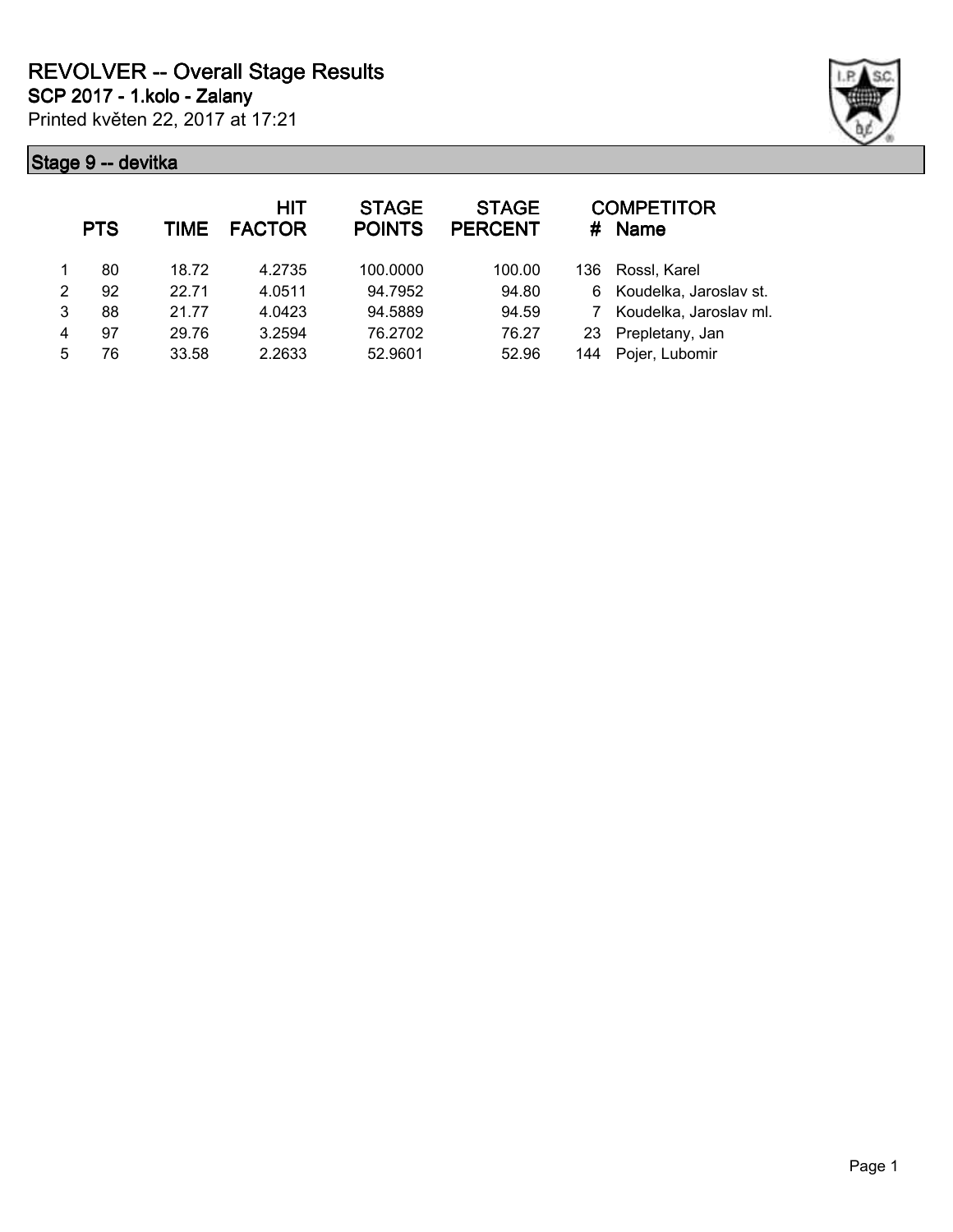

|    | <b>PTS</b> | TIME  | <b>HIT</b><br><b>FACTOR</b> | <b>STAGE</b><br><b>POINTS</b> | <b>STAGE</b><br><b>PERCENT</b> | #   | <b>COMPETITOR</b><br><b>Name</b> |
|----|------------|-------|-----------------------------|-------------------------------|--------------------------------|-----|----------------------------------|
| 1  | 113        | 12.22 | 9.2471                      | 120.0000                      | 100.00                         | 25  | Rataj, Jan                       |
| 2  | 115        | 12.60 | 9.1270                      | 118.4408                      | 98.70                          |     | Hotra, Tomas                     |
| 3  | 108        | 12.25 | 8.8163                      | 114.4094                      | 95.34                          | 53  | Riha, Michal                     |
| 4  | 114        | 13.18 | 8.6495                      | 112.2441                      | 93.54                          | 133 | Sustr, Milos                     |
| 5  | 119        | 14.58 | 8.1619                      | 105.9165                      | 88.26                          | 9   | Safranek, Lumir                  |
| 6  | 115        | 14.26 | 8.0645                      | 104.6532                      | 87.21                          | 96  | Vohnout, Martin                  |
| 7  | 114        | 18.52 | 6.1555                      | 79.8800                       | 66.57                          | 134 | Sustrova, Katerina               |
| 8  | 116        | 22.07 | 5.2560                      | 68.2071                       | 56.84                          | 71  | Fryzek, Lubor sen.               |
| 9  | 102        | 37.58 | 2.7142                      | 35.2223                       | 29.35                          | 86  | Dubeda, Jakub                    |
| 10 | 0          | 0.00  | 0.0000                      | 0.0000                        | 0.00                           | 111 | Marousek, Petr                   |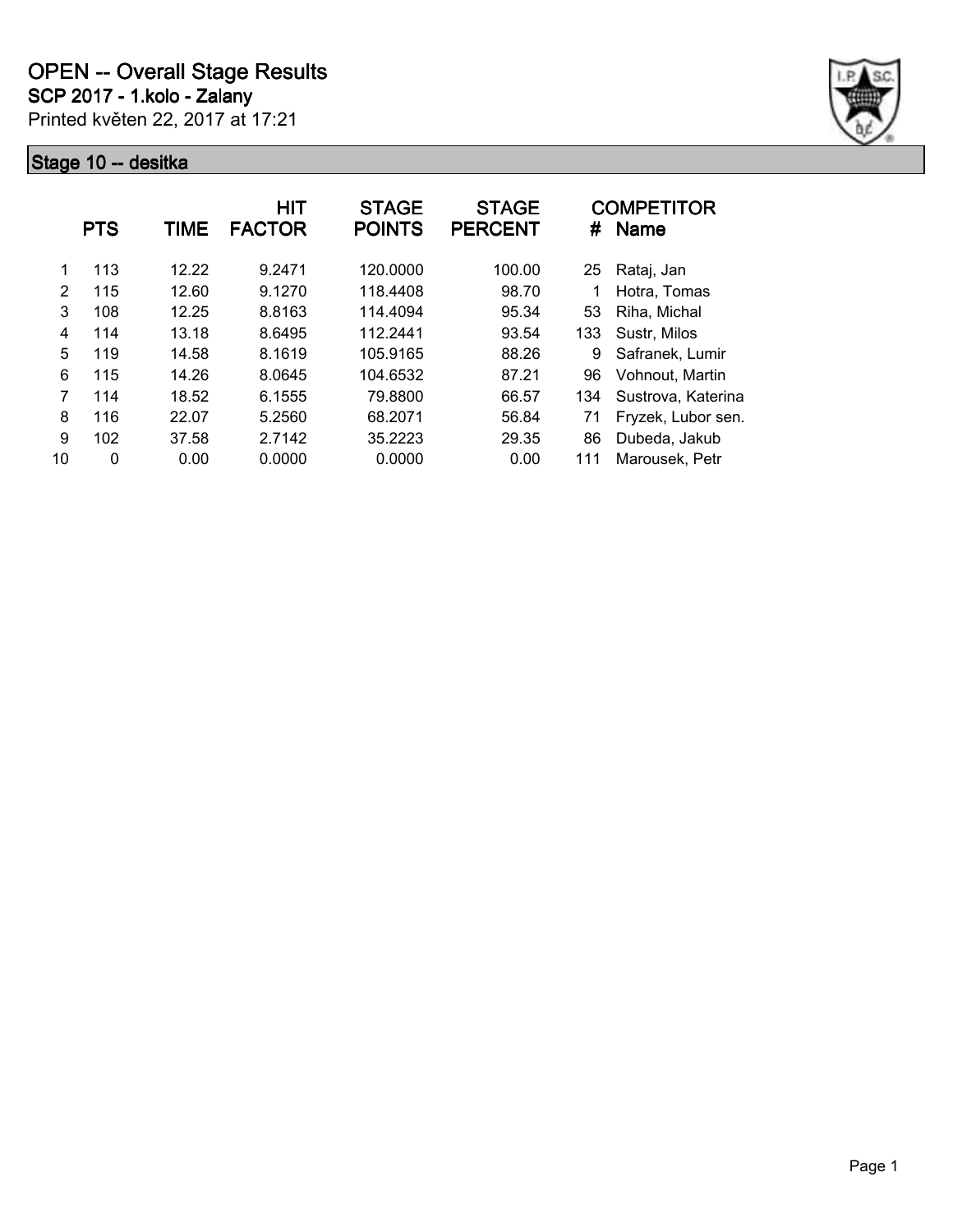**SCP 2017 - 1.kolo - Zalany**

Printed květen 22, 2017 at 17:21



|                  | <b>PTS</b> | <b>TIME</b> | HIT<br><b>FACTOR</b> | <b>STAGE</b><br><b>POINTS</b> | <b>STAGE</b><br><b>PERCENT</b> | #              | <b>COMPETITOR</b><br><b>Name</b> |
|------------------|------------|-------------|----------------------|-------------------------------|--------------------------------|----------------|----------------------------------|
| 1                | 118        | 12.18       | 9.6880               | 120.0000                      | 100.00                         | 67             | Liehne, Zdenek                   |
| $\overline{2}$   | 118        | 12.87       | 9.1686               | 113.5664                      | 94.64                          | 47             | Koblasa, Bohumil                 |
| 3                | 116        | 12.69       | 9.1411               | 113.2252                      | 94.35                          | 62             | Dvorak, Petr                     |
| 4                | 110        | 12.87       | 8.5470               | 105.8670                      | 88.22                          | 145            | Cerny, Vaclav                    |
| 5                | 114        | 14.09       | 8.0908               | 100.2168                      | 83.51                          | 37             | Neumman, Marek                   |
| 6                | 102        | 12.65       | 8.0632               | 99.8749                       | 83.23                          | 34             | Krejci, Martin                   |
| $\overline{7}$   | 106        | 13.47       | 7.8693               | 97.4731                       | 81.23                          | 33             | Volhejn, Ladislav                |
| 8                | 113        | 14.70       | 7.6871               | 95.2155                       | 79.35                          | 119            | Frinta, Petr                     |
| $\boldsymbol{9}$ | 110        | 14.94       | 7.3628               | 91.1987                       | 76.00                          | 40             | Zeman, Marcel                    |
| 10               | 100        | 13.63       | 7.3368               | 90.8763                       | 75.73                          | 100            | Benes, Stanislav                 |
| 11               | 118        | 16.31       | 7.2348               | 89.6137                       | 74.68                          | 3              | Zilinec, Daniel                  |
| 12               | 116        | 16.05       | 7.2274               | 89.5219                       | 74.60                          | $\overline{2}$ | Malinsky, Jiri                   |
| 13               | 112        | 15.92       | 7.0352               | 87.1408                       | 72.62                          | 110            | Matousek, Jiri                   |
| 14               | 104        | 14.95       | 6.9565               | 86.1665                       | 71.81                          | 142            | Zolnay, Pavol                    |
| 15               | 106        | 15.35       | 6.9055               | 85.5350                       | 71.28                          | 115            | Turkova, Eva                     |
| 16               | 102        | 14.99       | 6.8045               | 84.2840                       | 70.24                          | 114            | Kratochvil, Milos                |
| 17               | 114        | 16.84       | 6.7696               | 83.8512                       | 69.88                          | 32             | Bocarov, Vasil                   |
| 18               | 106        | 15.91       | 6.6625               | 82.5244                       | 68.77                          | 12             | Habasko, Mila                    |
| 19               | 108        | 16.23       | 6.6543               | 82.4236                       | 68.69                          | 22             | Horky, Tomas                     |
| 20               | 106        | 16.10       | 6.5839               | 81.5505                       | 67.96                          | 11             | Rehberger, Ivo                   |
| 21               | 110        | 16.89       | 6.5127               | 80.6695                       | 67.22                          | 70             | Kolisch, Petr                    |
| 22               | 112        | 17.38       | 6.4442               | 79.8206                       | 66.52                          | 42             | Hejna, Pavel                     |
| 23               | 105        | 16.65       | 6.3063               | 78.1127                       | 65.09                          | 83             | Broz, Jiri                       |
| 24               | 100        | 16.03       | 6.2383               | 77.2704                       | 64.39                          | 121            | Medulan, Ladislav                |
| 25               | 112        | 17.97       | 6.2326               | 77.1999                       | 64.33                          | 120            | Jadrny, Milos                    |
| 26               | 108        | 17.42       | 6.1998               | 76.7931                       | 63.99                          | 65             | Liehne, Irena                    |
| 27               | 114        | 18.66       | 6.1093               | 75.6728                       | 63.06                          | 44             | Petrik, Jan                      |
| 28               | 114        | 18.92       | 6.0254               | 74.6329                       | 62.19                          | 18             | Simek, Frantisek                 |
| 29               | 110        | 18.36       | 5.9913               | 74.2107                       | 61.84                          | 143            | Zolnay, Anna                     |
| 30               | 112        | 18.77       | 5.9670               | 73.9095                       | 61.59                          | 91             | Elstner, Marek                   |
| 31               | 112        | 18.78       | 5.9638               | 73.8701                       | 61.56                          | 39             | Volesak, Jan                     |
| 32               | 104        | 17.63       | 5.8990               | 73.0681                       | 60.89                          | 116            | Stahl, Robert                    |
| 33               | 96         | 16.46       | 5.8323               | 72.2417                       | 60.20                          | 109            | Panek, Roman                     |
| 34               | 89         | 15.40       | 5.7792               | 71.5840                       | 59.65                          | 72             | Fryzek, Lubor                    |
| 35               | 114        | 19.78       | 5.7634               | 71.3880                       | 59.49                          | 75             | Rota, Martin                     |
| 36               | 112        | 20.06       | 5.5833               | 69.1566                       | 57.63                          | 138            | Konecny, Petr                    |
| 37               | 104        | 18.78       | 5.5378               | 68.5937                       | 57.16                          | 90             | Ulman, Tomas                     |
| 38               | 106        | 19.41       | 5.4611               | 67.6436                       | 56.37                          | 102            | Vltavsky, Miroslav               |
| 39               | 104        | 19.34       | 5.3775               | 66.6075                       | 55.51                          | 5              | Zidek, Milan                     |
| 40               | 106        | 19.80       | 5.3535               | 66.3112                       | 55.26                          | 149            | Spicka, Jan                      |
| 41               | 106        | 20.02       | 5.2947               | 65.5826                       | 54.65                          | 137            | Ulehla, Gejza                    |
| 42               | 110        | 21.10       | 5.2133               | 64.5739                       | 53.81                          | 20             | Hradek, Martin                   |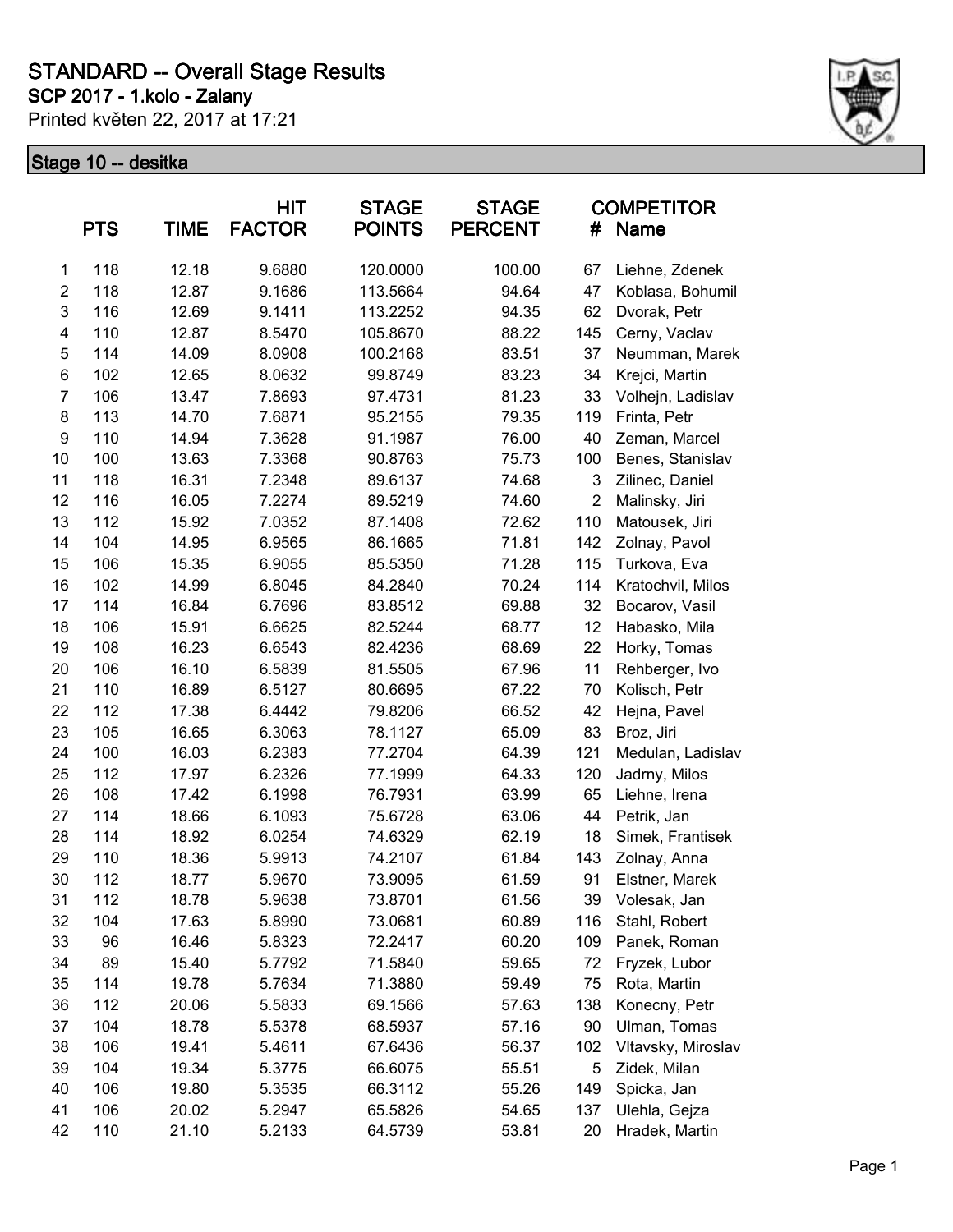**SCP 2017 - 1.kolo - Zalany**

Printed květen 22, 2017 at 17:21



|    | <b>PTS</b>  | TIME  | HIT<br><b>FACTOR</b> | <b>STAGE</b><br><b>POINTS</b> | <b>STAGE</b><br><b>PERCENT</b> | #   | <b>COMPETITOR</b><br><b>Name</b> |
|----|-------------|-------|----------------------|-------------------------------|--------------------------------|-----|----------------------------------|
| 43 | 108         | 20.91 | 5.1650               | 63.9759                       | 53.31                          | 66  | Liehne, Trener                   |
| 44 | 89          | 17.38 | 5.1208               | 63.4288                       | 52.86                          | 113 | Soucek, Jan                      |
| 45 | 89          | 17.54 | 5.0741               | 62.8502                       | 52.38                          | 59  | Batek, Jaroslav                  |
| 46 | 112         | 22.32 | 5.0179               | 62.1542                       | 51.80                          | 29  | Pilar, Milan                     |
| 47 | 110         | 21.99 | 5.0023               | 61.9604                       | 51.63                          | 108 | Veselka, Jaroslav                |
| 48 | 114         | 22.84 | 4.9912               | 61.8237                       | 51.52                          | 61  | Krejcarek, Jaroslav              |
| 49 | 120         | 24.18 | 4.9628               | 61.4712                       | 51.23                          | 87  | Dubeda, Lukas                    |
| 50 | 83          | 16.94 | 4.8996               | 60.6892                       | 50.57                          | 99  | Zakostelecky, Frantisek          |
| 51 | 116         | 24.95 | 4.6493               | 57.5883                       | 47.99                          | 101 | Naprstek, Martin                 |
| 52 | 96          | 20.67 | 4.6444               | 57.5277                       | 47.94                          | 94  | Kupcik, Pavel                    |
| 53 | 92          | 19.83 | 4.6394               | 57.4661                       | 47.89                          | 49  | Vorech, Pavel                    |
| 54 | 108         | 23.29 | 4.6372               | 57.4382                       | 47.87                          | 112 | Kocandrle, Petr                  |
| 55 | 104         | 23.30 | 4.4635               | 55.2871                       | 46.07                          | 24  | Puncochar, Jaromir               |
| 56 | 93          | 21.02 | 4.4244               | 54.8020                       | 45.67                          | 31  | Urbansky, Eduard                 |
| 57 | 112         | 27.33 | 4.0981               | 50.7604                       | 42.30                          | 43  | Hejnova, Deana                   |
| 58 | 93          | 25.76 | 3.6102               | 44.7181                       | 37.27                          | 41  | Divisek, Martin                  |
| 59 | 108         | 35.15 | 3.0725               | 38.0579                       | 31.71                          | 89  | Ryzlerova, Iva                   |
| 60 | 104         | 40.76 | 2.5515               | 31.6043                       | 26.34                          | 19  | Cerny, Marek                     |
| 61 | 104         | 49.69 | 2.0930               | 25.9245                       | 21.60                          | 50  | Vorechova, Kristina              |
| 62 | $\mathbf 0$ | 15.43 | 0.0000               | 0.0000                        | 0.00                           | 28  | Kotlarik, Jan                    |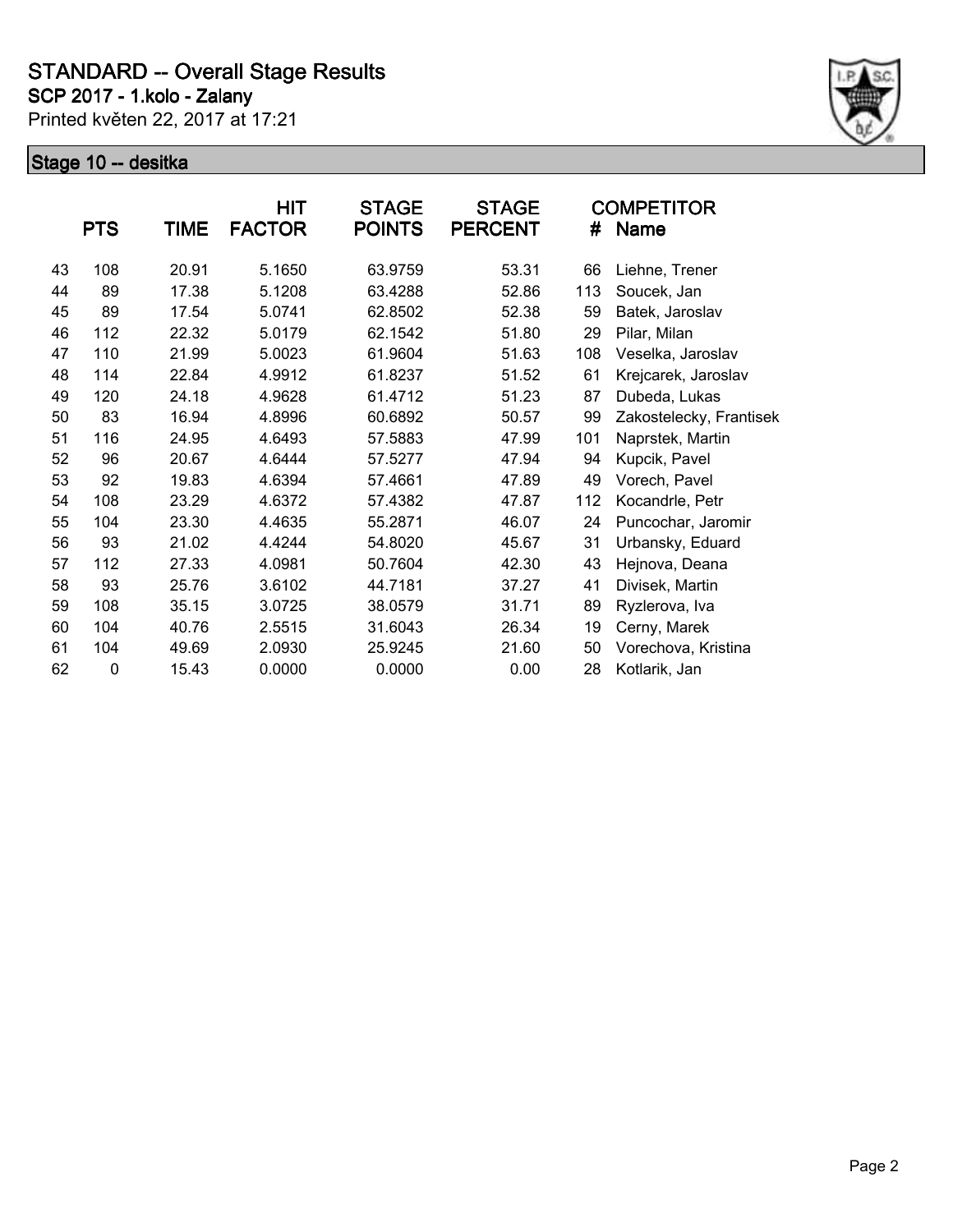**SCP 2017 - 1.kolo - Zalany**

Printed květen 22, 2017 at 17:21



|                         | <b>PTS</b> | TIME  | <b>HIT</b><br><b>FACTOR</b> | <b>STAGE</b><br><b>POINTS</b> | <b>STAGE</b><br><b>PERCENT</b> | #   | <b>COMPETITOR</b><br><b>Name</b> |
|-------------------------|------------|-------|-----------------------------|-------------------------------|--------------------------------|-----|----------------------------------|
| 1                       | 108        | 12.80 | 8.4375                      | 120.0000                      | 100.00                         | 140 | Manolevski, Michael              |
| $\overline{\mathbf{c}}$ | 114        | 14.65 | 7.7816                      | 110.6712                      | 92.23                          | 69  | Kuzel, Zdenek                    |
| 3                       | 114        | 14.66 | 7.7763                      | 110.5957                      | 92.16                          | 76  | Hertl, Roman                     |
| 4                       | 94         | 12.32 | 7.6299                      | 108.5137                      | 90.43                          | 52  | Svoboda, Pavel                   |
| 5                       | 110        | 15.15 | 7.2607                      | 103.2637                      | 86.05                          | 46  | Krcal, Jan                       |
| 6                       | 112        | 15.52 | 7.2165                      | 102.6346                      | 85.53                          | 88  | Louda, Vratislav                 |
| $\overline{7}$          | 106        | 14.91 | 7.1093                      | 101.1104                      | 84.26                          | 36  | Travnicek, Pavel                 |
| 8                       | 108        | 15.44 | 6.9948                      | 99.4819                       | 82.90                          | 56  | Hnatko, Jindrich                 |
| 9                       | 110        | 15.79 | 6.9664                      | 99.0782                       | 82.57                          | 128 | Valasik, Petr                    |
| 10                      | 110        | 16.02 | 6.8664                      | 97.6557                       | 81.38                          | 13  | Kohout, Jaromir                  |
| 11                      | 108        | 15.85 | 6.8139                      | 96.9085                       | 80.76                          | 4   | Kysela, Milos                    |
| 12                      | 102        | 15.09 | 6.7594                      | 96.1343                       | 80.11                          | 118 | Netolicky, Pavel                 |
| 13                      | 114        | 16.91 | 6.7416                      | 95.8801                       | 79.90                          | 17  | Beran, Jakub                     |
| 14                      | 118        | 17.67 | 6.6780                      | 94.9758                       | 79.15                          | 107 | Chabr, Pavel                     |
| 15                      | 114        | 17.11 | 6.6628                      | 94.7594                       | 78.97                          | 97  | Kucera, Petr                     |
| 16                      | 110        | 16.60 | 6.6265                      | 94.2436                       | 78.54                          | 131 | Pulicar, Jaroslav                |
| 17                      | 110        | 16.94 | 6.4935                      | 92.3521                       | 76.96                          | 104 | Tichak, Pavel                    |
| 18                      | 114        | 17.58 | 6.4846                      | 92.2260                       | 76.86                          | 45  | Petrik, Martin                   |
| 19                      | 116        | 18.48 | 6.2771                      | 89.2737                       | 74.39                          | 139 | Bahensky, Michael                |
| 20                      | 104        | 16.90 | 6.1538                      | 87.5214                       | 72.93                          | 64  | Liehne, Jan                      |
| 21                      | 112        | 18.43 | 6.0770                      | 86.4291                       | 72.02                          | 21  | Horky, Pavel                     |
| 22                      | 102        | 16.86 | 6.0498                      | 86.0419                       | 71.70                          | 132 | Cervinka, Leos                   |
| 23                      | 98         | 16.26 | 6.0271                      | 85.7182                       | 71.43                          | 15  | Zicha, Josef                     |
| 24                      | 106        | 17.61 | 6.0193                      | 85.6079                       | 71.34                          | 123 | Zaruba, Petr                     |
| 25                      | 110        | 18.62 | 5.9076                      | 84.0196                       | 70.02                          | 95  | Tichy, Lukas                     |
| 26                      | 110        | 18.86 | 5.8324                      | 82.9504                       | 69.13                          | 77  | Panik, Roman                     |
| 27                      | 106        | 18.90 | 5.6085                      | 79.7648                       | 66.47                          | 48  | Bizek, Vojtech                   |
| 28                      | 98         | 17.52 | 5.5936                      | 79.5535                       | 66.29                          | 105 | Reis, Jan                        |
| 29                      | 112        | 20.03 | 5.5916                      | 79.5252                       | 66.27                          | 60  | Skorpil, Ales                    |
| 30                      | 108        | 19.49 | 5.5413                      | 78.8096                       | 65.67                          | 55  | Pajtl, Martin                    |
| 31                      | 102        | 18.47 | 5.5225                      | 78.5418                       | 65.45                          | 38  | Sima, Michal                     |
| 32                      | 110        | 20.40 | 5.3922                      | 76.6885                       | 63.91                          | 103 | Hynek, Jakub                     |
| 33                      | 99         | 18.41 | 5.3775                      | 76.4802                       | 63.73                          | 117 | Strnad, Ivo                      |
| 34                      | 98         | 18.75 | 5.2267                      | 74.3348                       | 61.95                          | 93  | Polacek, Petr                    |
| 35                      | 87         | 16.66 | 5.2221                      | 74.2697                       | 61.89                          | 51  | Krapacek, Milan                  |
| 36                      | 102        | 19.65 | 5.1908                      | 73.8253                       | 61.52                          | 63  | Buransky, Simon                  |
| 37                      | 97         | 18.75 | 5.1733                      | 73.5763                       | 61.31                          | 84  | Kovar, Martin                    |
| 38                      | 96         | 19.03 | 5.0447                      | 71.7464                       | 59.79                          | 30  | Bernard, Petr                    |
| 39                      | 116        | 23.04 | 5.0347                      | 71.6049                       | 59.67                          | 127 | Jires, Pavel                     |
| 40                      | 104        | 21.02 | 4.9477                      | 70.3668                       | 58.64                          | 14  | Briza, Pavel                     |
| 41                      | 102        | 20.65 | 4.9395                      | 70.2502                       | 58.54                          | 130 | Kubenka, Jan                     |
| 42                      | 108        | 22.08 | 4.8913                      | 69.5652                       | 57.97                          | 80  | Arnold, Ctibor                   |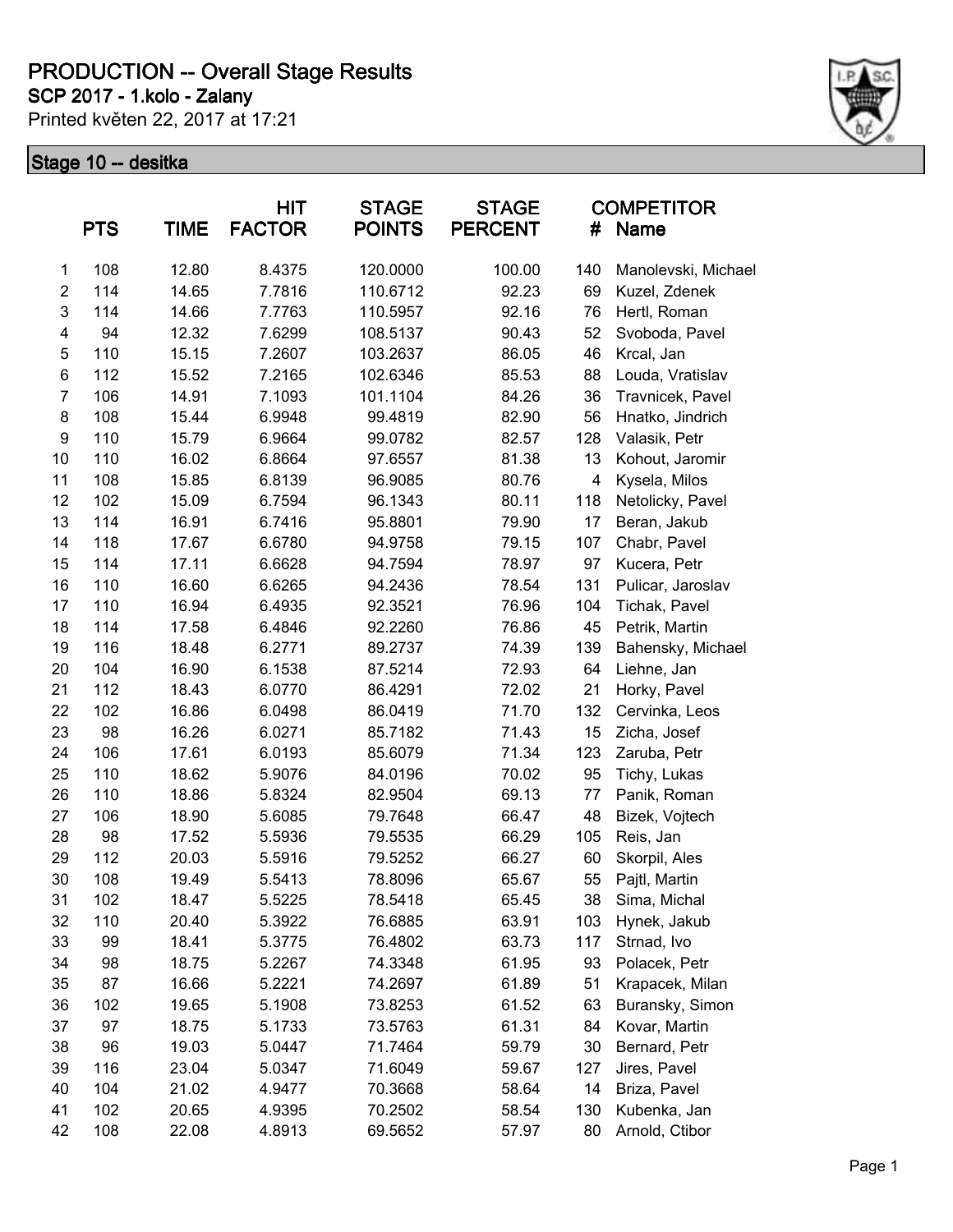**SCP 2017 - 1.kolo - Zalany**

Printed květen 22, 2017 at 17:21



|    | <b>PTS</b> | TIME  | HIT<br><b>FACTOR</b> | <b>STAGE</b><br><b>POINTS</b> | <b>STAGE</b><br><b>PERCENT</b> | #   | <b>COMPETITOR</b><br><b>Name</b> |
|----|------------|-------|----------------------|-------------------------------|--------------------------------|-----|----------------------------------|
| 43 | 118        | 24.49 | 4.8183               | 68.5268                       | 57.11                          | 141 | Hradek, Zbynek                   |
| 44 | 90         | 18.99 | 4.7393               | 67.4039                       | 56.17                          | 129 | Capek, Petr                      |
| 45 | 87         | 18.42 | 4.7231               | 67.1734                       | 55.98                          | 122 | Bohdanecky, Rene                 |
| 46 | 104        | 22.02 | 4.7230               | 67.1713                       | 55.98                          | 124 | Hrdlicka, David                  |
| 47 | 66         | 14.13 | 4.6709               | 66.4308                       | 55.36                          | 57  | Tesarek, Antonin                 |
| 48 | 102        | 23.58 | 4.3257               | 61.5211                       | 51.27                          | 27  | Zarsky, Jan                      |
| 49 | 114        | 27.17 | 4.1958               | 59.6737                       | 49.73                          | 98  | Kriz, Martin                     |
| 50 | 100        | 23.85 | 4.1929               | 59.6320                       | 49.69                          | 10  | Janouch, Pavel                   |
| 51 | 89         | 21.71 | 4.0995               | 58.3039                       | 48.59                          | 68  | Muzik, Pavel                     |
| 52 | 102        | 25.29 | 4.0332               | 57.3613                       | 47.80                          | 106 | Chabrova, Lenka                  |
| 53 | 95         | 25.71 | 3.6951               | 52.5520                       | 43.79                          | 74  | Hulka, Pavel                     |
| 54 | 102        | 31.33 | 3.2557               | 46.3028                       | 38.59                          | 85  | Fiala, Radim                     |
| 55 | 112        | 36.29 | 3.0862               | 43.8933                       | 36.58                          | 148 | Petran, Pavel                    |
| 56 | 62         | 21.50 | 2.8837               | 41.0129                       | 34.18                          | 146 | Hrstkova, Hana                   |
| 57 | 108        | 43.69 | 2.4720               | 35.1568                       | 29.30                          | 82  | Obdrzalek, Jan                   |
| 58 | 104        | 45.46 | 2.2877               | 32.5365                       | 27.11                          | 58  | Cermak, Jakub                    |
| 59 | 68         | 31.05 | 2.1900               | 31.1469                       | 25.96                          | 81  | Surmanova, Michaela              |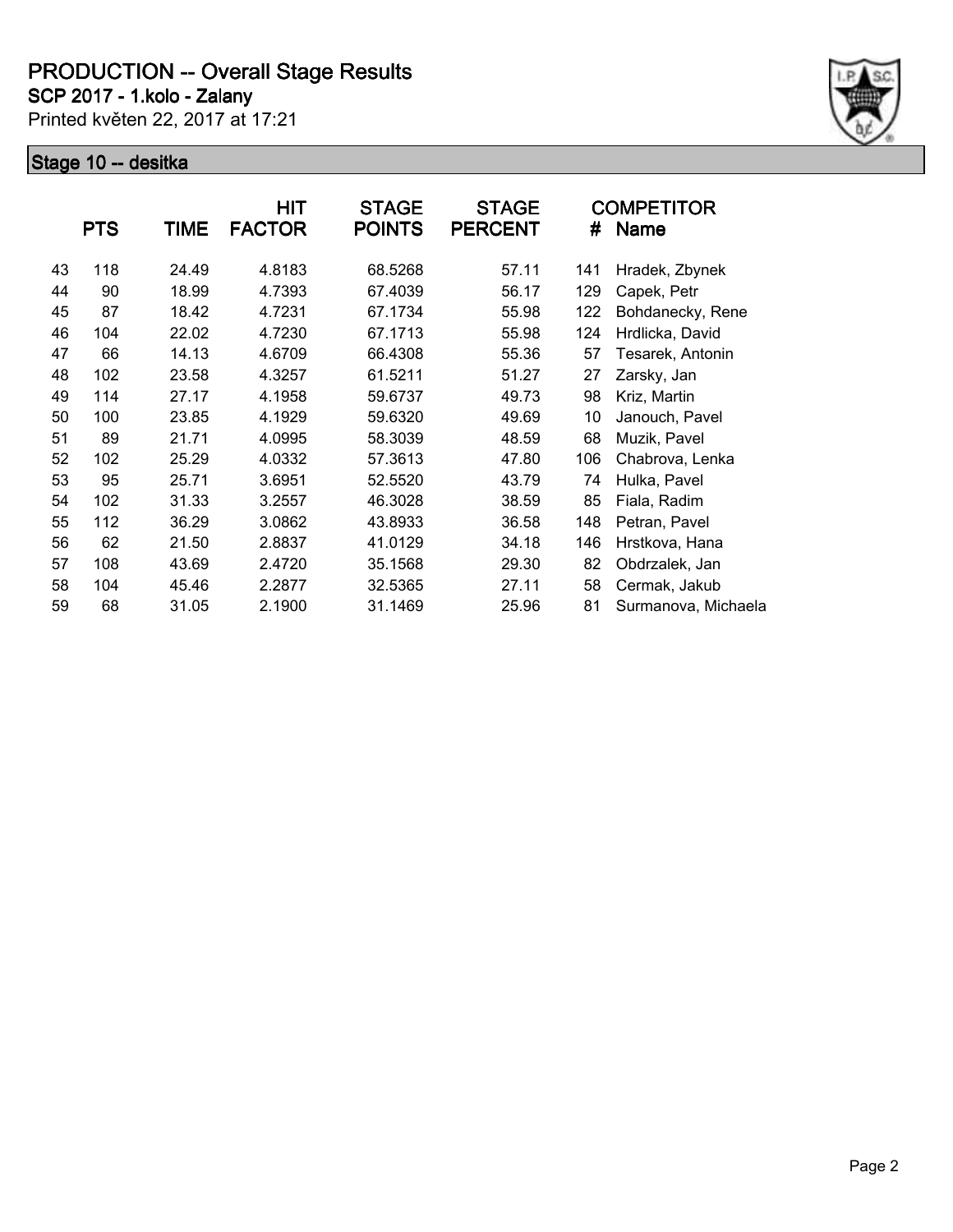Printed květen 22, 2017 at 17:21 **SCP 2017 - 1.kolo - Zalany**



|                | <b>PTS</b> | <b>TIME</b> | <b>HIT</b><br><b>FACTOR</b> | <b>STAGE</b><br><b>POINTS</b> | <b>STAGE</b><br><b>PERCENT</b> | #   | <b>COMPETITOR</b><br><b>Name</b> |
|----------------|------------|-------------|-----------------------------|-------------------------------|--------------------------------|-----|----------------------------------|
|                | 112        | 12.49       | 8.9672                      | 120.0000                      | 100.00                         | 73  | Marx, Jakub                      |
| $\mathfrak{p}$ | 119        | 14.42       | 8.2524                      | 110.4352                      | 92.03                          | 126 | Smutny, Petr                     |
| 3              | 106        | 15.38       | 6.8921                      | 92.2306                       | 76.86                          | 135 | Wilk, Ivo                        |
| 4              | 117        | 17.16       | 6.8182                      | 91.2419                       | 76.03                          | 16  | Hakala, Jiri                     |
| 5              | 100        | 17.14       | 5.8343                      | 78.0755                       | 65.06                          | 8   | Barta, Ondrej                    |
| 6              | 112        | 22.27       | 5.0292                      | 67.3013                       | 56.08                          | 125 | Stransky, Viktor                 |
| 7              | 97         | 21.46       | 4.5200                      | 60.4878                       | 50.41                          | 35  | Weingartner, Tomas               |
| 8              | 106        | 24.42       | 4.3407                      | 58.0879                       | 48.41                          | 78  | Kotek, Michal                    |
| 9              | 97         | 25.23       | 3.8446                      | 51.4494                       | 42.87                          | 79  | Simecek, Jiri                    |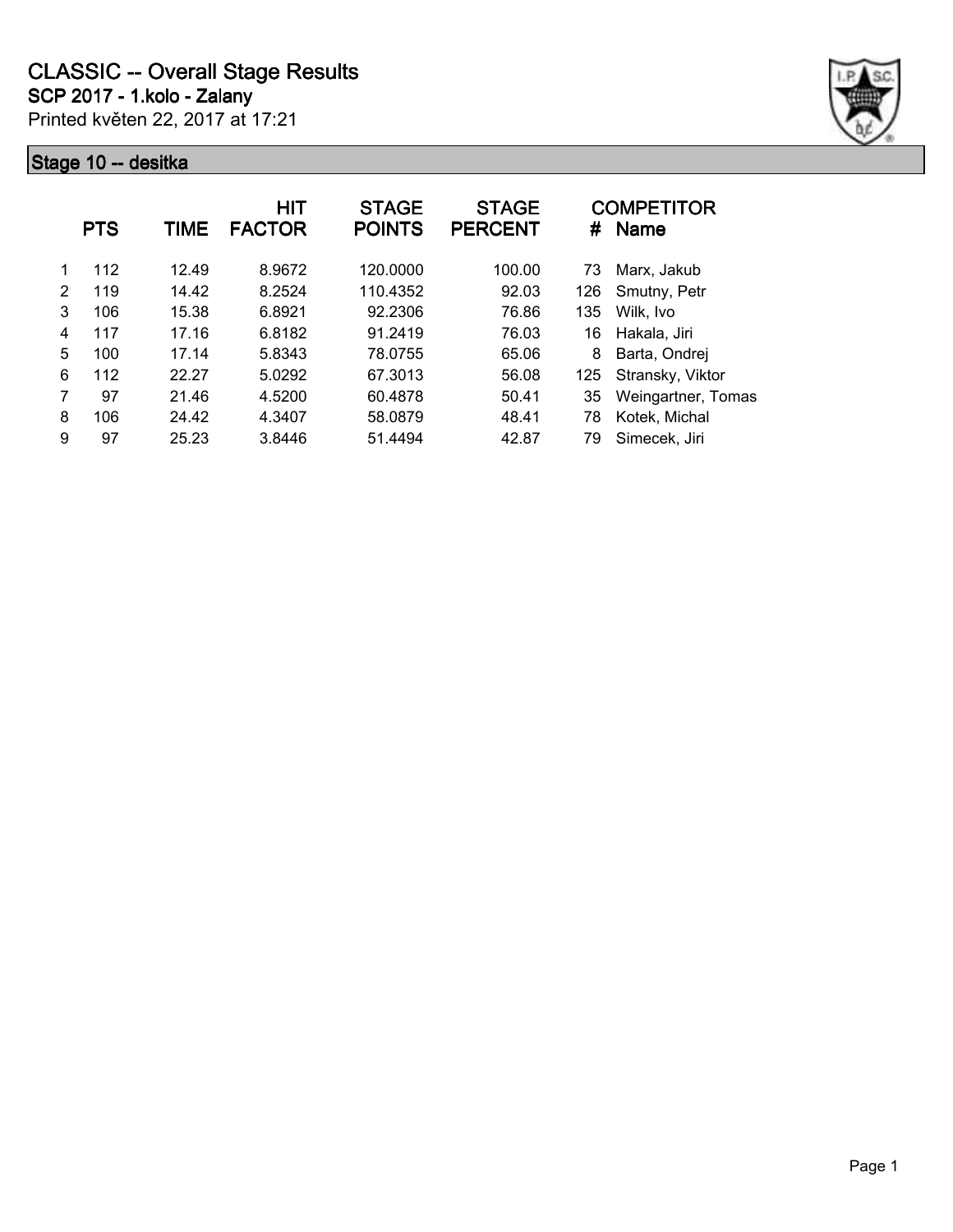Printed květen 22, 2017 at 17:21 **SCP 2017 - 1.kolo - Zalany**



| <b>HIT</b><br><b>FACTOR</b> | <b>STAGE</b><br><b>POINTS</b>                            | <b>STAGE</b><br><b>PERCENT</b> | #    | <b>COMPETITOR</b><br><b>Name</b> |
|-----------------------------|----------------------------------------------------------|--------------------------------|------|----------------------------------|
| 4.0878                      | 120.0000                                                 | 100.00                         | 136. | Rossl, Karel                     |
| 4.0551                      | 119.0385                                                 | 99.20                          | 6    | Koudelka, Jaroslav st.           |
| 3.3014                      | 96.9131                                                  | 80.76                          | -23  | Prepletany, Jan                  |
| 2.9552                      | 86.7514                                                  | 72.29                          |      | Koudelka, Jaroslav ml.           |
| 2.1975                      | 64.5089                                                  | 53.76                          | 144  | Pojer, Lubomir                   |
|                             | <b>TIME</b><br>26.42<br>26.88<br>35.44<br>31.47<br>36.86 |                                |      |                                  |